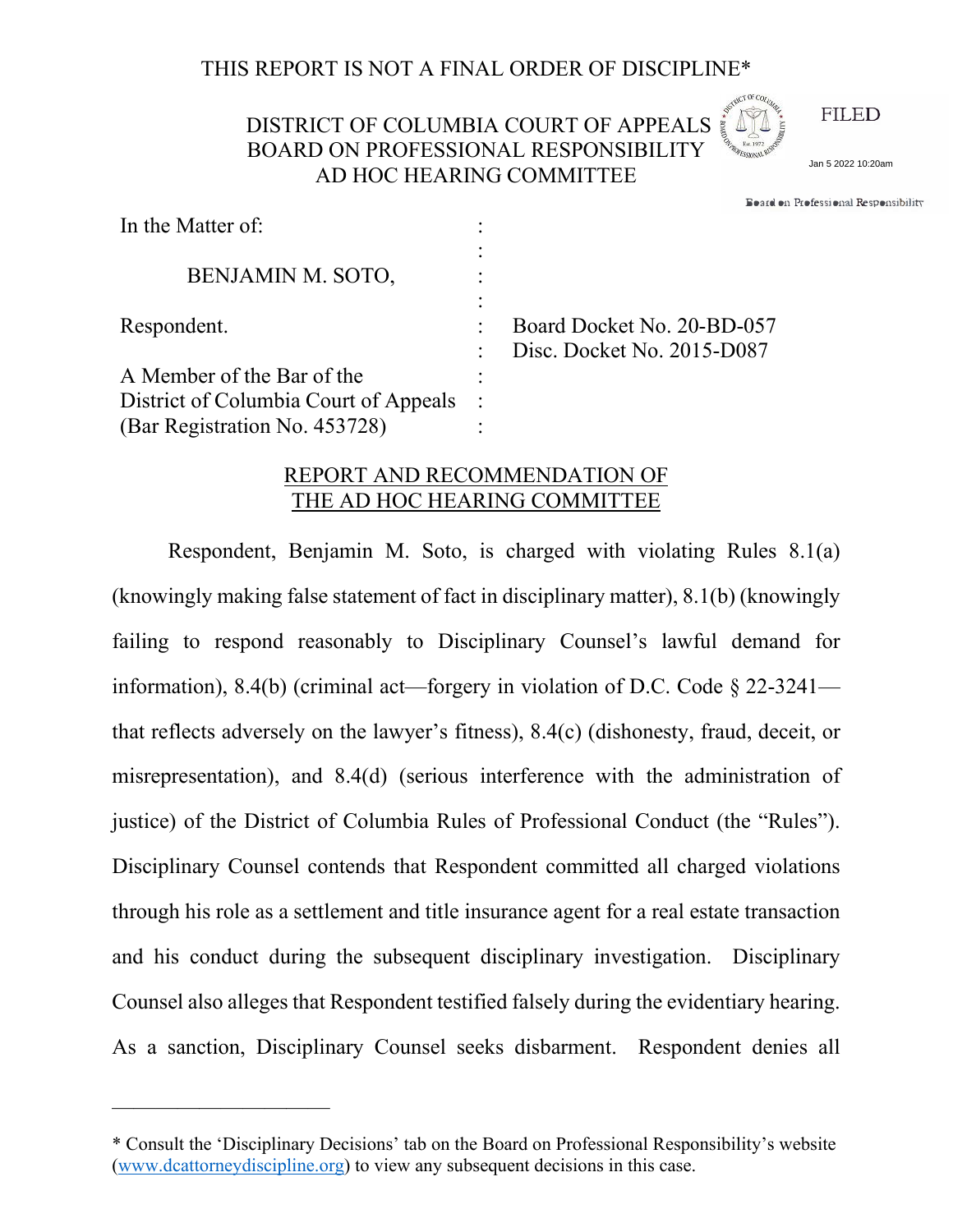charges and argues for a dismissal. In the alternative, Respondent argues that an appropriate sanction for his alleged misconduct would be a public censure or informal admonition, and that "[e]ven in cases involving more serious conduct" the sanction imposed has not exceeded a six-month suspension.<sup>[1](#page-1-0)</sup>

As set forth below, the Ad Hoc Hearing Committee finds that Disciplinary Counsel has proven by clear and convincing evidence the violations of Rules 8.1(a), 8.4(c) and 8.4(d), but has failed to meet its burden of proof for the Rule 8.1(b) and Rule 8.4(b) charges. The Committee additionally finds that the aggravating circumstance of intentional false testimony has not been established by clear and convincing evidence. We recommend that Respondent be sanctioned with a sixmonth suspension.

As explained below, Respondent's misconduct arose from his response to a disgruntled new client's complaints about the amount of taxes that would result from the filing of a signed and notarized deed intended to transfer title of a property to the client's wife's LLC. That signed and notarized deed recorded a "zero consideration" amount that, under District of Columbia law, resulted in transfer and recordation taxes based on the current assessed value of the property. After considering his client's protestations, Respondent improperly directed the alteration of the previously signed and notarized deed and tax form, to change the amount of

<span id="page-1-0"></span><sup>&</sup>lt;sup>1</sup> *See* Respondent's Second Corrected Proposed Findings of Fact, Conclusions of Law, and Recommended Sanction at 23-24 (citing cases with sanctions ranging from a six-month suspension to an informal admonition).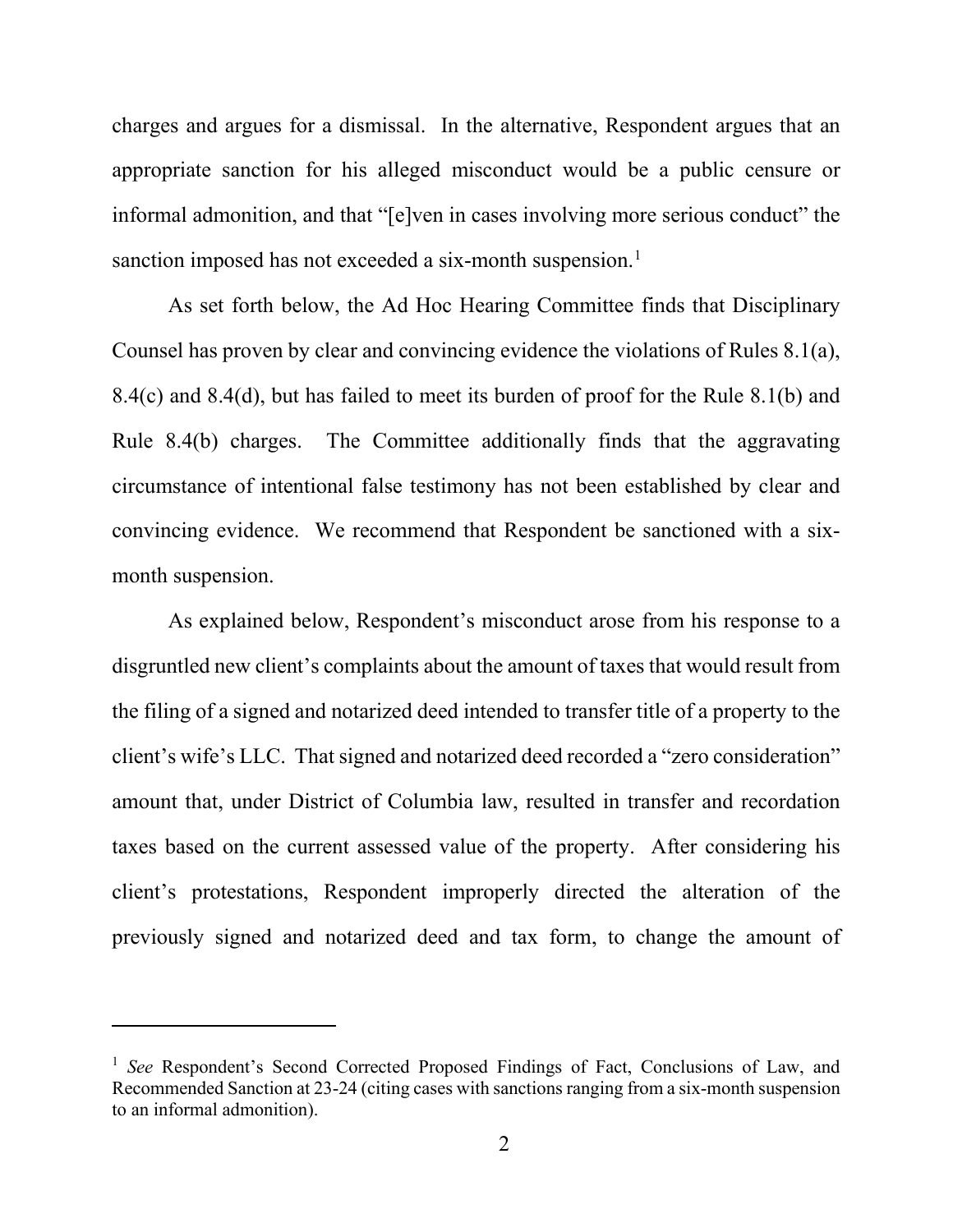consideration from zero to \$450,000, which, in effect, reduced the taxes to an amount that satisfied his client. Instead of being taxed at the then-current assessed value of the property (approximately \$857,000), his client was then taxed at almost half that amount (\$450,000). Not only were the alterations to the notarized documents improper, but Respondent concedes he never notified the probate attorney (who had previously signed the deed as a witness for her client's signing) of the changes, and, as a result, the probate attorney and her client were ordered to appear at hearings before an auditing branch manager and the Auditor-Master of the D.C. Superior Court's Probate Division who were concerned about possible fraud. It is undisputed that the changes to the notarized documents resulted in Respondent's client's wife's LLC paying approximately \$12,000 less in taxes to the D.C. government. What is in dispute, however, is whether Respondent's actions in accommodating his client's view were consistent with relevant D.C. law or otherwise made in good faith, or whether Respondent knowingly altered the documents with an intent to defraud the D.C. government. While we find violations of Rules 8.4(c) and 8.4(d) for the improper altering and recording of the notarized documents, we decline to find that Respondent had an intent to defraud the D.C. government in light of the unusual preceding 16-year history of the property at issue and Respondent's good faith belief that his estimated amount of consideration and the reduction in taxes were appropriate. Accordingly, we find that Disciplinary Counsel has not established by clear and convincing evidence that Respondent violated Rule 8.4(b). *See, e.g.*, Order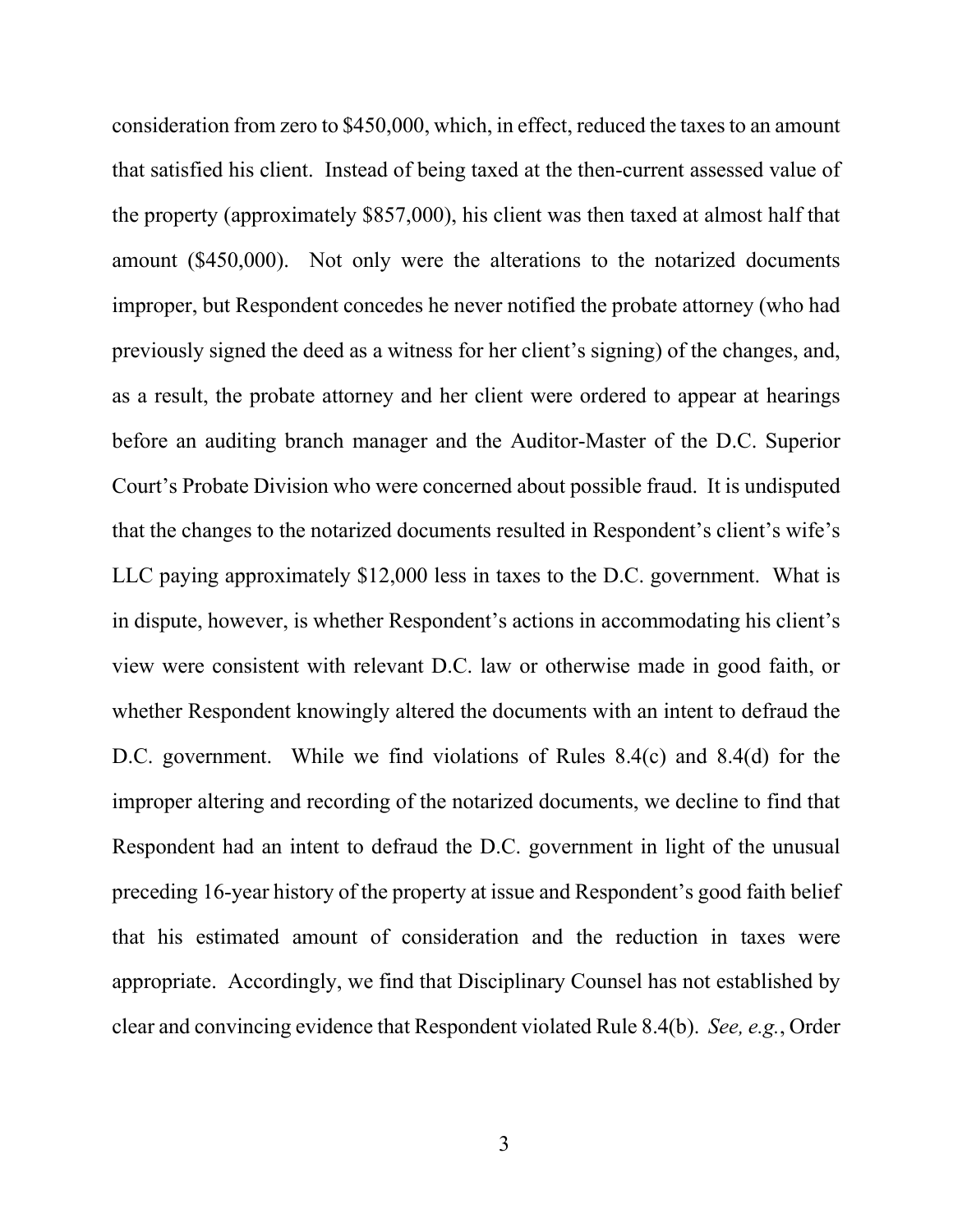*In re Reid*, Board Docket No. 17-BD-072, at 26-27 (BPR Dec. 8, 2020) (dismissal where the Rule 8.4(b) evidence fell short of clear and convincing).

### I. PROCEDURAL HISTORY

On November 5, 2020, Disciplinary Counsel served Respondent with a Specification of Charges ("Specification"). The Specification alleges that Respondent violated the following rules:

- Rule 8.1(a), by knowingly making false statements of fact to Disciplinary Counsel in the course of its investigation;
- Rule 8.1(b), by knowingly failing to respond reasonably to lawful demands for information;
- Rule 8.4(b), by engaging in criminal conduct reflecting adversely on his fitness to practice law, specifically forgery (D.C. Code  $§$  22-3241);
- Rule 8.4(c), by engaging in conduct involving dishonesty, fraud, deceit and misrepresentation; and
- Rule 8.4(d), by engaging in conduct that seriously interfered with the administration of justice.

Specification ¶ 70.

Respondent filed an Answer on December 2, 2020. A hearing was held on February 22, 24, 26, and March 1, 3, 5, and 10 of 2021, before the Ad Hoc Hearing Committee (the "Hearing Committee") composed of Seth I. Heller, Esquire, Chair;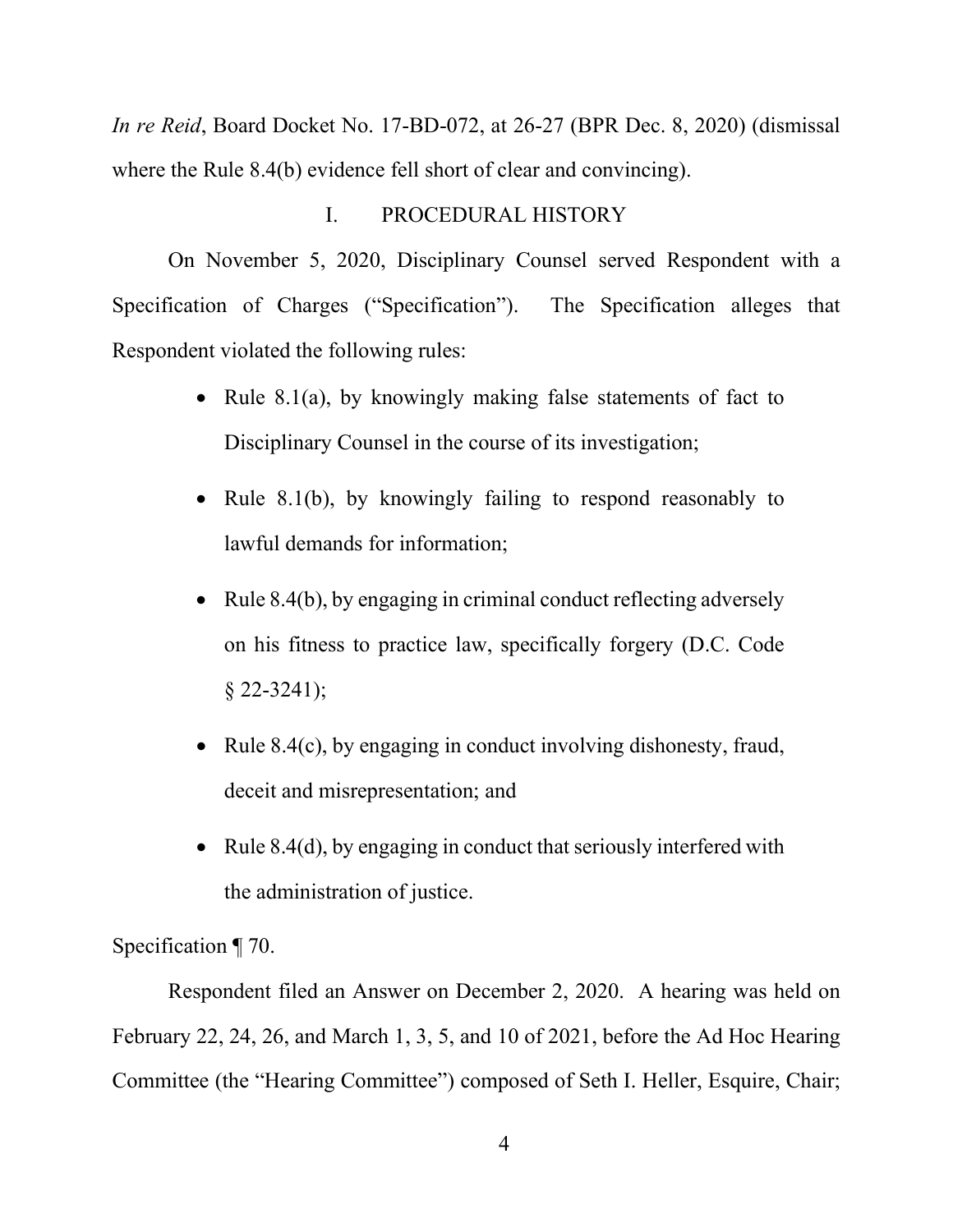Billie LaVerne Smith, Public Member; and Aaron Pease, Esquire, Attorney Member. Disciplinary Counsel was represented at the hearing by Assistant Disciplinary Counsel Joseph C. Perry, Esquire, and Assistant Disciplinary Counsel Hendrik DeBoer, Esquire. Respondent was present during the hearing and was represented by Peter R. Kolker, Esquire, and Casey Trombley-Shapiro Jonas, Esquire.

Disciplinary Counsel called the following fact witnesses in its case-in-chief: Ara Washington, Linda Brooks, Richard Bianco, Ida Williams, and Respondent. Disciplinary Counsel called Brian Louis Kass as an expert witness.<sup>[2](#page-4-0)</sup> Respondent testified on his own behalf and called the following fact witnesses in his case-inchief: John Hopkinson, Marcella Puente, Richard Basile, Esther Blackwell, Gabriela Carter, Alaine Donovan, Meheret Kebede, Latifa Garrison, and Roy Kaufmann. Respondent called Douglas Bregman as an expert witness.<sup>[3](#page-4-1)</sup> Disciplinary Counsel called William Duggan as a rebuttal witness.

The following exhibits were admitted into evidence on behalf of Respondent: RX 1, 3-4, 6, 8, 14-16, 19, 21, 23, 25-28, 34-36, 40-42, 45, 47, 49, 52-55, 58, 63-64, 66-67, 70, 73-74, 76, 78, 84, 86, 88, 91, 94-95, 97, 101, 103, 107-109, 124-127[.4](#page-4-2) The following exhibits were admitted into evidence on behalf of Disciplinary

<span id="page-4-0"></span> $<sup>2</sup>$  Mr. Kass was qualified as an expert in real estate law. Tr. 444.</sup>

<span id="page-4-1"></span> $3$  Mr. Bregman was qualified as an expert "in the area of real estate law, settlement procedures and the conduct of lawyers in real estate closings." Tr. 1655.

<span id="page-4-2"></span><sup>&</sup>lt;sup>4</sup> "RX" refers to Respondent's exhibits. Respondent did not move all his exhibits into evidence. RX 125 (Expert Opinion of Douglas Bregman) was admitted over Disciplinary Counsel's objections.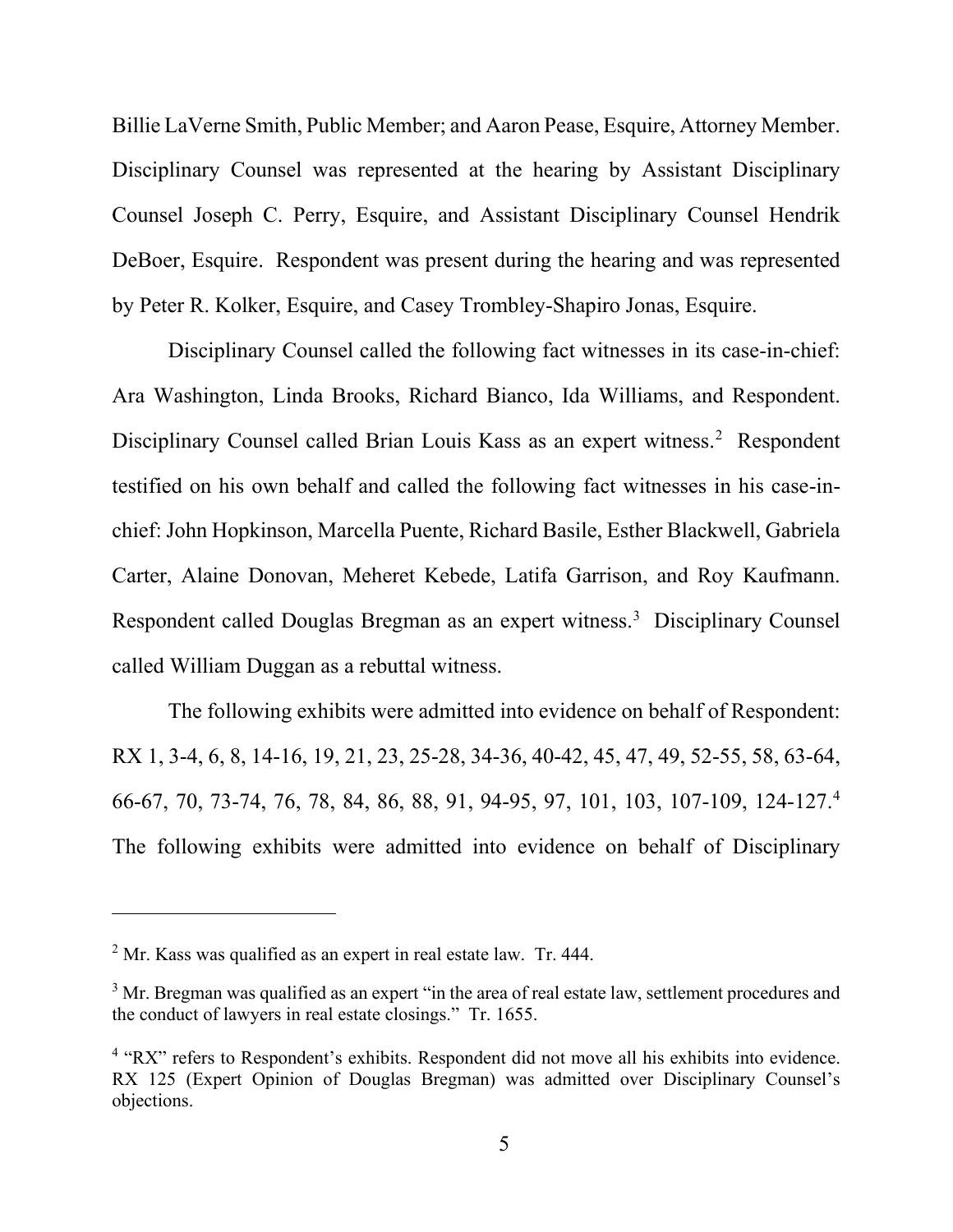Counsel: DCX 2-3, 5, 7, 9-11, 13-15, 17-19, 24, 27-35, 37-38, 40, 42, 44-45, 47-55, 58-59, 62, 65, 67-68, 70-71, 75, 84-87, 90-91, 100, 102, 105, 107, 110-111, 115- 116, 120, 122, 126-127, 129, 135-137, 139, 142, 144-147, 149-152, 154, 157-165, 170-174, 177, 183, 186-187, 191-192, 199, 201-208, 212, 216, 219-221, 223, 228, 230, 233-236, 238-243, 245, 249-251, 253, 256-258, 262-265, 275-278.[5](#page-5-0)

Upon the conclusion of the violations phase of the hearing, the Hearing Committee made a preliminary non-binding determination that Disciplinary Counsel had proven at least one of the violations set forth in the Specification. Tr. 2023; *see* Board Rule 11.11. In the sanctions phase of the hearing, Disciplinary Counsel offered evidence of prior discipline, a public censure in January 2004, in aggravation of sanction. Tr. 2025. Disciplinary Counsel advised the Hearing Committee that additional factors in aggravation would be presented in its post-hearing briefing. *Id*. Respondent called two character witnesses, Earl C. Horton, III and Mark G. Griffin, in mitigation of sanction. *See* Tr. 2025-2041.

Disciplinary Counsel submitted its Proposed Findings of Fact, Conclusions of Law, and Recommendation as to Sanction ("ODC Br.") on April 12, 2021, and Respondent filed his Second Corrected Proposed Findings of Fact, Conclusions of Law, and Recommended Sanction on May 6, 2021 ("Resp. Br."). Disciplinary Counsel filed its Reply on May 17, 2021 ("ODC Reply").

<span id="page-5-0"></span><sup>&</sup>lt;sup>5</sup> "DCX" refers to Disciplinary Counsel's exhibits. Disciplinary Counsel did not move all of its filed exhibits into evidence. DCX 86 (January 15, 2013 email from Respondent), DCX 87 (January 15, 2013 email from Bianco), and DCX 177 (September 23, 2016 Respondent letter to Disciplinary Counsel) were admitted over Respondent's objections.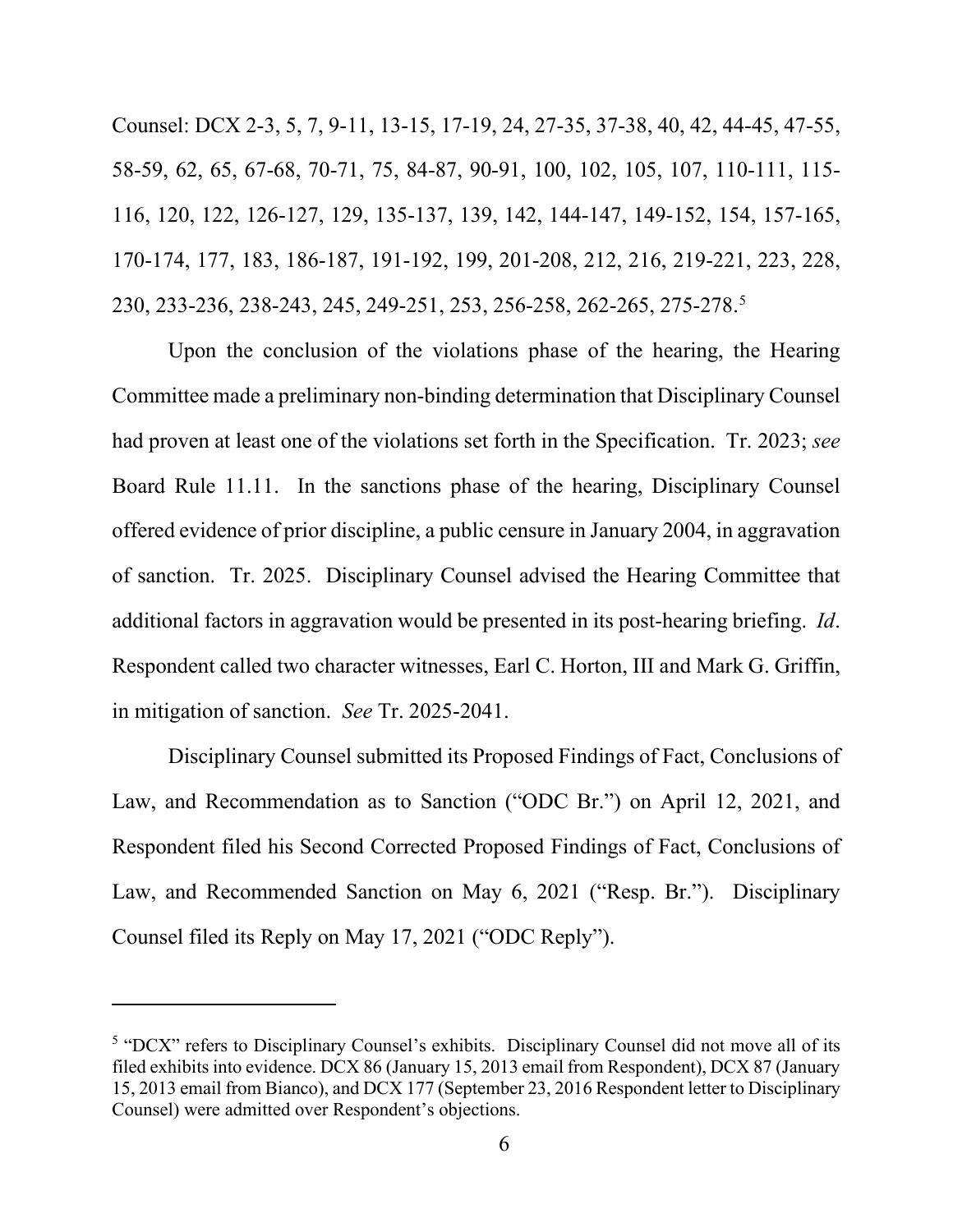#### II. FINDINGS OF FACT

The following findings of fact have been established by clear and convincing evidence based on the Hearing Committee's evaluation of testimony, documentary evidence admitted at the hearing, and stipulations of fact filed by the parties. *See* Board Rule 11.6; *In re Cater*, 887 A.2d 1, 24 (D.C. 2005) ("clear and convincing evidence" is more than a preponderance of the evidence, it is "evidence that will produce in the mind of the trier of fact a firm belief or conviction as to the facts sought to be established" (internal quotations and citation omitted)).

#### A. Background

1. Respondent is a member of the Bar of the District of Columbia Court of Appeals, having been admitted by motion on January 6, 1997, and assigned Bar number 453728. Stipulation of Fact ("Stip.") ¶ 1.

2. Since 2002, Respondent has owned and operated Premium Title & Escrow, LLC ("Premium Title"), which handles real estate transactions. Stip. ¶ 2; Tr. 879-880 (Respondent). Premium Title is one of the highest volume real estate settlement companies in the Washington, D.C., Maryland, and Virginia region. Tr. 879-880 (Respondent); Tr. 1373 (Donovan).

3. Generally, in connection with settling real estate transactions, Premium Title collects fees to examine a property's title and to cover document preparation, a settlement closing fee, and a portion of any title insurance premiums collected on behalf of the title insurer. Tr. 919 (Respondent). Given Premium Title's high-

7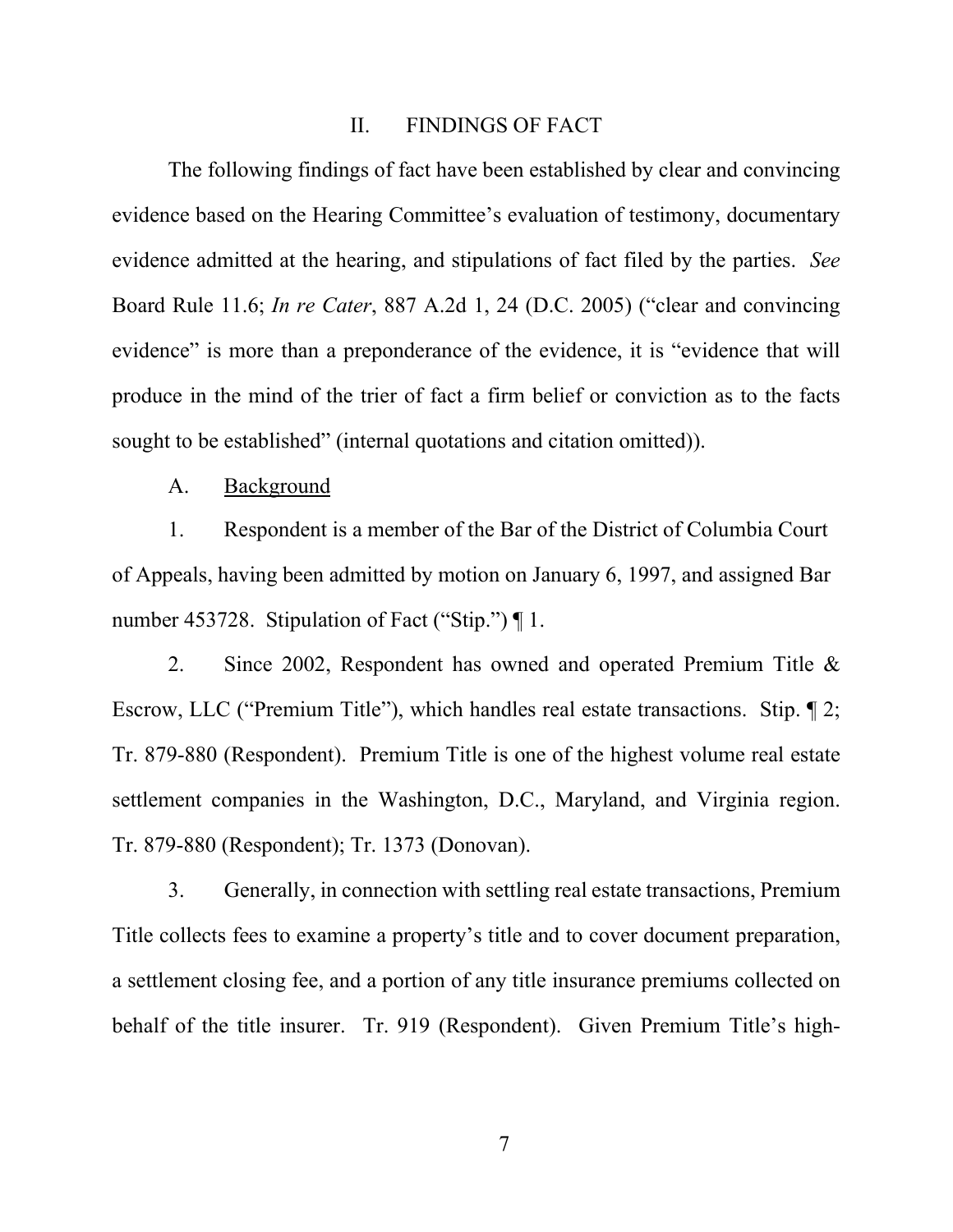volume business, Respondent has maintained a workforce of about 20 employees that work under his supervision. Tr. 879-880 (Respondent).

4. Because the employees at Premium Title have varying levels of education and professional experience, Respondent relies on them to assist in the administrative aspects of closing real estate transactions, including storing settlement files, refunding dormant balances, preparing documents, recording property records with the Recorder of Deeds of the District of Columbia, and operating escrow accounts. Tr. 659-660, 689-690, 693-94, 697-98, 781-82, 784, 931-32, 943 (Respondent).

5. In contrast, Respondent is an attorney and has promoted himself on Premium Title's website as "an attorney who practices Real Estate Transactions and Bankruptcy." Stip. ¶ 3. And while Respondent is an attorney, he claims that he does not generally represent individuals as clients in a real estate transaction. *See* Tr. 794 (Respondent). However, Premium Title serves as a title insurance agent, and parties to a real estate transaction serviced by Premium Title rely on Respondent's competence and expertise to settle the transaction. Tr. 794 (Respondent: "I'm a lawyer, and title – title insurance, title requires legal analysis. But I'm not – I don't represent clients as an attorney."), Tr. 880 (Respondent: "We handle approximately 150 closings a month. . . . [W]e underwrite with four title insurance companies, Chicago Title, Old Republic Title insurance company, Stuart Title insurance company and Westcor Title insurance company."); Tr. 1363 (Donovan describing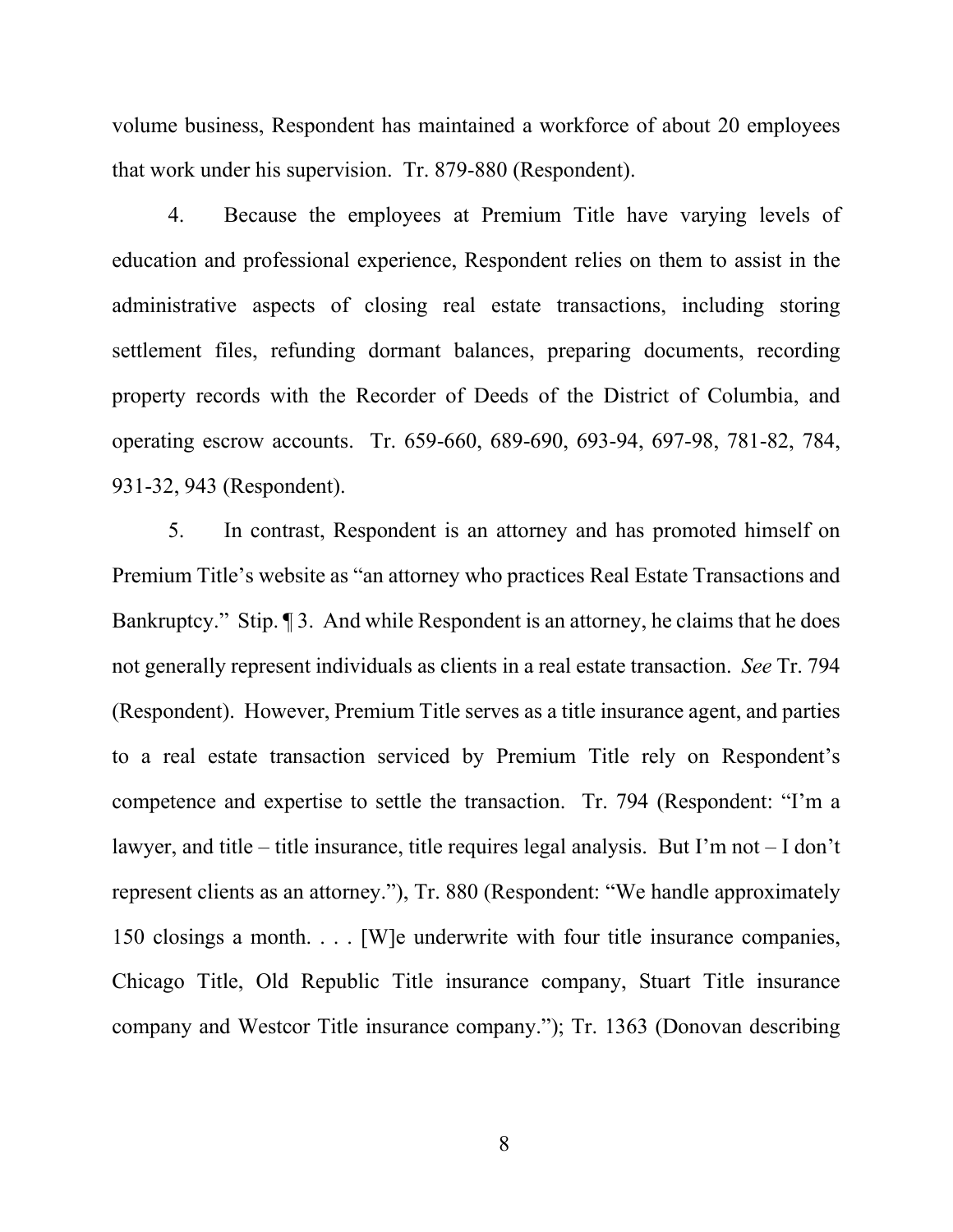Premium Title as an insurance agent for title insurance companies); *see also* DCX 111 at 002 (Respondent authorized signatory for title insurance commitment).

6. This disciplinary matter is an outgrowth of Premium Title's handling of a transaction involving 2461 18th Street, N.W. ("the Property") in 2012 and 2013. Tr. 175 (Bianco); Tr. 881 (Respondent); Tr. 1780 (Duggan); Stip. ¶ 6. In that transaction, Respondent served as a title insurance agent for Chicago Title Insurance Company, which is owned by Fidelity National Financial Family of Companies (hereinafter "Fidelity"). Tr. 880 (Respondent); Tr. 1363-64 (Donovan); *see also*  DCX 111 at 002. At that time and at the time of the hearing, William Duggan operated a bar called Madam's Organ on the Property, which is located in the District of Columbia's popular Adams Morgan neighborhood. Tr. 881 (Respondent); Tr. 1776, 1780 (Duggan). In the summer of 2012, Mr. Duggan was referred to Premium Title by his attorney at the time, Richard Bianco, to help Mr. Duggan complete a transaction associated with refinancing financial obligations associated with the Property. Tr. 257, 259, 261 (Bianco); Tr. 1780 (Duggan). Mr. Duggan had identified "title problem[s]" that Mr. Bianco thought Respondent was particularly qualified to "take care of." Tr. 1780-81 (Duggan); *see also* Tr. 175, 261 (Bianco); Tr. 881 (Respondent).

7. Once hired, Respondent and Premium Title ordered a title report, which showed that title to the Property was in the name of Jack Littlejohn, a prior owner of the Property, and not Mr. Duggan—meaning that Mr. Duggan could not simply refinance or borrow money against the Property unless he (or an entity under his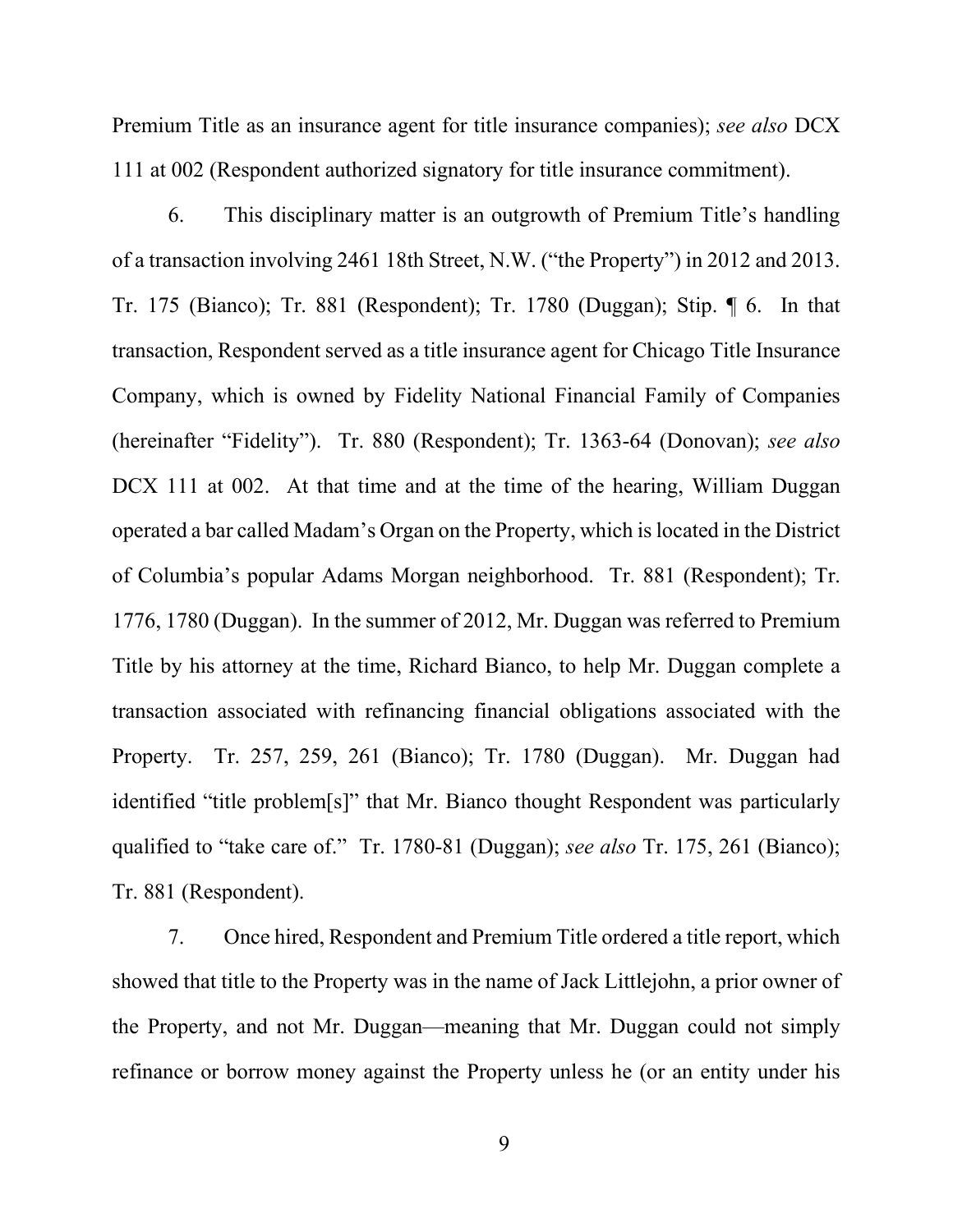control) was the recorded title owner. RX 34; Tr. 177-181 (Bianco); Tr. 881-83 (Respondent). Respondent developed a strategy to amend the Property's title to allow Mr. Duggan to obtain financing. *See* Tr. 883-84 (Respondent); Tr. 1807 (Duggan). Ultimately, Mr. Duggan successfully obtained a loan on the Property, but Respondent's involvement in amending the Property's title and recording the deed resulted in these disciplinary charges. *See* Tr. 271 (Bianco) (discussing use of proceeds from the refinancing).

8. As early as 1975, Jack Littlejohn held title to the Property. RX 34 at 34.1. Before his death in May 1993 (DCX 240 at 001), Jack Littlejohn took out various loans—recorded on written instruments called promissory notes—which were each secured by separate deeds of trust ("DOTs") to the Property. *See* Tr. 183- 84, 186-88, 198-99, 203-04 (Bianco); DCX 212 (1989 DOT), DCX 216 (1990 DOT), DCX 219 (1991 DOT), DCX 220 (1992 DOT). Each promissory note was a promise by Jack Littlejohn to pay back a certain amount of money to a lender. *See* Tr. 183-84, 186-88, 198-99, 203-04 (Bianco). Each DOT secured a separate promissory note. *See* RX 1, RX 3, RX 4, RX 8.

9. With exceptions not applicable here, in the District of Columbia, a DOT gives lenders an interest in a property to secure money they have loaned to a borrower. Tr. 453 (Kass); Tr. 1714 (Bregman). In the event the borrower defaults on his financial obligations to the lender, the lender can use the DOT to foreclose on the property identified on that DOT. Tr. 453 (Kass); Tr. 1714 (Bregman). A DOT

10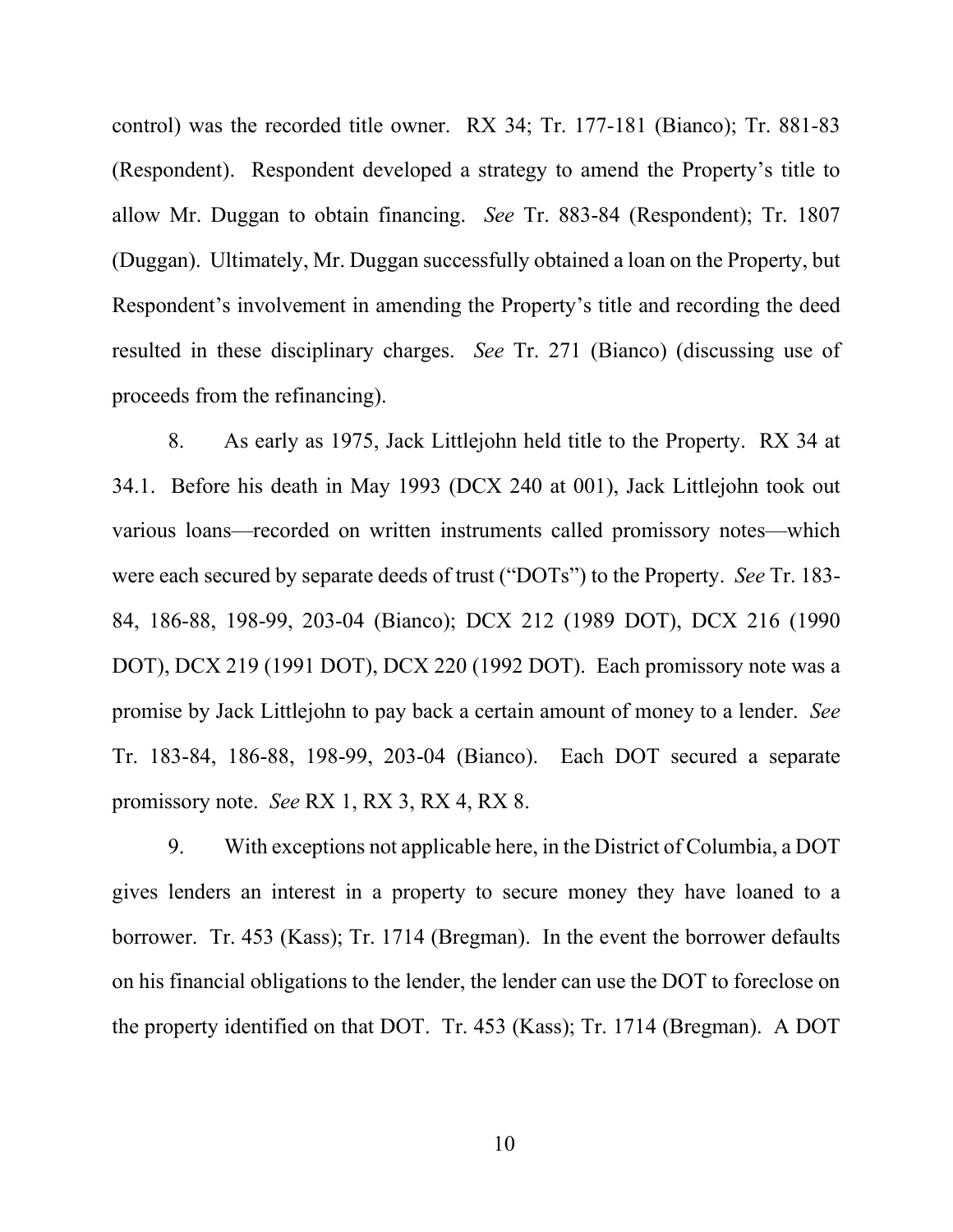is signed by the borrower and deeds the property in trust to a third party—the trustee—for the benefit of the lender. Tr. 453 (Kass).

10. DOTs and promissory notes are negotiable instruments that can be purchased from the original lender by a third party (who then assumes the same rights, including the right to foreclose, previously held by the original lender). *See*  Tr. 516-17 (Kass); Tr. 1661-62 (Bregman). The third party (the new beneficiary) can thereafter assign or sell the DOT and note to a subsequent third party (who would become a new or subsequent beneficiary). Tr. 516-17 (Kass); Tr. 1660-62 (Bregman). As described by Respondent's expert, Douglas Bregman, "the one who buys the loan from a prior lender stands in the shoes of the prior lender and has the same rights." Tr. 1662 (Bregman).

11. Jack Littlejohn's loans were in the amount of \$205,000, \$100,000, \$50,000, and \$25,000, which as noted above, were each secured by separate DOTs. *See* DCX 212, DCX 216, DCX 219, DCX 220; RX 1, RX 3, RX 4, RX 8. The \$25,000 note was paid off in 1991 (*see* RX 6; Tr. 184 (Bianco)), but Jack Littlejohn defaulted on the three other loans ("Three Defaulted Notes"). Tr. 268-69 (Bianco); *see* DCX 240. After Jack Littlejohn passed away, the Littlejohn Estate executors were tasked with closing the estate's finances. A statement of account filed by the Littlejohn Estate stated that the Property had been lost in a March 1995 foreclosure and valued the loss at \$350,000. DCX 240 at 5. That March 1995 foreclosure was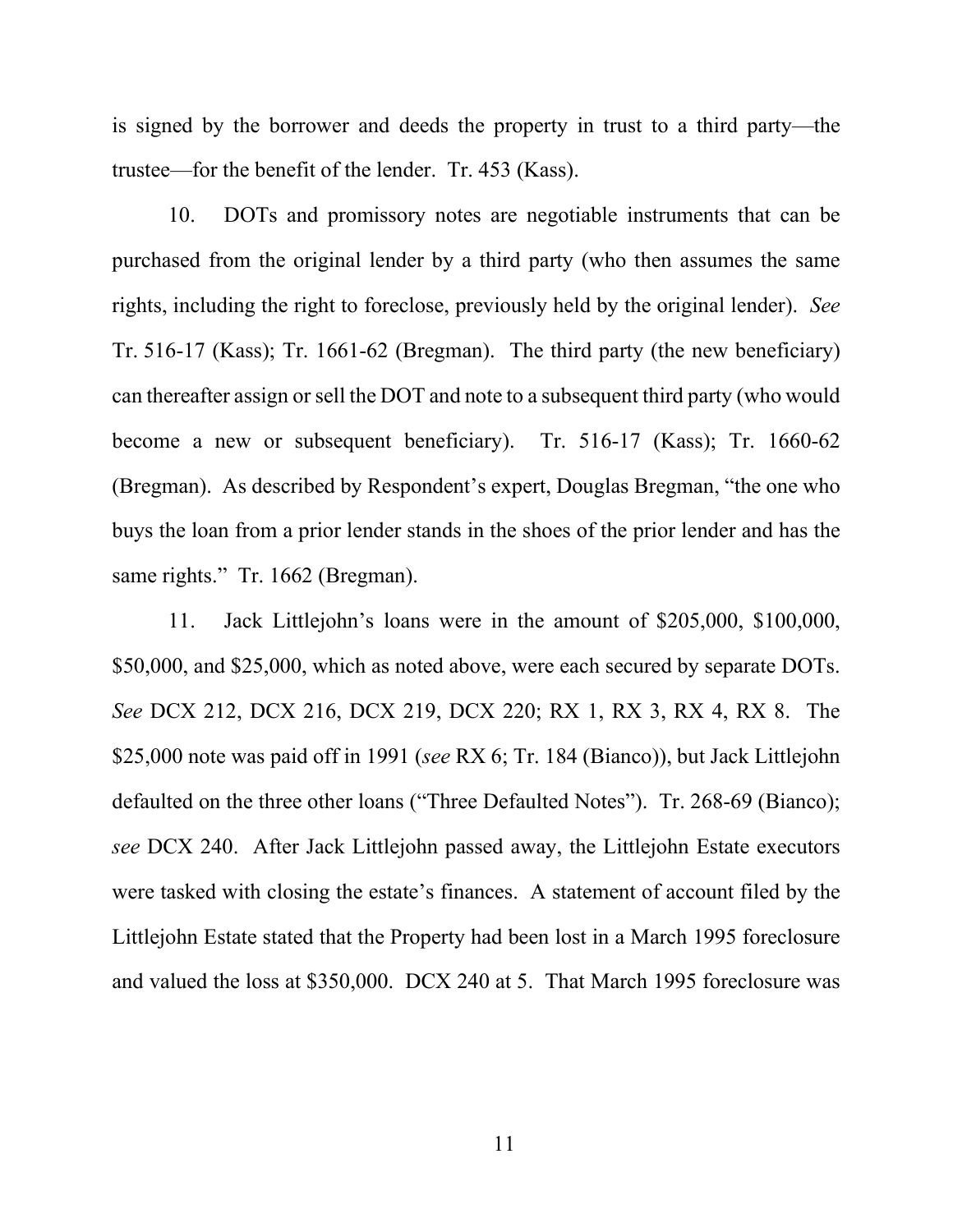not actually completed, however, and title remained in Jack Littlejohn's name. RX 34.[6](#page-11-0)

12. The Three Defaulted Notes (\$205,000, \$100,000, \$50,000) (DCX 212, 219, 220) which were secured by three separate DOTs on the Property, *see* RX 1, 4, 8, therefore remained in force after the incomplete foreclosure in March 1995. By 1996, the Estate of David Levin owned the Three Defaulted Notes and the Property's title remained in Jack Littlejohn's name. *See* RX 14, RX 15, RX 16, RX 34.

### B. Coles Farm's Purchase of the Three Defaulted Notes and Mr. Duggan's Use of the Premises

13. Mr. Duggan became aware that the Estate of David Levin was motivated to sell the Three Defaulted Notes at a favorable price if the buyer was able to settle the transaction quickly. Tr. 1779 (Duggan). Mr. Duggan recognized this as a favorable real estate investment opportunity, because he wanted to operate his bar, Madam's Organ, on the premises. Tr. 1786-87 (Duggan).

14. Given the opportunity to purchase the Three Defaulted Notes at the "very reduced price" of \$270,000 if settlement occurred immediately, Mr. Duggan contacted Mr. Daniel Solomon, his "very close" and "very wealthy" friend, to have Mr. Solomon purchase the Three Defaulted Notes for \$270,000 cash and with Mr. Duggan signing a \$350,000 promissory note (hereinafter "1996 Promissory Note" or "1996 Note") for Mr. Solomon (\$270,000 for the property, \$70,000 for payment

<span id="page-11-0"></span><sup>&</sup>lt;sup>6</sup> The attempted March 1995 foreclosure on the Property was unsuccessful because David Levin passed away unexpectedly prior to the foreclosure being perfected. Tr. 1779 (Duggan).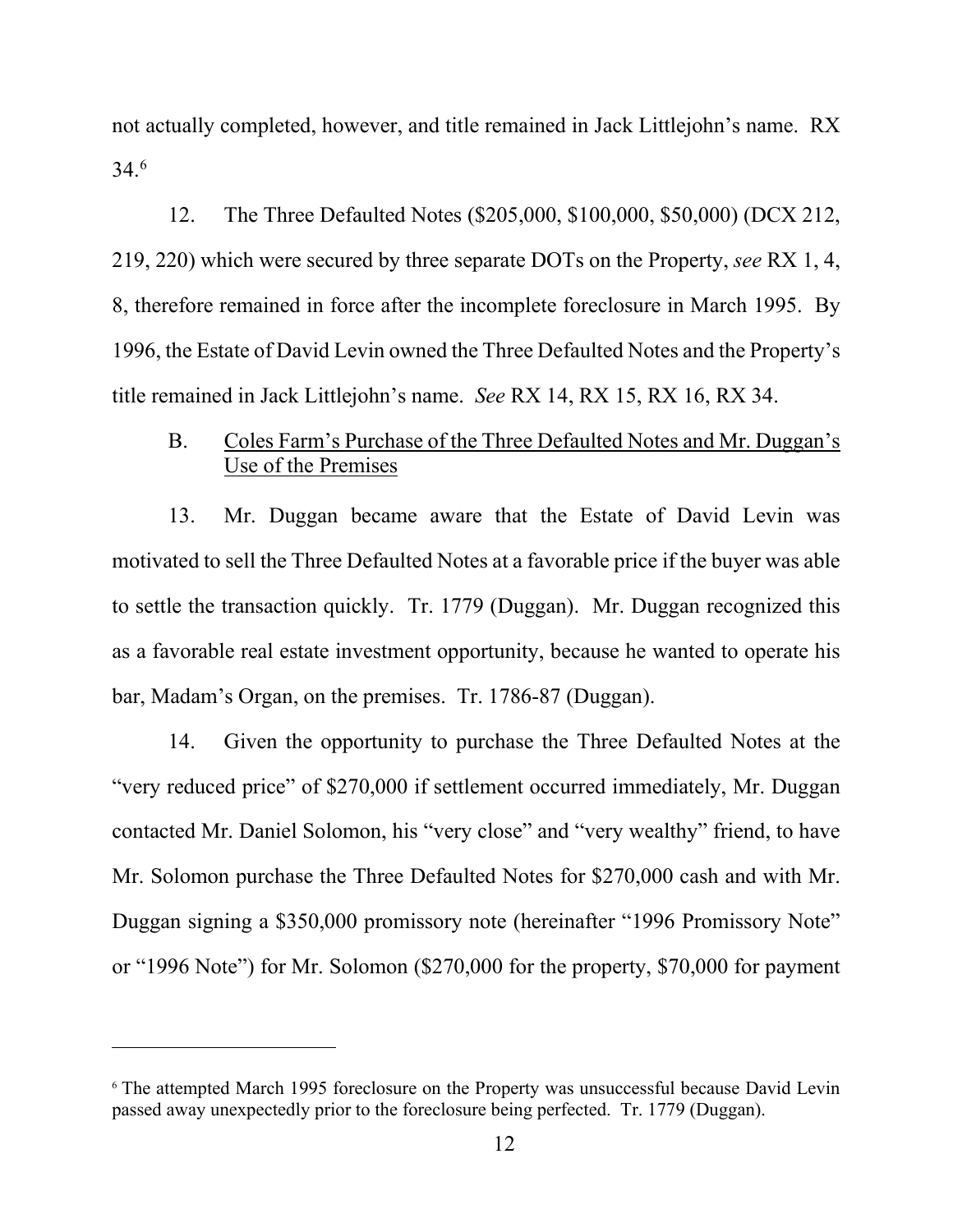of an earlier loan to Mr. Solomon, and \$10,000 for the closing costs of settlement with the Levin Estate). RX 21, RX 88; Tr. 1076, 1096-97 (Hopkinson); Tr. 1779, 1785-88, 1811 (Duggan).

15. As John Hopkinson, Manager of Coles Farm Enterprises LLC, recalled, the "intention of Daniel [Solomon] and Duggan [was] that Daniel would acquire the properties for the money and that Duggan would get control of the property." Tr. 1096-97 (Hopkinson). According to Mr. Hopkinson, Mr. Solomon:

would finance deals that would sometimes, for example, be direct purchases of real estate that Duggan had identified that was opportunistic and advantageous prices.

But Duggan's apparent favorite way of doing business is to acquire the debt of a property and control over the property that way. And I would call it as an accountant[,] incidence of ownership, where you – if you own the debt, you can control the property.

Tr. 1073 (Hopkinson).

16. Mr. Duggan's and Mr. Solomon's agreement was not memorialized in writing because the two frequently conducted business through oral or otherwise informal agreements and did not routinely document their business dealings. Tr. 194, 255-56 (Bianco); Tr. 1112-13 (Hopkinson); Tr. 1785-87, 1793-96 (Duggan). However, the two planned for Mr. Solomon to purchase the Three Defaulted Notes through Mr. Solomon's corporate entity called Coles Farm Enterprise, LLC (hereinafter "Coles Farm"). Tr. 1785-88, 1793-1797 (Duggan). Once Coles Farm owned the Three Defaulted Notes, Mr. Duggan and Mr. Solomon initially intended to foreclose on the Property so that Mr. Duggan would own or otherwise control the Property, thus allowing him to operate Madam's Organ. Tr.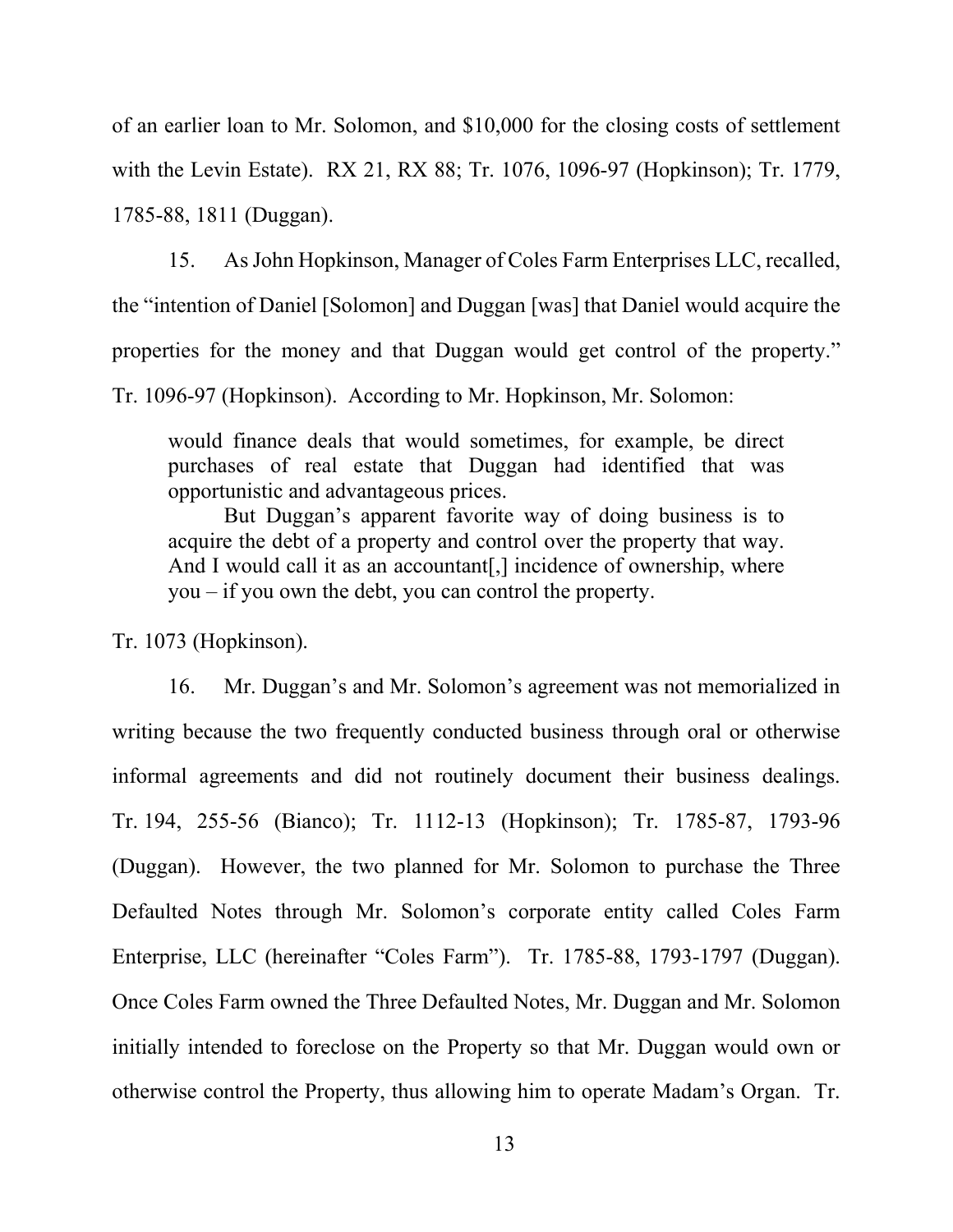1072, 1096-97 (Hopkinson); Tr. 1169-1170 (Basile); Tr. 1786-88, 1794 (Duggan). The intended foreclosure, however, was never completed. *See* RX 34.

17. On November 18, 1996, Coles Farm purchased the Three Defaulted Notes for \$270,000 in cash. Tr. 196-197, 204-205 (Bianco); RX 14, RX 15. As planned, on December 31, 1996, Mr. Duggan, through his entity "2461 Corporation,"[7](#page-13-0) executed a 1996 Promissory Note in the amount of \$350,000 in favor of Mr. Solomon's Coles Farm which placed Mr. Solomon in the position of "lender." Tr. 261-268 (Bianco); Tr. 1169-1171 (Basile); Tr. 1786-1794 (Duggan); RX 21, RX 14, RX 15. Mr. Hopkinson recalled that Mr. Duggan made the 1996 Promissory Note payable to Coles Farm "so that he could then have what I would call incidence of ownership of the building, because he was going to move Madam's Organs bar from down the street to that location." Tr. 1078 (Hopkinson).

18. Coles Farm owned the Three Defaulted Notes through at least 2012. Mr. Bianco, Mr. Duggan's attorney, unequivocally testified that Coles Farm owned the Three Defaulted Notes from 1996 to 2012. Tr. 196-197, 201-202, 204-06 (Bianco). Because Coles Farm did not yet have title to the Property, it could not convey title to the Property to "2461 Corporation" or Mr. Duggan.[8](#page-13-1) *See* Tr. 1171

<span id="page-13-0"></span> $7$  2461 Corporation is the "ownership entity for Madam's Organ, which is the bar and restaurant that Mr. Duggan owns at 2461 18th Street." Tr. 213-14 (Bianco).

<span id="page-13-1"></span><sup>&</sup>lt;sup>8</sup> In 2003, Coles Farm unsuccessfully attempted to foreclose on the Property using its financial interest in the Three Defaulted Notes. Tr. 1080-81, 1138 (Hopkinson); DCX 45 at 003, 008; DCX 230; RX 23, RX 25. And in 2004, after winning the foreclosure auction with a \$100,000 bid, Mr. Hopkinson executed a deed transferring the Property to Mr. Duggan's wife, Mercedes Bien, for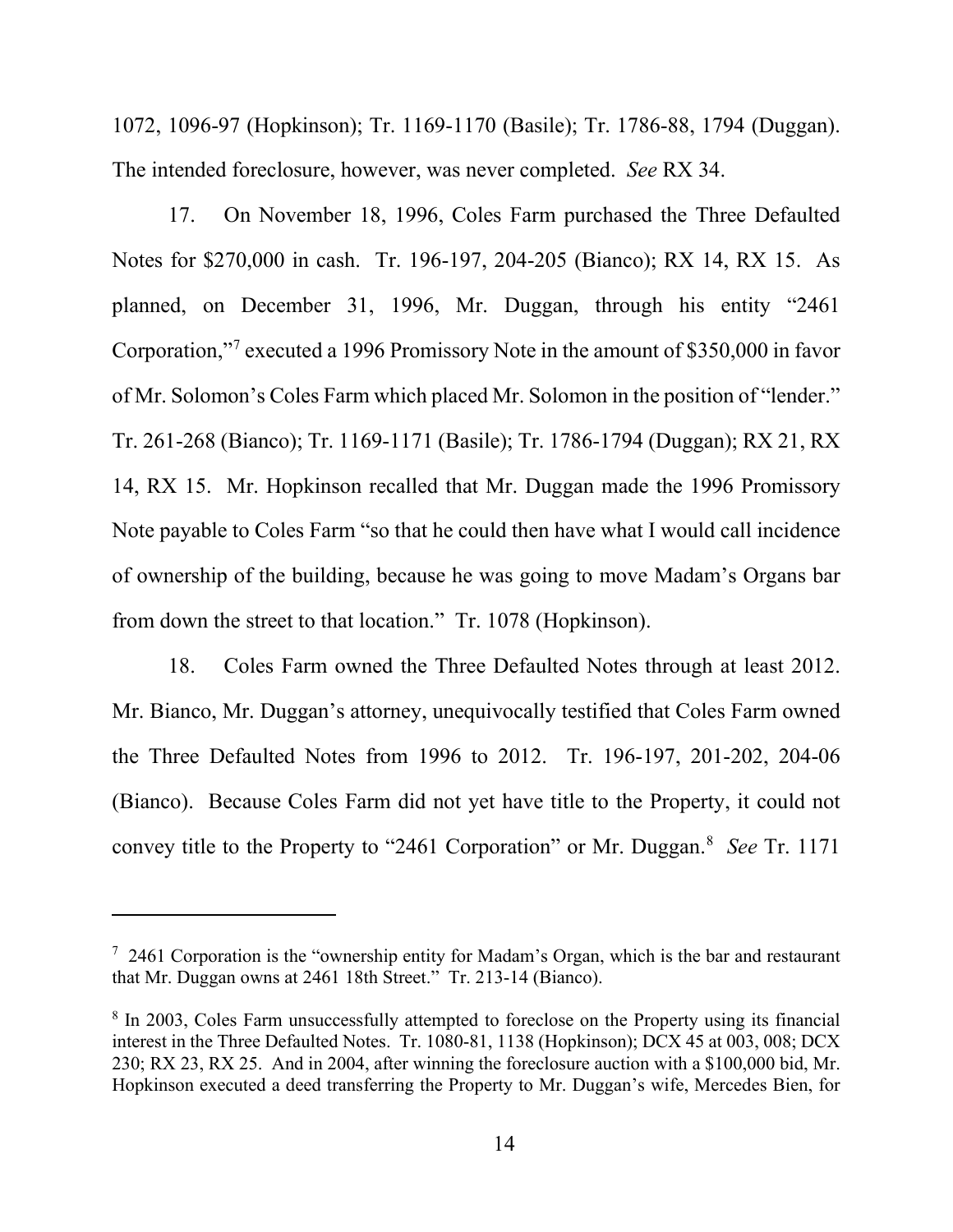(Basile); Tr. 1788 (Duggan). It was undisputed that the chain of endorsements for at least one of the Three Defaulted Notes—the \$205,000 note—did not include 2461 Corporation, as the endorsements ended with Coles Farm. Tr. 1742 (Bregman); *see also* Tr. 1743 (Respondent's expert agreeing that 2461 Corporation had no ability to foreclose on the Property without this endorsement). An endorsement transfers ownership rights of a note from one entity to another. *See* Tr. 499 (Kass); Tr. 1741- 43 (Bregman). "If 2461 didn't buy the notes, then they were in Coles Farm. And if ... 2461 didn't buy the notes, they couldn't assign notes they didn't buy to [another] entity]." Tr. 1748 (Bregman).

19. While Mr. Duggan may have intended to purchase the Property, *see* RX 21 (asserting that the note is "secured by a First Deed of Trust on 2461 18th Street N.W., Washington, DC 20009 [(the Property)]"), no DOT was ever recorded related to the 1996 Promissory Note and the Property remained titled to Jack Littlejohn. Tr. 177 (Bianco). Mr. Duggan only assumed *de facto* ownership of the Property by operating Madam's Organ on the property, making periodic mortgage payments to Coles Farm at an interest rate of 10%, and paying the real property taxes owed to the District of Columbia. Tr. 306 (Bianco); Tr. 1791-1794, 1803, 1836 (Duggan); Tr. 1134-35 (Hopkinson). Mr. Duggan paid the D.C. Treasurer for the annual property

<sup>\$500,000.</sup> Tr. 1126-28 (Hopkinson); DCX 45 at 005-007. Ms. Bien paid Coles Farm \$300,000 on December 16, 2003. Tr. 1130, 1132 (Hopkinson). The deed was never recorded, however, and legal title to the Property remained in Jack Littlejohn's name. Tr. 1045-1047 (Soto); Tr. 1174- 1175 (Basile).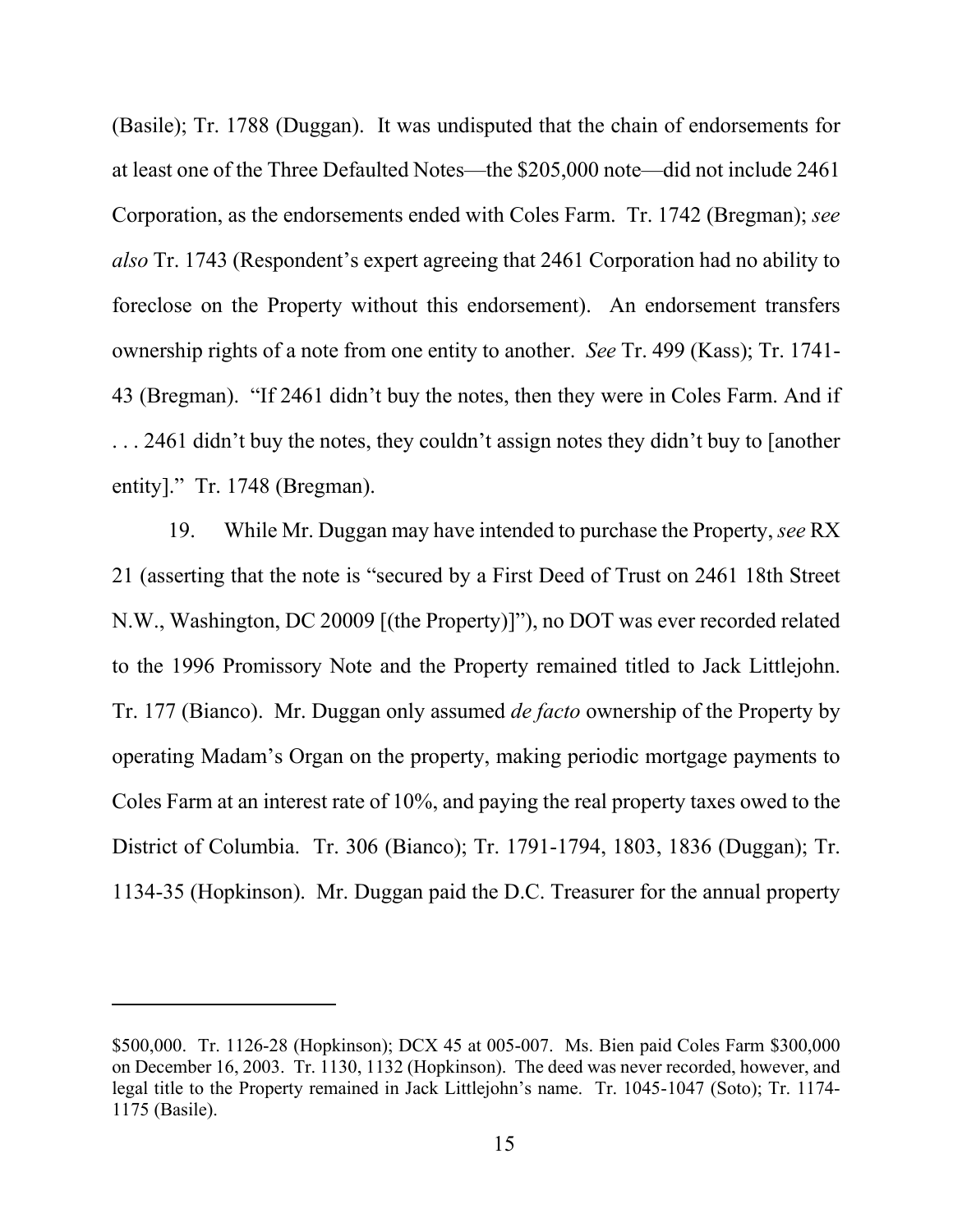taxes that were still in the name of Jack Littlejohn, pursuant to his previously agreed upon arrangement with Mr. Solomon. Tr. 1805-06 (Duggan); *see* RX 21 at 21.2.

20. The two transactions completed in 1996 (Coles Farm purchasing the Three Defaulted Notes for \$270,000 in cash and Mr. Duggan's \$350,000 Promissory Note to Coles Farm) were successful to the extent they permitted Mr. Duggan to use the Property. Tr. 1096-97 (Hopkinson: "[I]t was always the intention of Daniel [Solomon] and Duggan that Daniel [Solomon] would acquire the properties for the money and Duggan would get control of the property."). Mr. Duggan operated his business, Madam's Organ, out of the Property without any concern that Coles Farm would foreclose on the property. Tr. 239-245 (Bianco); Tr. 1803-05 (Duggan describing that he was "never in fear . . . that it was going to be taken out from under me," and that both he and Coles Farm were concerned that a foreclosure would attract an outside bidder who could outbid them).

#### B. Respondent's Handling of the Property's Title Issues

21. Richard Bianco is an attorney who has represented Mr. Duggan in multiple real estate, litigation, and board licensing matters for more than a decade. Tr. 172-73 (Bianco) (as of 2012, Mr. Bianco worked with Mr. Duggan for "more than a decade").

22. In the summer of 2012, Mr. Duggan sought Mr. Bianco's assistance to address the title issues in connection with the Property and another nearby property, 2423 18th Street. Tr. 175 (Bianco). Mr. Duggan wanted to use those properties as collateral for a \$1.1 million loan from a bank to Lenjeswil, LLC ("Lenjeswil"), a

16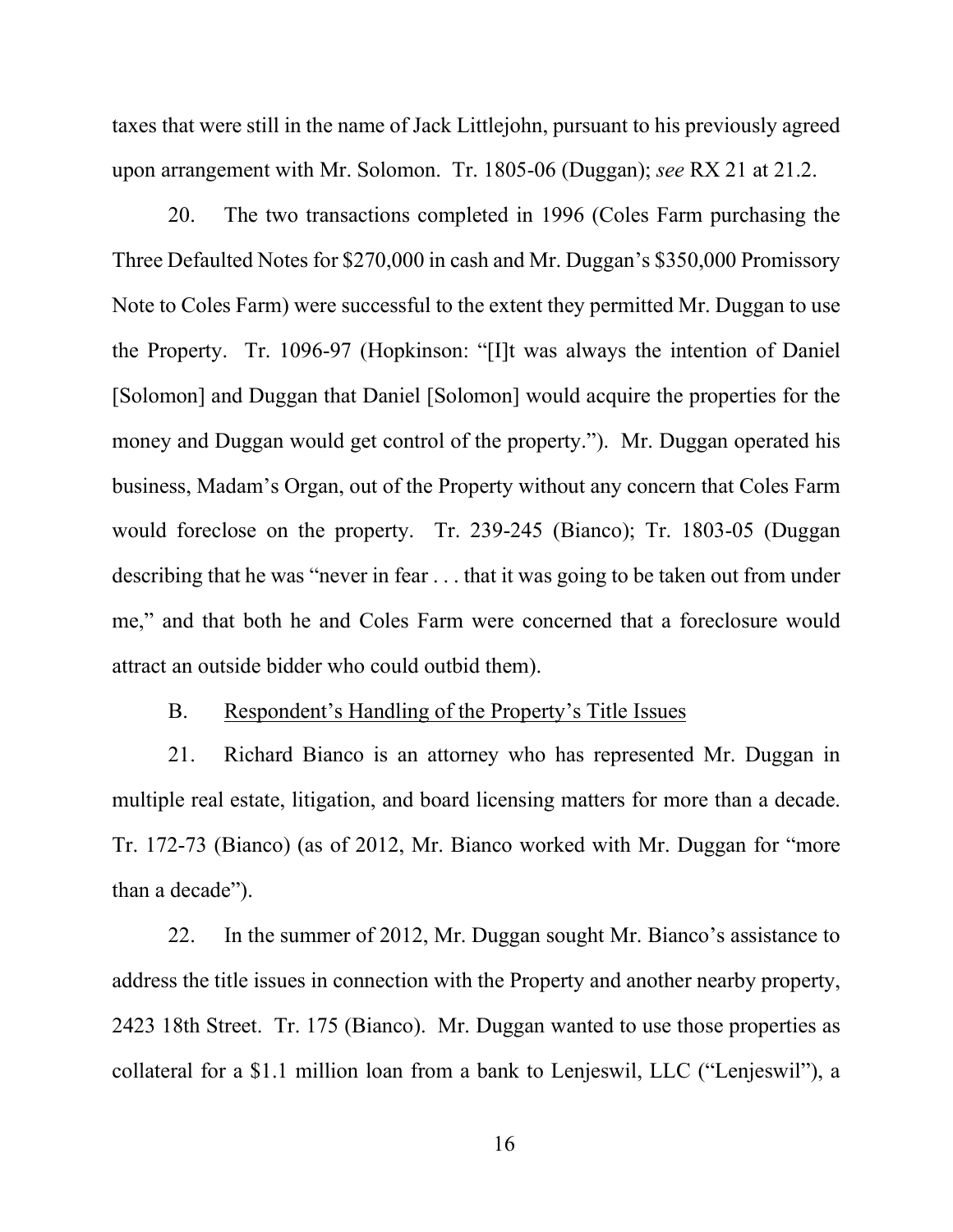limited liability company that Mr. Duggan had not yet formed, but was to be created for the purposes of the transaction.<sup>[9](#page-16-0)</sup> See Tr. 258-59 (Bianco); Tr. 1808 (Duggan); DCX 105 at 002 (Lenjeswil Certificate of Formation signed November 2012); DCX 100 (email chain showing loan amount initially sought was \$1.1 million on both properties).

23. Mr. Bianco referred Mr. Duggan to Respondent to handle the closing for the anticipated loan. Tr. 176-177 (Bianco). Respondent first met Mr. Duggan in the summer of 2012 when he received a title order from City First Bank to handle a commercial refinance<sup>[10](#page-16-1)</sup> of the Property. Tr. 881 (Respondent); *see also* Tr. 1780 (Duggan: "Richard [Bianco] just came to me saying that this attorney that he knew, title attorney, Ben Soto, could take care of the [title] issue."). Mr. Duggan hired Respondent to handle the refinance, "take care of the issue" with title, and to prepare the deed for "the contemplated deed in lieu of foreclosure from the Littlejohn Estate to the first trust holder." Tr. 175, 210-11 (Bianco); Tr. 1780 (Duggan). Premium Title continued to do business with Mr. Duggan into at least the fall of 2015. Tr. 1289-1292 (Blackwell).

<span id="page-16-0"></span><sup>&</sup>lt;sup>9</sup> The property at 2423 18th Street also had a title problem that Mr. Bianco and Mr. Duggan asked Respondent to handle, but that property was ultimately not purchased even though it was initially part of the \$1.1 million loan. Tr. 1780-81 (Duggan); DCX 192 at 001-002 (emails between Mr. Duggan and Respondent stating that the \$1.1 million loan was reduced to \$595,000 because Mr. Duggan had "yet to settle on" the other property). However, the charges in this case do not involve Respondent's work related to this second property.

<span id="page-16-1"></span> $10$  A commercial refinance occurs when an owner of a commercial property seeks to refinance an existing loan; the owner/borrower gives a security interest in the property to a lender. Tr. 447 (Kass).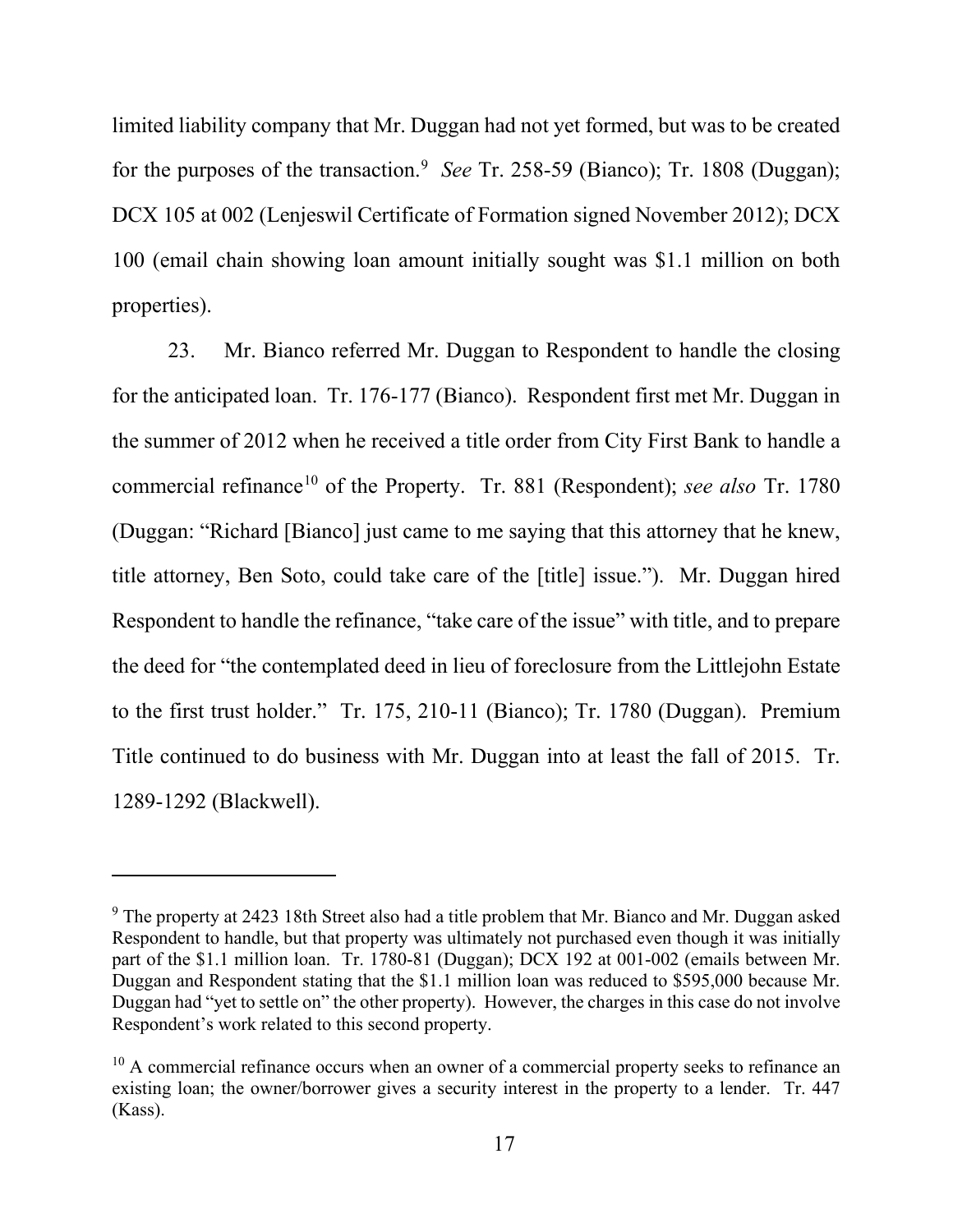24. Aware that title needed to be in an entity controlled by Mr. Duggan to complete the commercial refinance, Respondent began working with his title insurance underwriter, Mr. Bianco, Mr. Solomon, John Hopkinson (Coles Farm's accountant and manager), and Mr. Duggan to figure out how best to proceed. *See*  Tr. 318 (Bianco), Tr. 883-86 (Respondent). Everyone's goal was to get title to Mr. Duggan (or an entity under his control), so that he could use the Property as collateral for the \$1.1 million loan. *See* Tr. 175, 207-08 (Bianco); Tr. 1089-1090 (Hopkinson). According to Mr. Bianco, "There seemed to be some disagreement on exactly what happened" between 1996 and 2003 "by Mr. Duggan and, you know, that disagreement, coupled with the lack of documentation, coupled with the amount of time that had lapsed between '96 to '03 to '12 made it all sort of very convoluted and difficult to deal with," and "the parties' understanding seemed to differ from what was actually recorded among land records . . . ." Tr. 248 (Bianco).

25. Because the Property was still titled in the name of Jack Littlejohn, the Littlejohn Estate, which had been long closed, had to be reopened so that it could transfer title to Lenjeswil. Tr. 208-209 (Bianco); *see* Tr. 810 (Respondent). Mr. Duggan contacted one of the Littlejohn Estate's personal representatives, Homer Littlejohn, to ask if he would cooperate in transferring title to the Property from Jack Littlejohn to Mr. Duggan. *See* Tr. 883-885 (Respondent); 1527-28 (Kaufmann).

26. Homer Littlejohn, who had assumed the Property had been long lost through foreclosure, agreed to cooperate and Mr. Duggan agreed to pay for a probate attorney—Ms. Ara Parker, now Ms. Ara Washington—to represent the Littlejohn

18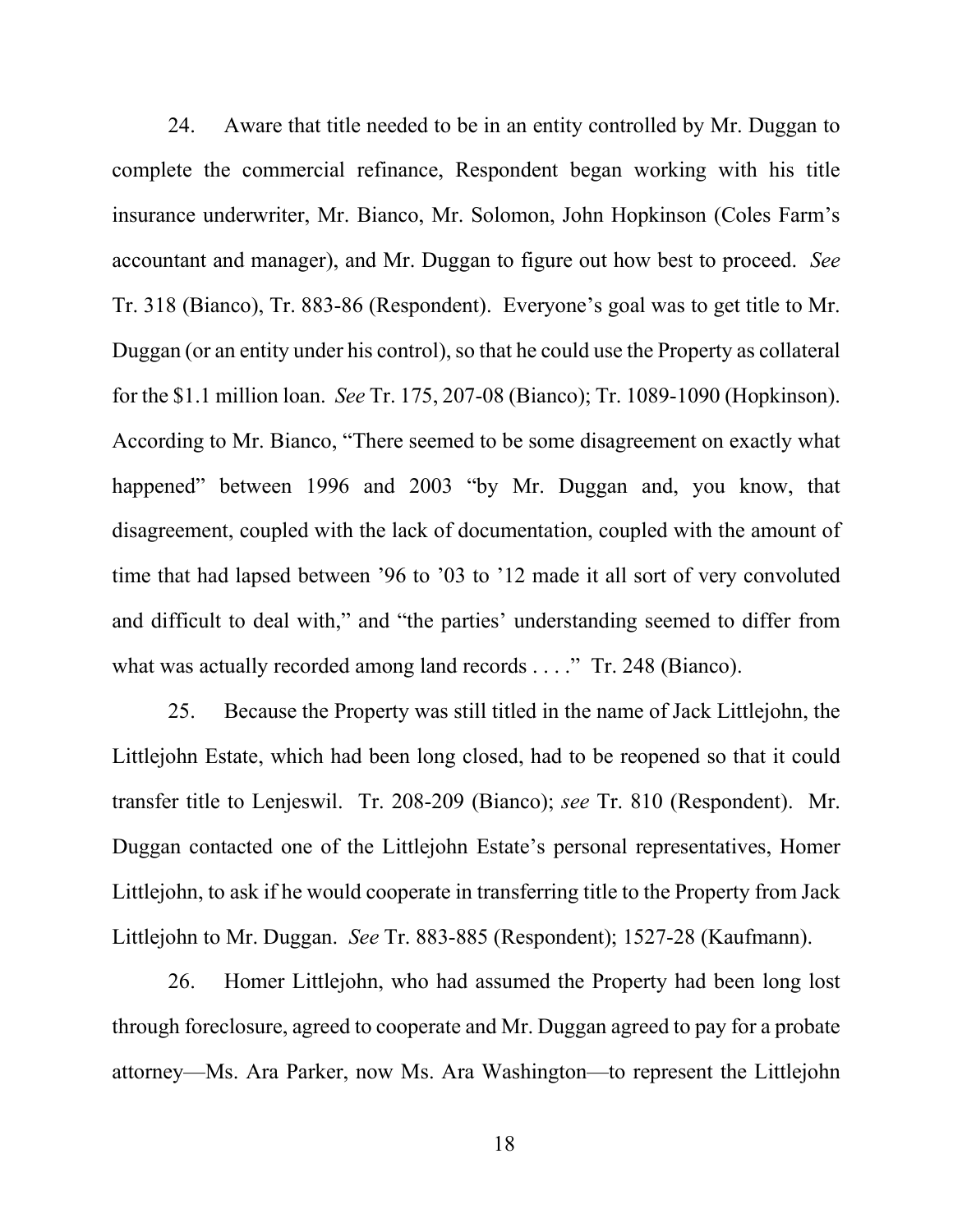Estate. Tr. 76, 79-81, 119-120 (Washington); RX 36 at 36.2, ¶ 8; DCX 239. Mr. Duggan also paid Homer Littlejohn \$5,000 for his assistance in reopening the estate. Tr. 1739 (Bregman).

27. On or around July 17, 2012, Ms. Washington agreed to represent Homer Littlejohn in the reopening of the estate. Stip. ¶ 10. On August 20, 2012, Ms. Washington filed a petition to reopen the Littlejohn Estate solely to transfer the title to the Property out of Jack Littlejohn's name. Tr. 82-84 (Washington); DCX 241.

28. When she filed the petition, Ms. Washington understood that the Littlejohn Estate would be transferring title to the Property via a "deed in lieu of foreclosure." Tr. 79-80, 99, 122-23 (Washington); Tr. 885 (Respondent); DCX 11. Her petition included a supporting memorandum, which stated: "That, at this time, the foreclosing entity is willing to accept a deed in lieu of foreclosure." DCX 241 at 007.

29. A deed in lieu of foreclosure is a mutual agreement between a borrower (typically the property owner) and the holder of debt secured by the property (who may or may not be the original lender). Tr. 469, 509-510 (Kass); Tr. 1661-62, 1709- 1710 (Bregman).

When a lender of a property has the security in the property and the mortgagor is not paying, the mortgagee can, by virtue of the deed of trust of the mortgage document, foreclose on the property.

Or instead of doing [a foreclosure], . . . the mortgagee can forgive some or all of the debt in return for having the property deeded to the mortgagee or perhaps even a third party as part of the deed in lieu of a foreclosure.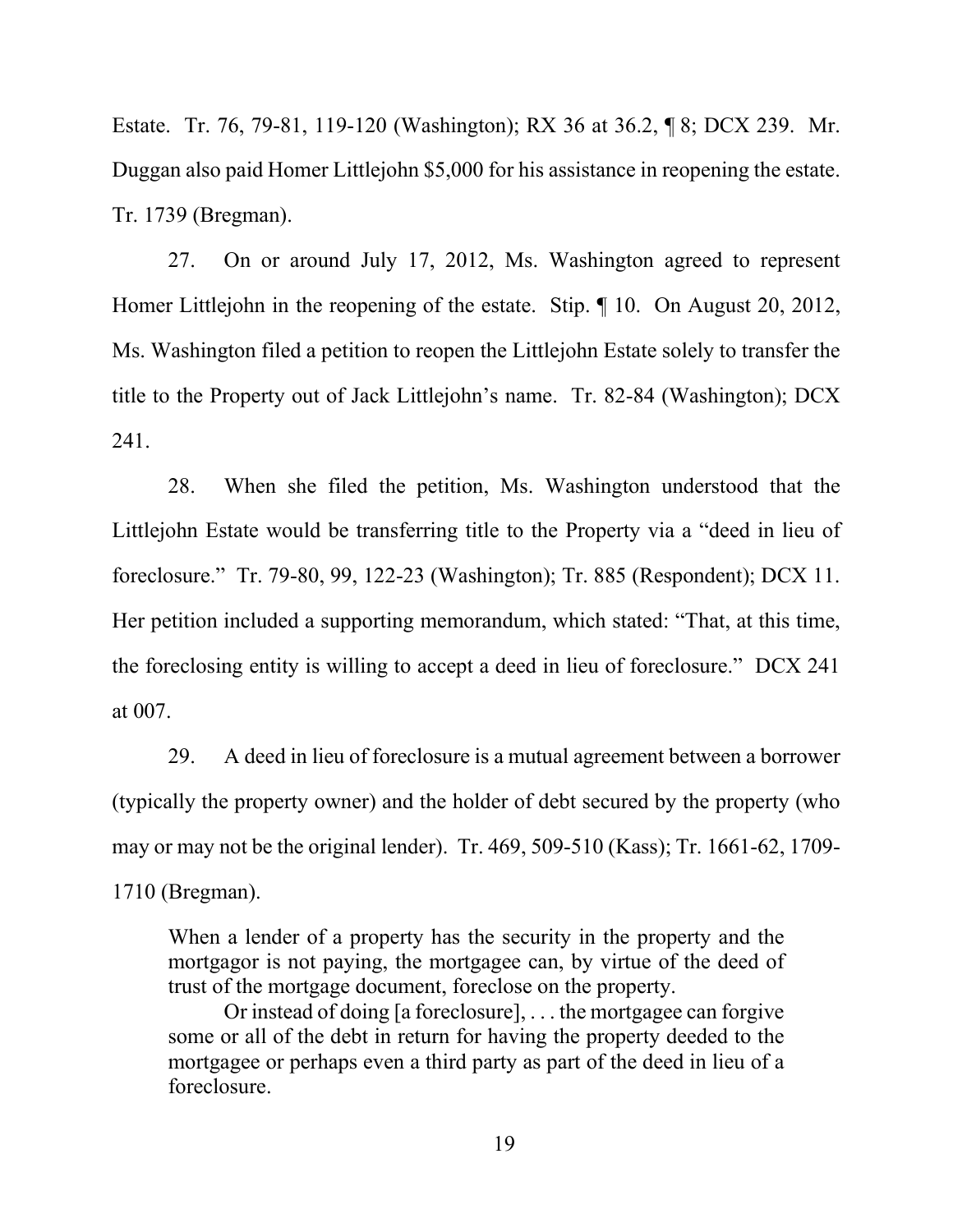Tr. 1659 (Bregman). A deed in lieu of foreclosure conveys the property from the borrower to the lender and/or noteholder. Generally, it is a method used to avoid foreclosure proceedings. Tr. 469 (Kass), Tr. 1659 (Bregman).

30. In a deed in lieu of foreclosure, the lender or mortgagee who holds the debt, forgives either part or all of the debt in exchange for the borrower deeding the property (which conveys legal title). Tr. 1716-17 (Bregman); *see* Tr. 469 (Kass). When drafting a deed in lieu of foreclosure, the basis for the consideration in the deed should be set out, and if the lender is forgiving of the debt, that should be in writing. Tr. 1719, 1721 (Bregman describing best practices).

31. On or around September 20, 2012, the Probate Court reappointed Homer Littlejohn as personal representative and reopened the Littlejohn Estate. Tr. 85 (Washington); DCX 243. In the meantime, Mr. Bianco worked with Respondent to transfer title from the Littlejohn Estate to a legal entity under Mr. Duggan's control. Tr. 210-212 (Bianco). Respondent was to handle the title work and prepare the deed in lieu of foreclosure. *Id*.; DCX 11.

32. Initially, Mr. Bianco believed that Respondent wanted to change legal title from the Littlejohn Estate to Coles Farm. Tr. 210-212, 264 (Bianco). However, by November 5, 2012, after further consultation with Respondent, Mr. Bianco became aware that Respondent wanted the deed in lieu of foreclosure to be structured to benefit Lenjeswil, LLC, and not Coles Farm. Tr. 212-213 (Bianco); Tr. 207-208 (Bianco) ("direct deed" from the estate to Lenjeswil); DCX 13. Named after Mr. Duggan's children, Lenjeswil was a newly created legal entity whose sole member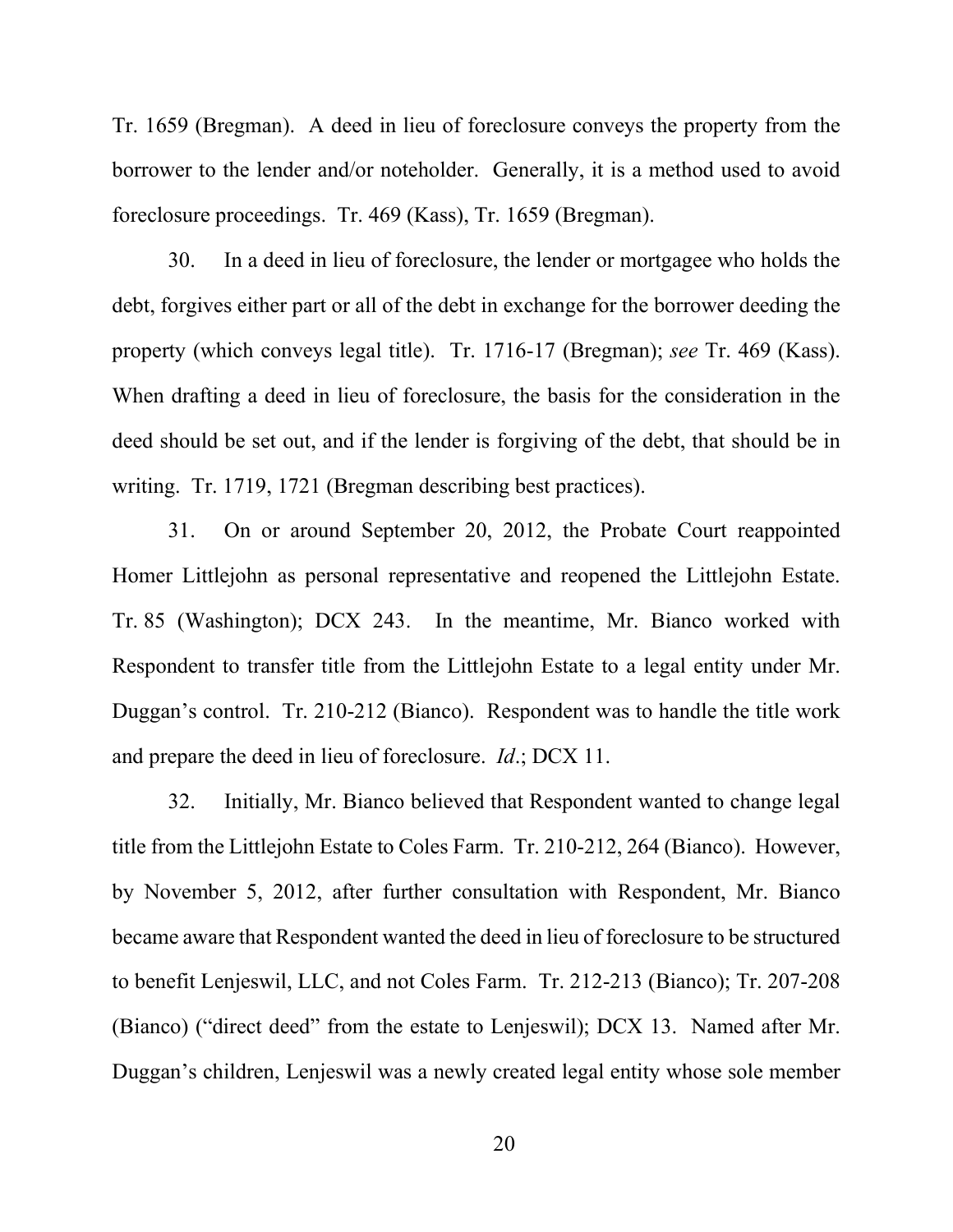was Mr. Duggan's wife, Ms. Mercedes Bien. Tr. 208, 213, 257-58 (Bianco); Tr. 1810-[11](#page-20-0) (Duggan).<sup>11</sup> Mr. Duggan informally assigned 2461 Corporation's interest in the Property to Lenjeswil, which only had been created in November 20[12](#page-20-1). *See Tr.* 214, 257-58, 269-272 (Bianco); Tr. 1812, 1814 (Duggan).<sup>12</sup>

33. On November 5, 2012, based on his conversation with Mr. Duggan, Mr. Bianco emailed Respondent a proposed transaction structure to effect transfer of the Property's title to the newly-formed Lenjeswil. DCX 13, DCX 14 ("[T]he estate is going to transfer the property to an llc which was just set up."). In his email, Mr. Bianco identified two parties: the "Grantor" in the transaction as the "Estate of Jack Littlejohn" and the "Grantee" as "Lenjeswil, LLC," listing Mercedes Bien as its "Sole Member." DCX 14 at 001. Upon receipt of Mr. Bianco's email message, Respondent knew that Mr. Bianco had not yet seen the original assignments. *Id*. (Mr. Bianco in email message to Respondent: "the client [(Mr. Duggan)] claims that Coles Farm has the original note. I didn't see anything in the land records indicating an assignment . . . but he [(Mr. Duggan)] says they can produce an original"). Respondent replied that "We will be ready to close" and asked for the estate's

<span id="page-20-0"></span> $<sup>11</sup>$  Despite Ms. Bien's status as the sole member of Lenjeswil, she never interacted with Mr. Bianco.</sup> Tr. 270 (Bianco). Mr. Duggan saw whatever ownership interest he had in the Property to be one shared with his family, irrespective of legal formalities or written instruments. *See, e.g.*, Tr. 1798 (Duggan) ("[W]e went in to clear the title for us, for my family to continue ownership of the property."); Tr. 1812 (Duggan) ("We, me, my wife, my son, our – our family in the two entities, [2461 Corporation and Lenjeswil,] we bought the property from Coles Farm.").

<span id="page-20-1"></span><sup>&</sup>lt;sup>12</sup> Ultimately, Lenjeswil paid off 2461 Corporation's debt to Coles Farm under the 1996 Promissory Note. Tr. 1812 (Duggan); DCX 191.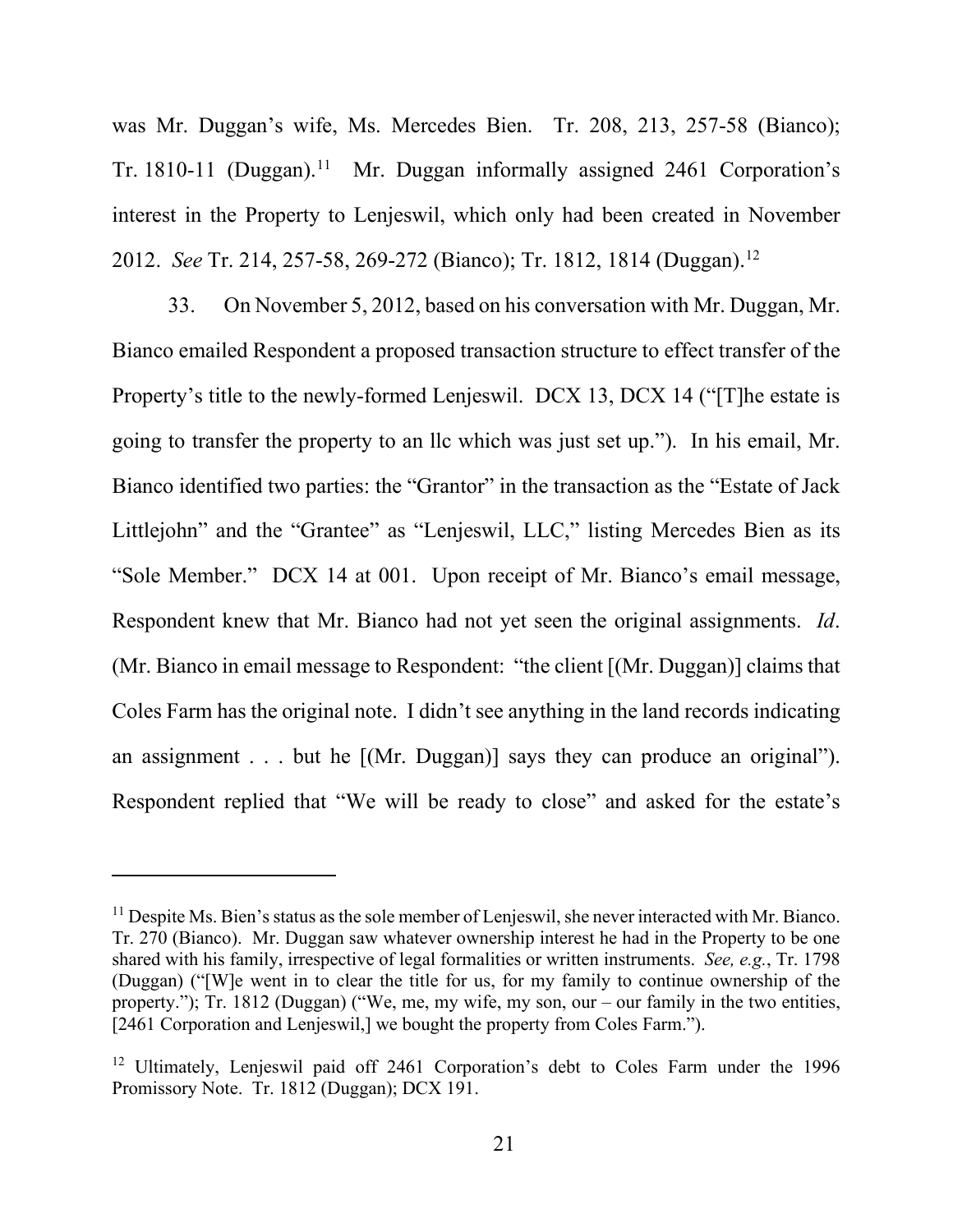information so Premium Title "can prepare the Deed accordingly." DCX 13. Respondent then spoke with his underwriter and, about five minutes later, again responded by email clarifying that "we will need both the estate *and* the secured lender [Coles Farm] to sign a Deed. Since the secured lender foreclosed, it will need to also transfer its interest" to Lenjeswil. DCX 14 (emphasis added); Tr. 216 (identifying the secured lender referred to in the email message as Coles Farm).[13](#page-21-0) Respondent then prepared a deed that included Coles Farm as a Grantor conveying its interest in the Property to Lenjeswil. *See* DCX 52.

34. On December 11, 2012, Mr. Bianco provided Respondent with executed copies of assignments from the Estate of David Levin, showing that it had assigned all its interest in the three associated DOTs to Coles Farm. DCX 31 at 001, 008-009. With copies of the assignments in hand, the parties intended to record the assignments with the District of Columbia's Recorder of Deeds. *See* Tr. 233-235 (Bianco). On December 11, 2012, Respondent emailed Mr. Bianco that he did not believe the assignments were recorded and, if not, they would "need originals to record." DCX 32.

35. By December 12, 2012, Respondent obtained documents and information explaining why a 2003 foreclosure was on the Property's land records

<span id="page-21-0"></span><sup>&</sup>lt;sup>13</sup> In 2003, Coles Farm attempted to foreclose on the Property and Respondent saw that attempted foreclosure on the Property's title report. Tr. 216 (Bianco). However, the foreclosure was never completed because although Coles Farm won the auction, the associated deed was never recorded and title remained in Jack Littlejohn's name. DCX 45 at 001, 008; Tr. 1138 (Hopkinson); Tr. 1174-1175 (Basile).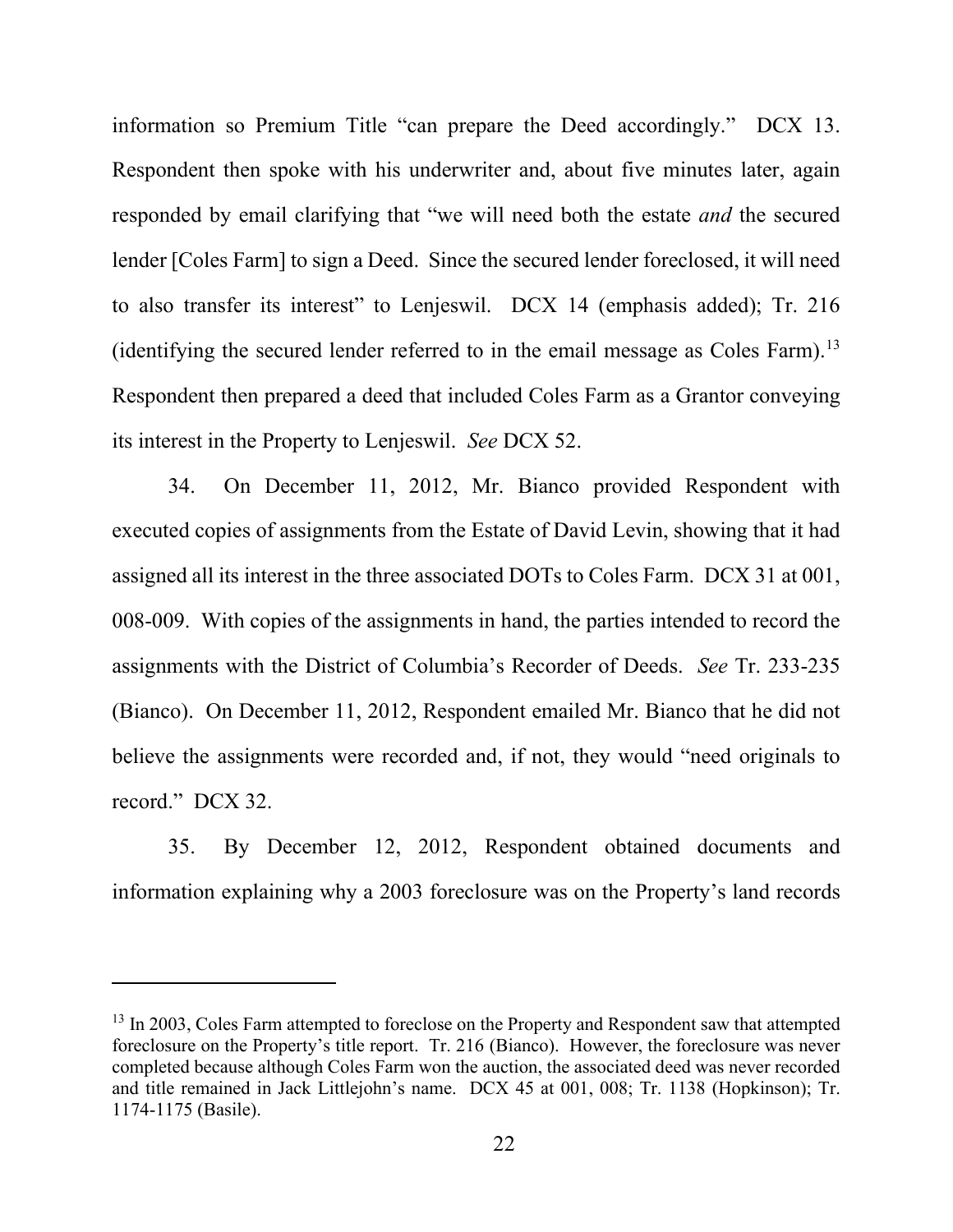even though title had remained in Jack Littlejohn's name. *See* DCX 33, DCX 34; Tr. 1045-46 (Respondent). Respondent was aware that the attempted foreclosure in 2003 was never recorded. Tr. 1045-46 (Respondent).

36. Respondent understood that Coles Farm never recorded the trustee's deed, that the 2003 foreclosure was never recorded, and that legal title to the Property never passed from the Littlejohn Estate to Coles Farm. *See* Tr. 1045-47, 1058-59 (Respondent). Respondent explained that one could argue that such a failure to record results in the purchaser having "equitable title," where one could theoretically "file an action to quiet title" based on having paid a purchase price. Tr. 1059 (Respondent); *see als*o DCX 186 at 15. At the time of the hearing, Respondent still did not understand why the two prior foreclosure attempts were not completed by Coles Farm and Mr. Duggan.

All they had to do was record the trustee's deed, which does require you to pay transfer and recordation tax. Maybe that had something to do with it. I don't know.

It makes no sense to me why they never completed the [foreclosure] process [in 1996 and 2003]. But doing the deed in lieu [of foreclosure in 2013] enabled Mr. Duggan to get what he ultimately was looking for, which was to obtain the property.

Tr. 1046-47 (Respondent). Because the 1996 and 2003 foreclosure processes were never completed, Respondent testified both attempts were "null and void." Tr. 1046 (Respondent).

37. Mr. Duggan's attempt to obtain title to the Property through the 2003 foreclosure and a 2004 deed to Ms. Bien (*see supra* n.8) was never recorded. Tr. 1174-75 (Basile); Tr. 1126-28 (Hopkinson); DCX 45 at 005-007. In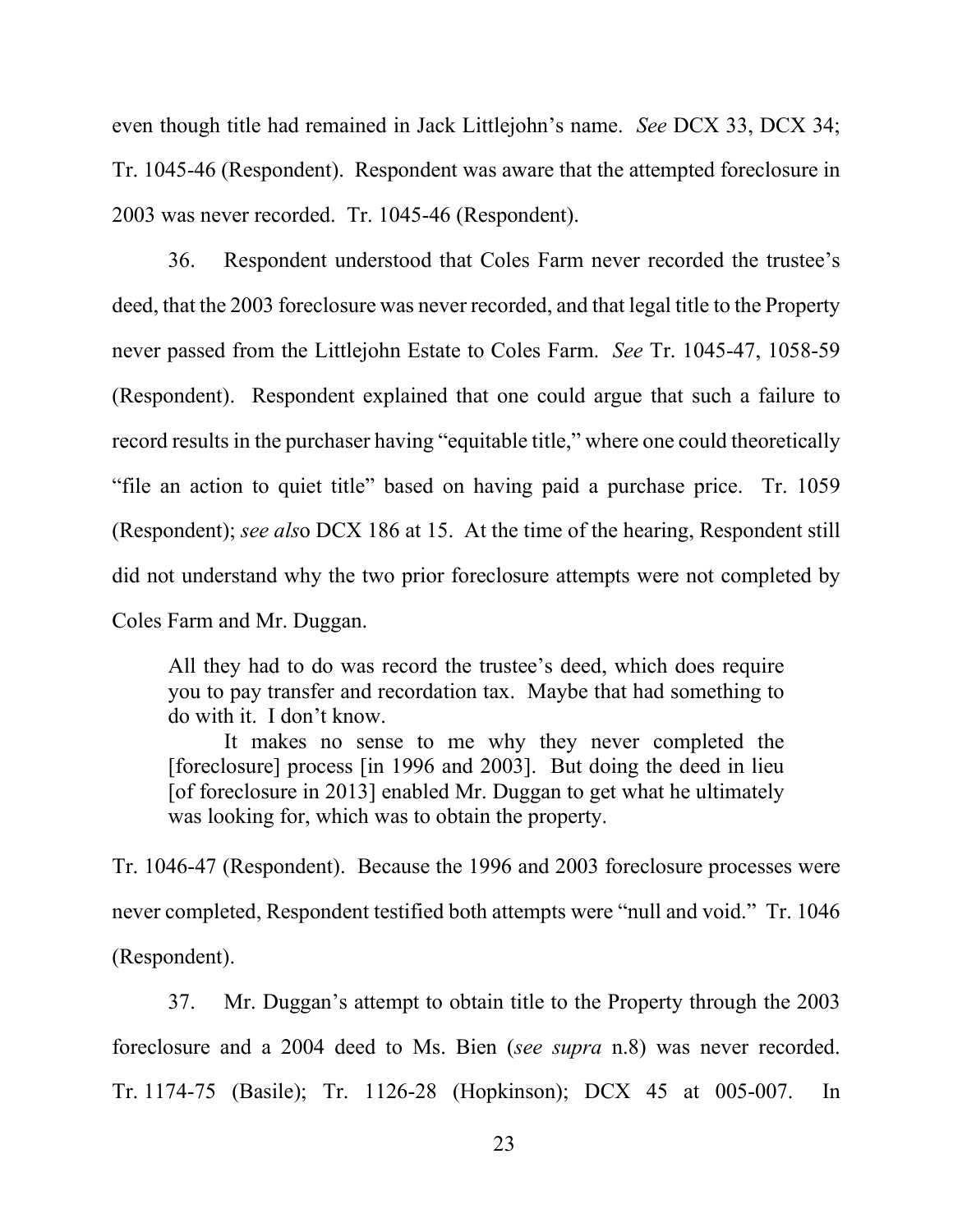Respondent's view, that 2004 transaction did not convey equitable or legal title to Ms. Bien, and the \$500,000 she promised to pay Coles Farm for title to the Property was ineffective and null and void. Tr. 1046, 1059 (Respondent); *see also* Tr. 319- 320 (Bianco); Tr. 1175-76 (Basile); RX 26, RX 27, RX 28; DCX 34 at 8. However, by December 12, 2012, Respondent was in possession of a signed and notarized 2004 deed memorializing both Coles Farm's purchase of the Property for \$100,000 at auction, and a subsequent attempted sale of the Property by Coles Farm to Ms. Bien for \$500,000. DCX 34 at 001, 007-009.

38. To Respondent, this meant that the Littlejohn Estate had lost equitable title to the Property by 2004, and possibly in 1996, but the estate had never lost legal title because complete paperwork showing transfer of legal title to the Property through the foreclosures or other transactions had never been recorded. DCX 186 (Respondent's 2016 statement) at 015 ("equitable ownership had passed").<sup>[14](#page-23-0)</sup>

39. To permit the underwriting of the title insurance, Respondent provided his senior settlement processor, Esther Blackwell, instructions about how to draft the deed from the Littlejohn Estate to Lenjeswil. Tr. 781-83 (Respondent); DCX 7; *see* Tr. 1253 (Blackwell) (identifying maiden name as Hemphill and confirming identity for email)). On December 13, 2012, Respondent emailed Ms. Blackwell requesting that they "send the Deed to the attorney for the Estate of Littlejohn right now. She

<span id="page-23-0"></span><sup>&</sup>lt;sup>14</sup> Equitable title is defined as "[t]he portion of control that a buyer has while a party in a contract for deed or an installment contract for the property; the ability to gain full control and title to the property while someone else owns legal title." Black's Law Dictionary (2d. ed.) (1910).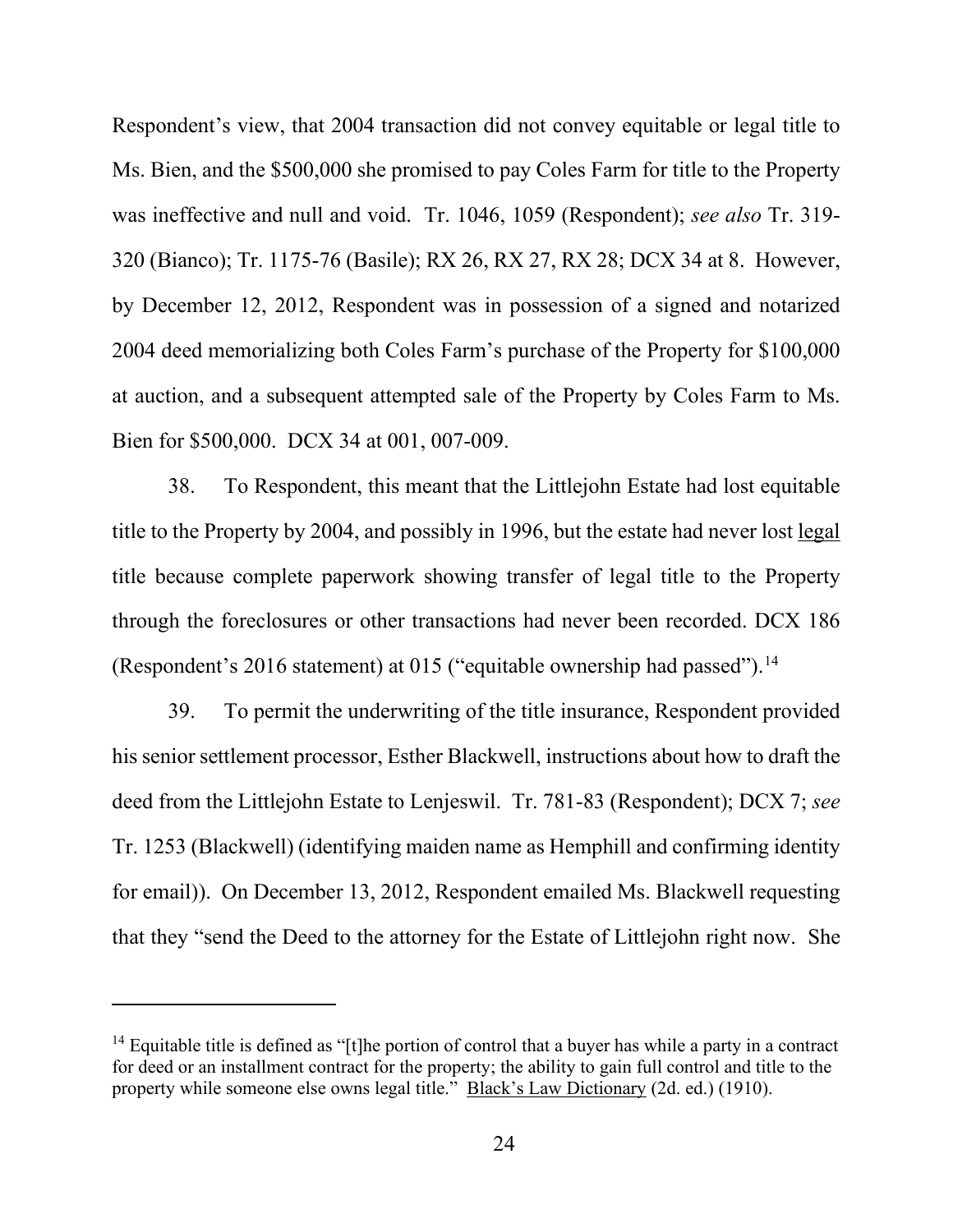is going out of town. I assured her she would have it yesterday. Please forward it to her. . . . This is important!" DCX 37 at 001. In response, Ms. Blackwell emailed Respondent a draft of the deed and asked him to review the "Whereas clause" and "revise to make it sound better." Tr. 782-783 (Respondent); DCX 37 at 001-004. She also forwarded a draft copy of the FP 7/C tax form that would accompany the deed. DCX 37 at 005-008.

40. Later that day, Ms. Blackwell emailed the deed and tax form to Ms. Washington (then Ms. Parker). Tr. 87-89 (Washington); DCX 38.<sup>15</sup> The deed sent to Ms. Washington on December 13, 2012, listed "No and 00/100 Dollars" consideration. DCX 38 at 006. The deed also contained references to two "Grantors": Richard Basile, Substitute Trustee for Coles Farm, and Homer Littlejohn, in his capacity as the personal representative for the Littlejohn Estate. *Id.* It further contained a third page for Mr. Basile's signature. *Id.* at 008. The FP 7/C tax form sent to Ms. Washington identified both the Littlejohn Estate and Mr. Richard Basile as "Grantors" and listed an assessed value of the property of \$856,990. *Id.* at 003 (Part J line 3, "If no consideration, use Assessed Value").

<span id="page-24-0"></span><sup>&</sup>lt;sup>15</sup> The "Whereas clause" in the deed emailed to Ms. Washington is slightly different than the "Whereas clause" in the draft deed Ms. Blackwell had emailed to Respondent that morning. *Compare* DCX 37 at 002 ("Whereas the Substitute Trustee . . . filed a Notice of Foreclosure . . . foreclosing on the Estate of Jack Littlejohn . . **. and they both wish to convey their interest [sic].**") (emphasis added), *with* DCX 38 at 006 ("Whereas the Substitute Trustee . . . filed a Notice of Foreclosure . . . foreclosing on the Estate of Jack Littlejohn . . . **and the Grantors desire to convey their interest to the Grantee.**") (emphasis added). This shows that Respondent reviewed and revised the deed and tax form at Ms. Blackwell's request.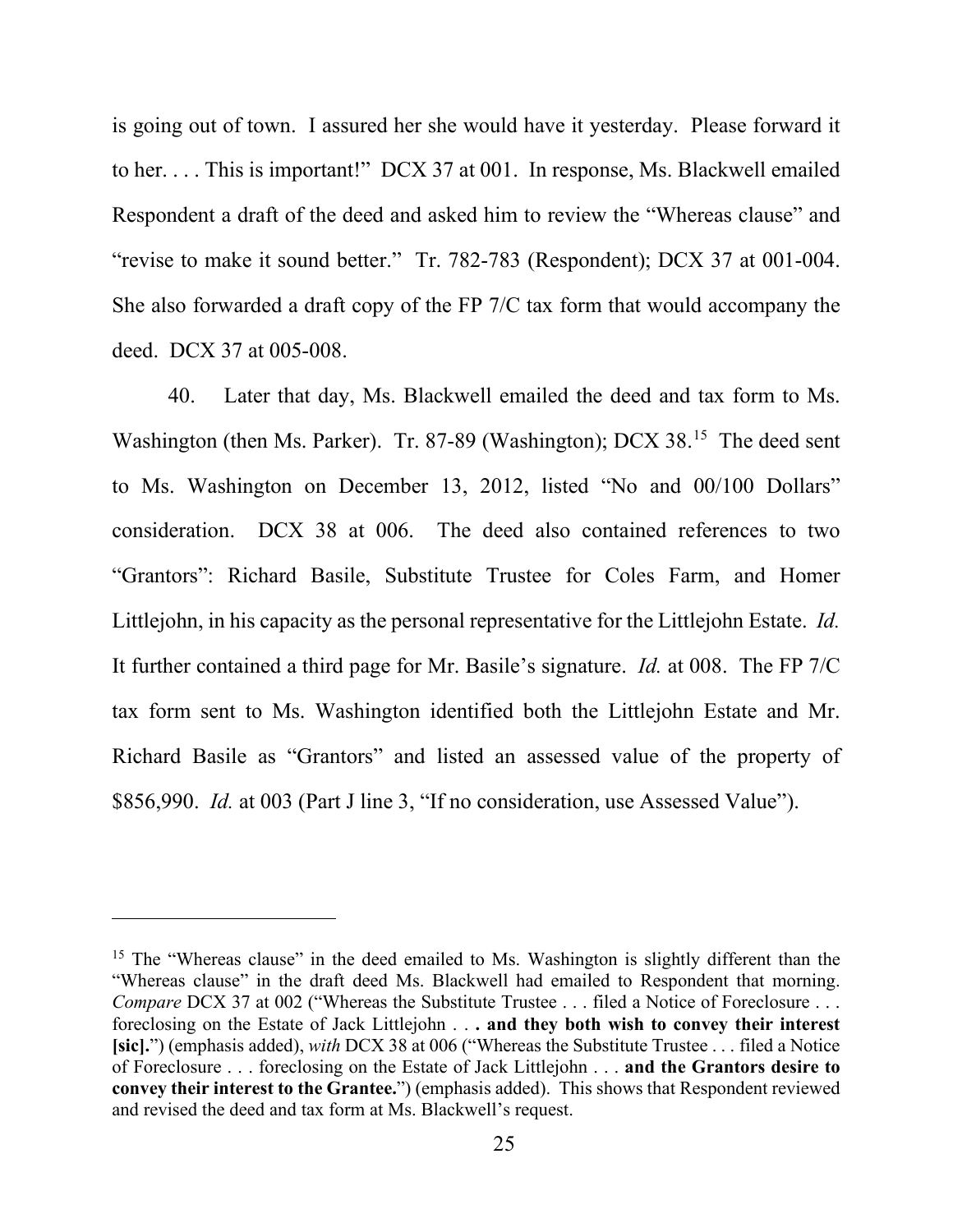41. The FP 7/C tax form also reflected that transfer and recordation taxes were *each* calculated as 1.45% of the assessed value and, together, totaled **\$24,852.72**. *Id.* at 004 (\$856,990 x 1.45% = \$12,426.36); *see also* Tr. 464 (Kass) (calculations in wrong box); DCX 38 at 004 (Part K: "commercial transactions use Lines 4, 5 and 6").

42. Respondent forwarded to Mr. Duggan Ms. Blackwell's email message with the attached deed and FP 7/C tax form. DCX 40. Respondent's email simply stated "FYI. Email to Attorney Parker [(Washington)]." *Id.* Respondent also sent Ms. Blackwell's email to Mr. Bianco, as an "Fyi," and Mr. Bianco also later forwarded that message to Mr. Duggan. DCX 42.

43. After reviewing the draft deed, Mr. Duggan objected via email to Mr. Bianco, stating:

This appears totally wrong[.] [T]here [i]s no substitute trustee[.] [I]t should be a sale from Littlejohn estate to Lenjeswil LLC on 2461 18th [.] Am I missing something? . . . I thought we were doing the price as \$205,000 the same as the 1st trust, with the short sale debt being forgiven[?]

DCX 42; *see also* Tr. 220-22 (Bianco).

44. Mr. Bianco forwarded Mr. Duggan's email to Respondent at 5:52 PM that day (December 13, 2012). DCX 42. In light of Mr. Duggan's email, Respondent decided that he would make some changes to the draft of the deed and, at 8:43 PM that night, Respondent emailed Ms. Washington to request that she "disregard the Deed sent earlier today," because Respondent would "be making some revisions," and Respondent would "forward to [her] tomorrow." DCX 44.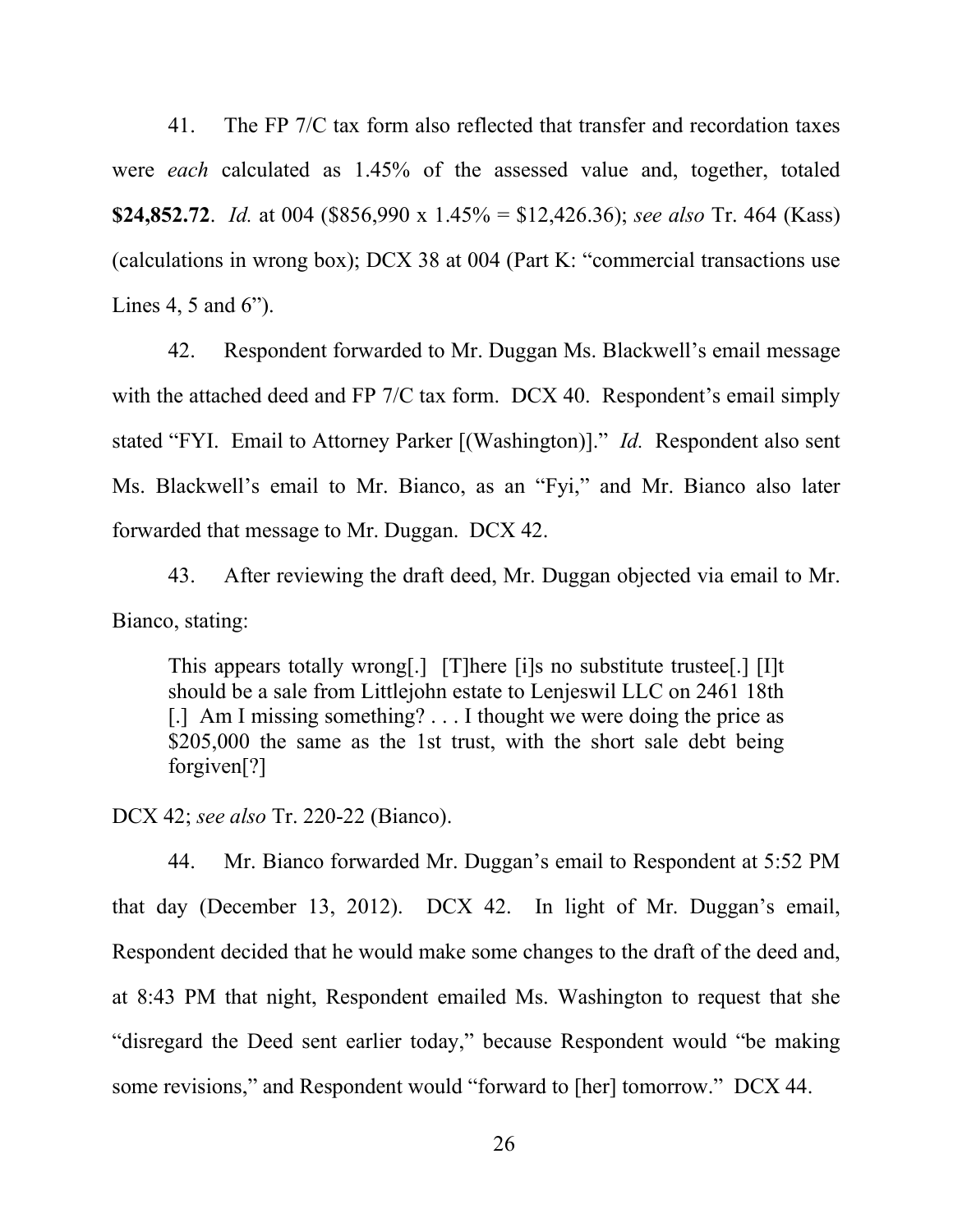45. The next day, December 14, 2012, Respondent sent his underwriter, Donna Lacy, an email attaching the 2003 foreclosure documentation and the 2004 deed with a note that he would be calling that morning about the attached documents.<sup>16</sup> Tr. 618-19 (Respondent); DCX 45.

46. Later, on the afternoon of December 14, after discussing the transaction with his underwriter, Respondent emailed Mr. Bianco, Ms. Blackwell, and Mr. Duggan (but not Ms. Washington):

After further deliberation with my underwriter, here is where we stand: The [2003] Foreclosure is considered null and void, because the lender, who foreclosed, did not have the authority to foreclose based on never recording the Assignments. Therefore, we only need to record the Assignments and have the Deed of Trusts released. Once we have that and the Deed from Littlejohn's estate, we will have clear title. Let me know if you have any questions.

DCX 47; *see also* Tr. 809-810 (Respondent).

47. That same day (December 14, 2012), Respondent sent a revised copy of the deed and tax form to Ms. Washington. Tr. 89 (Washington); DCX 49. The FP 7/C tax form removed references to Richard Basile as Substitute Trustee (and Grantor), but the *deed* remained unchanged (listing Mr. Basile and the Littlejohn Estate as Grantors). *Compare* DCX 38 at 003-006, *with* DCX 49 at 003-006. Both documents continued to note zero consideration (\$.00) and taxes based on the assessed value of \$856,990.

<span id="page-26-0"></span><sup>&</sup>lt;sup>16</sup> As noted above, the 2003 foreclosure did not pass legal title to Coles Farm and the 2004 deed to Ms. Bien did not give her or Mr. Duggan legal title to the Property.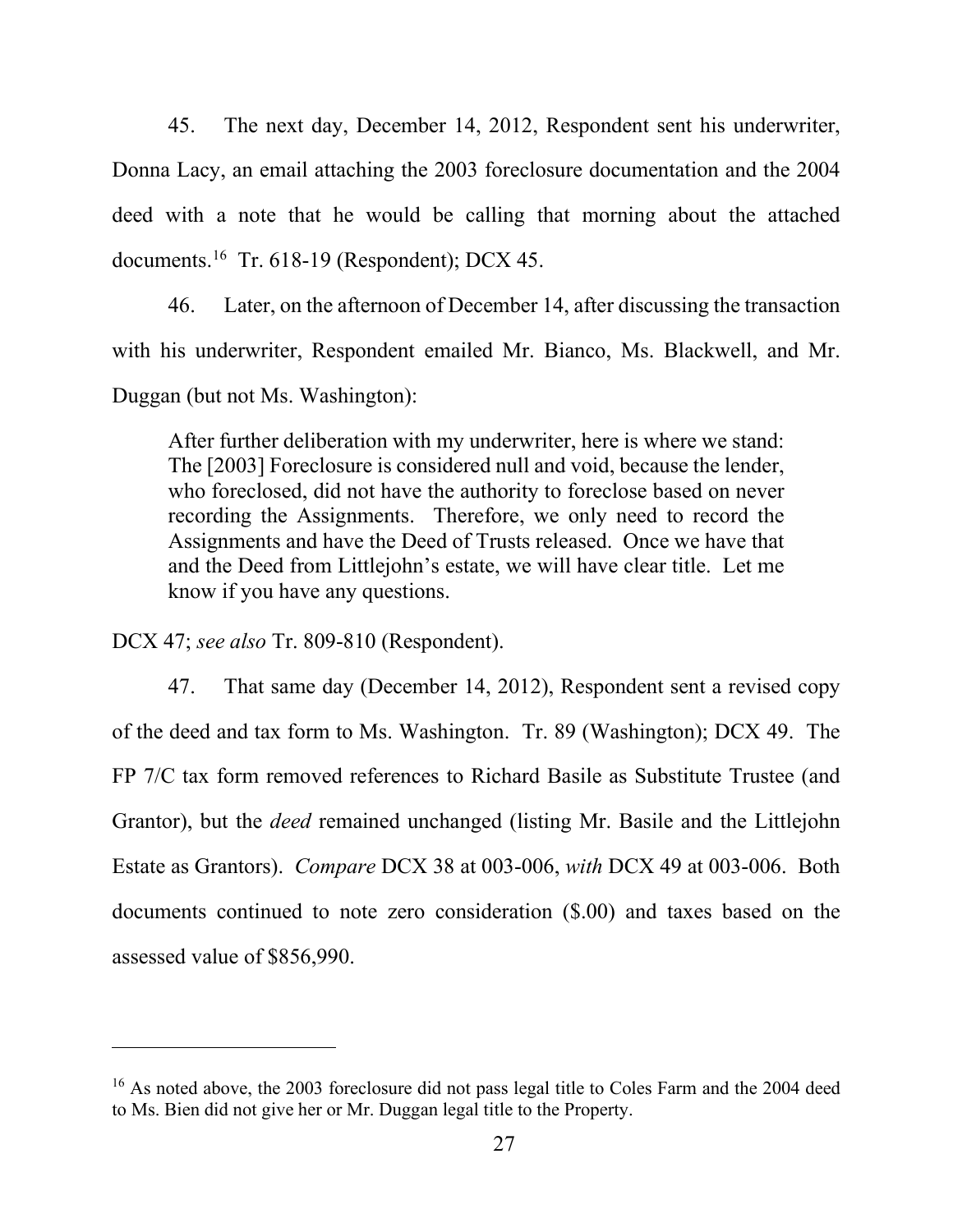48. Ms. Washington responded that afternoon and advised Respondent she would review the documentation and follow up with any questions. Tr. 808 (Respondent); DCX 50. Three days later, on December 17, 2012, Ms. Washington emailed Respondent, confirming that she had reviewed the documents and noting that the tax assessed value should be \$857,590, not \$856,990. DCX 51.

49. Ms. Washington attached signed and notarized versions of the deed and the FP 7/C tax form to that email. DCX 52, DCX 53. On December 17, 2012, Homer Littlejohn and Ms. Washington (as a witness) had signed the deed that Respondent had provided (Tr. 91-93 (Washington); DCX 52 at 002), and Homer Littlejohn, in the presence of Ms. Washington, signed the FP 7/C tax form that Respondent provided (Tr. 94 (Washington); DCX 53 at 003). Notary Linda Brooks notarized Mr. Littlejohn's signature on both documents. Tr. 138-140 (Brooks); DCX 52 at 002, DCX 53 at 003.

50. With the deed and FP 7/C tax forms signed and notarized, Ms. Washington understood and expected that the Littlejohn Estate could be closed as soon as she provided a final account to the Probate Court. Tr. 95 (Washington). In signing the deed and FP 7/C Form, Homer Littlejohn certified that he had examined the documents and found them to be "correct and true." Tr. 465 (Kass). The making of a false statement in a FP 7/C is "punishable by criminal penalties under the laws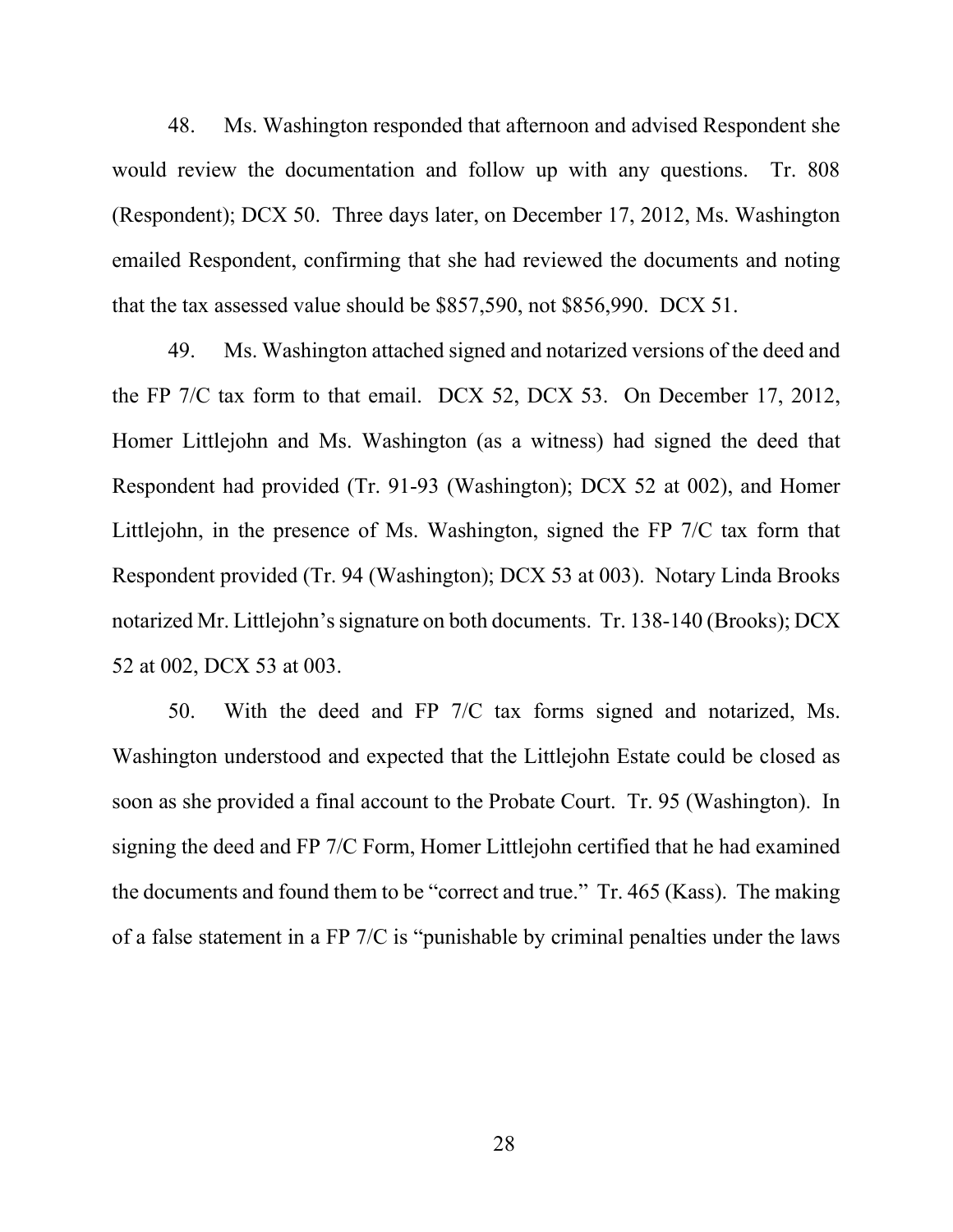of the District of Columbia." *See* DCX 49 at 004 (Part L: Affidavit)<sup>[17](#page-28-0)</sup>; *see also* Tr. 465 (Kass).

51. Meanwhile, Respondent and Mr. Bianco continued to correspond about the assignments of the DOTs to Coles Farm, because they planned to obtain notarized versions to record with the District of Columbia. Tr. 738 (Respondent); DCX 54, DCX 55, DCX 58, DCX 59. Eventually, Respondent proposed that instead of obtaining and recording assignments of the DOTs, "the best and easiest thing to do" would be "to prepare [r]eleases for Cole[s] Farm[] to execute that provide[d] the history of how Cole[s] Farm[] got assigned the [n]otes." DCX 65; *see also* Tr. 739- 741 (Respondent), Tr. 236 (Mr. Bianco: "we changed tack").<sup>[18](#page-28-1)</sup> On January 4, 2013,

<span id="page-28-1"></span> $18$  By December 26, 2012, Respondent had a better understanding of the history of the Property and the possible difficulty in re-executing assignments:

Richard [Basile],

<span id="page-28-0"></span><sup>&</sup>lt;sup>17</sup> Part L of the "Real Property Recordation and Transfer Tax Form FP  $7/C$ " includes the following Affidavit that the Grantor and Grantee must sign and have notarized:

I/We hearby swear or affirm under penalty of perjury that this return, including any accompanying schedules/documents/and statements, has been examined by me/us and to the best of my/our knowledge and belief, the statements and representations are correct and true. I/We hereby acknowledge that any false statement or misrepresentations I/We made on this return is punishable by criminal penalties under the laws of the District of Columbia.

I received the Assignments from the PR [personal representative] of the David Levin Estate to Coles Farm Enterprises, LLC and I am more confused now. Let's talk about this tomorrow when I am back in the office.

Also, I am not really following the attached Endorsements that you sent. I have attached a[] current title search. As you will see, there are 3 Deed[s] of Trust[] on title.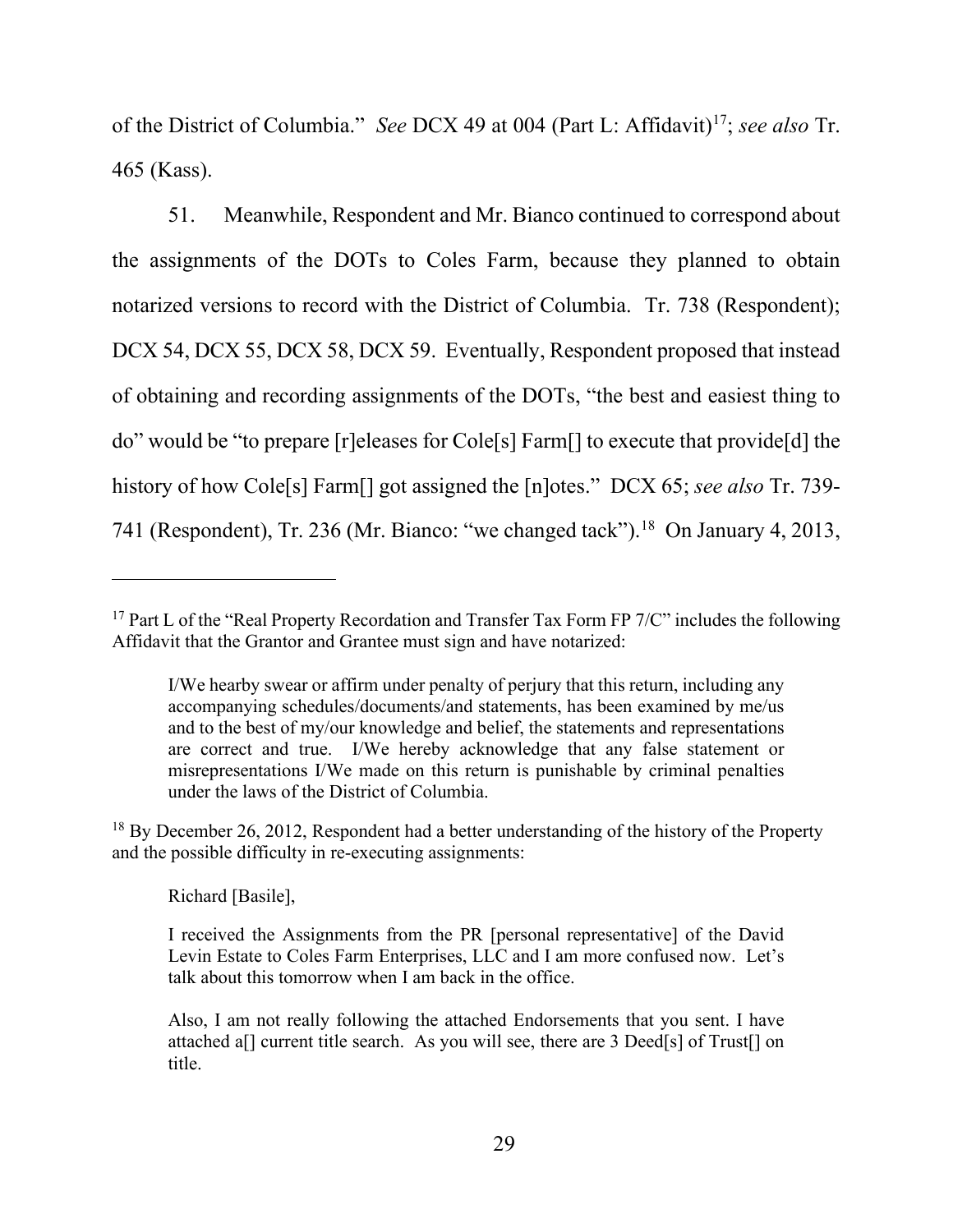Mr. Hopkinson sent an email to Respondent and others stating, "To the extent that Coles Farm needs to provide releases, as owner of the 3 notes, I am available to sign them whenever, wherever." DCX 70; *see also* Tr. 1068-69 (Hopkinson).

52. By January 9, 2013, Mr. Bianco had begun work on the releases, which took the form of certificates of satisfaction. *See* RX 58. The certificates that he prepared reflected transactional histories wherein the Estate of David Levin assigned each of the three deeds of trust "[o]n or about November 18, 1996" (DCX 233, DCX 234) or "[o]n November 18, 1996" (DCX 235) to Coles Farm. Each certificate went on to declare that each deed of trust has been "paid in full" and was therefore "released." DCX 233, DCX 234, DCX 235; *see also* Tr. 239-245 (Bianco).

Benjamin M. Soto, Esq.

The first with Perpetual for \$205,000 from 1989 that was latter assigned to M  $& \& \to \text{E}$ Partnership. A second with Perpetual in the amount of \$25,000 from 1990. And, a third to David Levin for \$50,000 from 1992. You attempted to foreclose on the third Deed of Trust.

What is going to happen with the first 2 Deed of Trusts? Will they be Released?

Instead of recording Assignments, why don't we have all 3 Trusts Released and just have Littlejohn Estate transfer their interest to the new owner?

As I mentioned, your attempted foreclosure had no impact on title. If we are just trying to give clear title to the new owner, we should just record the Deed from Littlejohn, who is the current title owner and have the 3 DOTs Released.

DCX 62 at 001 (December 26, 2012 email from Respondent to Mr. Basile, copied to Mr. Duggan, Mr. Bianco, and Esther Blackwell).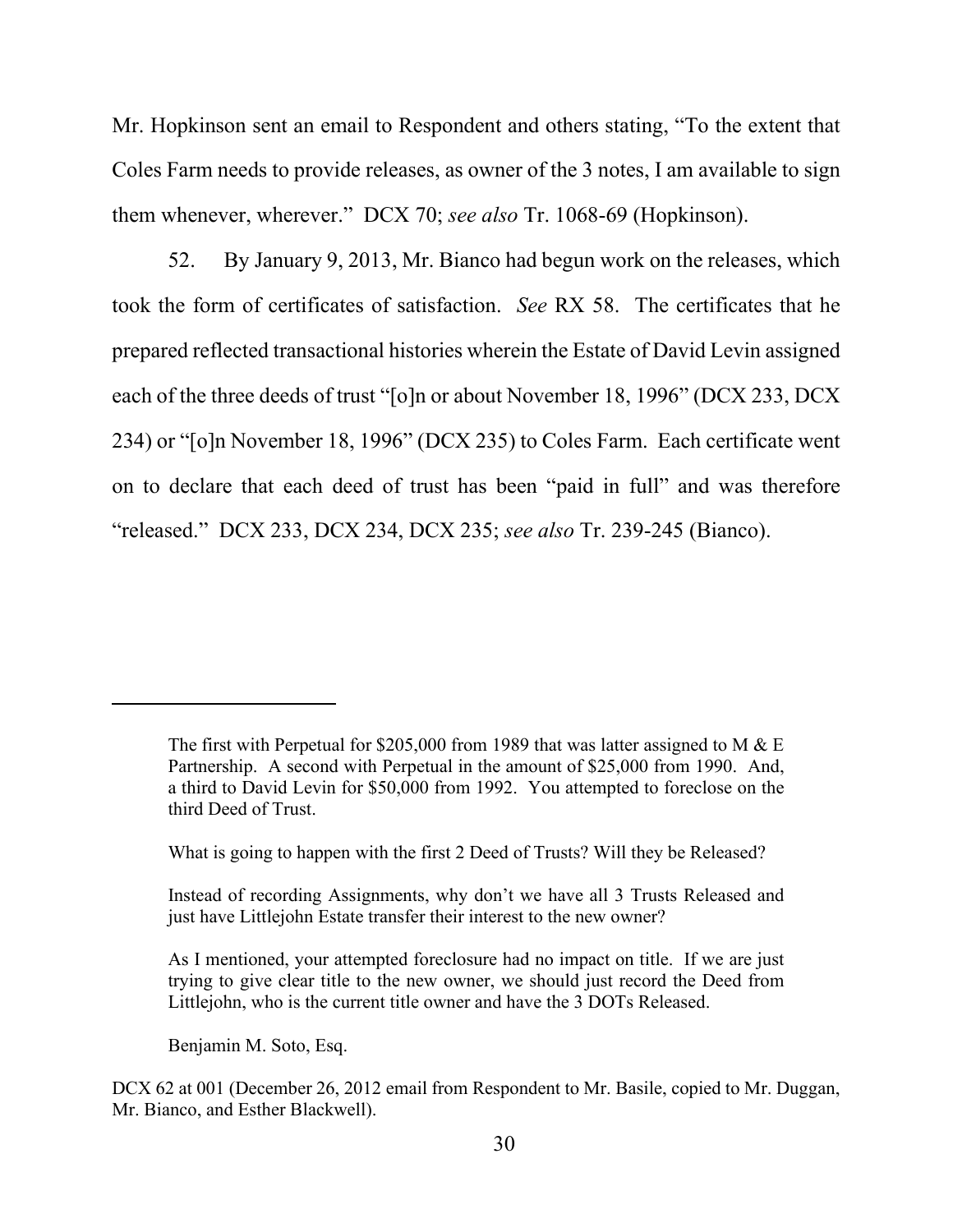53. On January 15, 2013, Mr. Solomon faxed to Premium Title copies of the three certificates of satisfaction and advised Respondent that he was going to bring the originals to closing. DCX 90; RX 63.

54. The following month, on February 15, 2013, Ms. Blackwell forwarded draft closing documents for the loan to Mr. Duggan. DCX 115 at 001-002. The attachments included: i) a draft copy of a deed of trust and security agreement memorializing the proposed \$1,100,000 loan to Lenjeswil (*id.* at 029 et seq.); and ii) a District of Columbia FP 7/C tax form to be recorded with the deed of trust, reflecting that taxes on the deed of trust would be calculated based on 1.45% of its face value of the \$1,100,000 mortgage loan (resulting in a recordation tax on the deed of trust of \$15,950) (*Id.* at 005-007).

55. The email also attached a draft HUD-1 that reflected the \$15,590 in recordation tax for the deed of trust for the \$1,100,000 loan, *see* DCX 115 at 011 (line 1203, recordation tax "Mortgage" entry) and \$24,852.72 in transfer and recordation taxes for the deed transferring title from the Littlejohn Estate to Lenjeswil, *see* DCX 115 at 011 (line 1202, transfer tax "Deed" entry; line 1203, recordation tax "Deed" entry) and *supra* FF 41 (calculation of taxes on assessed value of the Property).

56. Copying Respondent, Mr. Duggan responded to Ms. Blackwell (Esther) with the following email dated February 18, 2013, at 11:46 A.M.:

31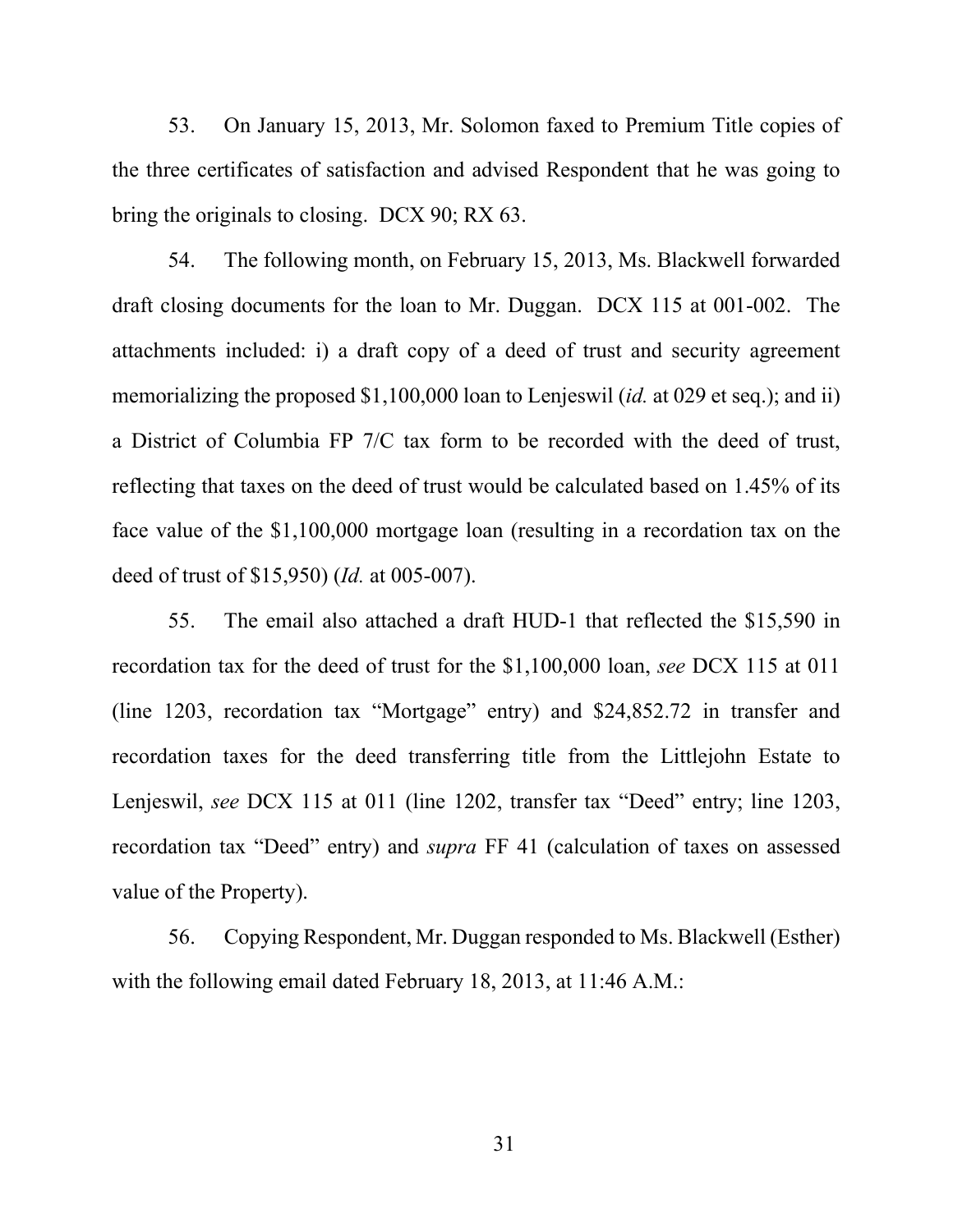Esther

this is supposed to be a short sale from Littlejohn to Lenjeswil at \$205,000. Where do those ridiculous transfer/recordation fees come from[?]

The whole reason for re-opening the Littlejohn estate was to effect [sic] this.

Please have ben [sic] call asap

Bill

DCX 116.

# D. Respondent Directed that Changes Be Made to the Amount of Consideration

57. The next day, February 19, 2013 at 2:24 PM, Respondent directed Ms.

Blackwell to change the consideration amount in the deed and the tax form from "no consideration" to "\$450,000." Tr. 800-01, 911-12 (Respondent). *Compare* DCX 115 at 011, *with* DCX 258 (February 19, 2013, 2:24 PM Blackwell email to bank attaching HUD-1) at 004 (showing the reduction of transfer and recordation tax amounts at lines 1202 and 1203 "Deed" entry from a total of \$24,852.72 to **\$13,050.00** in connection with the deed transferring title from the Littlejohn Estate to Lenjeswil).<sup>[19](#page-31-0)</sup>

<span id="page-31-0"></span><sup>&</sup>lt;sup>19</sup> Ms. Blackwell testified that Respondent told her that taxes needed to be "based off of \$450,000," but that he never advised her to change the consideration amount on the deed or the tax form. Tr. 1273-74, 1301-02, 1310-12 (Blackwell). She claimed that she altered the deed's consideration to \$450,000 because she had "heard gripes" that the Recorder of Deeds "gives a hard time for a zero consideration[.]" Tr. 1312. Her explanation is discredited by Respondent's own stated prior practice of using zero consideration. *See, e.g.*, Tr. 768-69, 905 (Respondent). Respondent himself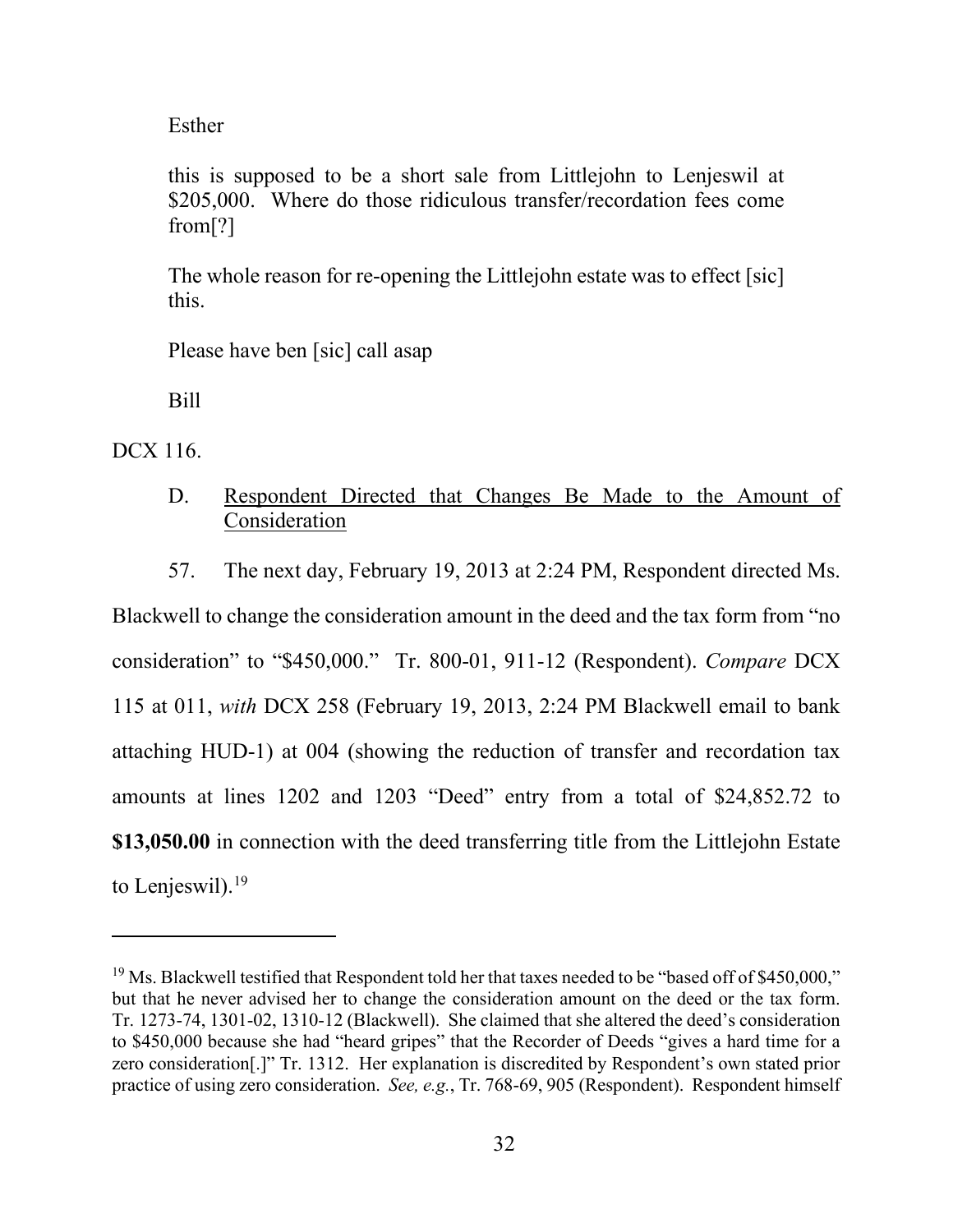58. A new first page was also created for the deed which now listed \$450,000 as the consideration amount and removed all references to Coles Farm and Mr. Basile as a Substitute Trustee foreclosing on the Property on behalf of Coles Farm. *Compare* DCX 52 (deed notarized by Homer Littlejohn on December 17, 2012), *with* DCX 145 (revised and recorded deed). The original second page of the deed (which contained Mr. Littlejohn and Ms. Washington's signature) was attached to this new first page. Tr. 1301-02 (Blackwell). *Compare* DCX 52 at 001-003, *with* DCX 145 at 001-002.

59. The original second page of the deed FP 7/C tax form (which listed zero consideration and reflected that taxes would be calculated on the assessed value) was replaced with a page that stated consideration was "\$450,000." *Compare* DCX 53 at 001-003 (the FP 7/C tax form signed my Homer Littlejohn and notarized) *with* DCX 146 at 001-003 (revised and recorded FP 7/C tax form). In addition, the

admitted that he "instructed [Ms. Blackwell] to correct the consideration on the deed and on the [FP 7/C]." Tr. 911-12 (Respondent). This admission was made more than once by Respondent:

Q. [Disciplinary Counsel]: So [Ms. Blackwell]'s asking you to review what she wrote; correct?

A. [Respondent:] Correct.

Q. And [Ms. Blackwell] had previously received instructions from you about how to draft it; correct?

A. Correct. As I stated, I didn't prepare the deed, but I would have reviewed it.

Q. Ultimately, you decided the consideration should be changed from no consideration to 450,000; correct?

A. That's correct. Again, when [Mr. Duggan] raised the issue, I thought it was a valid point.

Tr. 783. Accordingly, we do not credit Ms. Blackwell's testimony on this point.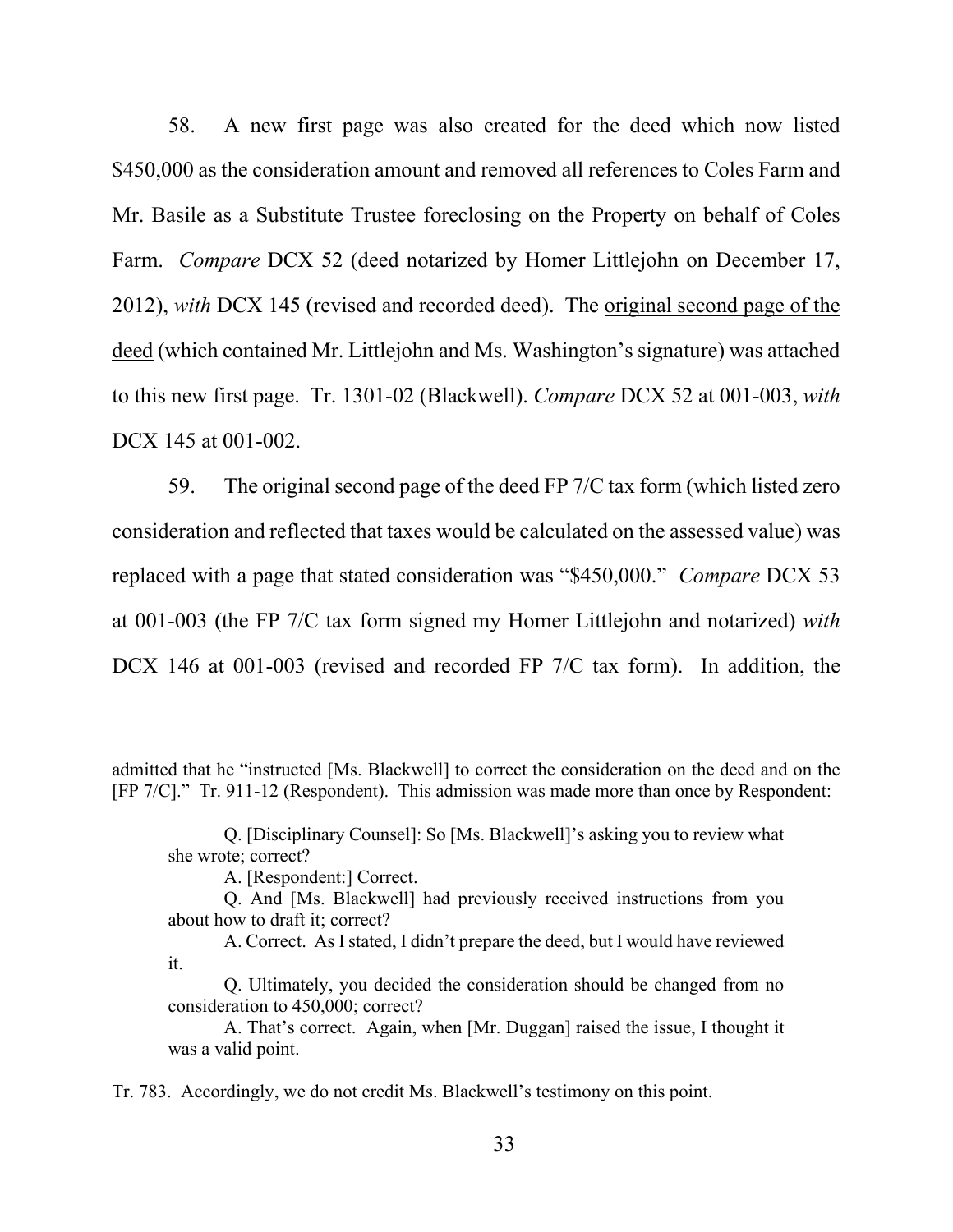signature page that Mr. Littlejohn signed on December 17, 2012, had the prior typed higher tax amounts whited out or erased, with the new, lesser amounts written in by hand (without initials). *Compare* DCX 53 at 003 (line 7, total recordation and transfer tax: **\$24,852.72**) *with* DCX 146 at 003 (line 7, total recordation and transfer tax: **\$13,050.00**).

60. It is undisputed that Respondent's instruction to change the consideration amount from "\$0" to "\$450,000" reduced the transfer and recordation taxes to be paid on the deed from \$24,852.72 to \$13,050. Stip. ¶¶ 15, 22.

61. Respondent acknowledged that after Mr. Duggan's February 18, 2013 email complaining about the transfer and recordation taxes, Respondent himself spoke with Mr. Duggan about the consideration amount. DCX 116; Tr. 904 (Respondent). Mr. Duggan was angry, and Respondent—soon after the phone call decided to depart from his typical practice of using \$0 consideration for deeds in lieu of foreclosure. Respondent testified that he deviated from his standard practice because he thought that Mr. Duggan had a "good point" that he should use "what you pay to be able to acquire the property" as the consideration amount. Tr. 771-72, 905-06, 910 (Respondent).

62. At the hearing, Respondent claimed that he calculated the amount of consideration to be \$450,000, by adding \$350,000—the amount 2461 Corporation borrowed on the 1996 Promissory Note—plus \$100,000 that Mr. Duggan had "guesstimate[d]" he had paid on improvements and taxes on the Property from 1996 through 2012. Tr. 783-84, 815-18 (Respondent). Respondent acknowledged that

34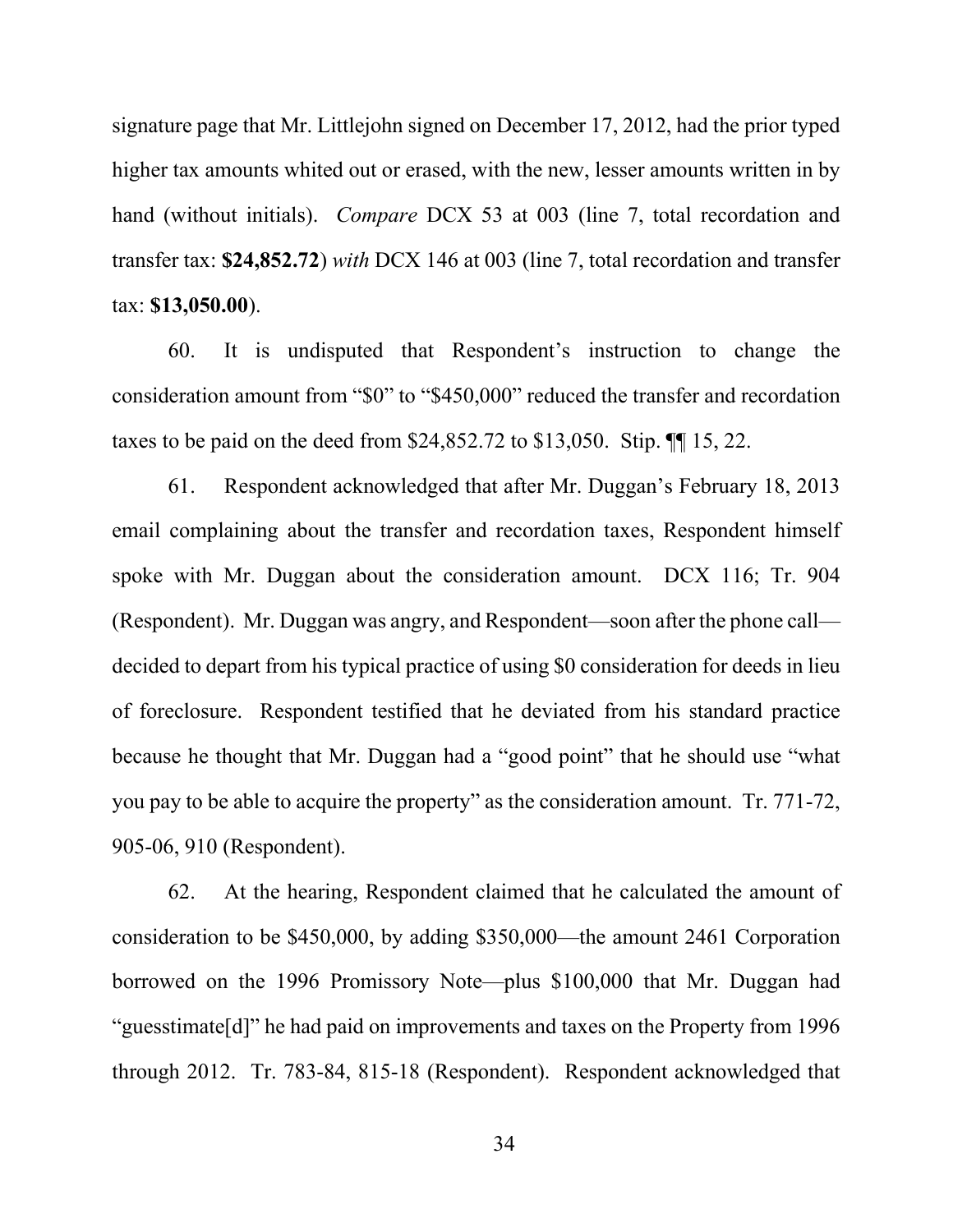Mr. Duggan initially argued that the consideration should be \$205,000. Tr. 767 (Respondent); *see supra* FF 43, 56. Respondent, however, then advised Mr. Duggan, that if the estimated consideration was less than 30% of the assessed value, he still would be taxed at the assessed value. Tr. 767 (Respondent); Tr. 463 (Kass). According to Respondent, he also reminded Mr. Duggan that the consideration was more than \$205,000. Tr. 905-06 (Respondent: "But then I reminded him [Mr. Duggan] that he actually purchased three notes. So that's when he and Mr. Bianco did more digging, and they – they verified that Mr. Duggan had actually purchased all three notes for \$350,000. So we then at that point tried to guesstimate what his – the amount of property taxes that he would have paid since  $1996$ .").<sup>20</sup>

63. We credit Respondent's statement that Mr. Duggan first suggested that the consideration was "205,000" but Respondent then dissuaded him from insisting on that amount. However, we also recognize that Respondent decided not to use that amount only because it was too low—it amounted to "nominal" consideration which would result in the assessed value being used. Tr. 767, 905-906 ("He first mentioned the \$205,000 note that he had purchased, and I told him that that was nominal, it was under 30 percent of the tax-assessed value."); DCX 202 at 009

<span id="page-34-0"></span> $20$  However, according to Respondent's own expert, Mr. Bregman, the amount that was forgiven to clear up the borrower's title rights through a deed in lieu of foreclosure is "appropriately recited as consideration." Tr. 1736 (Bregman); *see also* RX 125 at 125.4. And in 2012, what really mattered was not how much anyone paid for the initial note but how much was still owed on the note. *See* Tr. 1735 (Bregman).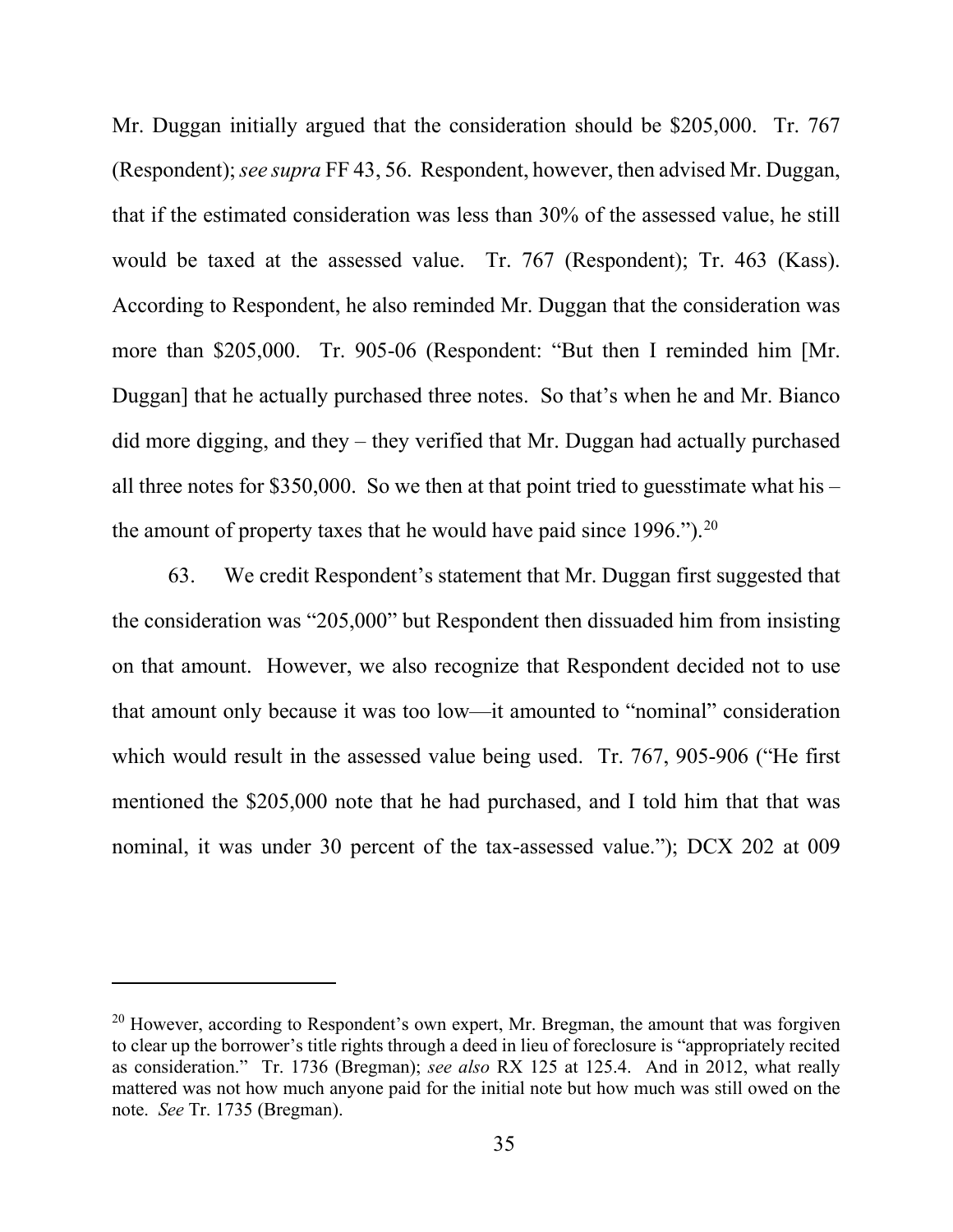(Respondent's May 2017 Supplemental Statement to Disciplinary Counsel); DCX 116.

64. Respondent knew that the legal entity Lenjeswil did not pay \$450,000 to the Littlejohn Estate. *See*, *e*.*g*., DCX 122 (HUD-1); DCX 151 at 001 ("certainly no consideration was paid to your client"). He knew that Lenjeswil was formed in 2012 and was a separate entity from Mr. Duggan, the individual, because his wife, Ms. Bien, was the sole member. *See* DCX 105, DCX 107; Tr. 904 (Respondent). However, Respondent was also aware that Mr. Duggan and Mr. Solomon had cooperated in 2461 Corporation's uninterrupted use of the Property after 2461 Corporation issued the 1996 Note for \$350,000. Respondent also understood that Coles Farm was not disputing Mr. Duggan's assertion that 2461 Corporation had purchased the notes if not the Property. Tr. 883-84, 887 (Respondent: "Well Mr. Bianco, Mr. Duggan and Mr. Solomon had confirmed that Mr. Solomon in Cole Farms [sic] had purchased these three deeds of trust. The assignments just simply weren't recorded in land records.")<sup>21</sup>; DCX 33 at 006-008; DCX 34 at 005-009; RX 21.

<span id="page-35-0"></span><sup>&</sup>lt;sup>21</sup> As early as July 2012, Respondent knew that Coles Farm had an incomplete foreclosure on the Property in 2003, having sold the Property at auction for \$100,000 through a purchase by the Substitute Trustee of Coles Farm, Richard Basile, on March 13, 2003, but never recorded the associated deed. DCX 33 at 001, 006 (July 11, 2012 email message and attachments related to the title search). He also was aware that on March 5, 2004, Richard Basile had executed a deed suggesting that he sold the Property to Ms. Bien, Mr. Duggan's wife, for \$500,000, *see* DCX 33 at 007-008 (signed and notarized deed between Richard S. Basile, Substitute Trustee, Coles Farm, and Ms. Bien), but the deed was never recorded.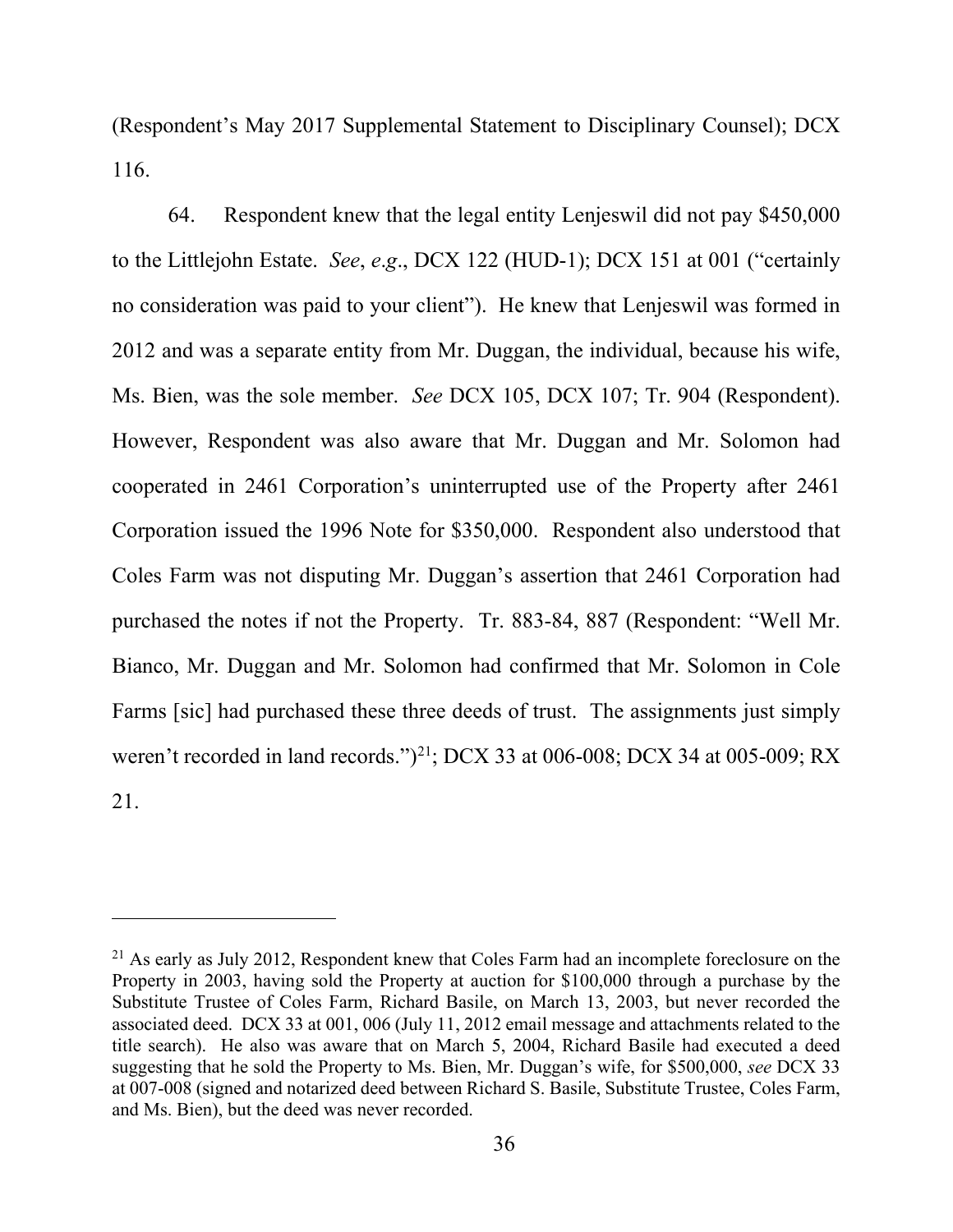65. As Respondent recalled, "We were just trying to strategize on ways to title the property into Mr. Duggan's entity, since he did not own it at that time." Tr. 895 (Respondent). Respondent also acknowledged that Lenjeswil was created in 2012 and "obviously didn't purchase the note in 1996." Tr. 922-23 (Respondent).

66. Whether Coles Farm or 2461 Corporation owned the Three Defaulted Notes, Respondent's stated concern was that official land records needed to show that Mr. Duggan (or an entity under his control) possessed "title to the property." Tr. 922-23 (Respondent); RX 58 at 58.1 (Respondent: "In order for you to close on the loan, you have to have title to the property and the Deed[s] of Trust[] need to be released.").

67. Respondent wanted to find the "easiest" way to create a proper and recorded record showing Lenjeswil's entitlement to foreclose on the Property. DCX 65 ("Rather than trying to get proper assignments that show Cole[s] Farm[] as the secured party of the 3 Notes, I think the best and easiest thing to do is to prepare Releases for Cole[s] Farm[] to execute that provide[] the history[.]"). Lenjeswil agreed that it would be "completely responsible for whatever the cost was of transfer and recordation, as well as the legal fee and I think even some consideration of \$5,000 to Homer Littlejohn for getting involved with this." Tr. 1739 (Bregman).

68. As Respondent was charged with closing the transaction, he communicated to Mr. Duggan that "lenders require you to be the title holder prior to closing" and that recording a deed to give him ownership was therefore important. DCX 91 at 001. Respondent recognized the fact Coles Farm had to sign releases.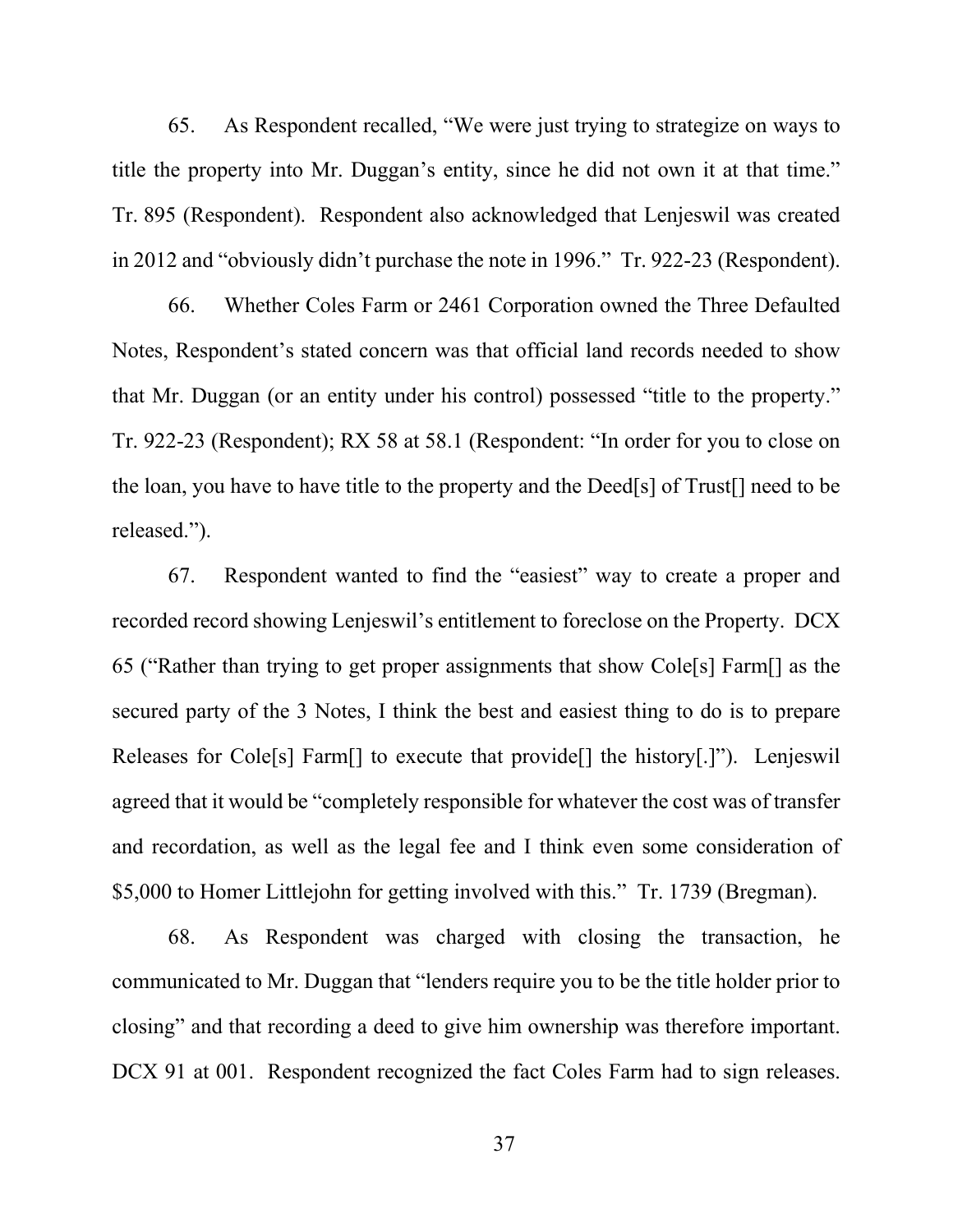*See* DCX 70. During the hearing, Respondent also explained his view that Mr. Duggan and Ms. Bien (his wife), while "sitting at the kitchen table," decided to agree to an "informal assignment" of 2461 Corporation's rights to the Property (or the notes) to Lenjeswil. Tr. 777-78 (Respondent).

69. Based on our review of the record, it is clear that Respondent quickly decided to change the consideration amount to lower Mr. Duggan's liability for recordation and transfer taxes. DCX 152, DCX 165 at 100 ("base Deed on \$450k to reduce trans. & rec taxes"); Tr. 616-17 (Respondent). It is clear to the Hearing Committee that, but for Mr. Duggan's complaint about the transfer taxes, Respondent would not have changed the consideration. Tr. 800-01 (Respondent acknowledging that his decision to increase the amount of consideration was made in one day). Despite knowing that the deed and tax form had already been signed and notarized, Respondent did not have the parties meet to re-execute the documents. *See* Tr. 912 (Respondent acknowledging that "whenever there's a change of a document after it's signed, you have to get consent or we have to get the documents re-executed"); *supra* FF 58-59. Instead, after a rushed analysis of Mr. Duggan's proposed method for calculating consideration, Respondent decided that Mr. Duggan's method was "consistent with the definition of consideration in the D.C. Code." Tr. 771 (Respondent). D.C. Code § 42-1101(5), defines consideration as "the price or amount actually paid, or required to be paid, for real property including any mortgages, liens, encumbrances thereon, construction loan deeds of trust or mortgages or permanent loan deeds of trust or mortgages."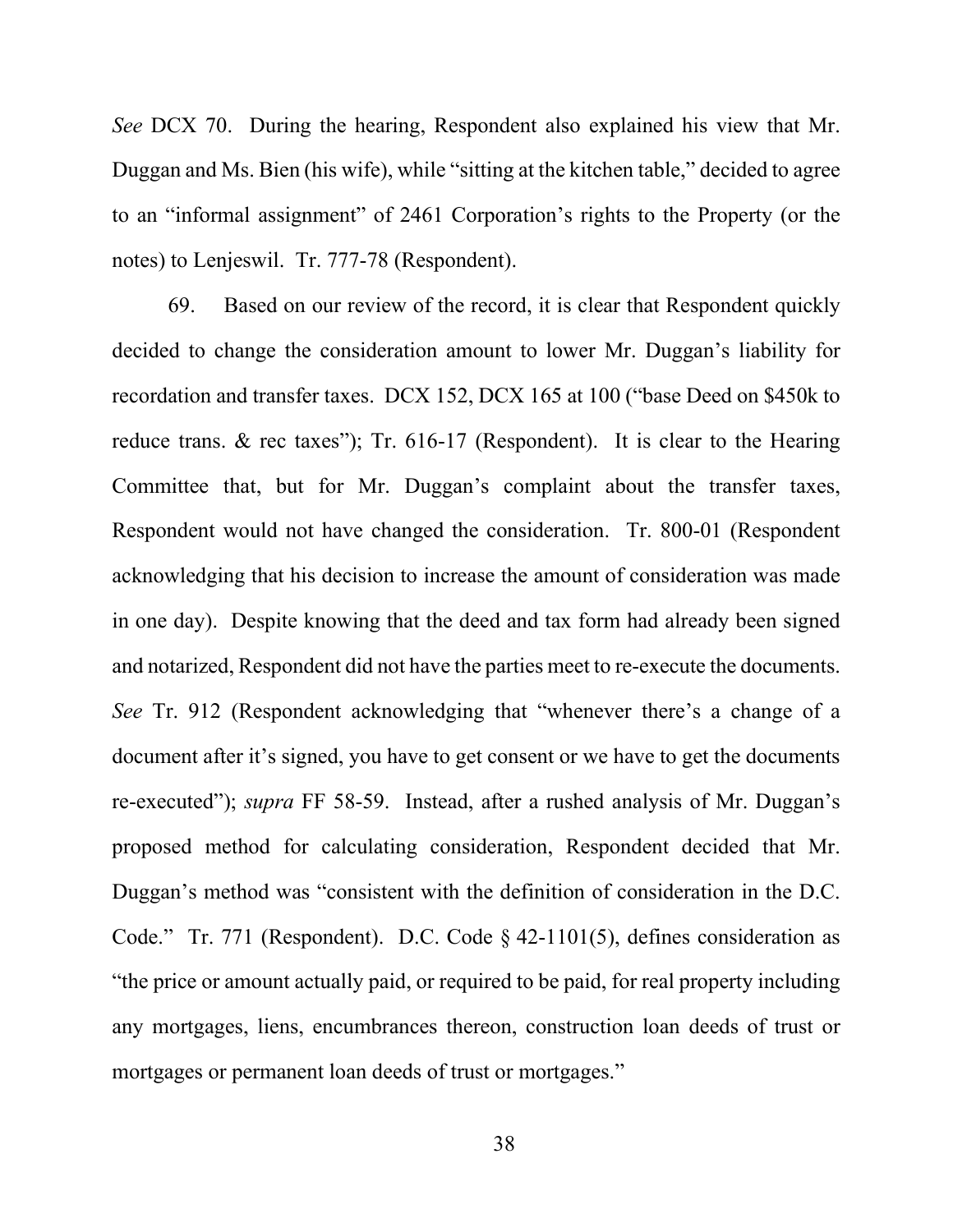70. Respondent knew that inserting a false consideration amount into the deed was illegal. Tr. 793 (Respondent). We credit Respondent's explanation that his decision to depart from his longstanding practice of using a zero consideration amount in deeds in lieu of foreclosure was based on his review of the D.C. Code, discussions with Mr. Duggan, his conversation with the Recorder of Deeds (see below), and a "guesstimated" amount of consideration. Tr. 771, 783-84, 904-06, 910-11 (Respondent). Respondent admittedly could not point to records showing his calculation of the \$450,000 consideration amount was accurate, and Respondent acknowledged that his files in 2013 had recorded tax payments for the Property in excess of \$100,000 from 2002-2012, but he relied on what Mr. Duggan had told him. Tr. 987-88 (Respondent: "I relied on him to guesstimate on what he thought he had paid over the years."); DCX 165 and 344 (Property tax payments equaling approximately  $$103,781.00$ .<sup>[22](#page-38-0)</sup>

71. After deciding that D.C. law would justify changing the consideration amount and giving himself less than a day for thought and possible legal research, Respondent contacted Ida Williams, the Recorder of Deeds in the District of Columbia, to confirm that the consideration amount should be the amount paid for

<span id="page-38-0"></span><sup>&</sup>lt;sup>22</sup> We do not adopt Disciplinary Counsel's proposed factual finding which asserts that "Respondent testified falsely that based on a conversation with Mr. Duggan about consideration, he realized for the first time that putting no consideration on a deed in lieu of foreclosure was the incorrect practice." *See* ODC Br. at 46, ¶ 176. That statement does not accurately describe Respondent's testimony, as he further explained that he came to this conclusion also based on his conversation with Ms. Williams, the Recorder of Deeds in D.C., and his review of the D.C. Code. While the consultation was overly brief, we do not find that he testified falsely when describing how he came to decide to change the amount of consideration.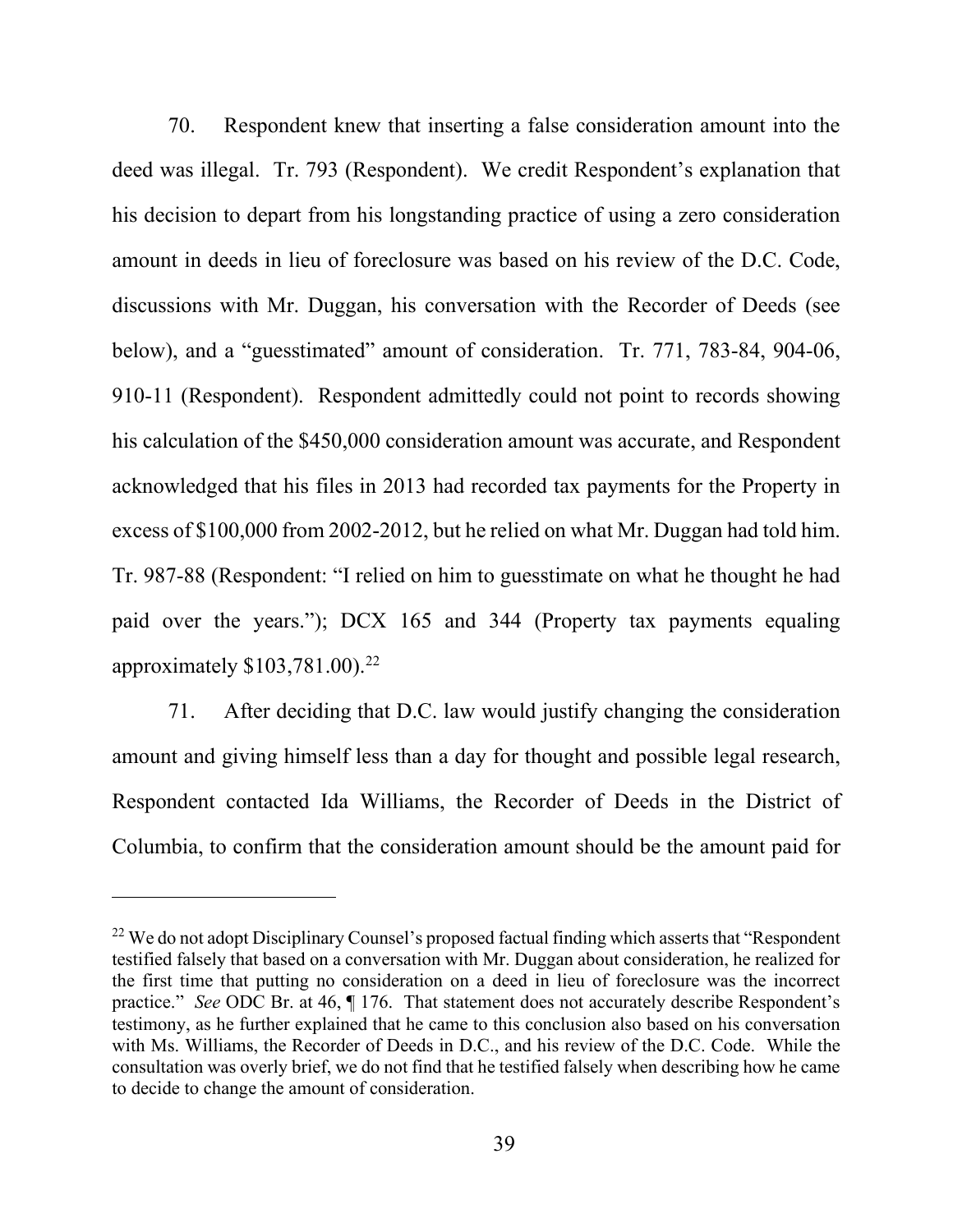the notes when there is a deed in lieu of foreclosures. Tr. 769, 910-11 (Respondent). Respondent contacted Ms. Williams about this newly-realized theory for calculating consideration for a deed in lieu of foreclosure to confirm there were not any "exceptions." Tr. 910-11 (Respondent). According to Respondent, Ms. Williams "agreed" and "[i]t was probably a conversation that didn't last more than two minutes." Tr. 769 (Respondent). The Hearing Committee credits Respondent's testimony concerning his recollection of making the call to Ms. Williams and her response. However, given the brevity of the call itself, Respondent's testimony is relevant only inasmuch as it goes to his state of mind but not to the accuracy of his calculation of the consideration.

72. Respondent's memory of the purported two-minute call confirms that Ms. Williams was not provided with adequate information to make an informed decision regarding the calculation of consideration for the Property. Tr. 354 (Williams); Tr. 769, 910-11 (Respondent); *see* DCX 207.[23](#page-39-0) Respondent's cursory

<span id="page-39-0"></span><sup>&</sup>lt;sup>23</sup> In 2020, Respondent emailed Robert McKeon, Deputy Chief Counsel at the D.C. Office of Tax and Revenue and legal counsel for the Recorder of Deeds. *See* RX 108; Tr. 391 (Williams). While this email from 2020 is irrelevant to Respondent's state of mind in 2013, it is similarly indicative of how Respondent provides nothing more than general statements in trying to confirm his calculation of consideration, despite the complicated history of the Property. *See* RX 108. In his email to Mr. McKeon, Respondent purports to be asking a "general question" when, in fact, he could have asked a very specific question based on specific facts that, by 2020, were clearly the crux of this disciplinary action. In a case like this, where Respondent was dealing with a complicated transaction with formal and several informal agreements that may or may not have been null and void, his request that Mr. McKeon opine on "cases involving a Deed in Lieu of Foreclosure where the secured lender purchased and was assigned the Note" does not adequately reflect the facts in this case. His question whether the consideration is the "amount the lender paid for the Note/Debt" failed to account for the fact that the 1996 Note included a pre-exisitng unrelated \$70,000 debt and \$10,000 closing cost or the fact that 16 years had passed during which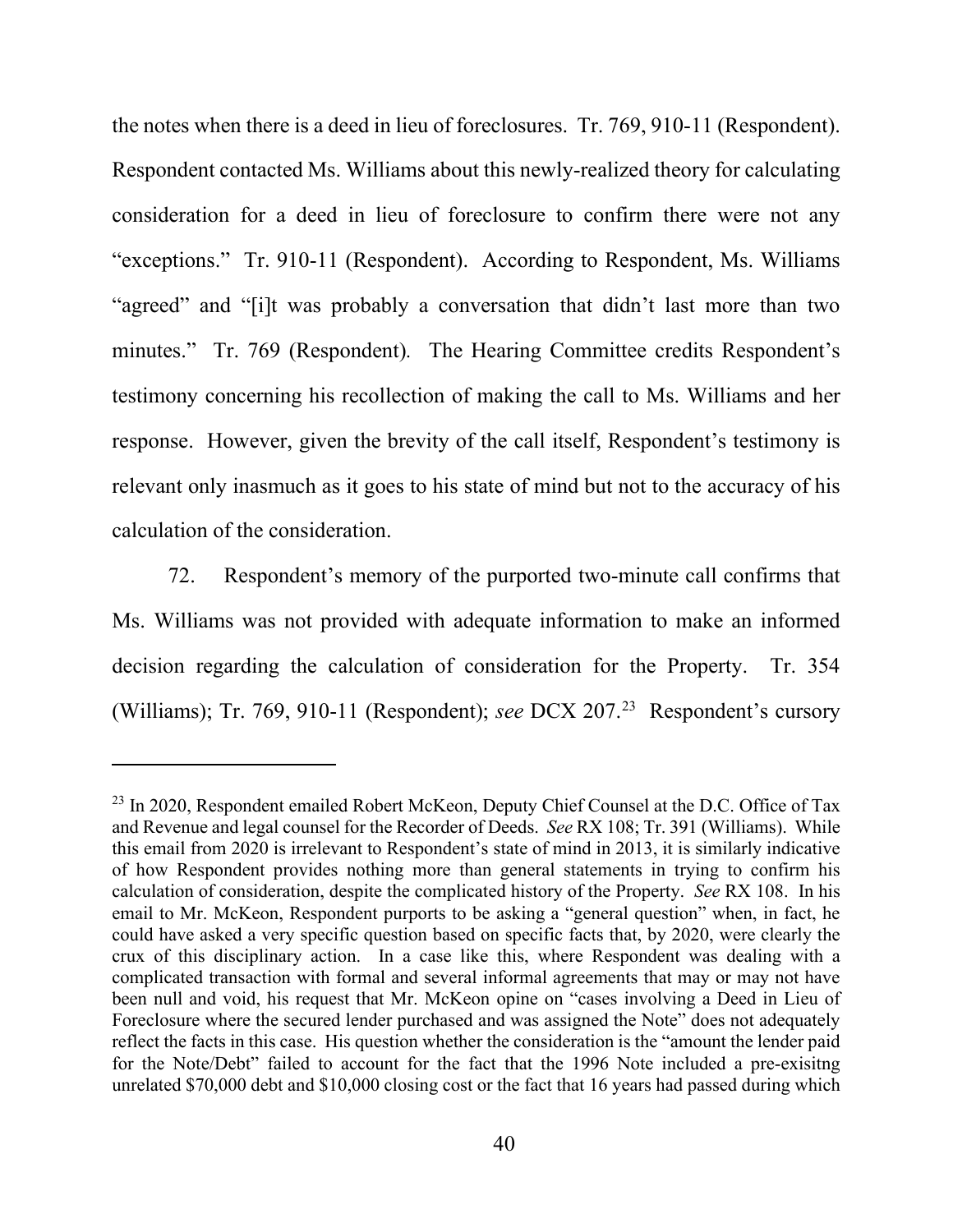explanation of the transaction, in contrast to prior detailed written communications in the record between Respondent and Ms. Williams, *see, e.g*., DCX 207 shows that Respondent was more interested in a general blessing of the estimated \$450,000 consideration amount, instead of a detailed and more reliable analysis. Ms. Williams credibly testified that "definitely the recorder's office was not aware of" the details of the transaction and that her office is (and was not) in a position to verify the correct consideration, but it, instead, simply ensures that what is stated in the deed or FP 7/C is "above the nominal threshold." Tr. 366, 377 (Williams).

73. Respondent defended his decision to change the consideration amount at the hearing. Tr. 772 ("[W]hen [Mr. Duggan] raised the issue [of the amount of consideration], . . . it was consistent with the definition of consideration in the D.C. Code."), 797 ("He was the first person that has ever brought up to me in my career, and I've done a lot of deed in lieu of foreclosures prior to that, that suggested why is my consideration not based on what I paid. And I thought that was a valid point."), 904-06 ("[H]e first mentioned the \$205,000 note that he had purchased, and I told him that that was nominal, it was under 30 percent of the tax-assessed value. And after I mentioned that, he brought up that he had been paying property taxes over the years, he had made improvements, couldn't that be added. And I thought that was a

it had been sold for \$100,000 at a foreclosure auction, and then purchased for \$500,000, with \$200,000 being represented as payment on the 1996 Note. *See id.*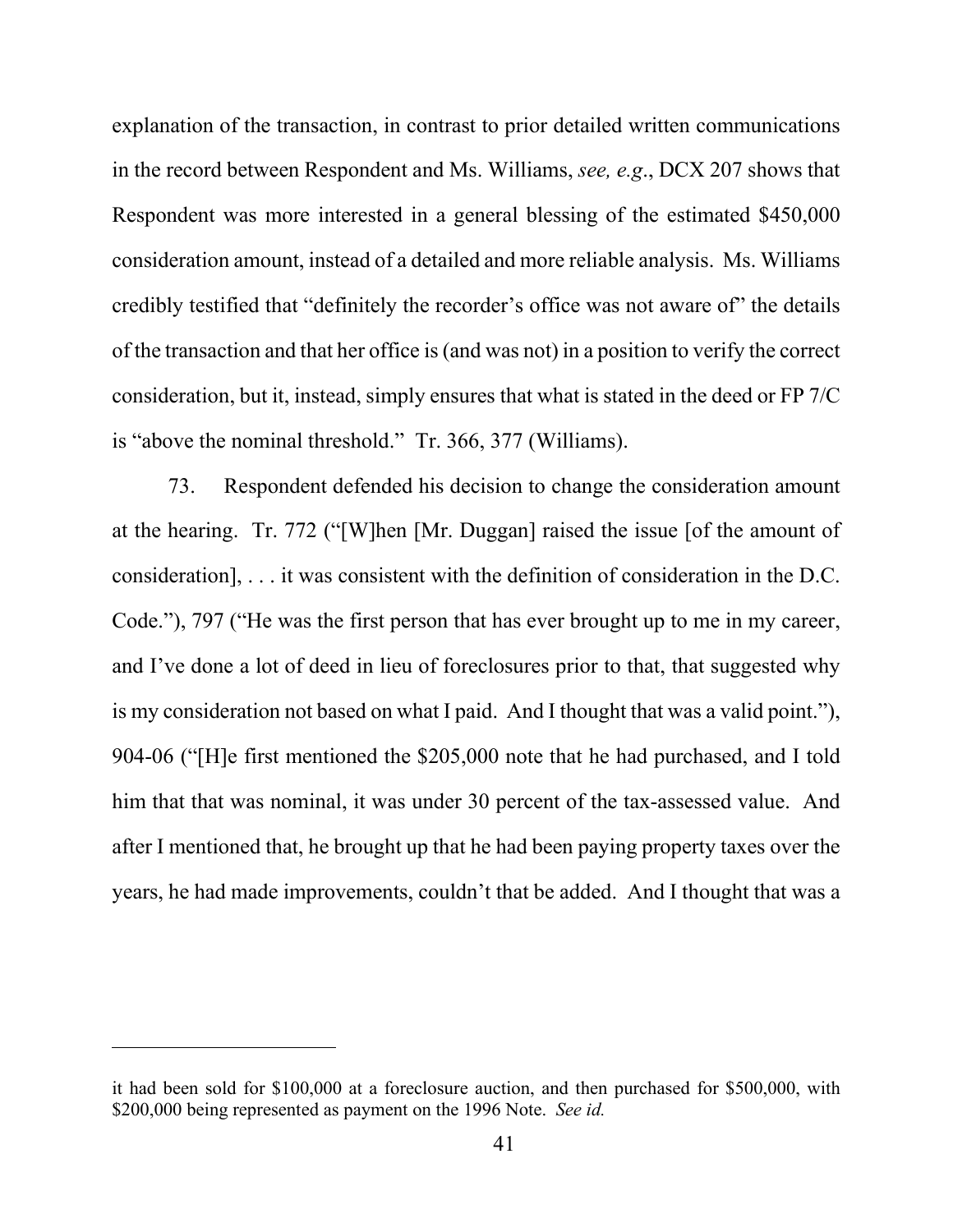good point too.").<sup>24</sup> We credit Respondent's recollection of his conversations with Mr. Duggan, who sought to have the consideration amount changed to more closely reflect the amount that had been paid for the Three Defaulted Notes. By contrast, we found Mr. Duggan's testimony to be unreliable as to his recollection of conversations and events that occurred in 2012-2013. *See, e.g.*, Tr. 1842-1853 (Duggan) (Tr. 1842: "I don't remember seeing the docs that day.") (Tr. 1844: "I don't think it started off as zero consideration.") (Tr. 1852-53: "[A]t first I guess he was going to record at the [\$]850[,000] or at least make me pay the taxes on the [\$]856[,000], and then, you know, it was basically, you know, I guess he spoke with whoever it is at the recorder of deeds and said that they came up with this 450 figure. . . . It was not in discussion with me.").

74. Respondent admittedly failed to obtain authorization to change the consideration amount, or otherwise discuss changing the consideration amount, with Homer Littlejohn's probate counsel, Ms. Washington. Stip. ¶ 21; Tr. 805-06, 912- 13 (Respondent) ("I thought my processor would also follow-up with Ms. [Washington] ... but it slipped through the cracks. ... [W]e didn't accomplish getting consent of that."). Respondent also failed to obtain written authorization from Homer Littlejohn to make the change. Tr. 804 (Respondent: "We could never reach him [Mr. Littlejohn]. I mean, the guy was impossible to reach."), 912-14

<span id="page-41-0"></span> $^{24}$  At the time of the closing, Respondent did not have a copy of the 1996 Note for \$350,000 but he had the copies of the certificates of satisfaction which amounted to \$350,000 and Mr. Duggan's representation of the 1996 Note's existence. Tr. 632 (Respondent).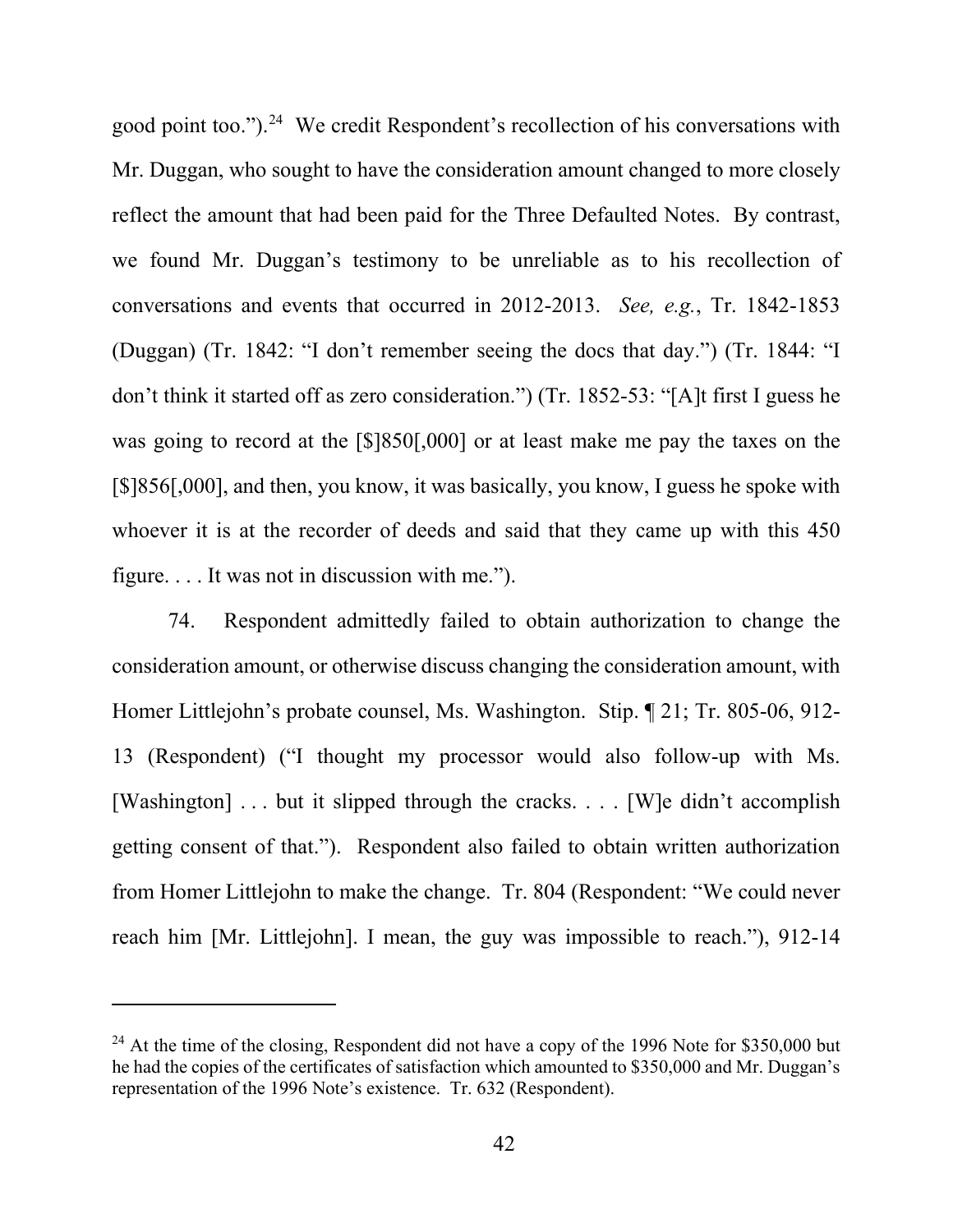(Respondent: "I remember talking to Mr. Duggan and letting him know that Mr. Littlejohn was going to need to re-execute the documents."); RX 97 at 97.3,  $\parallel$  23; RX 124 at 124.2 & n.2. Respondent knew he did not have any power of attorney to make any sort of corrections on Homer Littlejohn's behalf. Tr. 805 (Respondent); *see also* DCX 186 at 011-012 (¶ 20). He also knew that Homer Littlejohn was still represented by Ms. Washington. *See* DCX 151 at 001. Changing the consideration from zero to \$450,000, however, negatively impacted the Littlejohn Estate because it had previously listed the property as a loss. *See* Tr. 1740 (Bregman); DCX 240 at 5.

75. Respondent also did not obtain authorization from Ms. Brooks, the notary, to take a page she signed and attach it to a different document. Tr. 807 (Respondent); Tr. 141 (Brooks). Respondent was aware that "notarization is required for filing with the Recorder of Deeds," but he believes that his alteration of the notarized document without Ms. Brooks' authorization was simply "an oversight. It wasn't done intentionally." Tr. 807 (Respondent). Respondent also did not subsequently contact Ms. Brooks about the changes to the deed or tax form. *See*  Tr. 140 (Brooks). According to Ms. Brooks, to alter a notarized document "would be against the law. It would make it not official if someone does anything after my signature and [after] I put the seal on it." Tr. 140.

76. When Ms. Washington confronted Respondent several months later regarding the change in the amount of consideration in the previously signed and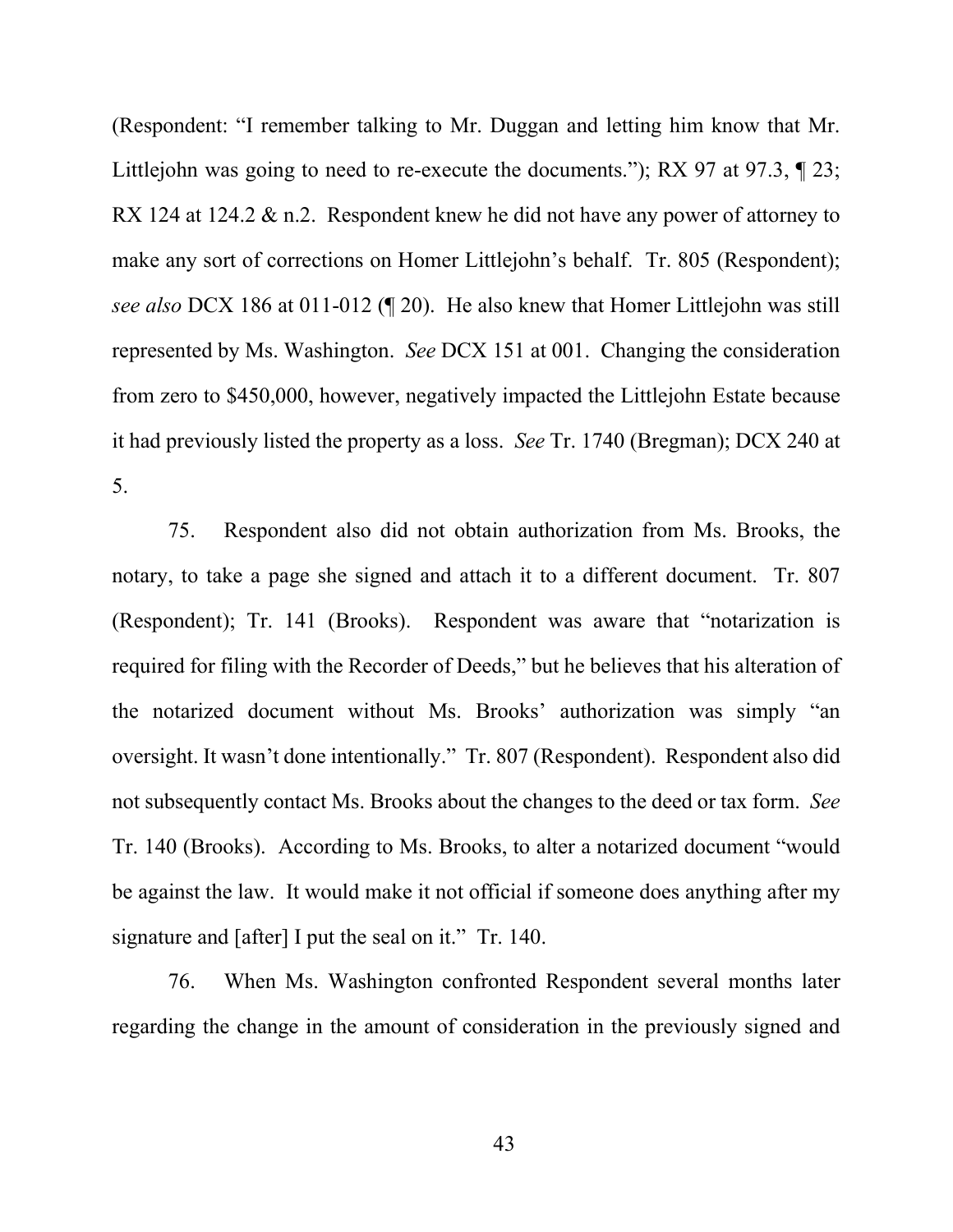notarized documents (*see infra* FF 101), Respondent responded as follows in an

October 2, 2013 email message:

Hi Ara,

I just tried calling you. At some time after the signing, the Deed was changed to show consideration of 30% of the tax assessed value in order to assist the grantee in paying less transfer taxes. You are correct that we should have ran [sic] this past you. The transaction was a complete mess and that slipped through the cracks. But, as I mentioned, no consideration was paid to your client. The consideration was obviously the loan that foreclosed on your client.

DCX 206 at 034.

E. Settlement on February 20, 2013

77. On February 20, 2013, Ms. Blackwell forwarded via email, with Respondent copied, the *altered* documents to Mr. Duggan. DCX 120. The materials included a draft HUD-1 changed to reflect that transfer and recordation taxes for the deed were now based on \$450,000 consideration. *See id.* at 094 (respective transfer and recordation tax entries for "Deed" entry reflecting 1.45% of \$450,000). The attachments also included the signature page from the original deed and the altered first page that now reflected an amount of \$450,000 in consideration. *Id.* at 096- 097. A copy of the tax form for the deed, with consideration changed to \$450,000 and the tax amounts lowered, did not include the page Homer Littlejohn had already signed. *Id*. at 098-101.

78. On February 20, 2013, Respondent signed the altered HUD-1 settlement statement. Tr. 635 (Respondent); DCX 122 at 004. Respondent certified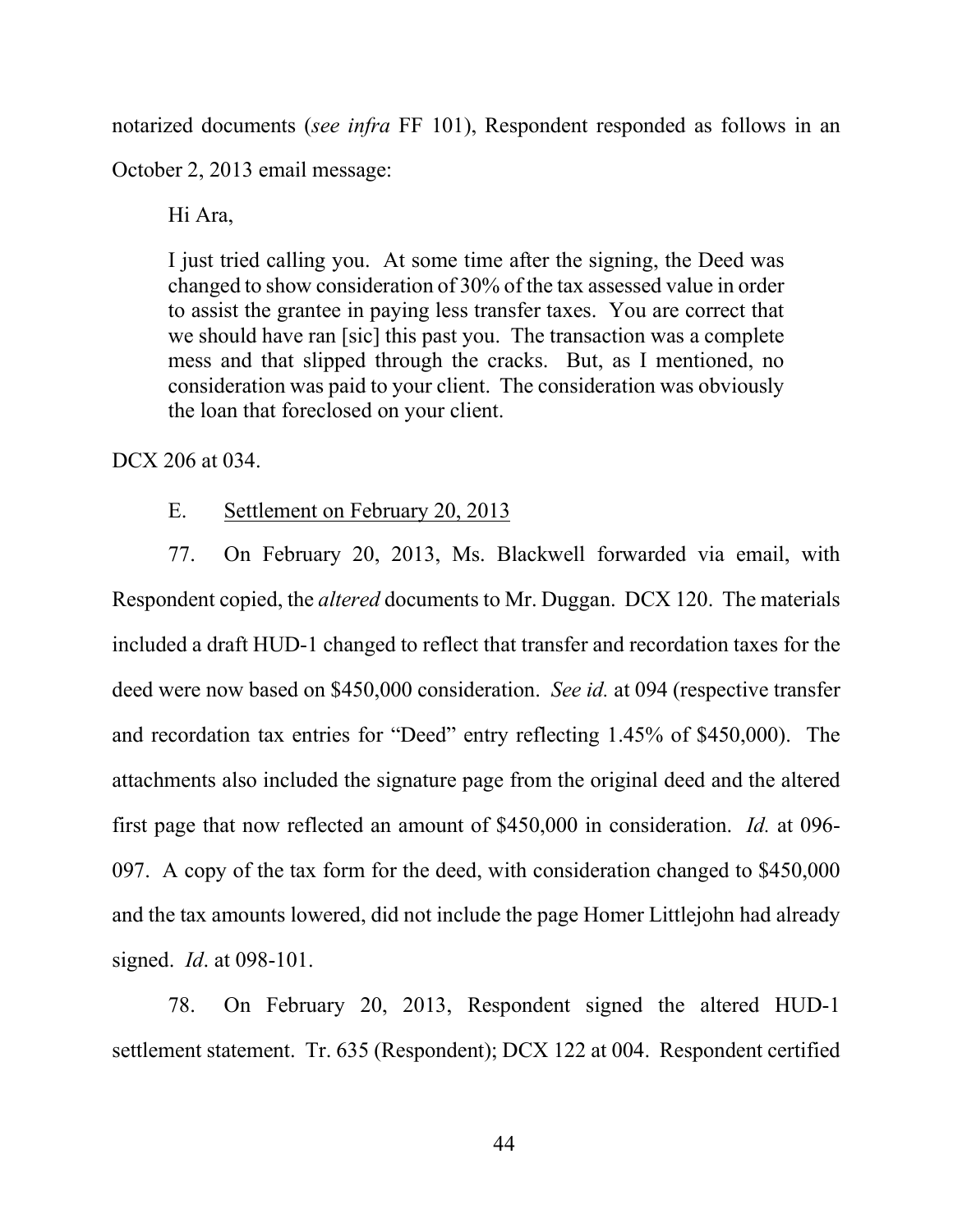that \$15,950 would be paid in recordation taxes for recording the deed of trust related to the \$1.1 million loan mortgage. Tr. 635 (Respondent); DCX 122 at 002, 004.

79. As the licensed "Title Insurance Producer," *see* D.C. Code § 31- 5041.01(19), Respondent understood that funds deposited with him in connection with the settlement or closing "shall be applied only in accordance with the terms of the individual instructions, settlement statement, or agreements under which the funds were accepted." *See* Stip. ¶¶ 4-5 (internal quotations and citation omitted). At the time he signed the HUD-1 in this matter, in response to a request for a written procedure explaining how Premium Title resolves its dormant escrow funds,  $2^5$ Respondent wrote that Premium Title understood "the importance of disbursing escrows immediately" to its purchasers, but also noted that "it is not unusual for [Premium Title] to hold deposits for a long time." DCX 149.

80. As reflected in the HUD-1, what was originally supposed to be a \$1,100,000 loan had been split into two parts, with an initial loan amount of \$595,000 being paid by the bank based on securing the Property as collateral, and the remainder to be paid after the title issues surrounding the other property, 2423 18th Street, had been resolved and related financing for that property could be approved. *See* DCX 122 at 001; *see also* Tr. 755 (Respondent); DCX 91 at 002; DCX 100.

<span id="page-44-0"></span> $25$  "Dormant balances" is a term describing monies related to a specific property and which are leftover in a settlement attorney's account after settlement. As settlement agent, Respondent was responsible for continuing to monitor his escrow account for dormant balances, even after most of the payments listed on the settlement sheet had been made. *See* Tr. 1697-98 (Bregman).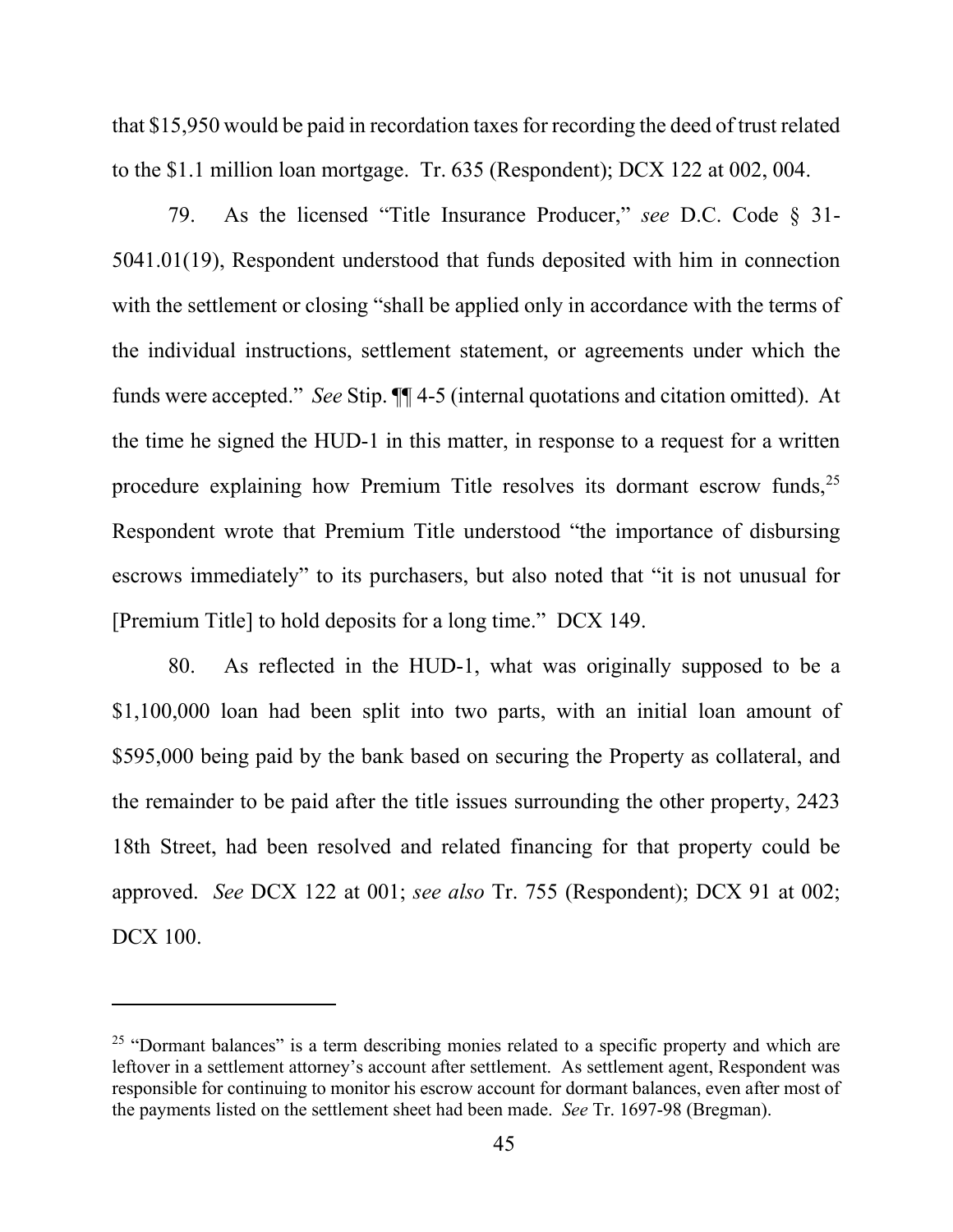81. The HUD-1 represented that no monies were paid to the Littlejohn Estate as part of settlement. *See* DCX 122. And at the time the transaction settled, Mr. Solomon had signed the three certificates of satisfaction, thus releasing the Deeds of Trust for Lenjeswil to obtain the Property. DCX 233, DCX 234, DCX 235; *see also* Tr. 197-98, 201-02, 204, 206 (Bianco).

82. On February 22, 2013, City First Bank wired \$587,219.50 to Premium Title's account. Tr. 636-37 (Respondent); DCX 129.

F. Recording of Documents

83. D.C. law requires that deeds be recorded. Tr. 396 (Williams); *see also*  Tr. 1058-59 (Respondent); D.C. Code § 47-1431. Without the recording, the Recorder of Deeds is unable to collect recordation and transfer taxes, although such taxes would still technically be owed. Tr. 396-99 (Williams).

84. In the District of Columbia, taxes on a deed are based on the amount of consideration stated on the deed or tax form. Tr. 342-43 (Williams). Under D.C. law, the estimated consideration of \$450,000 results in transfer and recordation taxes calculated at 1.45% of the whole consideration amount. *Id.*; *see also* DCX 146 at 003 (Part K instructions).[26](#page-45-0) 

85. The Recorder of Deeds compares the assessed value of property with

<span id="page-45-0"></span><sup>26</sup> If consideration is under \$400,000 for a *residential* property, the transfer and recordation taxes are calculated as 1.1% of the consideration amount. *See, e.g.*, DCX 146 at 003 ("If the residential deed transfer is for a total consideration of less than \$400,000 use Lines 1, 2 and 3. All other deed transfers . . . and *commercial transactions* use Lines 4, 5 and 6 (emphasis added)).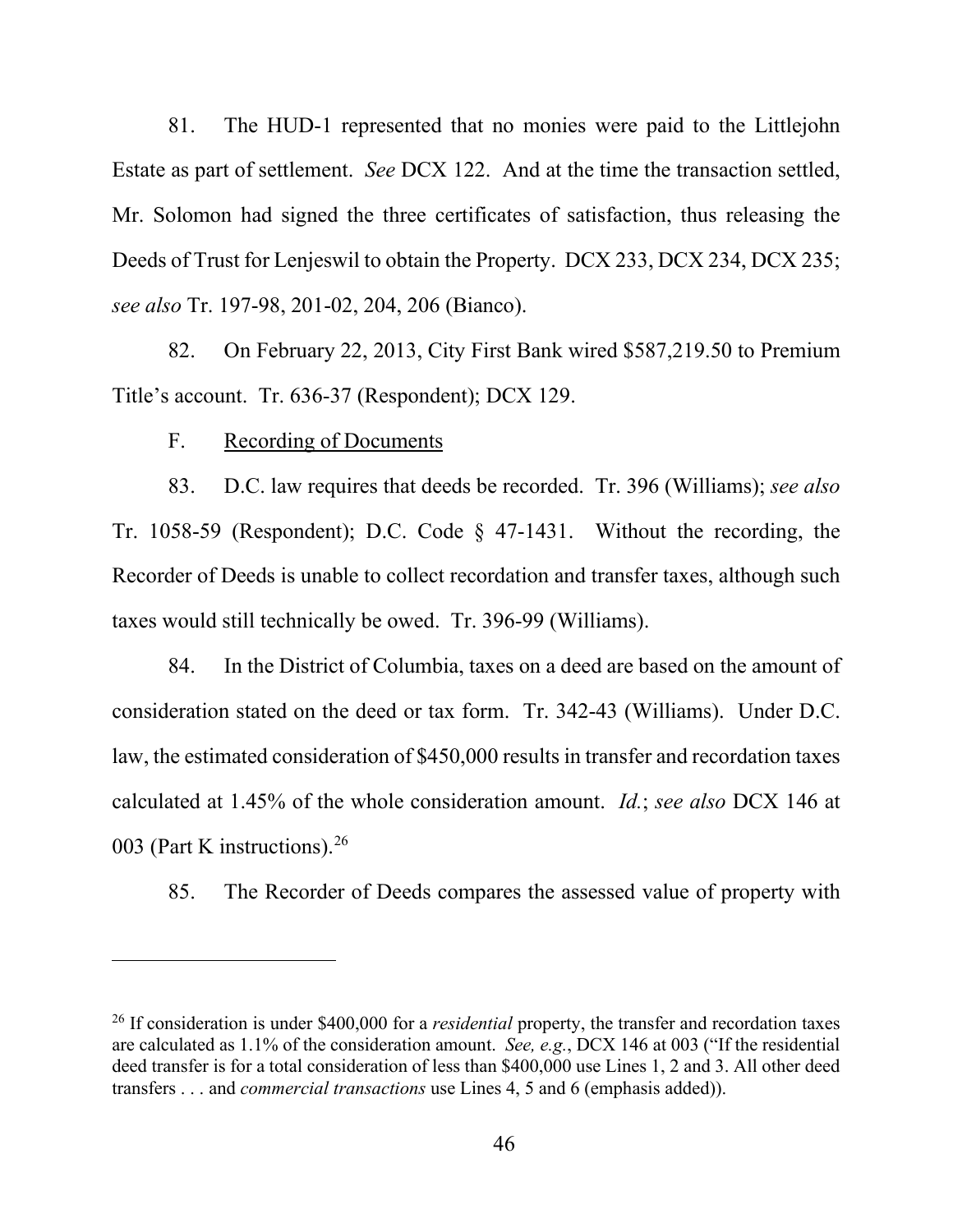the listed consideration. Tr. 342 (Williams). If the consideration listed on a deed is less than 30% of the assessed value, the consideration is considered "nominal" and taxes are based on the assessed value of the property. *Id.*

86. The deed and tax form as initially signed and prepared resulted in the below calculation of recordation and transfer taxes owed to the District of Columbia:

| Recordation and Transfer Tax Total:<br>(as reflected in original FP 7/C form) | \$24,852.72                            |
|-------------------------------------------------------------------------------|----------------------------------------|
| Transfer Tax Amount:                                                          | $$12,426.36$ $(856,990 \times 1.45\%)$ |
| <b>Recordation Tax Amount:</b>                                                | $$12,426.36$ $(856,990 \times 1.45\%)$ |
| Assessed Value of Property:                                                   | \$856,990                              |

DCX 53 (original deed tax form) at 002-003 (emphasis added).

87. After Respondent decided to alter the deed and tax forms to reflect a \$450,000 consideration, the deed and tax form, as recorded, resulted in the below calculation of recordation and transfer taxes owed to the District of Columbia:

| (as reflected in altered FP7/C form): | \$13,050                     |
|---------------------------------------|------------------------------|
| Recordation and Transfer Tax Total:   |                              |
| <b>Transfer Tax Amount:</b>           | $$6,525$ (\$450,000 x 1.45%) |
| <b>Recordation Tax Amount:</b>        | $$6,525$ (\$450,000 x 1.45%) |
| <b>Changed Consideration Amount:</b>  | \$450,000                    |

DCX 146 (recorded deed tax form) at 002-003 (emphasis added). Premium Title paid the reduced amount of taxes (\$13,050) associated with changing the consideration listed on the deed from no consideration to \$450,000. Stip. ¶ 32.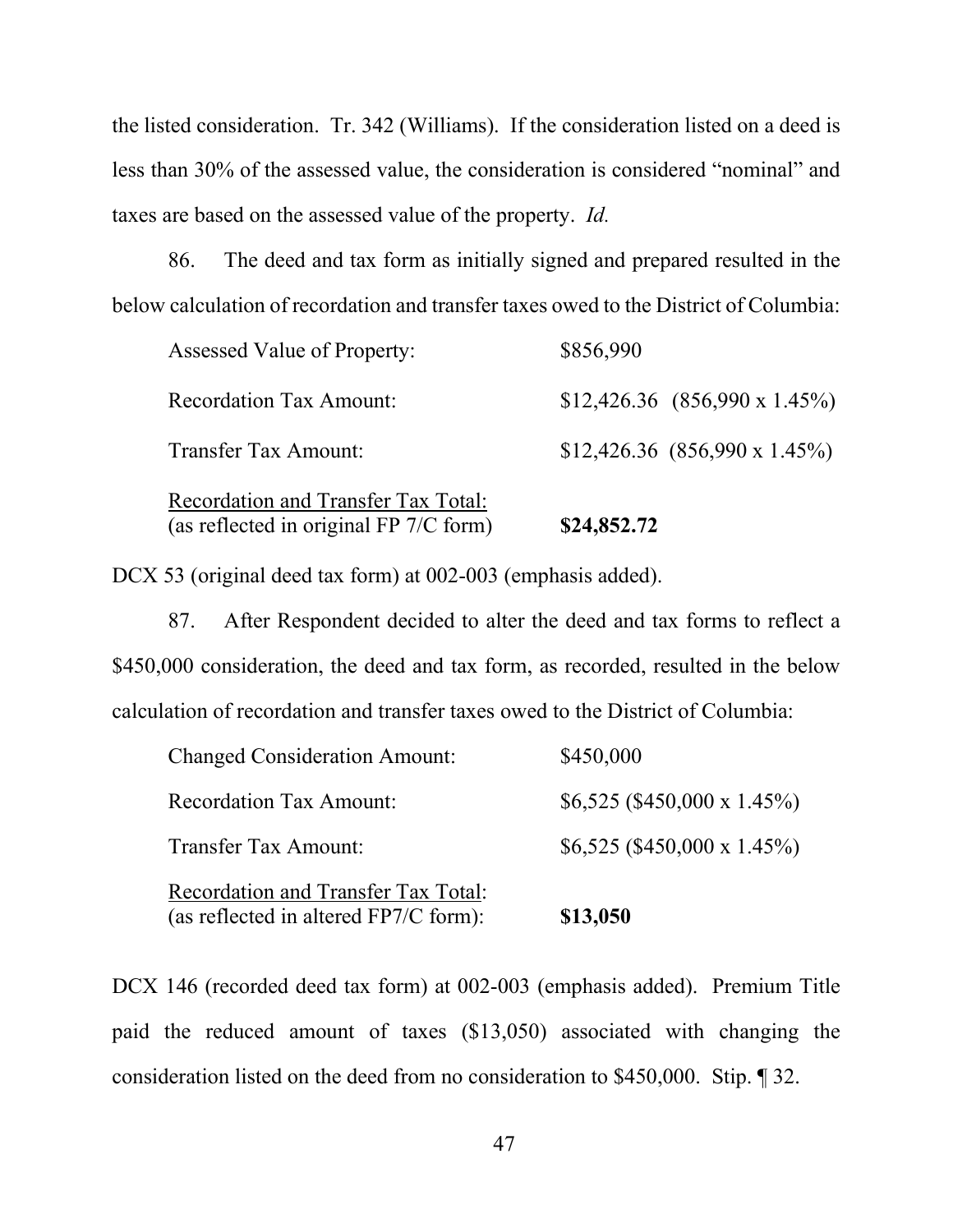88. As noted above, outside of determining whether consideration is nominal, the Recorder of Deeds office does not examine whether the stated consideration is appropriate for a property. Tr. 342-43 (Williams). Generally, members of the office may have conversations with individuals from settlement offices about whether a methodology for arriving at a taxable amount is correct but will not approve a specific amount. Tr. 346-48 (Williams).

89. DOTs are subject to recordation tax only (not transfer tax). Tr. 343-44 (Williams). For DOTs, an individual can obtain a full or partial exemption from paying recordation tax if funds from the loan memorialized by the deed of trust are used to acquire property (called the "purchase money exemption"). Tr. 368-69 (Williams). An individual can claim a purchase money exemption up to the amount of funds used to acquire the property and only the remaining loan amount will be subject to recordation tax. *Id.*

90. In early March 2013, Gabriella Carter, a Premium Title employee, took the altered deed, altered deed tax form, DOT, and DOT tax form to the Recorder of Deeds for recording. *See* Tr. 1321-22, 1329, 1335-36, (Carter). The Recorder of Deeds rejected the documents because 1) they were submitted without letters of administration, 2) there was an apparent misunderstanding that a purchase money exemption should have been claimed in connection with the deed of trust, and 3) when the letters of administration were submitted, they did not have the requisite embossed seal. *See* Tr. 1328, 1337-38, 1344-45 (Carter); DCX 135, DCX 136, DCX 137, DCX 139, DCX 142, DCX 144.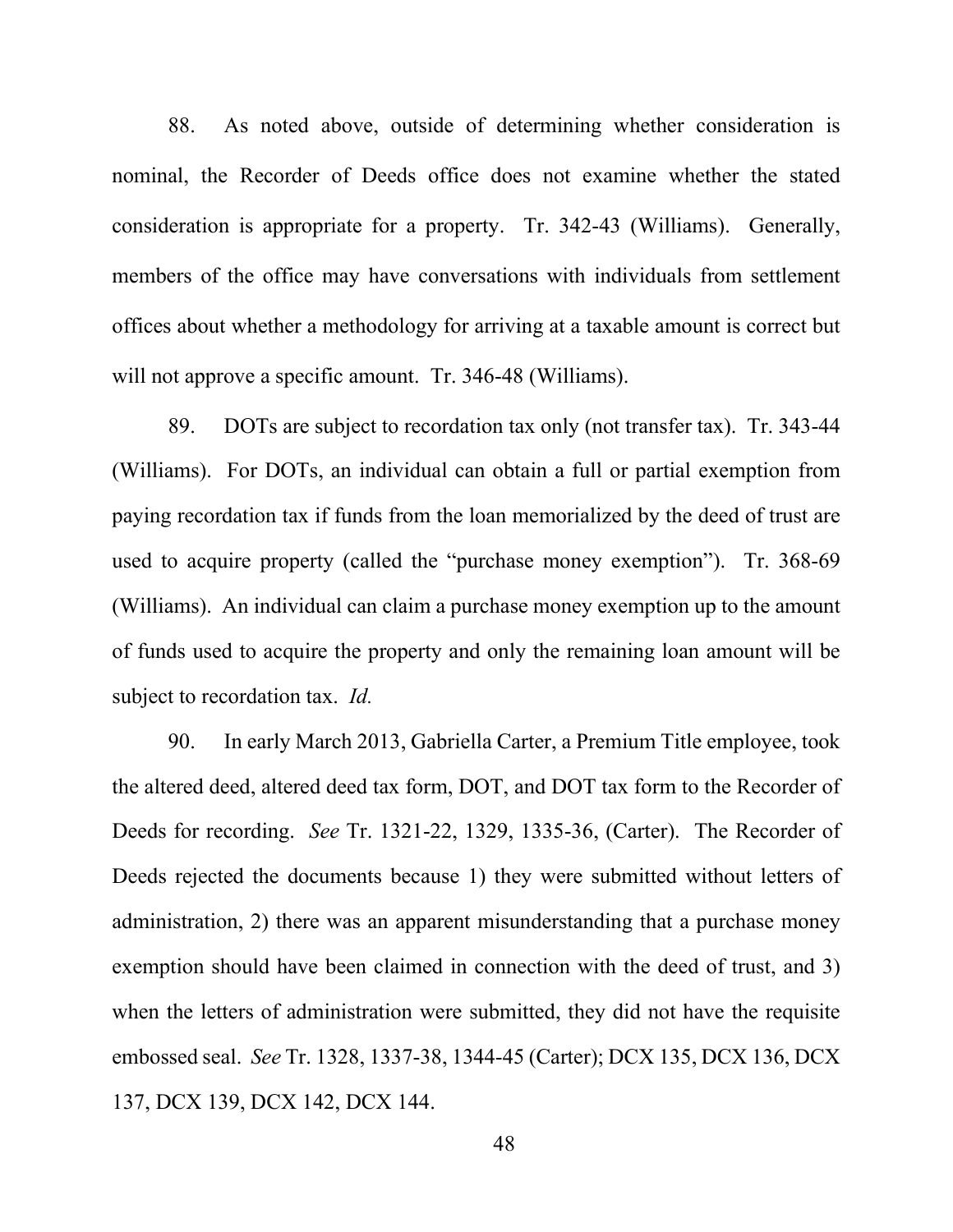91. Without Respondent's knowledge, Ms. Carter returned to Premium Title's office and made handwritten changes to the deed of trust tax form (*see* DCX 147 at 003), effectively claiming a purchase money exemption in connection with the deed of trust and reducing the taxes to be paid for recording the deed of trust by \$6,525. Tr. 1342 (Carter); Stip. ¶ 30 (amount of reduction); *see also* DCX 202 at 005 (change made "by my employee's hand."). On or around March 5, 2013, Ms. Carter also obtained from a Premium Title processor a new check (for a lesser amount) for payment of recordation and transfer taxes (and other fees) for all the documents being recorded. Tr. 1338-39, 1321-22 (Carter); DCX 202 at 024 (History Disbursement Statement showing March 5, 2013 voiding of check 23732 and showing check 23763 created on March 5, 2013 and cleared on April 30, 2013).

92. The deed of trust tax form as it was initially signed and prepared resulted in the below calculation:

Loan Amount Listed on DOT:  $$1,100,000$ Recordation Tax: (as reflected in FP 7/C form): **\$15,950** (\$1,100,000 x 1.45%)

DCX 202 (original deed of trust tax form) at 014-015 (emphasis added).

93. The deed of trust tax form after Ms. Carter altered it resulted in the below calculation:

| Loan Amount Listed on DOT         |                          |
|-----------------------------------|--------------------------|
| Less Consideration Listed on Deed | \$650,000                |
|                                   | $(1,100,000 - $450,000)$ |

Recordation Tax: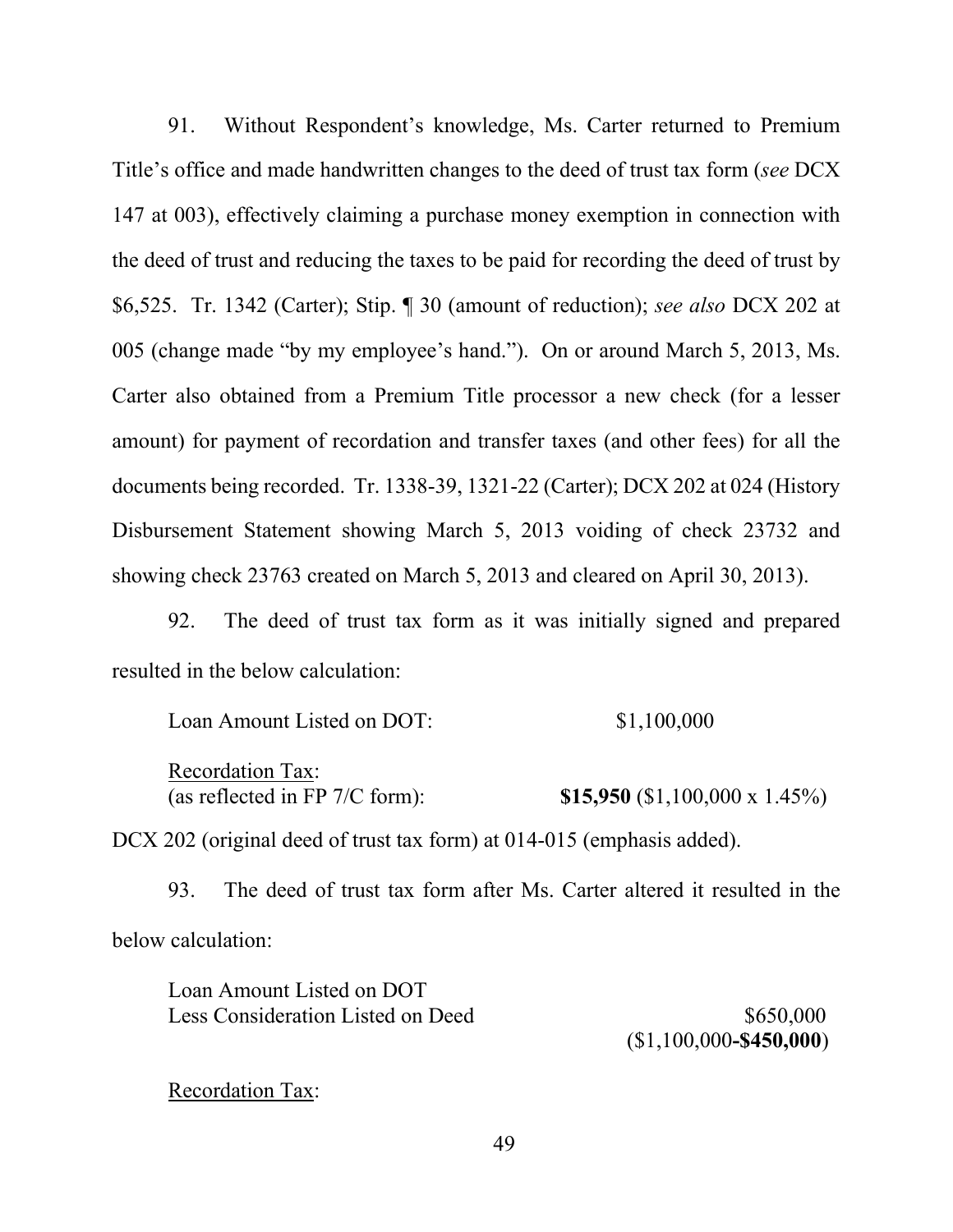(as reflected in FP 7/C form): **\$9,425**

*S*ee DCX 147 (altered deed of trust tax form) at 003 (emphasis added).

94. On March 12 and 13, 2013, Respondent corresponded by email with Ms. Williams about difficultly obtaining the letters of administration. Tr. 784-89 (Respondent); DCX 135, DCX136. Ultimately, Premium Title was able to obtain a copy of the letters sometime after April 1, 2013. *See* Tr. 1329 (Carter), DCX 144. The deed, deed of trust, tax forms and related documents were not recorded until April 3, 2013, over a month after settlement, because Respondent was waiting for the letters of administration. *See* DCX 144, DCX 145 at 002 (Recorder of Deeds stamp), DCX 146 at 001 (received stamp), DCX 147 at 001 (same); Stip. ¶ 29.

95. Respondent was unaware that the purchase money exemption had been applied and Premium Title paid the reduced amount of taxes (\$9,425) associated with the mistaken application of the purchase money exemption to the deed of trust, despite Respondent certifying on the HUD-1 indicating that \$15,950 would be paid. *See* Tr. 1337-1340 (Carter), Stip. ¶¶ 30, 32.

96. Premium Title retained the excess monies from paying the reduced amount in connection with the deed of trust in its account for nearly two years. *See*  Audit and Retention of Funds discussion, *infra*.

G. The Probate Proceedings and Auditor-Master Proceedings

97. After the documents were recorded, the probate division of the District of Columbia Superior Court requested a copy of the recorded deed in connection with the closing of the Littlejohn Estate. Tr. 97-98 (Washington).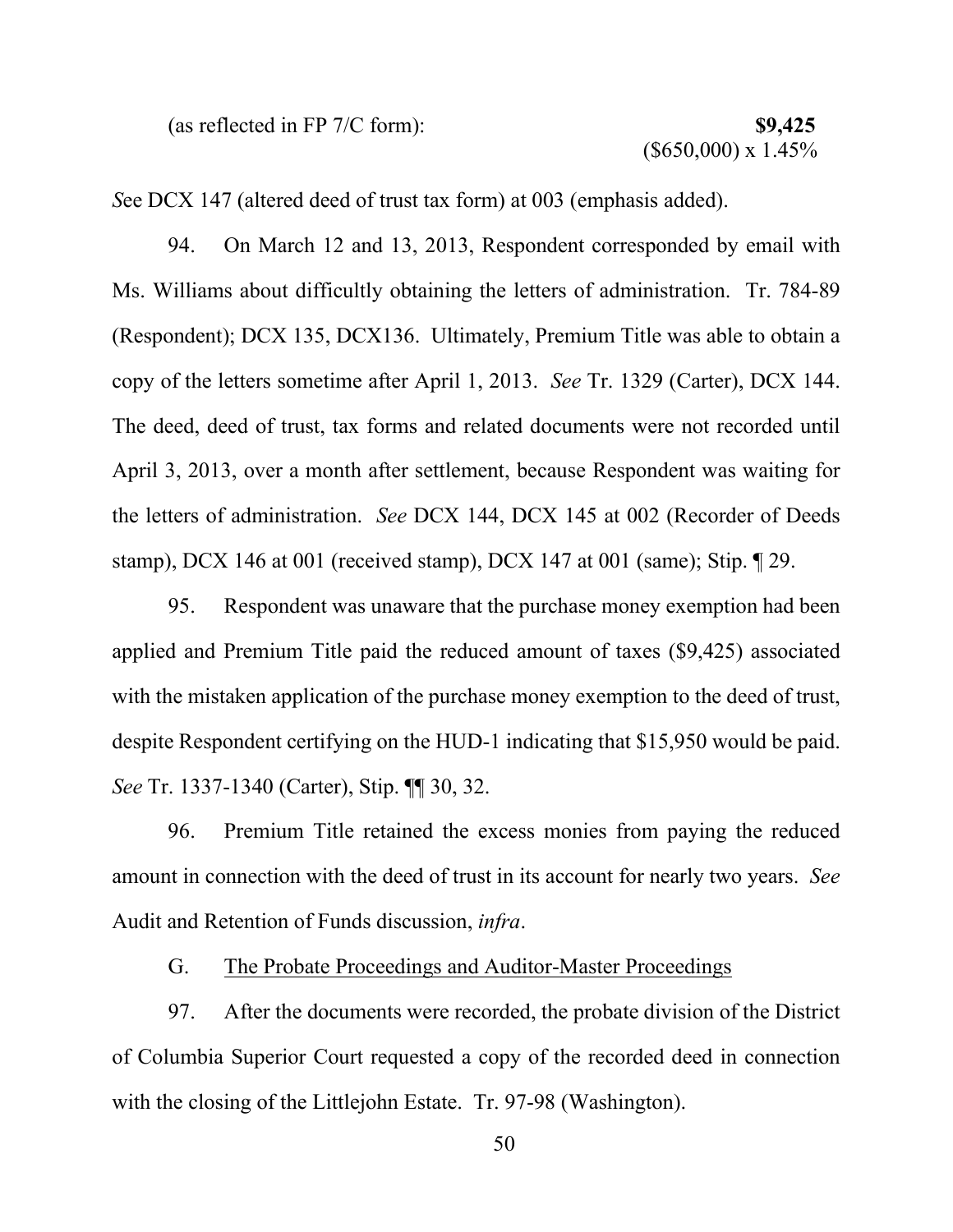98. On September 13, 2013, Ms. Blackwell sent Ms. Washington a copy of the recorded deed (with the consideration changed to \$450,000 and the language about Coles Farm foreclosing on the property removed). DCX 150. However, because Ms. Carter had not made copies of the recorded documents (which contained her handwritten changes), the attached tax form was different from the form actually filed with the Recorder of Deeds. Tr. 1339-1340 (Carter). While it showed a change in consideration amount to \$450,000 on the second page (DCX 150 at 005), it did not show that the original amounts (\$12,426.36 in each box) had been crossed out on the page that Ms. Washington's client signed. *Compare* DCX 150 at 006, *with* DCX 146 (filed tax form) at 003. The form Ms. Blackwell sent also contained the signature page from Lenjeswil that was countersigned by Homer Littlejohn on February 22, 2013, but the reduced tax amounts on that page had been redacted or obscured. *Compare* DCX 150 at 007, *with* DCX 120 at 100.

99. Ms. Washington's understanding that the Property was to be transferred via a deed in lieu of foreclosure was based on the language in the deed her client, Homer Littlejohn, had signed, about Coles Farm foreclosing on the Property, and her understanding of why she was hired to reopen the Littlejohn Estate. Tr. 117-18, 122-23 (Washington).

100. After receiving the recorded deed from Ms. Blackwell, Ms. Washington noticed that "the reference to the deed in lieu, to it being in lieu of the foreclosure had been removed[.]" Tr. 99 (Washington). She also noticed the change in consideration amount. *Id.*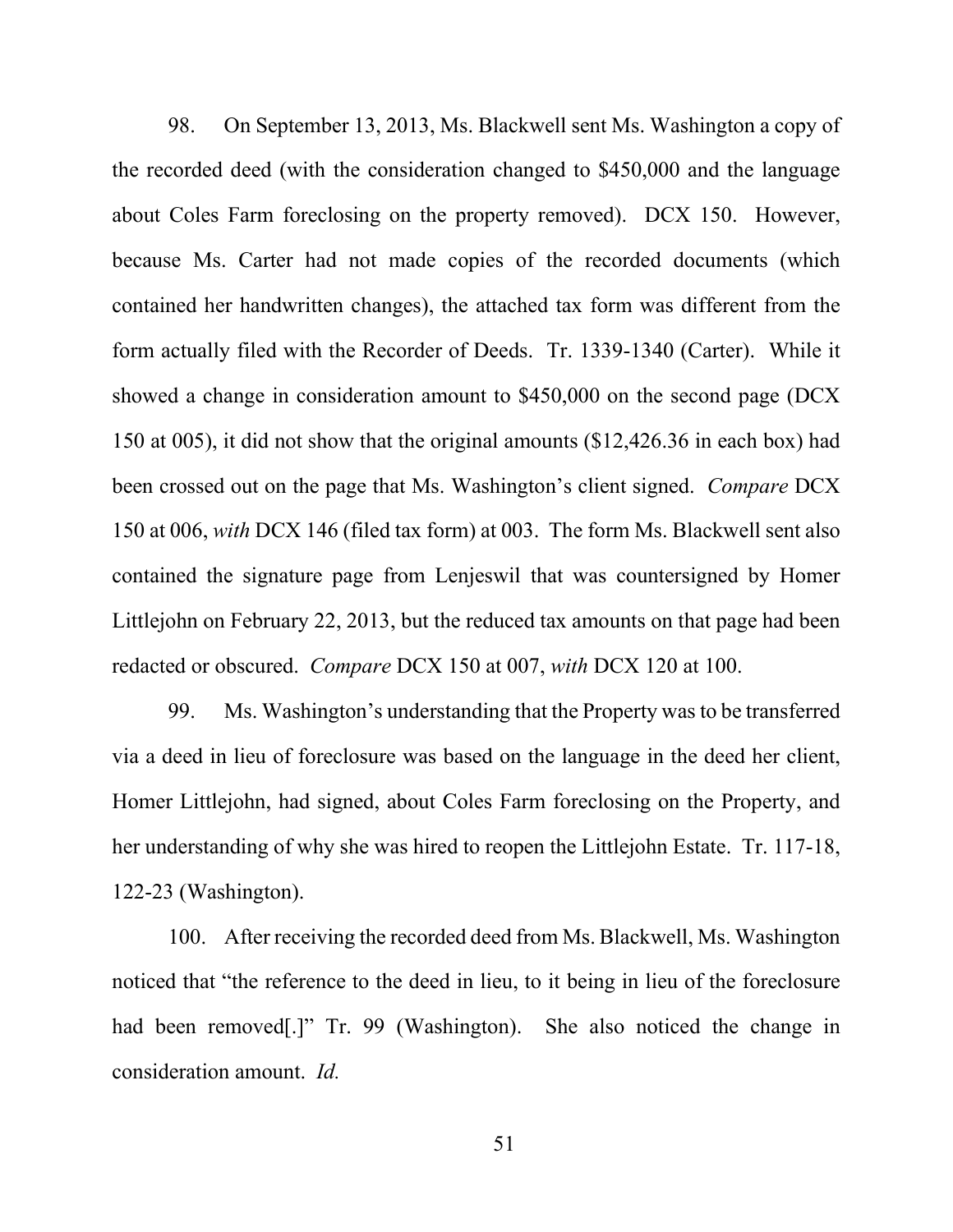101. Ms. Washington confronted Respondent about the changes. Tr. 102-06 (Washington); DCX 151, DCX 152. On October 1, 2013, she wrote Respondent about the "discrepancy in the documents filed with the Recorder of Deeds" and asked that he provide her "with a copy of the draft or wire transfer showing my client, Homer Littlejohn, received \$460+k for the sale of this property." DCX 152 at 003. When Respondent replied that he did not know what she meant by discrepancy ("What discrepancy?") and if her message was joking about a wire transfer, Ms. Washington replied that same day:

Ben,

I wish I was joking. The deed my client signed s[t]ated "Whereas, the Substitute Trustee, Richard S. Basile filed a Notice of Foreclosure recorded February 10, 2003 as Instrument No. 2003019292 foreclosing on the Estate of Jack Littlejohn (who died on or about May 14, 1993) and the Grantors desire to convey their interest to the Grantee.

Witnesseth, that in consideration of the sum of No and 00/100 Dollars (\$.00), the party of the first part does hereby grant unto the party of the second part . . . "

The recorded deed removed the paragraph regarding the foreclosure and lists consideration in the amount of Four Hundred Fifty Thousand Dollars. That is the discrepancy that I'm talking about and I need to see proof of the consideration that's listed in the recorded deed.

Ara

*Id.* at 002.

102. At no point did Respondent, in any interaction he had with Ms. Washington, ever state or suggest to her that Mr. Duggan or any other party obtained her consent for the changes in the consideration amount or removing the language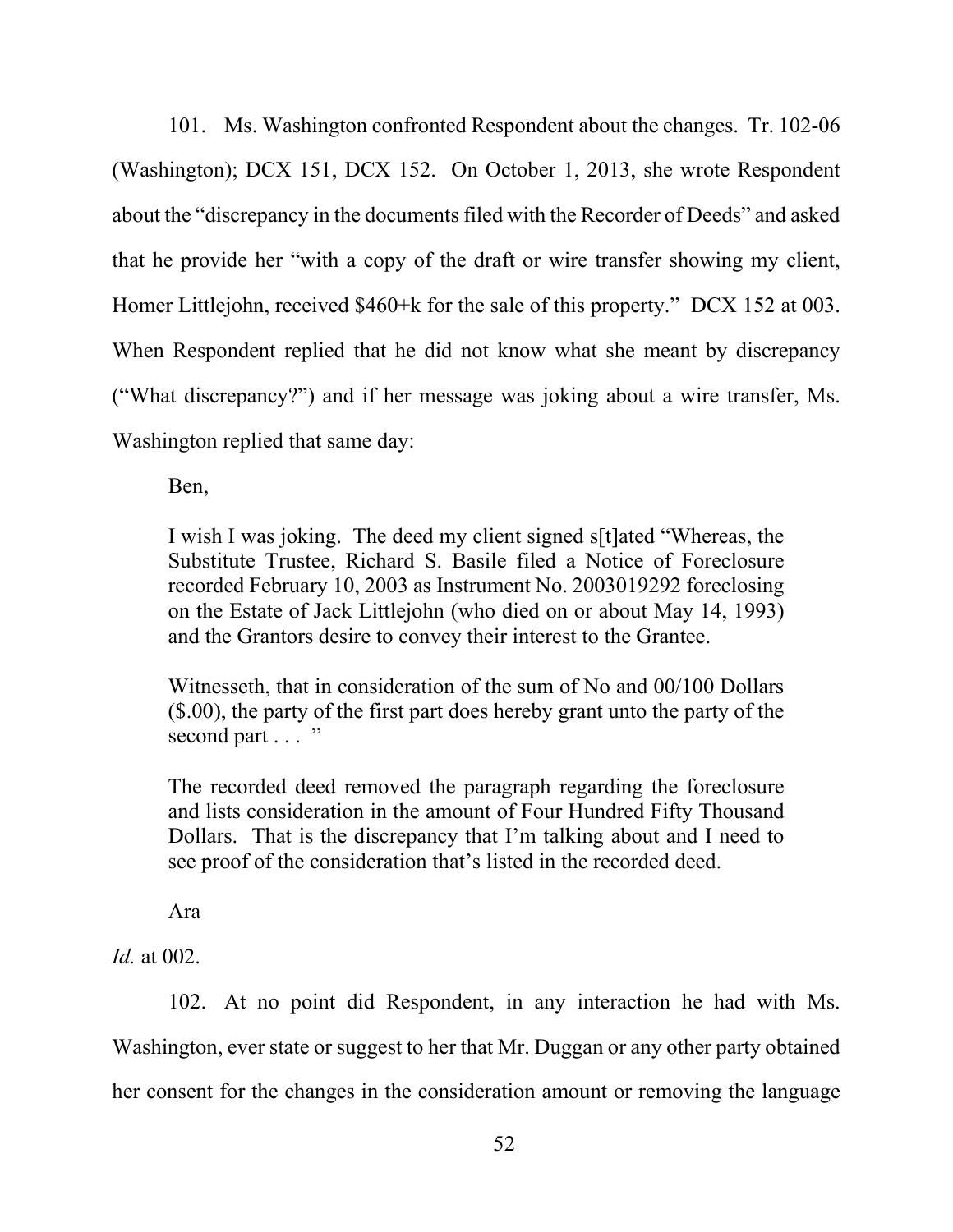related to Coles Farm. Tr. 105-06; 115-16 (Washington); *see also* DCX 151, DCX152. Respondent only mentioned the changes to her when he received Ms. Washington's email message asking about the discrepancy between the filed deed and tax form and the executed documents in early October 2013. *See* DCX 151, DCX 152.

103. On January 15, 2014, a Probate Court auditor sent a requirements letter to Ms. Washington (and Homer Littlejohn) asking for additional information about the recorded deed. Tr. 106-08 (Washington); DCX 249. The letter requested she 1) "submit a copy of the settlement agreement with respect to the deed in lieu of foreclosure," and 2) advise as to "the disposition of the \$450,000.00 as reflected on the deed" and as to "the reason the funds were not reported in the estate." DCX 249 at 002.

104. On or around March 14, 2014, Ms. Washington sent a response to the auditor explaining what Respondent had told her and attaching their email correspondence, as well as the original deed and tax form that she witnessed her client, Homer Littlejohn, sign. Tr. 107-08 (Washington); DCX 250. Ms. Washington's March 14, 2014 response did not satisfy the court. Tr. 108 (Washington); DCX 251. The auditor sent another letter on May 14, 2014, asking for "an explanation of action taken by the personal representative to rectify the deed situation as indicated in the e-mails submitted by counsel." DCX 251.

105. Both Ms. Washington and Homer Littlejohn went to the Recorder of Deeds office to try to explain "that the deed that was filed was *not* the deed that was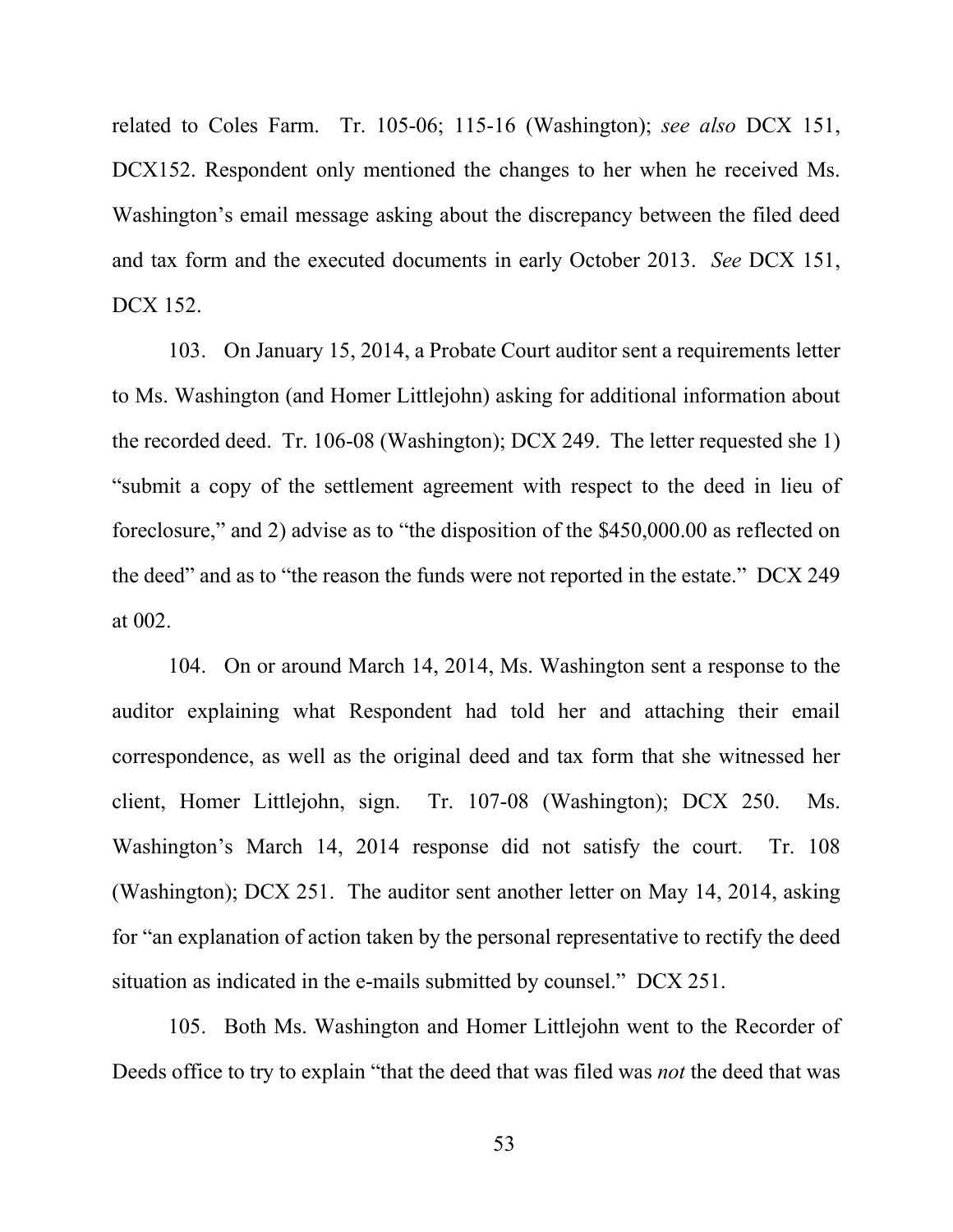signed by Mr. Littlejohn." Tr. 109 (Washington) (emphasis added); *see also*  Tr. 349-350 (Williams describing a male individual who complained to the recorder's office that a deed that was filed for the Property (2461 18th Street) was incorrect, and that he or the estate was incorrectly being held responsible for estate taxes or incomes taxes because of the consideration in the deed); DCX 253 at 003- 004. Ms. Washington was told by the Recorder of Deeds office that there was nothing she could do to change the deed. Tr. 109-111 (Washington).

106. Ms. Washington also attempted to contact Respondent after their initial email exchange about the alterations. Tr. 110 (Washington). She called Respondent "several times . . . . [t]o get the situation corrected" because she "needed for there to be a deed recorded that said that there was no consideration and it was, in fact, a deed in lieu as the original request to reopen the estate said[,]" but Respondent never responded to her phone calls. *Id*.

107. Ms. Washington attended a November 5, 2014 summary hearing including an auditing branch manager and legal branch manager before Associate Judge Cambell of the Probate Division. DCX 253 at 001-008. She explained that the consideration amount of \$450,000 had not been added by her client, Homer Littlejohn, and that the "deed that was recorded was not the deed that was executed by Mr. Littlejohn." DCX 253 at 003. After the close of the hearing, the auditing branch manager recommended referral to the Auditor-Master due to concerns about fraud. DCX 253 at 009; *see also* DCX 253 at 010 (court indicating it will enter a separate order of referral to the Auditor-Master); DCX 254.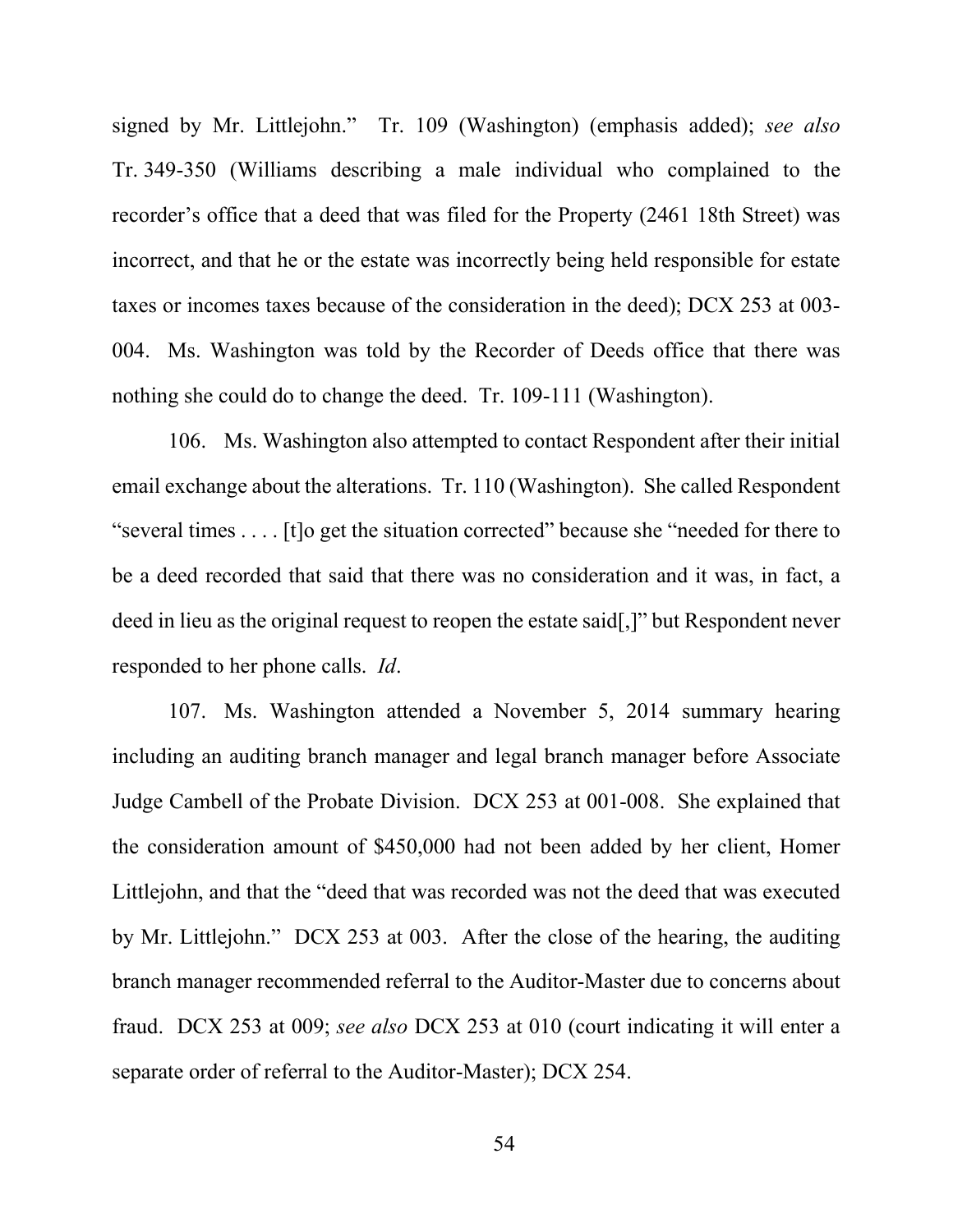108. The Auditor-Master then held a February 2, 2015 status hearing, for which both Ms. Washington and Homer Littlejohn were ordered to appear. Tr. 114 (Washington); *see also* DCX 257 at 001-015 (February 2, 2015 Transcript of Probate Division hearing before the Auditor-Master). Ms. Washington testified under oath that Homer Littlejohn was not responsible for changing the consideration to \$450,000; she also explained that neither Homer Littlejohn nor the estate had received any consideration, and that court records for the estate had shown a foreclosure on the property on March 10, 1995. *See* DCX 257 at 005-009. When Homer Littlejohn was asked by the Auditor-Master why he had agreed to reopen the estate which required the cost of hiring an attorney, Homer Littlejohn testified that Mr. Duggan had contacted him about reopening the estate and had represented he would pay the attorney fees, but he himself had now incurred additional attorney fees beyond what Mr. Duggan had agreed to pay—which Ms. Washington confirmed—due to the complexity of the case. DCX 257 at 013-014. The Auditor-Master had Homer Littlejohn confirm under oath that he had not received "any money from [Respondent] for this property," and that the estate had not received funds when it was closed in the early 1990s. DCX 257 at 007-010. The Auditor-Master advised Homer Littlejohn that "as far as your case is concerned at least it appears that we had adequate documentation that you received no funds, that the estate did not receive any funds. So we can file the accounting report . . . ." DCX 257 at 011; *see also* Tr. 114-15 (Ms. Washington testifying that the Auditor-Master permitted the closing of the estate only after he found that "there was no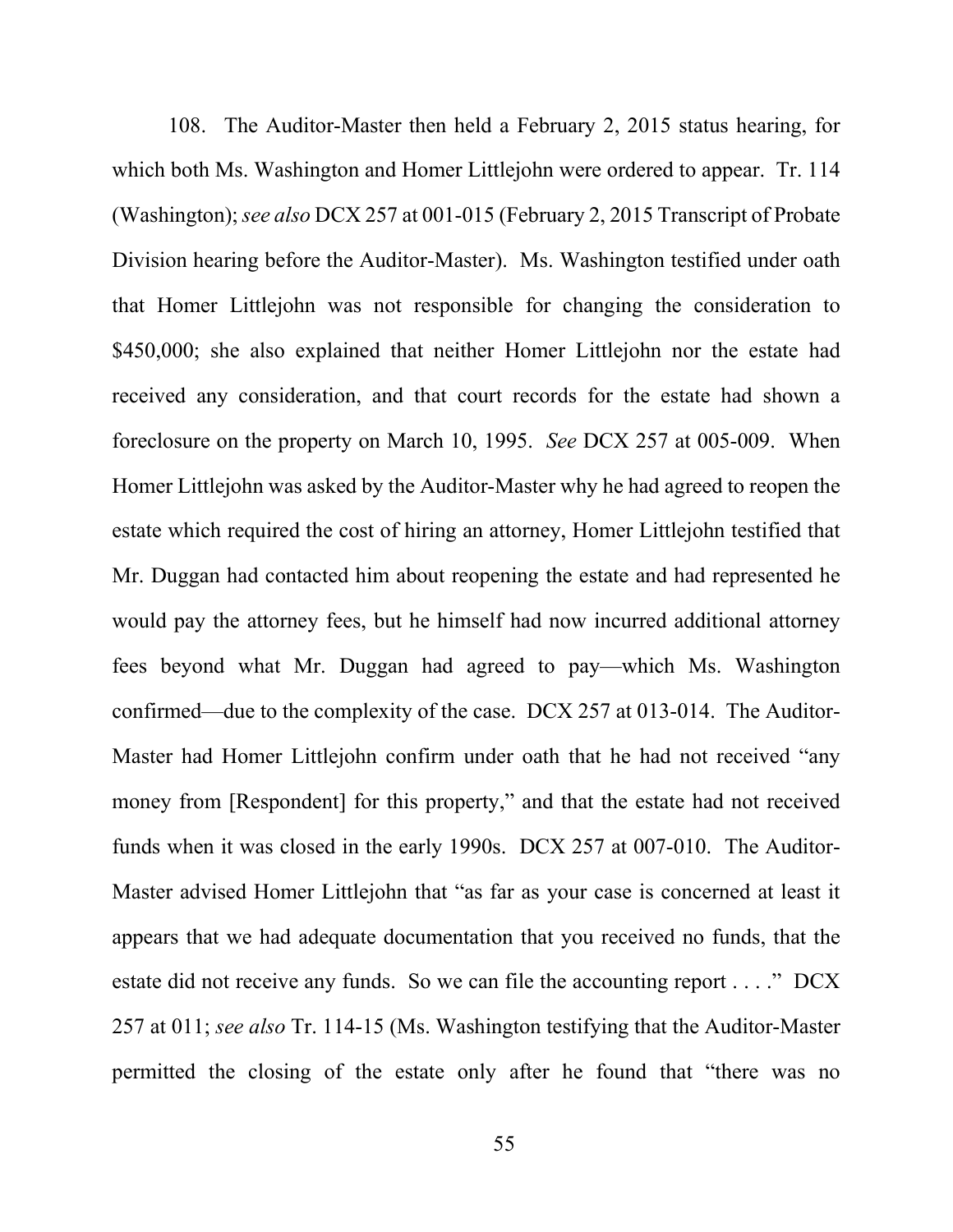consideration that had been exchanged during that transaction").

109. On February 27, 2015, the Auditor-Master filed his report. DCX 157 at 004. On March 11, 2015, he referred the matter to Disciplinary Counsel. *Id*. at 003.

## H. Respondent's Estimation of the Consideration

110. Under Respondent's view, Lenjeswil received a deed in lieu of foreclosure after Lenjeswil was assigned the loan from the 2461 Corporation, and after the 2461 Corporation was assigned a loan from Coles Farm. Tr. 607 (Respondent); *see also* Tr. 608 ("So Lenjeswil stepped into the shoes of the lender by way of an assignment"); Tr. 611 ("So Lenjeswil has the same rights as Solomon once had with Coles Farm[] and as 2461 [Corporation] had. It's an assignment of rights."). Respondent explained that he was neither Coles Farm's nor Mr. Duggan's counsel when the Three Defaulted Notes were purchased, but if he had been, he would have told them to document their assignments properly. Tr. 628-29 (Respondent).

But parties can informally assign their rights. You can have oral agreements in the District of Columbia. So if Solomon and Duggan are good friends and that's how they choose to do business, to operate informally, they have the right to do that. If Mr. Duggan comes into my office and says he purchased the notes, I have no reason to not believe him.

And as we all know, as the facts show, that, in fact happened.

Tr. 629 (Respondent). It is undisputed that the oral assignment of the Three Defaulted Notes from Coles Farm to the 2461 Corporation was never recorded, Tr. 708 (Respondent); Respondent conceded that at least through 2004, Coles Farm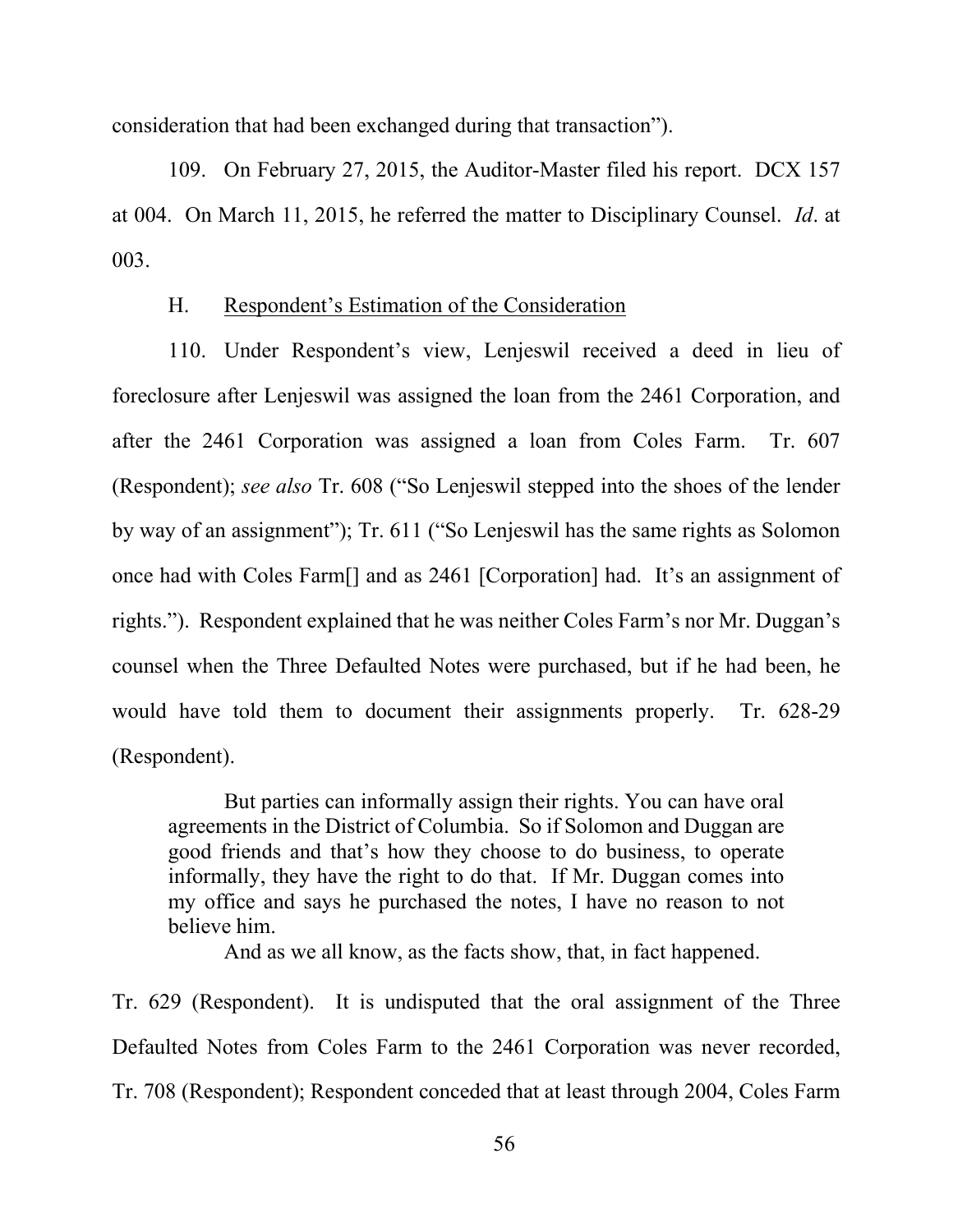was still the legal owner of the Three Defaulted Notes. Tr. 709 (because no assignment was ever recorded between Coles Farm and 2461 Corporation, "Mr. Solomon still had the right to foreclose" in 2004). Tr. 709; *see also* Tr. 710-11; Tr. 741 (Respondent). Based on his conversations with Mr. Duggan, however, Respondent asserted at the hearing that Mr. Duggan (through the 2461 Corporation) had bought the Three Defaulted Notes in 1996. *See* Tr. 713 (Respondent). Respondent recognized that Mr. Solomon was the record owner of the deeds of trust and land records, given that he and Mr. Duggan had not taken the formal step of recording an assignment. Tr. 901-02 (Respondent). As a result, Respondent ultimately sought releases from Coles Farm and 2461 Corporation to make sure City First Bank, which was the lender for the refinancing, is in the "first lien position and that Lenjeswil has the title free and clear of any outstanding notes or loan." Tr. 742 (Respondent). Respondent acknowledged that he never determined what amount was still due on the 1996 Note prior to the closing, but, instead, mistakenly relied on Mr. Duggan's representation that he had paid off the moneys owed to Coles Farm. *See* Tr. 824 (Respondent testifying that he had since learned that Respondent used proceeds from the \$1.1 million loan to pay off a portion of the 1996 Note).<sup>27</sup>

111. It is undisputed that Lenjeswil needed to own the Three Defaulted Notes to be in a position to take title via a deed in lieu of foreclosure. *See* Tr. 811-

<span id="page-56-0"></span> $27$  Although it may have been a mistake for Respondent to rely on Mr. Duggan's and Mr. Solomon's recollection of an unrecorded assignment, we do not find Respondent's hearing testimony to be intentionally false regarding his belief that Mr. Duggan purchased the Three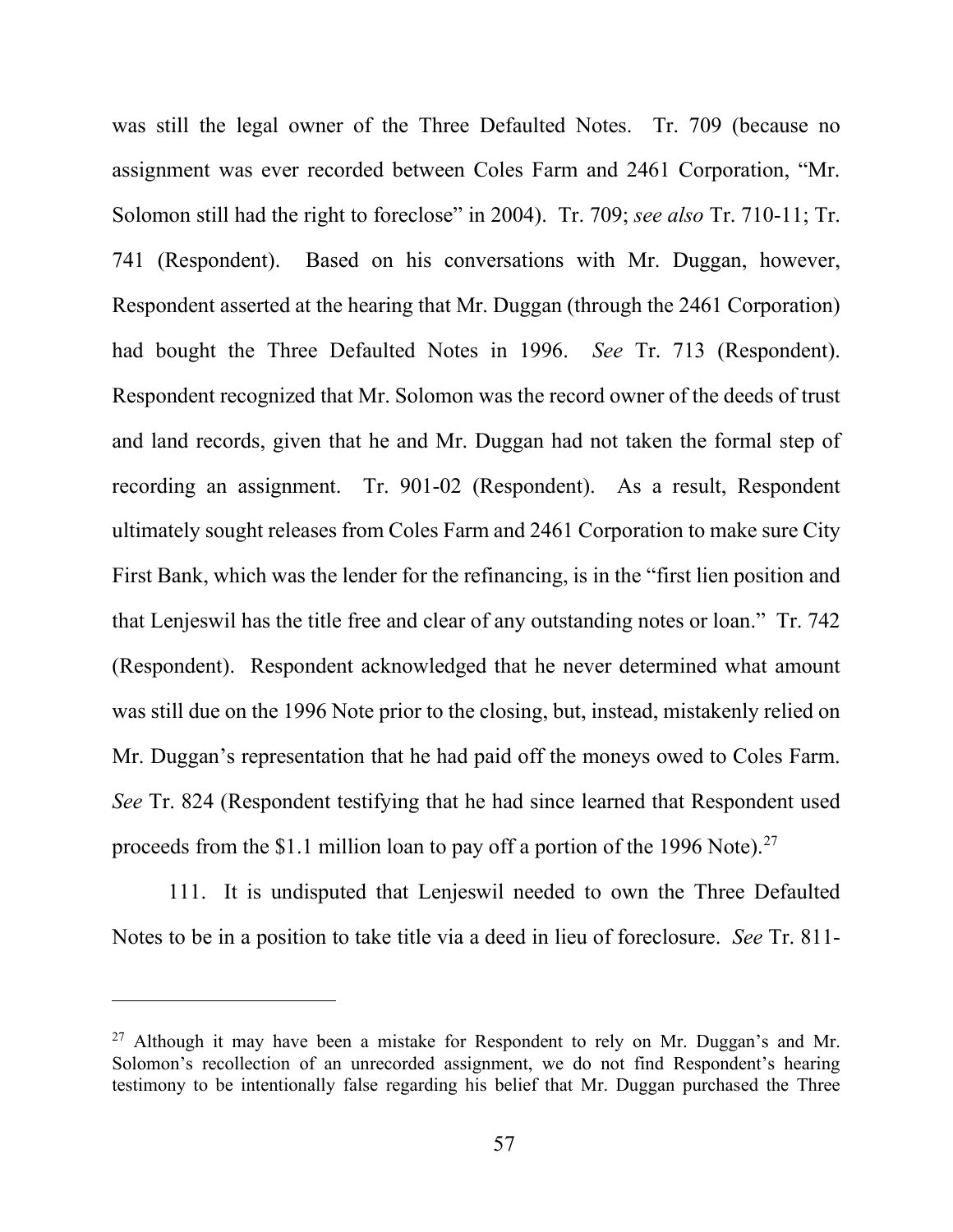12, 883-84 (Respondent); Tr. 1749, 1752-53 (Bregman) (if grantee is not secured holder of debt, it is not a deed in lieu of foreclosure). <sup>28</sup> According to land records, Coles Farm owned the Three Defaulted Notes at least until 2012. *See* Tr. 1732 (Bregman) (agreeing that Coles Farm was the entity attempting to foreclose on the Property in 2003 and possessed the Three Defaulted Notes); Tr. 194, 196-97, 201- 06 (Bianco).

112. The Hearing Committee credits Respondent's assertion that Mr. Duggan told him the notes were "informally" assigned from 2461 Corporation to Lenjeswil once Mr. Duggan decided to transfer his ownership of the notes (as assigned by Coles Farm) to the newly-formed Lenjeswil. Tr. 777 (Respondent). The Hearing Committee also finds that Mr. Duggan and Mr. Solomon had a pre-existing relationship and understanding that Mr. Solomon was never going to contest Mr. Duggan's use or possession of the property. *See* 1803-05, 1811 (Duggan).

113. Documentation in Respondent's file, which he had before changing the consideration to \$450,000, however, showed property tax payments totaling approximately \$103,781.00 had been made on the Property just since 2005. *See,*

Defaulted Notes. Accordingly, we do not adopt Disciplinary Counsel's proposed factual finding that "Respondent testified falsely and repeatedly that Mr. Duggan or his entity 2461 Corporation purchased the notes from Coles Farm, and then assigned them to Lenjeswil, so that Lenjeswil would be in a position to take title to the Property via a deed in lieu of foreclosure." ODC Br. at 44, ¶ 164. As explained *supra*, we credit Respondent's testimony in that he had and continues to have a good faith belief that Mr. Solomon and Mr. Duggan had an informal understanding that the 1996 Note for \$350,000 was made for the purpose of 2461 Corporation's purchase of the Three Defaulted Notes from Coles Farm.

<span id="page-57-0"></span><sup>&</sup>lt;sup>28</sup> The Hearing Committee takes no position regarding the validity of changing title of the Property through a deed in lieu of foreclosure.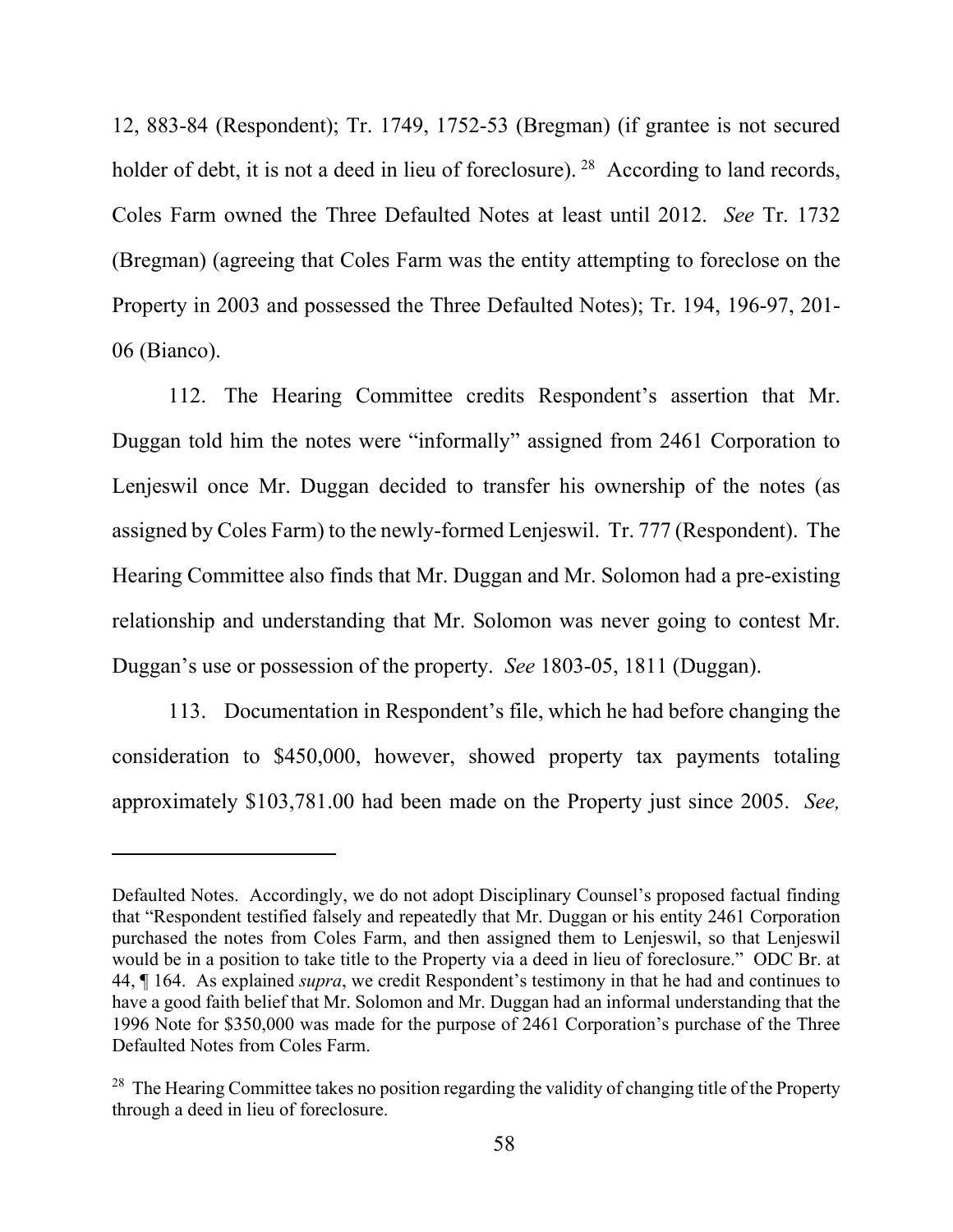*e.g.*, DCX 165 at 344 (January 28, 2013 print out). Accordingly, \$450,000 was most likely too low a figure for an estimated consideration given that only a portion of the years for which Mr. Duggan paid taxes were included. Respondent's expert, Mr. Bregman, did not testify that \$450,000 was the appropriate figure for the consideration, but he felt it was more in the ballpark than a zero consideration. Tr. 1676-77, 1749-1752 (Bregman).

114. Mr. Bregman described the calculation of consideration for this particular property as a "judgment call on the part of the lawyer who is trying to make the transaction fair and appropriate and reasonable under the circumstances." Tr. 1678 (Bregman). Mr. Bregman explained, in large part, that was because the circumstances of the un-foreclosed Property were "really an aberrant, abnormal situation, at least in my 45-, 46-year career, I've never seen anything like this before." Tr. 1678 (Bregman). In most deeds in lieu of foreclosure, the deed occurs soon after the loan is in default, but, "here we had . . . the 16 years that intervened." Tr. 1683 (Bregman). Typically, consideration for a deed in lieu of foreclosure is the total amount of debt forgiven by the lender. Tr. 1727 (Bregman). Mr. Bregman credibly testified that, in his review of the record in this case, he did not conclude that \$450,000 was the actual consideration, but only that it was "an appropriate estimate and an appropriate number to be used in this attenuated, convoluted transaction." Tr. 1749-1750 (Bregman).

115. Disciplinary Counsel's expert, Mr. Kass, opined that an attorney should not determine consideration and that "it's up to the parties to have an agreement as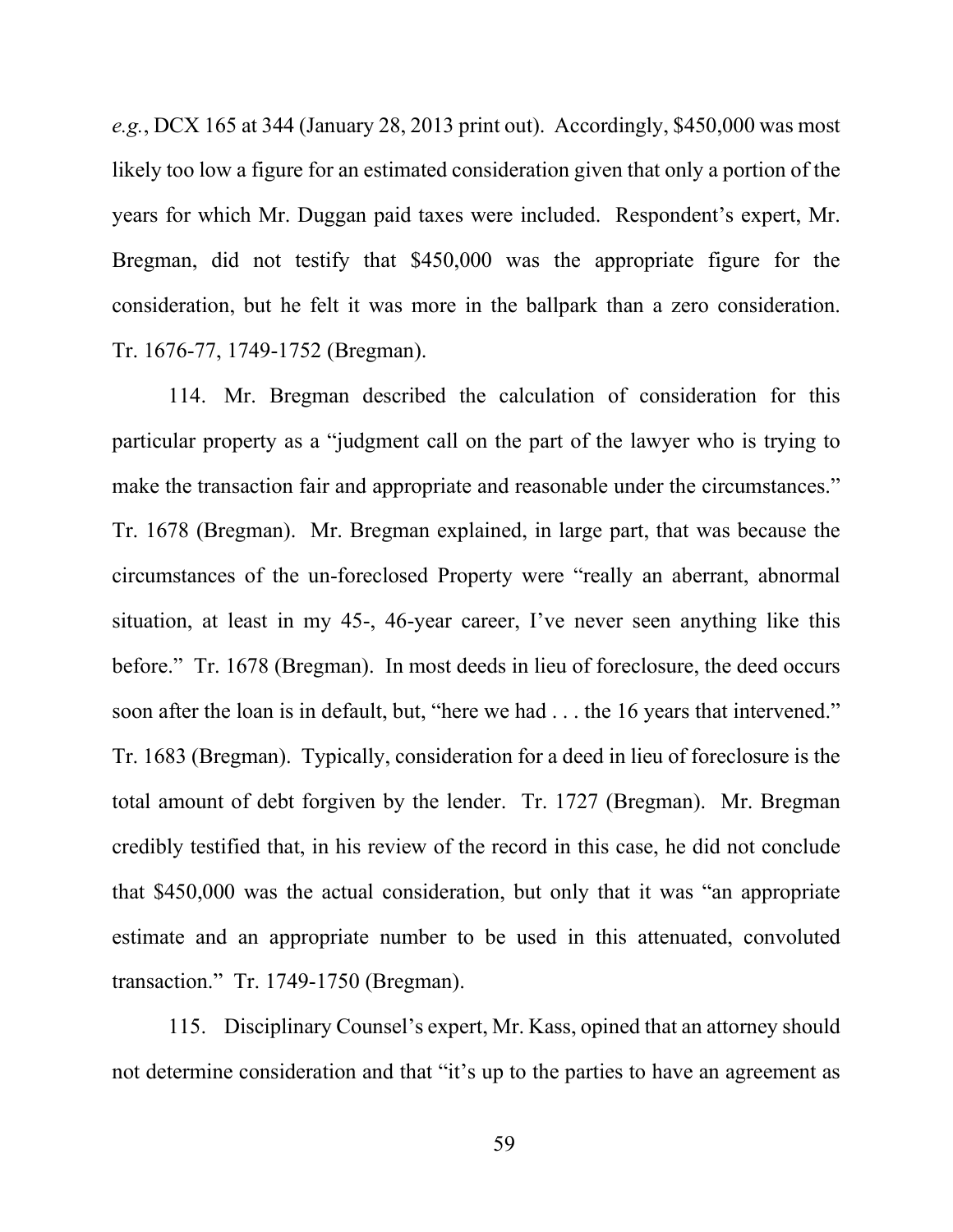to what the consideration is, and that's transferred to [the attorney] and that's what [the attorney] put[s] on the – on the forms." Tr. 574 (Kass describing best practices). When asked what authority or definition of consideration he was using, Mr. Kass testified that "I don't know that I have a basis, other than my common practice that – and again, I guess it depends on what aspect of consideration you're referring to." Tr. 573 (Kass).

116. In a communication with Disciplinary Counsel, Respondent wrote that "the adjustment of consideration was made to reflect the actual consideration for the Deed, the loan forgiveness and other monies owed." DCX 163 at 001 (emphasis added); *see also id.* at 002 ("[t]he actual consideration for the Deed was \$450,000 and was based on the loan the buyer provided to the decedent*,* which was never paid back and forgiven by the Deed, and all of the buyer's costs to upgrade the property and pay property taxes over the years."). We find that Respondent's explanation of his estimation of the consideration to Disciplinary Counsel in May 2015 is consistent with his testimony at the hearing. *See, e.g*., Tr. 783-84, 815-18, 905-06 (Respondent).

117. In a later response to Disciplinary Counsel in 2016, Respondent referenced his call with Ms. Williams. *See* DCX 186 at 002, 010, 016 (October 6, 2016 Statement of Respondent Benjamin M. Soto). He stated that "[g]iven the unusual circumstances related to determining consideration, I contacted Ms. Ida Williams, the Recorder of Deeds, with whom I speak to from time to time when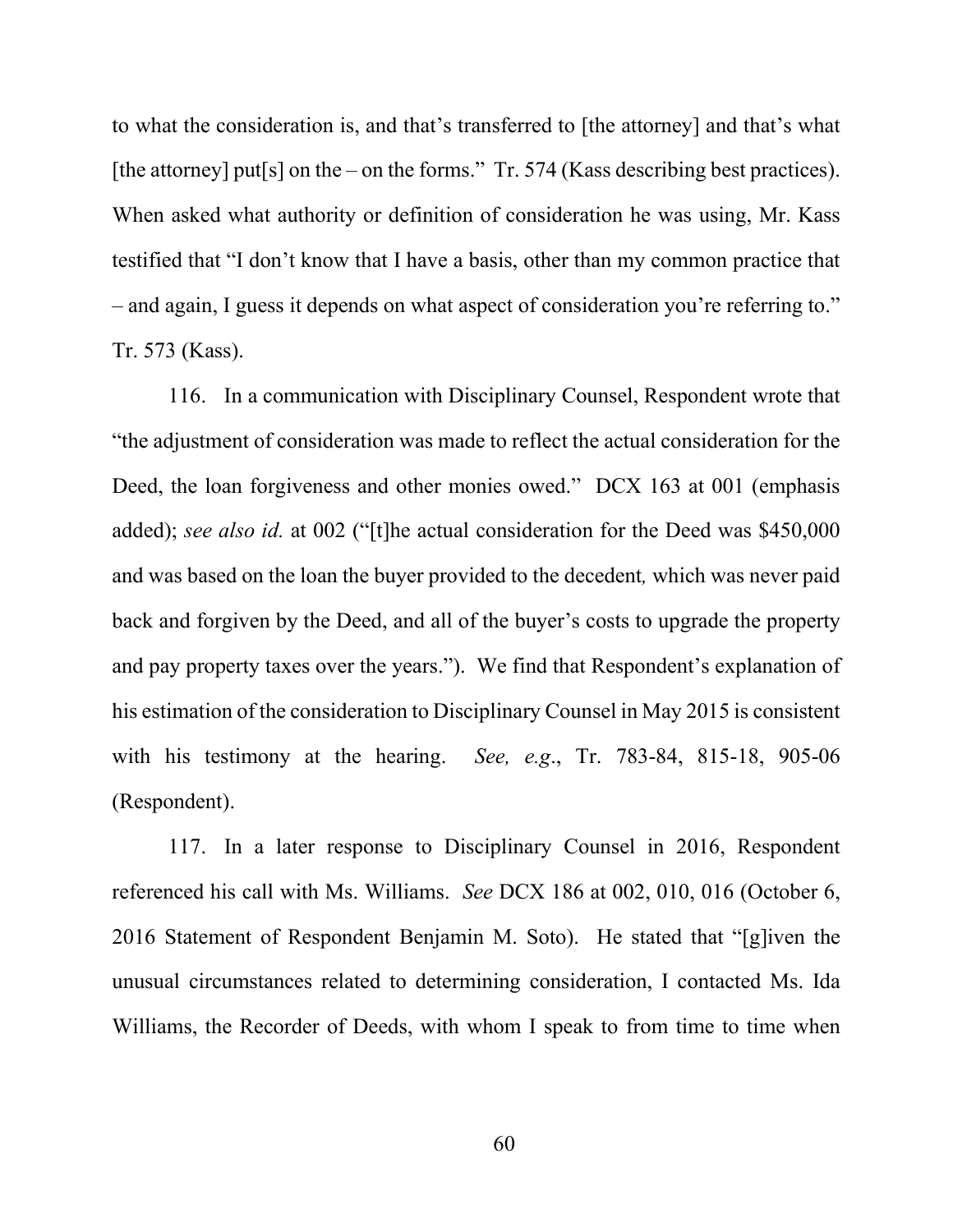questions arise, to make sure that the theory behind the calculation of the consideration was sound." *Id.* at 010.

118. Respondent asserted in his response that the \$350,000 promissory note represented \$270,000 that Mr. Duggan paid for the Three Defaulted Notes. *See id*. at 004, ¶ 3. The remaining \$80,000 were additional funds lent to Mr. Duggan by Mr. Solomon, unrelated to the cost of the Three Defaulted Notes. *See id.* ("\$70,000 as additional consideration for funds lent by Mr. Solomon to Mr. Duggan prior to 1996 . . . [and] additional \$10,000 lent by Mr. Solomon to Mr. Duggan for closing costs incurred at the 1996 closing."); *see also id.* at 010, ¶ 17(a).

119. In his 2016 response, Respondent described his calculation of consideration as follows: "The \$340,000 and \$110,000 were added together to arrive at \$450,000 as stated consideration that Duggan paid for the Property." DCX 186 at 010. Respondent also explained that Mr. Duggan had "acquired his interest in the Property" and that the "acquisition price on December 31, 1996 was \$340,000." *Id.* at 003, 010.

120. As both Ms. Williams and Respondent affirmed at the hearing, an LLC is a separate taxable entity. Tr. 364-66 (Williams); Tr. 779 (Respondent); *see also* DCX 207 at 124 (Respondent discussing taxability of transfer from individual to her solely owned LLC). A real property transfer first to a member of the LLC, then to the LLC itself, would be two taxable events. Tr. 364-66.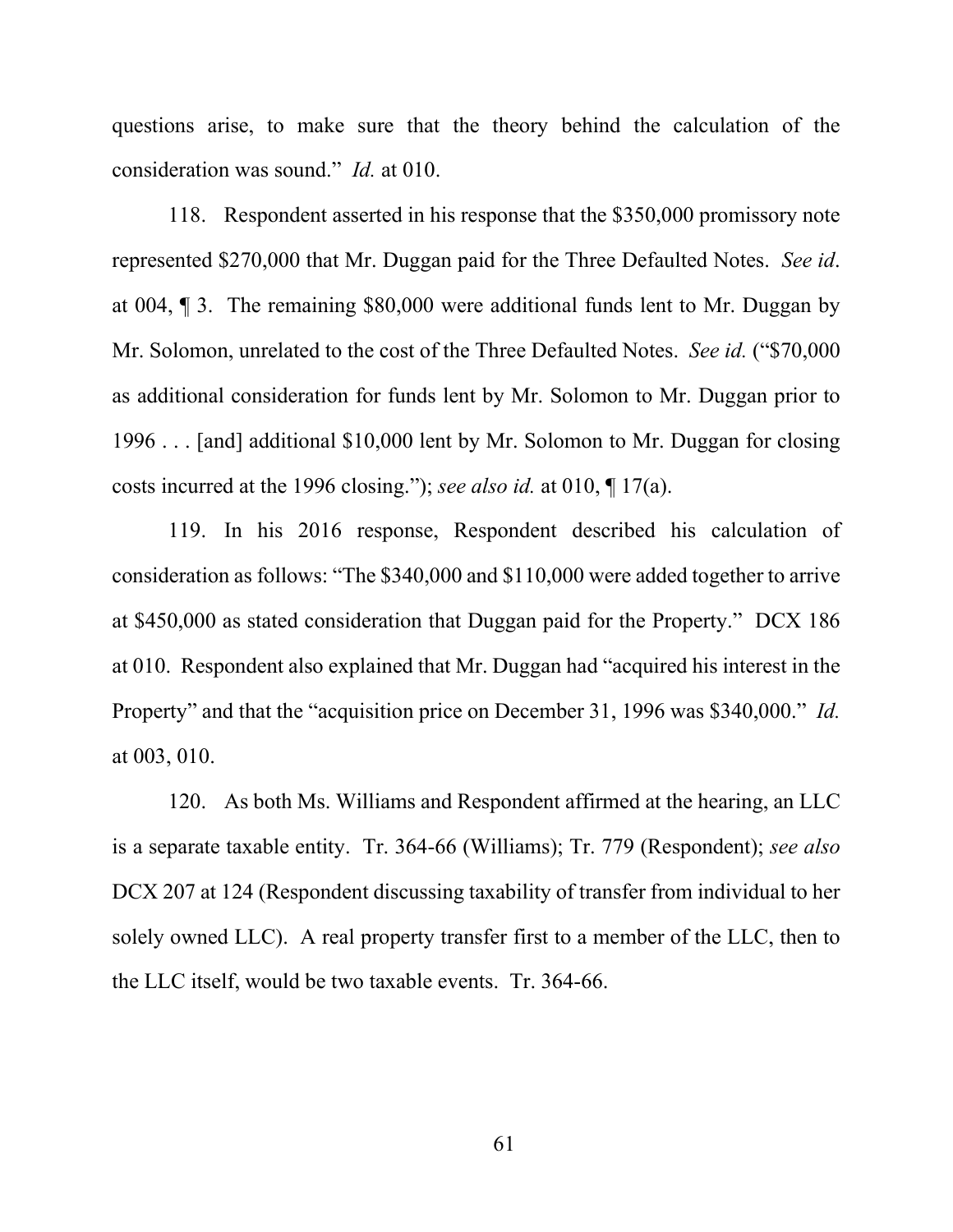## I. Erroneous Retention of the Purchase Money Exemption Funds

121. A report from Premium Title's monthly reconciliations for April 1, 2013, through April 30, 2013, showed an excess of \$7,318, of which \$6,525 came from an incorrect purchase money exemption. Tr. 644-45 (Respondent); DCX 263 at 011 (account no. 12-0520); Stip. ¶ 50. Respondent was reviewing monthly reconciliations at the time. Tr. 643-44 (Respondent).

122. Fidelity, Premium Title's underwriter, conducted audits of Premium Title's files and escrow accounts in 2013, 2014, and 2015. DCX 264, DCX 265; Tr. 1390-91 (Donovan). Fidelity's audits are graded on a pass-fail basis, and Premium Title failed all three audits. DCX 264, 265; Tr. 1365-67, 1390-91 (Donovan). In May of 2013, Fidelity auditor Andre Sims raised concerns to Respondent about dormant balances in 471 files. DCX 264. Documentation Mr. Sims provided Respondent referred to Premium's dormant balance situation as an "excessive" case. *Id.*; Tr. 640-42 (Respondent). Mr. Sims's 2013 audit also raised concerns that Premium Title management was not critically reviewing monthly reconciliations. Tr. 1380-81 (Donovan); *see* DCX 264.

123. Premium Title failed the 2013 audit and was placed on the Most Significant Agent Findings ("MSAF") list. Tr. 1360, 1365 (Donovan). When agents are placed on the MSAF list, a Fidelity agency representative works with them to implement better procedures. Tr. 1359-1361 (Donovan).

124. In April 2014, eight months after the conclusion of the 2013 Fidelity audit, Premium Title was removed from the MSAF list. *See* Tr. 1366-67 (Donovan);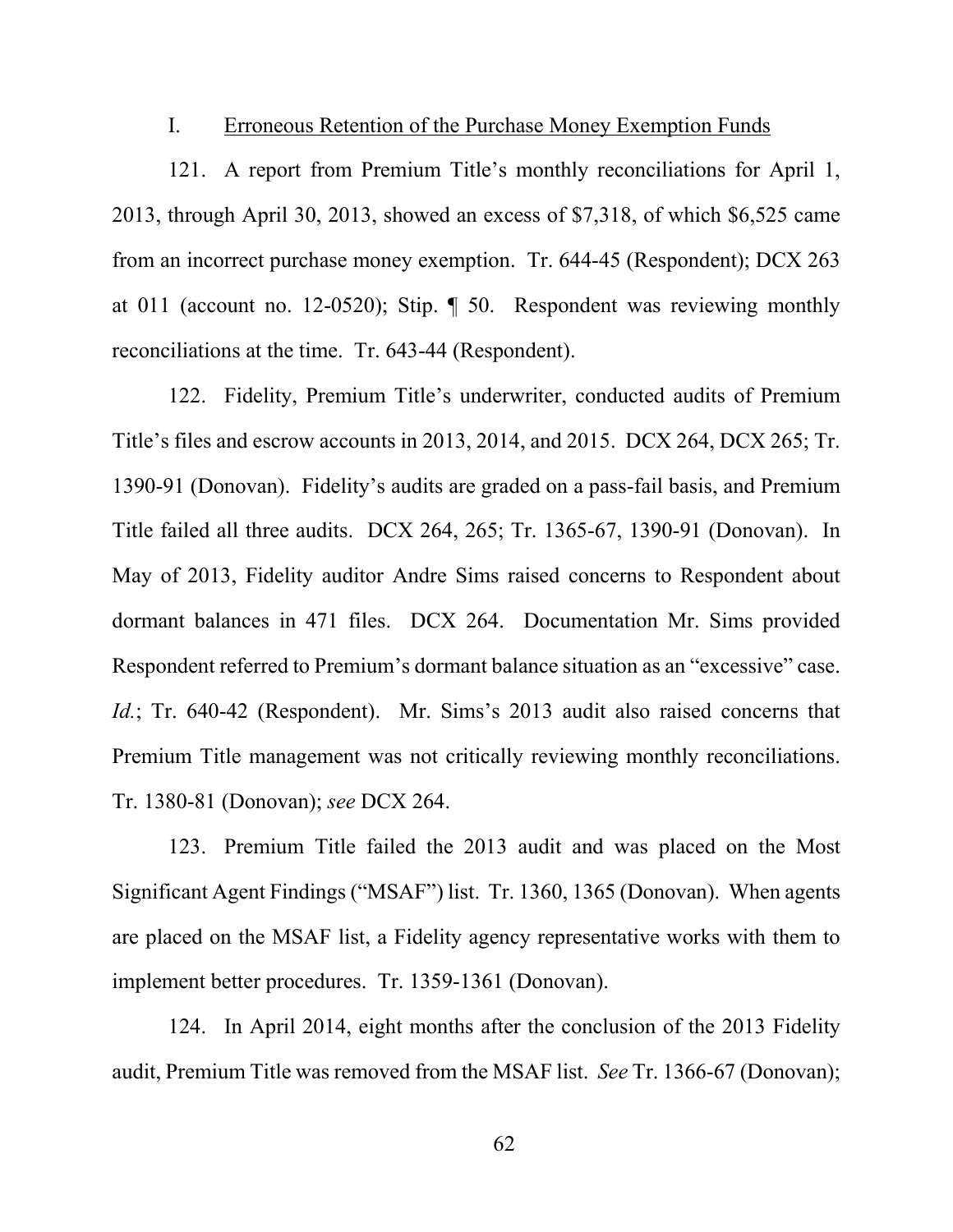DCX 264. However, from May to June 2014, Mr. Sims conducted another audit of Premium Title. DCX 265. The dormant balance problem had become worse. *Id*.; Tr. 647 (Respondent). Mr. Sims again referred to Premium's dormant balances as "excessive." DCX 265. The 2014 audit again raised concerns about failing to critically review monthly reconciliations. Tr. 1387-88 (Donovan).

125. Premium Title failed the May-June 2014 audit and was again placed on the MSAF list. Tr. 1367-68 (Donovan).

126. Alaine Donovan, Esquire, an agency representative for Fidelity, worked with Respondent personally to address the issues exposed by the audit conducted on Premium Title, including the dormant balance issues and the failure to critically review monthly reconciliations. Tr. 1358, 1382-1390 (Donovan). Ms. Donovan explained that, while Premium Title certainly failed multiple audits and had numerous issues to address, its problems were not wholly uncommon for large volume title insurance agents. *See* Tr. 1368 ("It's quite common for large agents to fail audits because of the volume, the sheer volume."). Premium Title ultimately made improvements addressing Fidelity's concerns. *See* Tr. 1369-1370, 1389 (Donovan); RX 107 at 107.3-.4 (¶¶ 6, 8, 9, 11).

127. In September 2014, Premium Title was removed from the MSAF list. Tr. 1367-68 (Donovan). Premium Title, however, failed the next Fidelity audit, which was conducted by a new auditor, sometime in 2015. Tr. 1390-91 (Donovan).

128. On March 20, 2015, without Respondent's knowledge, a Premium Title employee responsible for eliminating the backlog of dormant balances at Premium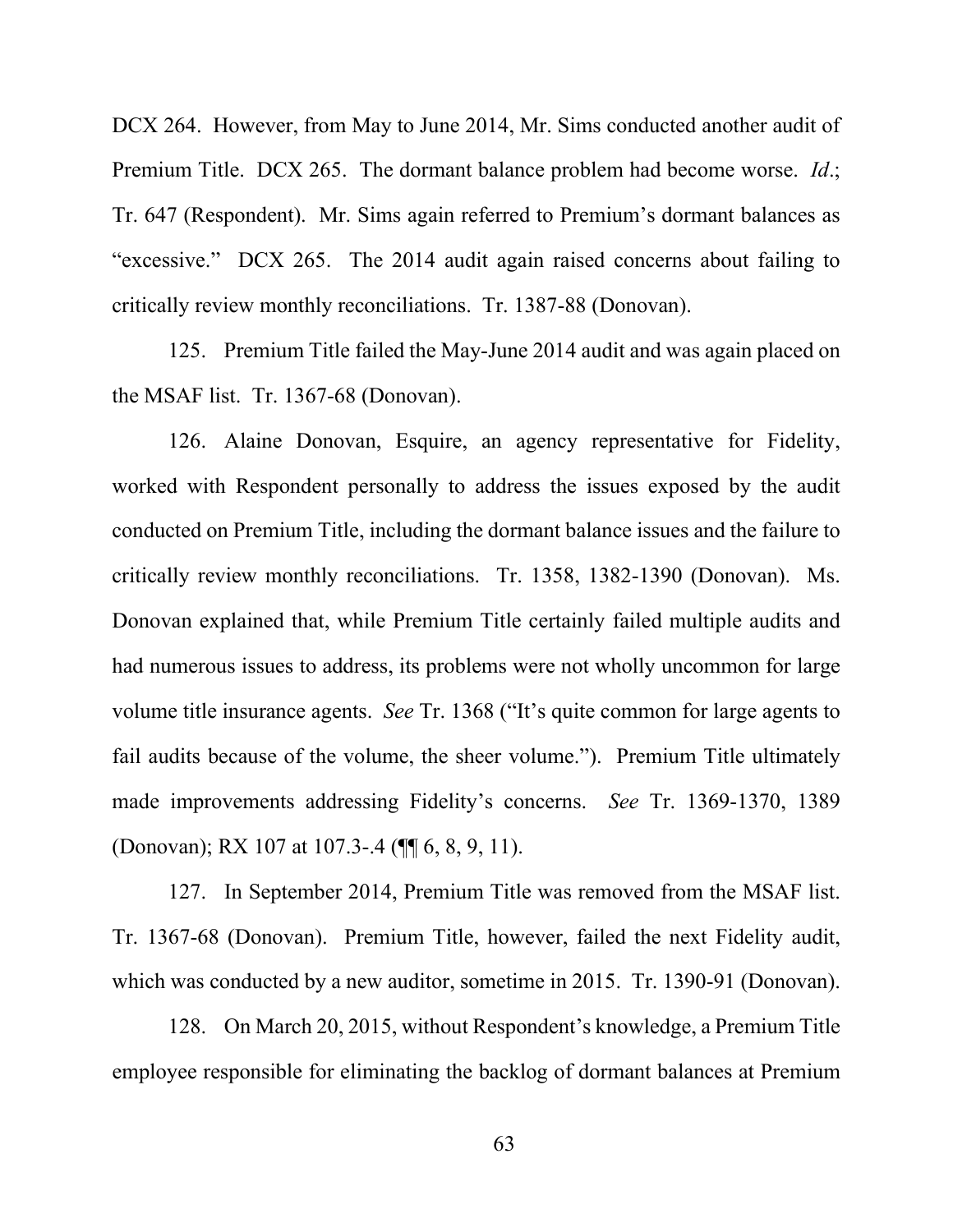Title, issued a \$6,588 check payable to Lenjeswil-–the difference between what Respondent had certified he would pay for recordation taxes in connection with the Property's deed of trust and what was actually paid. Tr. 1409-1410, 1418 (Kebede); DCX 202 at 041, DCX 277; RX 86. As he was not aware of the \$6,588 check's issuance, Respondent never prepared a new HUD-1 settlement sheet reflecting that a lower amount of taxes had been paid. Tr. 935, 958-960 (Respondent).

129. On December 22, 2016, the Recorder of Deeds office placed a lien on the Property based on an audit that determined that the purchase money exemption had been improvidently granted. Tr. 372-73 (Williams); DCX 238. The Recorder of Deeds audit had focused on whether money from Mr. Duggan's loan of \$1.1 million from the refinancing "was ever used to pay the \$450,000 that was claimed as consideration." Tr. 375 (Williams).

130. Respondent first learned about Premium Title's improper exemption claim in November of 2016. Tr. 959 (Respondent). On February 21, 2017, Respondent emailed Mr. Duggan, memorializing their phone conversation about the impropriety of the purchase money exemption claim. DCX 199.

## J. Respondent's Productions to Disciplinary Counsel

131. On March 25, 2015, Disciplinary Counsel sent Respondent a letter of inquiry, which attached the Referral and Report of the Auditor-Master. Tr. 601 (Respondent); DCX 157. Respondent responded by letter dated May 15, 2015.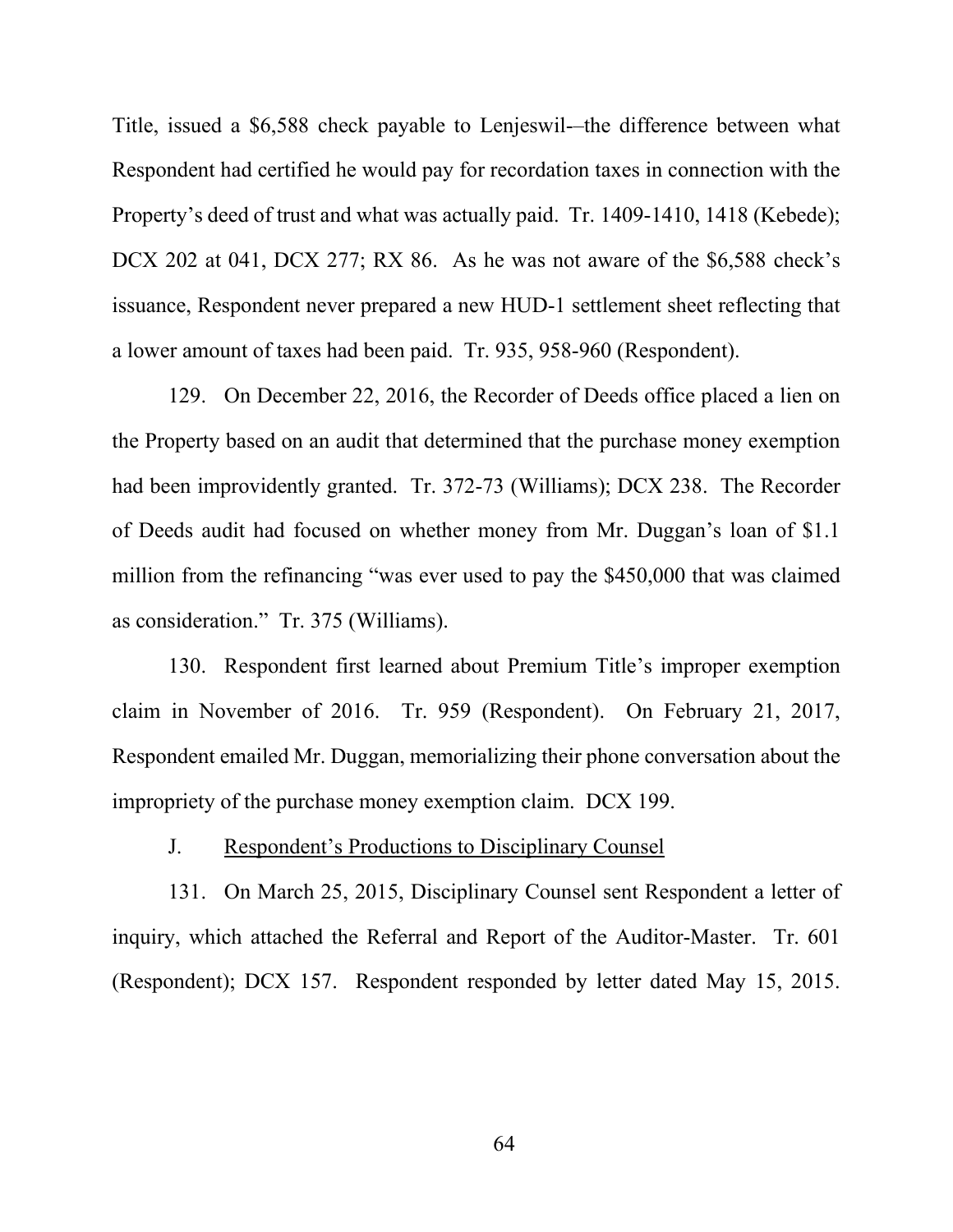DCX 163. He certified that his response was true and correct to the best of his knowledge. Tr. 605 (Respondent); DCX 163 at 005.[29](#page-64-0) 

132. Respondent's May 15, 2015 letter identified Lenjeswil (the grantee under the deed), as both the "lender" and the "buyer." DCX 163 at 002 (first paragraph, last sentence: "The lender was the grantee under the Deed and is also referred to herein as the 'buyer'"). Respondent further stated that "the lender," meaning Lenjeswil, "did not record a Substitute Trustee's Deed transferring title to the lender following the foreclosure." DCX 163 at 002 (first paragraph, second sentence). Having also identified Lenjeswil as the buyer, Respondent's letter asserts that "the buyer" loaned money to Mr. Littlejohn and that the \$450,000 consideration was based on that loan. DCX 163 at 002 (second paragraph, last sentence). But, again, Lenjeswil never loaned money to Jack Littlejohn. Tr. 611 (Respondent).

133. On March 3, 2016, Disciplinary Counsel subpoenaed records from Respondent. DCX 164. Respondent understood that he was obligated to provide "complete records" as defined in the attachment to Disciplinary Counsel's subpoena. Tr. 613 (Respondent); *see* DCX 164 at 003. "Complete records" included "each and every document and item you and/or your agent provided, obtained, or created associated with the 2461 18<sup>th</sup> Street property, whether stored electronically or in hard copy . . . ." DCX 164 at 003.

<span id="page-64-0"></span> $29$  The letter was signed by Respondent's counsel at the time, Ashley E. Wiggins, Esquire, and the following signed statement by Respondent was attached: "The undersigned hereby certifies to the Office of [Disciplinary] Counsel that the statements in the foregoing response are true and correct to the best of my knowledge." DCX 163 at 005.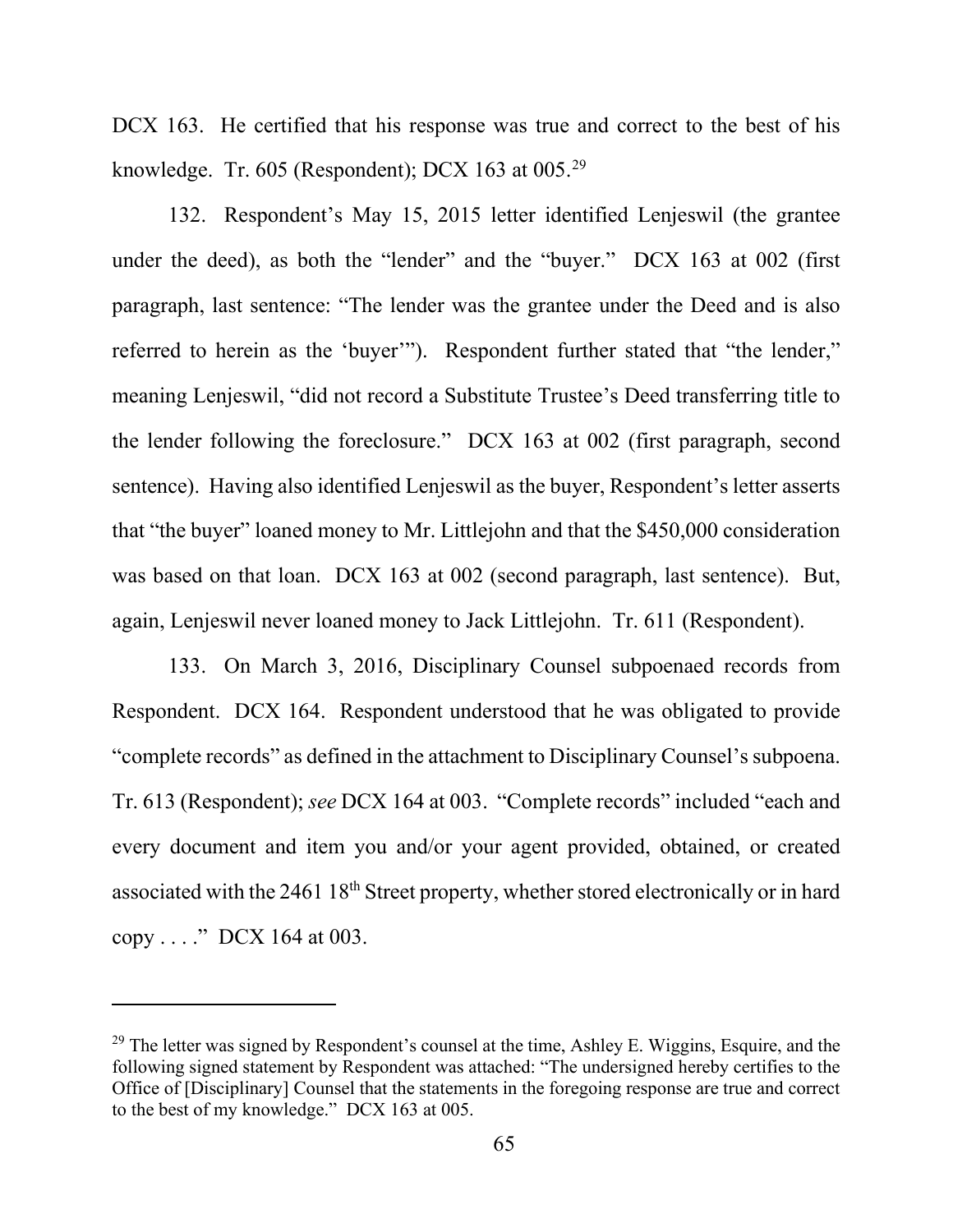134. On March 24, 2016, Respondent sent the entire case file that had been scanned and uploaded by the scanning company Premium Title uses to store their files. DCX 165; Tr. 667-68 (Respondent). The produced file did not include a copy of the \$6,588 refund check issued to Lenjeswil in 2015 because of a scanning error made by the scanning company, of which Respondent was unaware until just before the hearing in this matter; the omission was not brought to his staff's attention until 2018. Tr. 957-59 (Respondent); Tr. 1419-1421 (Kebede); Tr. 1431-1451 (Garrison). To comply with the subpoena, Respondent also used an IT vendor to search through his emails. Tr. 956-57, 1047-49 (Respondent). The IT vendor unintentionally missed three emails that contained the 2004 deed and 2003 foreclosure documents, and Disciplinary Counsel has now identified were not produced. Tr. 1047-1050 (Respondent). *Compare* DCX 33, DCX 34, *and* DCX 45, *with* DCX 165, DCX 204, DCX 205, DCX 206, *and* DCX 207. Respondent produced two Disbursement Statements with his March 2016 production, both dated before April 2013. *See* DCX 165 at 303-04, 321-22.

135. Respondent could access Title Express, his escrow accounting software, at any time regarding the status of the Property matter. Tr. 643-44, 691 (Respondent). A "Disbursement Statement" or "History Disbursement Statement" (*see supra* FF 91) from any time after April 2013 would have shown that monies in excess of \$7,000 were still being held in connection with the Property transaction. *See* DCX 202 (Respondent's May 2017 Supplemental Statement to Disciplinary Counsel) at 024 (printed after March 2015 refund check issued to Lenjeswil, but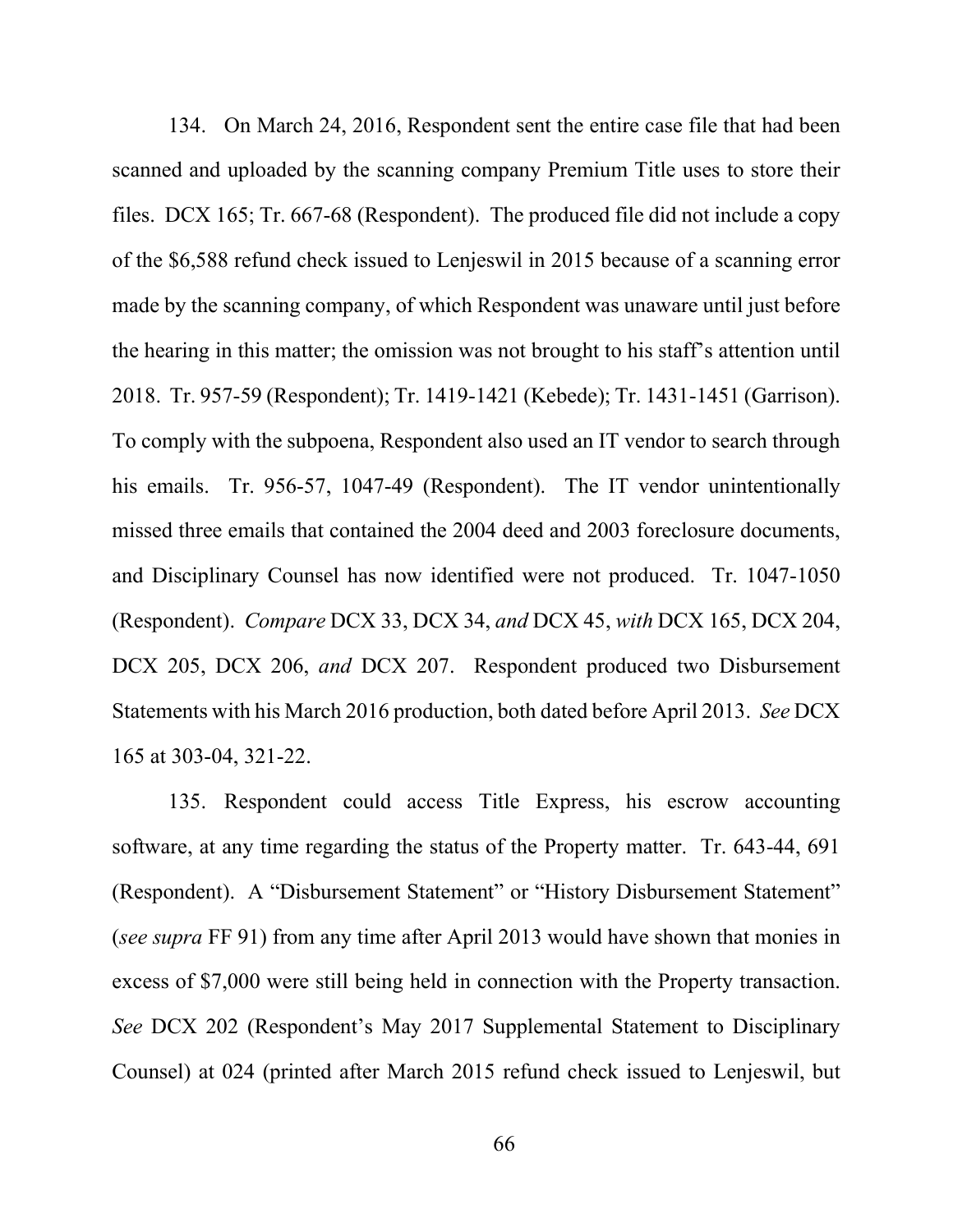showing (1) the voiding of check 23732 on March 5, 2013, (2) the clearing of check 23763 on April 30, 2013 for an amount \$6,525 less than check 23732, and (3) \$500 held); DCX 276 (\$500 returned to Lenjeswil in 2019). Respondent was advised by counsel at the time not to disburse the \$500, however, until the disciplinary matter was resolved. Tr. 691-92 (Respondent). A ledger provided to Disciplinary Counsel showed the \$500 that had been held by Premium Title. Tr. 692 (Respondent); *see*  DCX 202 at 024. However, it is not uncommon for high-volume settlement companies like Premium Title to carry some dormant balances and to take time to complete the difficult and time-consuming task of resolving potentially long lists of dormant balances in its system. Tr. 1369-1370, 1383-84 (Donovan).

136. Respondent initially did not provide copies of the recorded tax forms for the deed and the DOT to Disciplinary Counsel. *Compare* DCX 165 at 384-88, 398-401 (versions provided without hand-written alterations), *with* DCX 146, *and*  DCX 147. Both the recorded tax forms for the deed and the DOT contained handwritten alterations; as to the tax form for the deed, these alterations were made on the same page that Homer Littlejohn signed in December 2012. DCX 146 at 003, DCX 147 at 003. The final page of the FP 7/C Tax form for the deed, signed by Ms. Bien, also contained Homer Littlejohn's signature, dated February 22, 2013. DCX 146 at 004; Tr. 1156 (Puente, notary on the signatures dated February 22, 2013).

137. The FP 7/C tax form for the deed that Respondent provided to Disciplinary Counsel omitted the altered signature page, and the other signature page he provided, which was signed by Ms. Bien and Homer Littlejohn on February 22,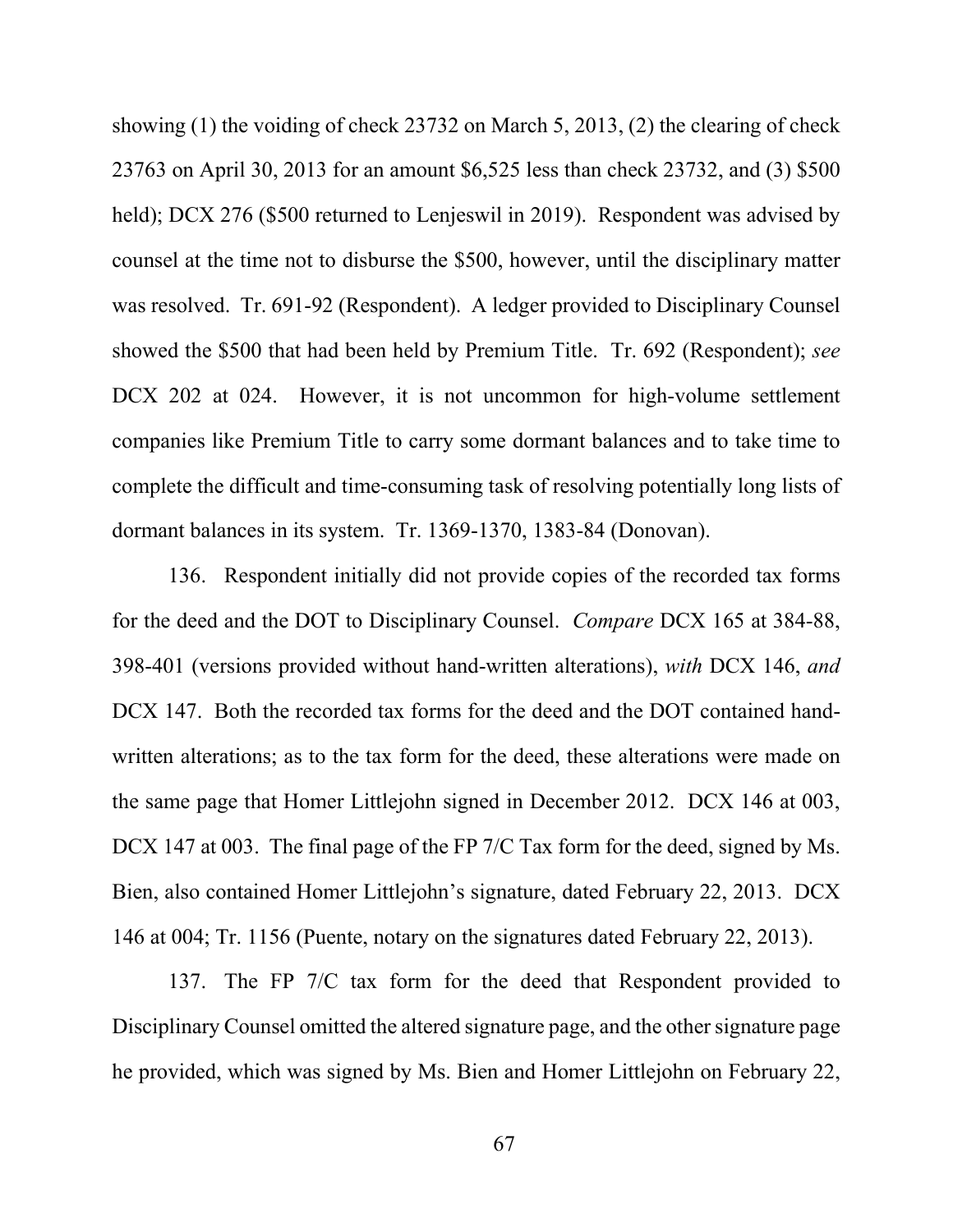2013, had the reduced tax amounts redacted or obscured, despite Respondent having in his possession a copy with the reduced amounts (\$6,525) visible. *See* DCX 165 at 387-88. *Compare* DCX 165 (March 2016 production to Disciplinary Counsel) at 388, *with* DCX 120 at 100 (unsigned copy attached to email from Blackwell to Duggan, copying Respondent, sent February 20, 2013). Ms. Carter, the Premium Title employee who filed the documents with the Recorder of Deeds, *see supra* FF 90-91, testified that she whited out the tax amounts before handwriting in new values for the Recorder of Deeds's office, *see* Tr. 1337-39, 1342 (Carter), and the redactions in DCX 165 are consistent with that testimony. (In contrast, the documents sent to Mr. Duggan, DCX 120 at 100, were not whited out and presumably were not used to make the documents eventually filed with the Recorder of Deeds' office.) Nothing in the record, however, establishes that Respondent was aware that the copy with the reduced amounts (\$6,525) had *not* been provided to Disciplinary Counsel.

138. On October 7, 2016, Respondent provided a signed statement, dated October 6, 2016, about his handling of the Property transaction in further response to Disciplinary Counsel. Tr. 764-65; DCX 186 at 002-016. It included an 11-page section entitled "Basic Sequence of Events," which described the history of the Property and Respondent's involvement in settling the transaction, leading up to his decision to change the consideration to \$450,000. DCX 186 at 002-012. It also included a section titled "Corroboration as to History as to the Property and the Consideration Paid for It" and attached Exhibits A-L. *Id*. at 013-014, 017.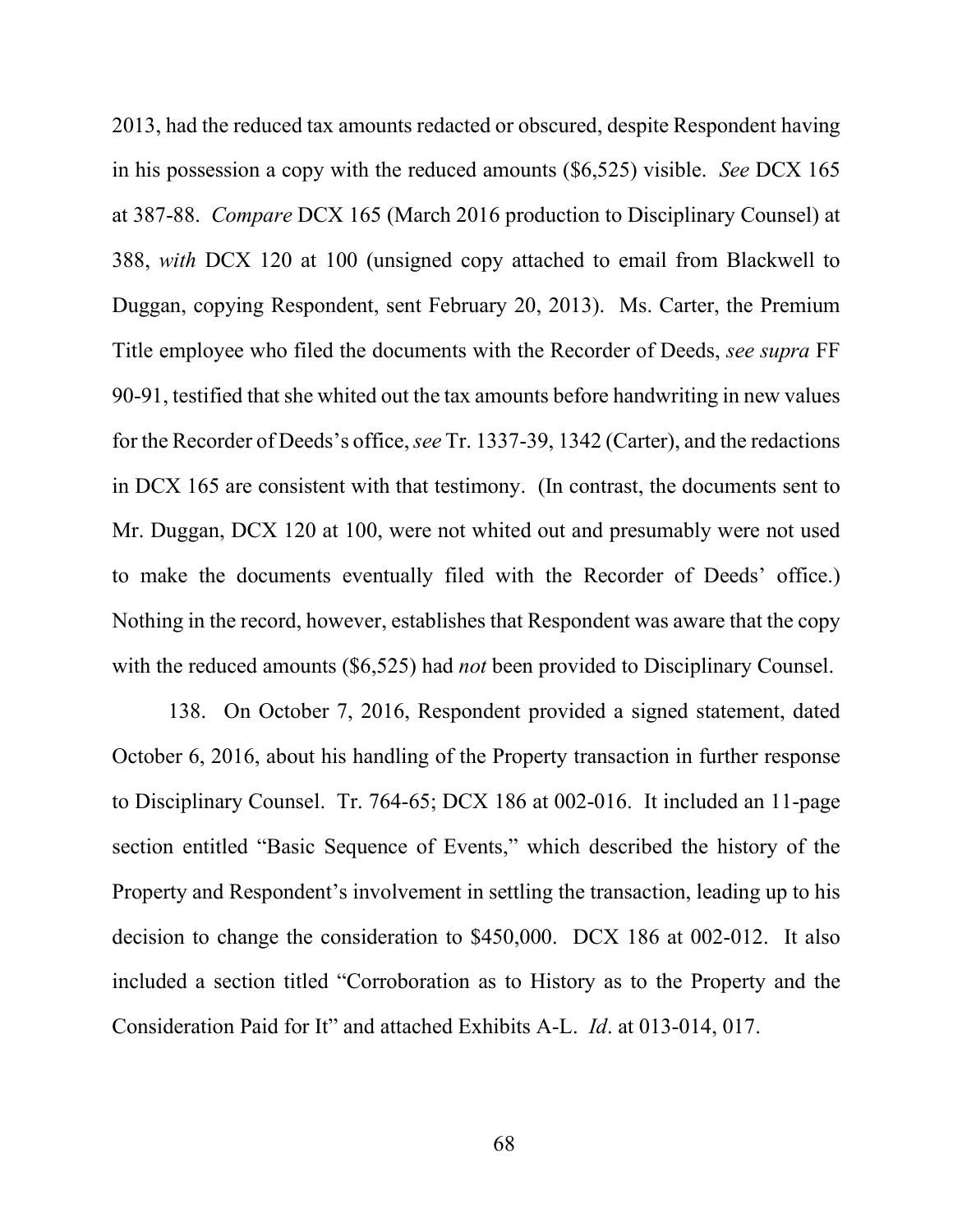139. Paragraph 18 of the "Basic Sequence of Events" stated that Respondent contacted Ms. Williams, the Recorder of Deeds, about how he calculated the consideration, and that "based on *this scenario*" she "agreed" his calculation of the consideration was appropriate. DCX 186 at 010 (emphasis added). The preceding 17 paragraphs (a 7-page history of the Property and Respondent's communications with Mr. Duggan), could not, however, have been covered in a two-minute phone conversation. *See supra* FF 72.

140. Ms. Williams previously had communicated with Respondent via email and phone in the past regarding questions of taxability. Tr. 348-49 (Williams); *see also* DCX 204, DCX 207 (Packet C) at 008-009, 013-016, 026-032 (2011 discussion about two sets of recordation and transfer taxes required for trustee's deed involving foreclosure). Ms. Williams did not recall any specific conversation with Respondent about consideration in relation to the Property involved in this disciplinary proceeding. Tr. 354 (Williams). Ms. Williams credibly testified that Respondent's October 2016 statement contained "background information that definitely the recorder's office was not [made] aware of[.]" *See* Tr. 363-66 (Williams) (discussing information found in DCX 186).

141. Respondent's October 2016 submission also included an affidavit signed by Mr. Duggan, which Respondent's former counsel, Roy Kaufmann, Esquire, had assisted in preparing. *See* DCX 186 at 038-041 (Affidavit of Mr. Duggan, signed and notarized on October 6, 2016); Tr. 1533-1542 (Kaufmann). Mr.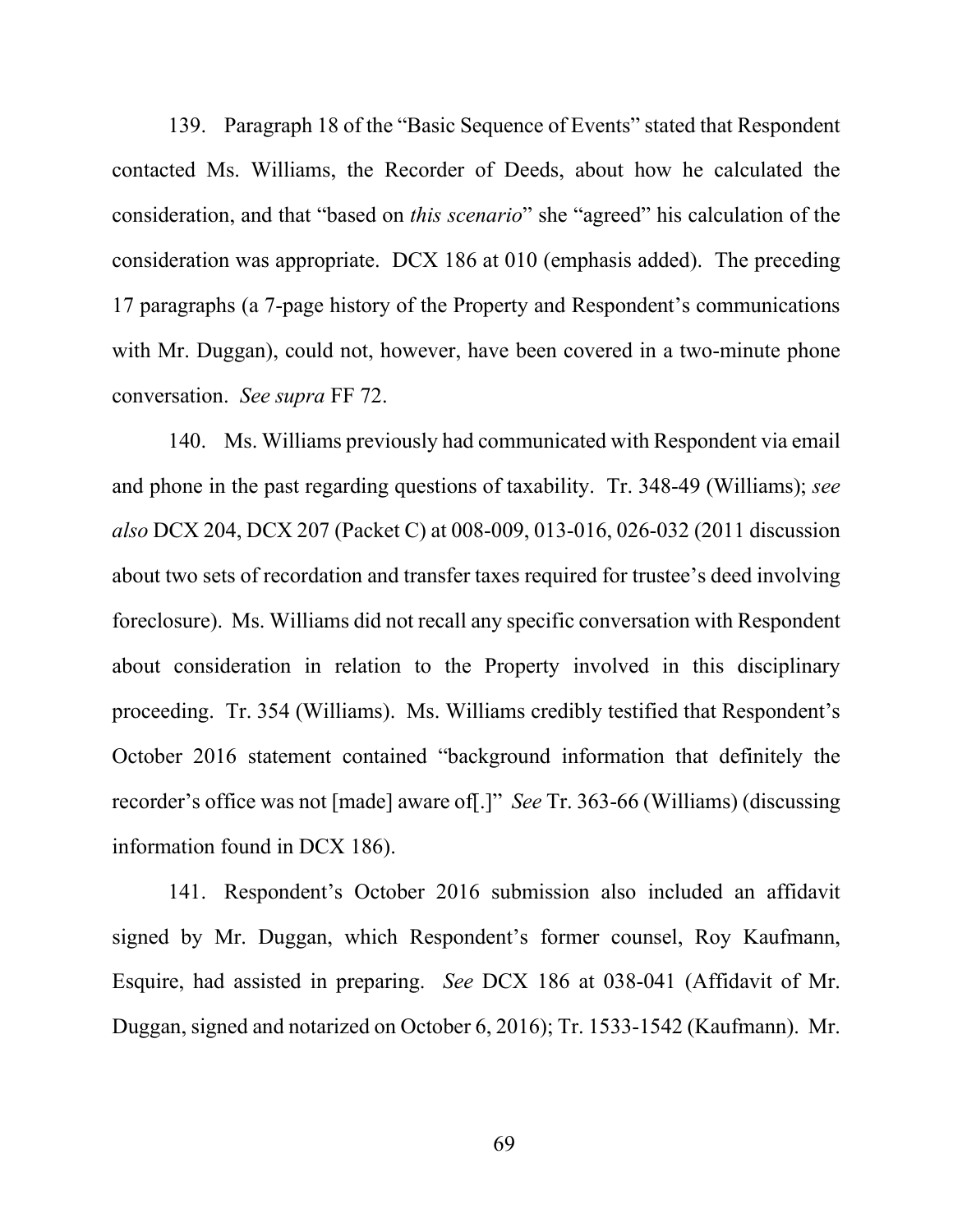Duggan subsequently requested to withdraw certain parts of his declaration. Tr. 1552 (Kaufmann).[30](#page-69-0)

142. On April 27, 2017, Disciplinary Counsel sent Respondent another letter of inquiry. DCX 201. It concerned the alteration of the tax form for the DOT and the disparity between what was listed on the HUD-1 for recordation taxes on the DOT and the amount that was actually paid to the D.C. government. *Id*. On June 13, 2017, Disciplinary Counsel advised Respondent's counsel of its concern that it had not yet obtained full compliance with its March 2016 subpoena. Tr. 666-67 (Respondent); *See* DCX 208 at 001. As a result, Respondent had his email archives searched for additional emails that might be responsive. Tr. 668-670 (Respondent); *see also* DCX 203 (June 15, 2017 email from Arthur Burger, former counsel for Respondent, to Assistant Disciplinary Counsel Perry and DeBoer). Respondent retained an IT firm and "provided them the property address, names of relevant parties, just anything that could help them locate and identify e-mails." Tr. 956-57 (Respondent); *see also* Tr. 1048-49 (Respondent).

143. Respondent produced additional materials on July 12, 2017. *See* DCX 204, DCX 205, DCX 206, DCX 207. In his cover letter, Respondent's counsel, Roy L. Kauffman, explained that Respondent had "hired an IT consultant to recover archived emails" and that while "many or most of the emails were previously

<span id="page-69-0"></span> $30$  Mr. Duggan's repudiation of parts of his declaration occurred after he had worked on at least nine drafts of the declaration with Respondent's prior counsel and after being incredibly angry about how Respondent handled the transaction. *See* Tr. 1536-1553 (Kaufmann), 282-84 (Bianco).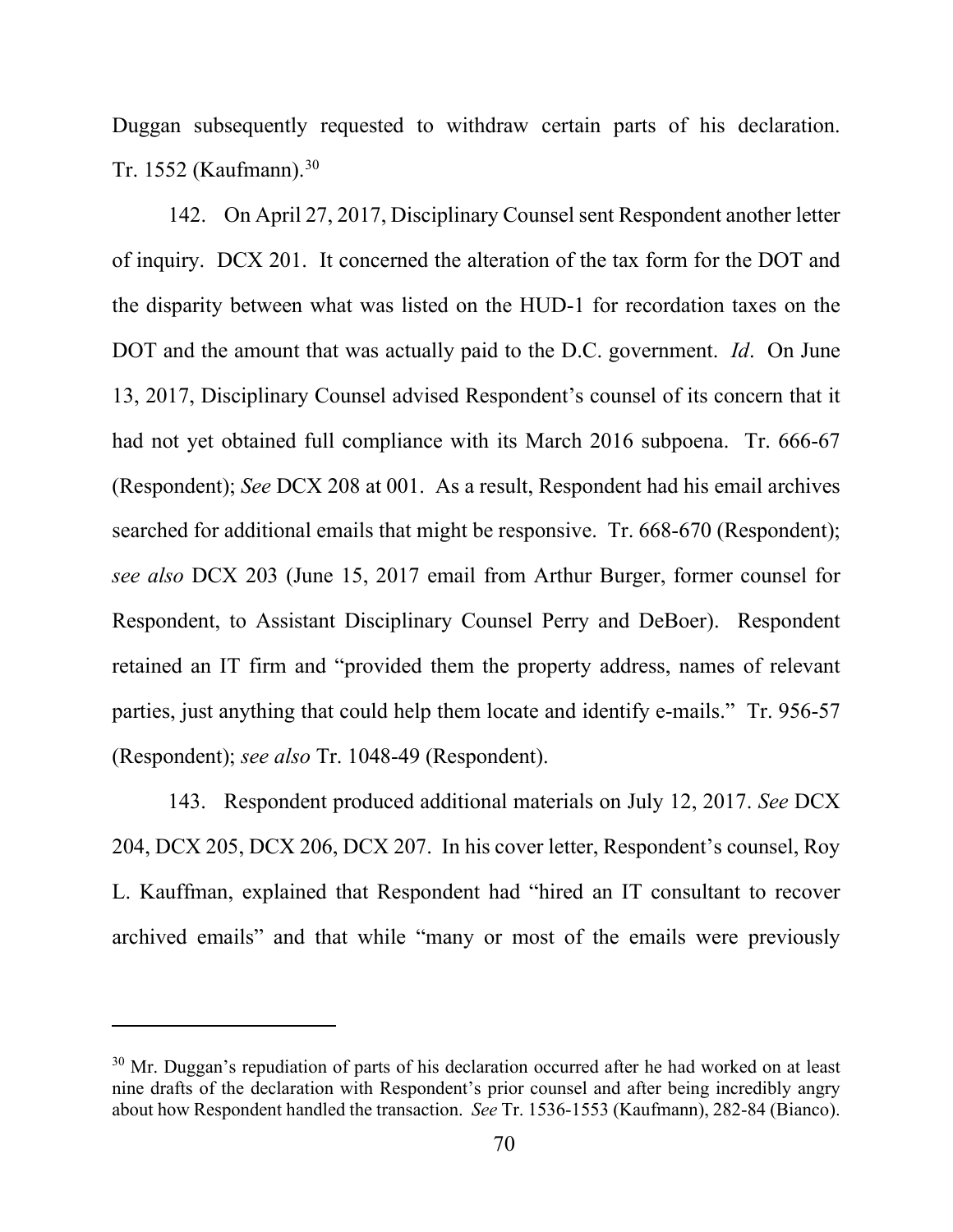provided, out of an abundance of caution, I enclosed herewith a thumb drive with the email versions thereof in response to the subpoena you issued." DCX 204 at 001. The three files on the produced thumb drive included emails to and from Mr. Duggan or Ms. Williams (or copied to one) concerning the transaction; emails to and from Ms. Parker (Washington), and emails to and from Ms. Williams corroborating Respondent's "common practice of communicating with Ms. Ida Williams." *Id*.

144. Neither of Respondent's document productions in March 2016 or July 2017 contained a copy of (1) the 2004 deed or (2) the 2003 foreclosure materials. *See* DCX 165, DCX 204, DCX 205, DCX 206, DCX 207, despite those materials being attached to at least three emails. *Compare* DCX 33, DCX 34, *and* DCX 45, *with* DCX 165, DCX 204, DCX 205, DCX 206, *and* DCX 207. However, the testimony at the hearing established that these gaps in his production resulted from errors by the two IT vendors Respondent hired to scan and process his documents, one vendor to scan documents and the other to process emails. Tr. 957-59, 1047-50 (Respondent); Tr. 1419-21 (Kebede); Tr. 1431-51 (Garrison); *see also* DCX 204 at 001.

## III. CONCLUSIONS OF LAW

Disciplinary Counsel asserts that Respondent's decision to change the consideration on the deed (and corresponding tax form) from zero to \$450,000, and his failure to notify the probate attorney, Ms. Washington, "lies at the heart" of this disciplinary case. *See* ODC Br. at 51. Disciplinary Counsel contends that Respondent knowingly altered the consideration and did so, knowing that it would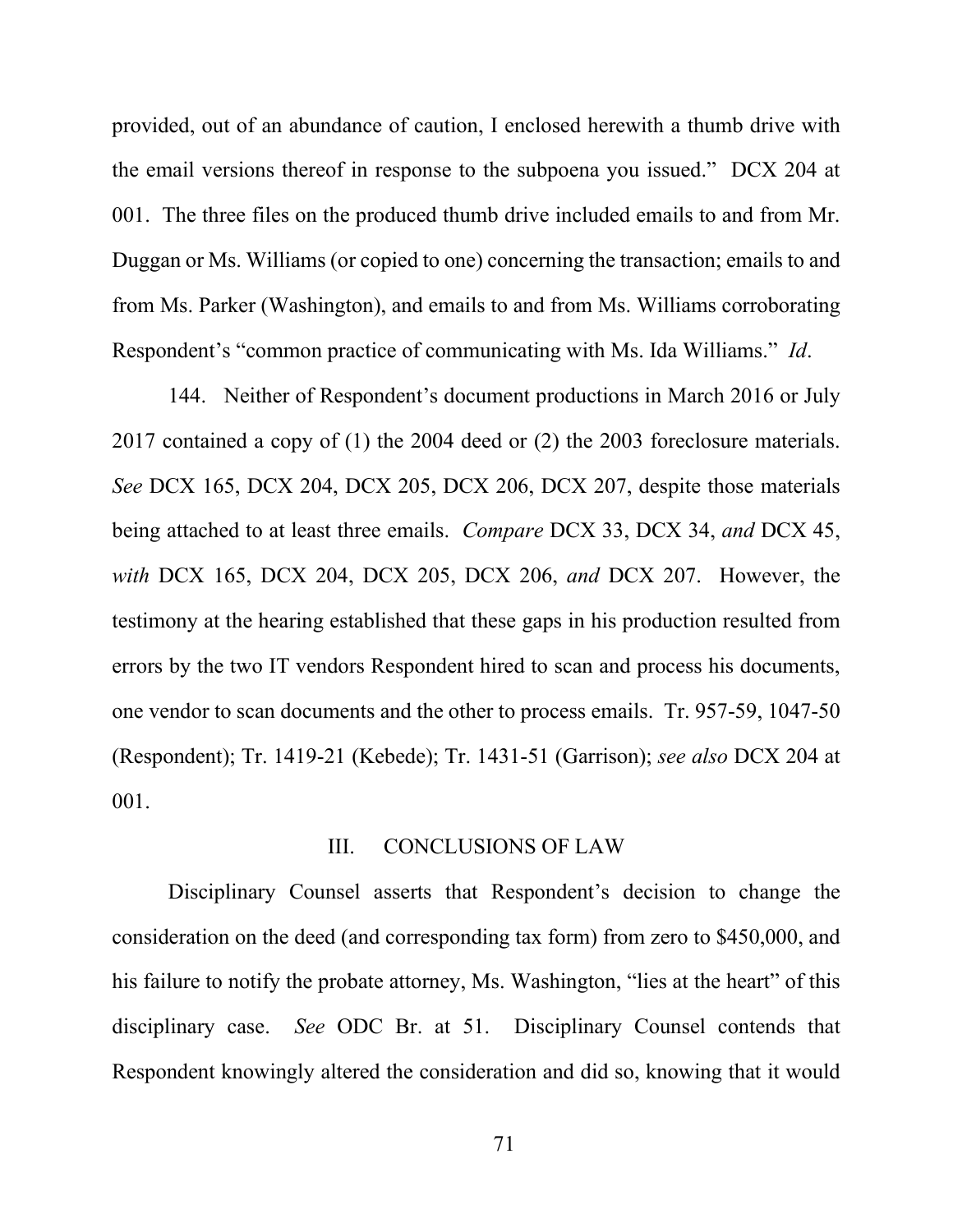result in the D.C. Government being paid thousands of dollars less than it was entitled to in transfer and recordation taxes. *Id.* Disciplinary Counsel charges that, as a result, Respondent's conduct violated Rules 8.4(b) and 8.4(c). *Id.* Disciplinary Counsel further charges violations of Rules 8.1(a), 8.1(b), and 8.4(d) based on subsequent events, including Respondent's conduct during Disciplinary Counsel's investigation. *Id.* at 54-57, 58-59. In aggravation of sanction, Disciplinary Counsel alleges that Respondent gave false testimony during the hearing. *Id.* at 59-62.

In contrast, Respondent responds that while "it would have been preferable" to inform Ms. Washington of the change in the deed and tax form, he was acting in good faith in correcting the amount of consideration based on his understanding of District of Columbia law and facts communicated to him by Mr. Duggan, and that he did not intend to defraud the District of Columbia. Resp. Br. at 13-14. Respondent explains his failure to obtain approval from Ms. Washington to change the deed and forms was the result of his good faith belief that Homer Littlejohn had authorized the change and any failure to contact Ms. Washington about the change was "the result of an oversight." *Id.* at 13. Respondent further denies any misconduct during subsequent events and the investigation and denies that he testified falsely before this Hearing Committee. *Id.* at 8-11, 20-21, 39 (Appendix ¶ 176), 40 (Appendix ¶ 179).

The Hearing Committee finds that Respondent violated Rules 8.4(c) by disregarding his obligation to file accurate, non-altered, documents with the Recorder of Deeds. As a result of his dishonesty, Respondent also violated Rule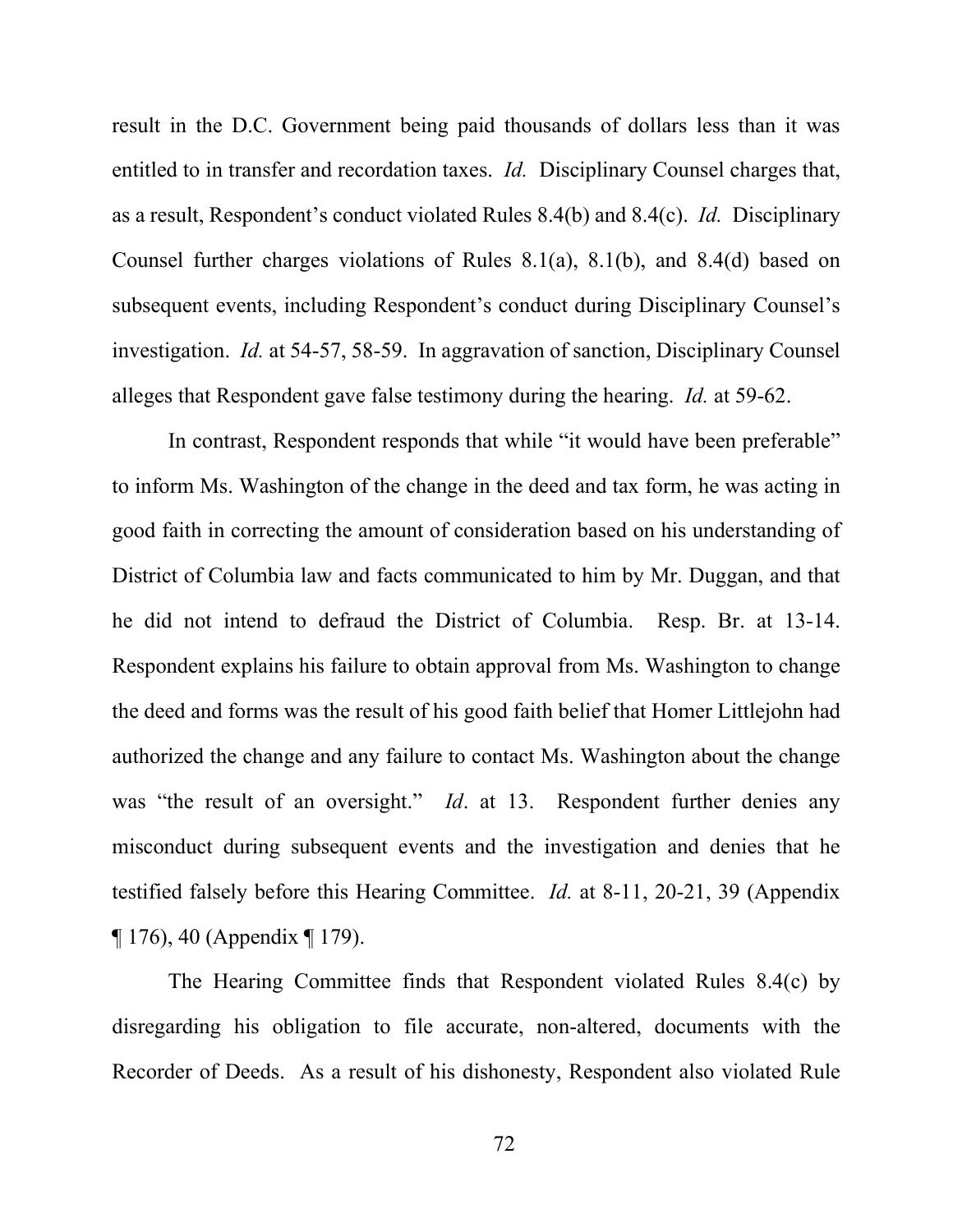8.4(d) because the filing of the altered deed and tax forms seriously interfered with the administration of justice by delaying Ms. Washington's ability to close the Littlejohn Estate, causing a referral to the auditing branch manager, and resulting in a hearing before the Auditor-Master of the D.C. Superior Court Probate Division where both Ms. Washington and Homer Littlejohn were ordered to attend and provide sworn testimony. As explained below, we also find that Respondent violated Rule 8.1(a) but not Rule 8.1(b) in connection with his conduct during the disciplinary investigation.

For the Rule 8.4(b) charge, however, the Hearing Committee finds insufficient evidence to prove an intent to defraud (a necessary element of D.C. Code § 22- 3241); specifically, the evidence is not clear and convincing that Respondent knew that his modification of the consideration amount was inappropriate or inconsistent with the D.C. Code's definition of "consideration." Without such evidence, Disciplinary Counsel failed to clearly and convincingly establish that Respondent intended to deprive the District of Columbia of tax revenue to which it was entitled.

A. Disciplinary Counsel Did Prove that Respondent Violated Rule 8.1(a) by Knowingly Making a False Statement of Fact in the Disciplinary Investigation.

Rule 8.1(a) provides that "a lawyer  $\ldots$  in connection with a disciplinary matter, shall not . . . knowingly make a false statement of fact.]" The Rule requires Disciplinary Counsel to prove by clear and convincing evidence that Respondent "knowingly" made a false statement. The Terminology section of the Rules defines "knowingly" as "actual knowledge of the fact in question" which "may be inferred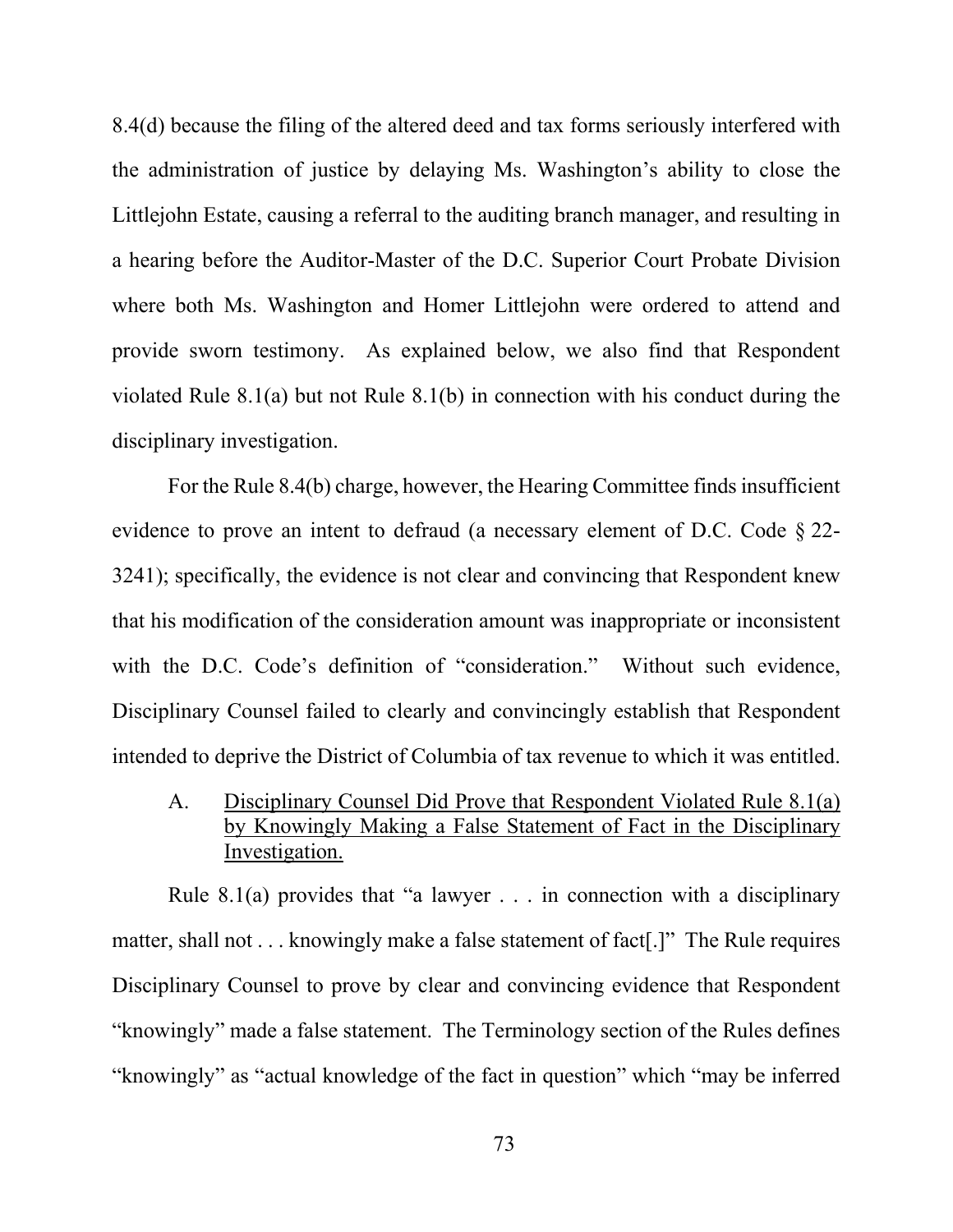from the circumstances." Rule 1.0(f). Note that Comment [1] to Rule 8.1 provides that "it is a separate professional offense for a lawyer knowingly to make a misrepresentation or omission in connection with a disciplinary investigation of the lawyer's own conduct." Moreover, the "[l]ack of materiality does not excuse a knowingly false statement of fact." Rule 8.1 cmt. [1].

Here, Disciplinary Counsel alleges that Respondent violated Rule 8.1(a) on two occasions. First, Disciplinary Counsel argues that Respondent falsely asserted in his May 2015 letter to Disciplinary Counsel (DCX 163 at 001-005) that Lenjeswil had provided a loan to Jack Littlejohn and had foreclosed on the Property. ODC Br. at 55. In Disciplinary Counsel's view, this statement is plainly false because Lenjeswil was created in 2012 and therefore could not possibly have provided a loan to Jack Littlejohn before he passed or foreclosed on the Property before. *Id.*; *see also* DCX 163 at 002 ("The lender was the grantee under the Deed and is also referred to herein as the 'buyer.'").Second, Disciplinary Counsel argues that Respondent violated Rule 8.1(a) when he represented in his 2016 response to Disciplinary Counsel (DCX 186) that Ms. Williams, the Recorder of Deeds, had "agreed" that his calculation of \$450,000 consideration was appropriate. ODC Br. at 56. Disciplinary Counsel focuses on Respondent's written statement that "Ms. Williams agreed that, based on *this scenario*, the calculation of the consideration was appropriate." DCX 186 at 10 (¶ 18) (emphasis added). Disciplinary Counsel claims that by stating that Ms. Williams understood the "scenario," Respondent knowingly and falsely asserted to Disciplinary Counsel that Ms. Williams' assent to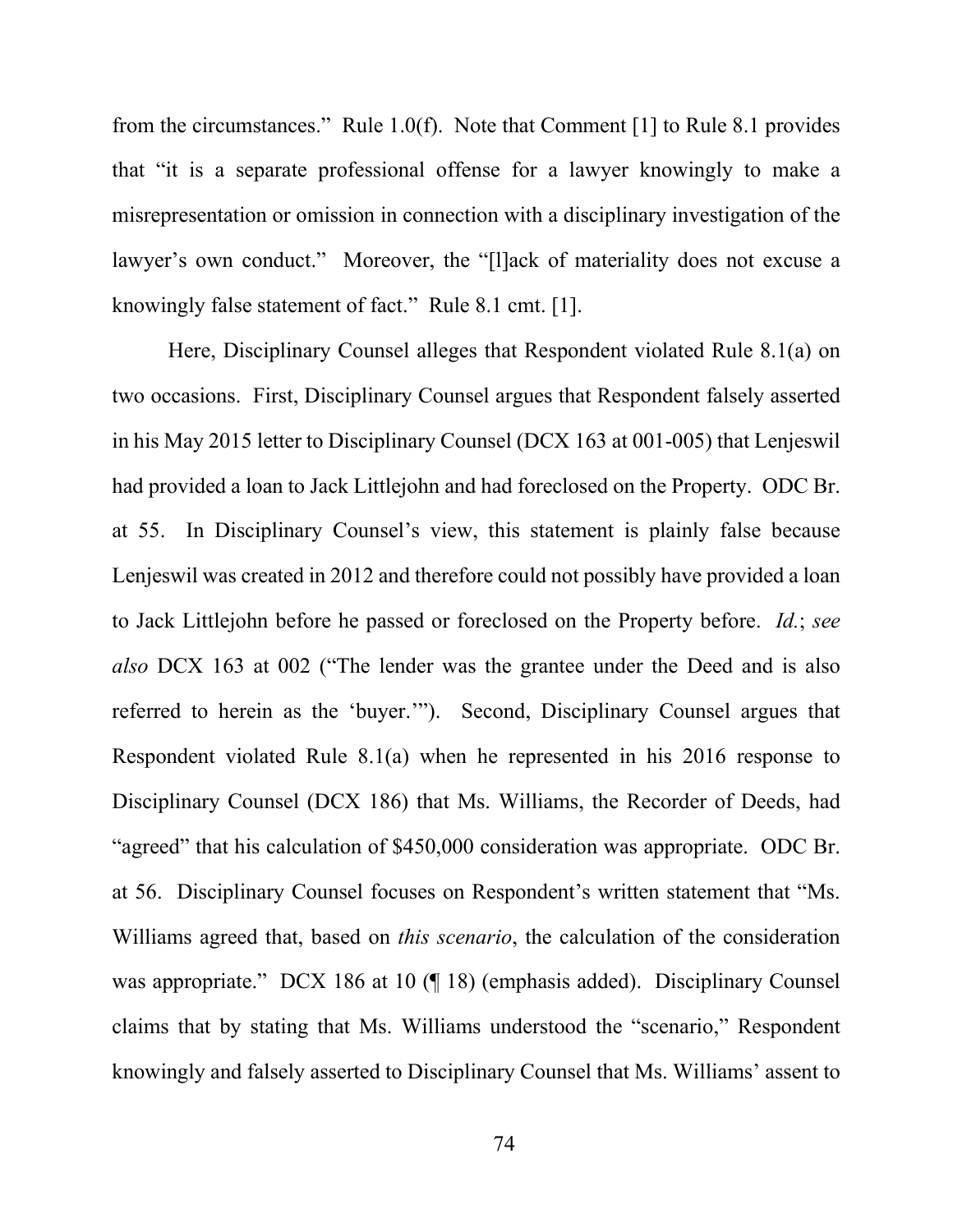his calculation of consideration was based on a detailed, factual understanding of the underlying real estate transaction. ODC Br at 56; *see also* ODC Reply at 10.

Respondent denies any violation of Rule 8.1(a). First, he claims that his description of Lenjeswil as participating in events that clearly pre-date its existence was neither false nor knowingly false. Resp. Br. at 8-9. Respondent claims that he was imputing conduct of the "original lenders" to Lenjeswil because, as the assignee of the notes, Lenjewsil "stepped into the shoes" of the prior note holders and, therefore, was properly identified in Respondent's letter as the "lender" that made a loan to Jack Littlejohn. *Id.* at 8-9. We are not persuaded by this argument. Respondent knew that Lenjeswil had been only recently created as a vehicle for refinancing a loan and his lack of disclosure to Disciplinary Counsel was a knowing misrepresentation in connection with Disciplinary Counsel's investigation into his matter. Respondent never included in his statement the argument (or qualification) that Lenjeswil "stood in the shoes" of Coles Farm or the 2461 Corporation, and, in fact, neither Coles Farm nor the 2461 Corporation were mentioned in the letter. Respondent also did not reference the existence of any assignments or releases related to the transaction. As noted by Disciplinary Counsel, Respondent falsely stated that Lenjeswil had unsuccessfully attempted to foreclose on the property, thereby necessitating the deed in lieu of foreclosure. *See* ODC Reply at 9; DCX 163 at 002 ("[T]he lender did not record a Substitute Trustee's Deed transferring title to the lender following the foreclosure."). On its face, Respondent's May 2015 response to Disciplinary Counsel was knowingly false and deliberately misleading.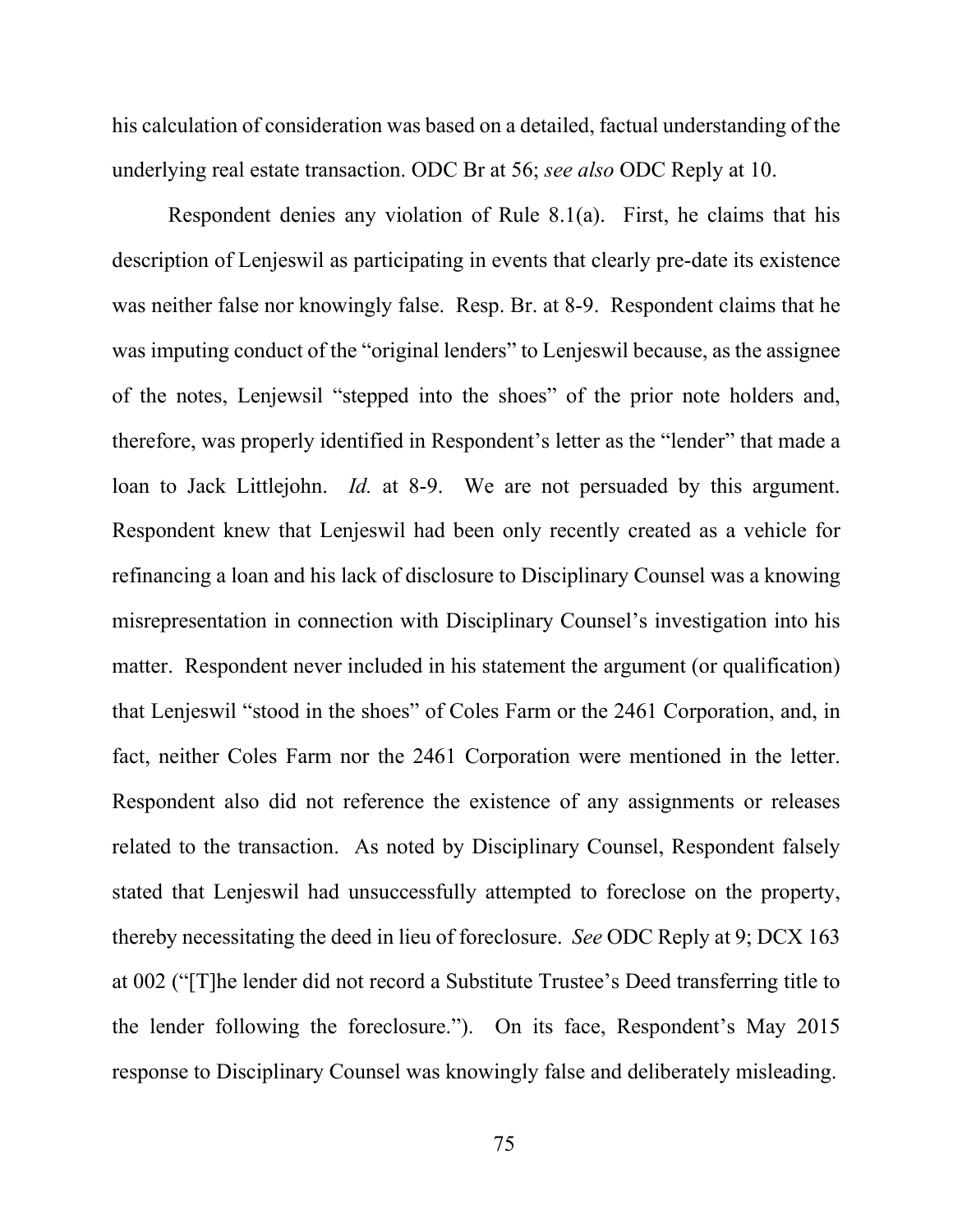Second, Respondent denies he knowingly made a false statement to Disciplinary Counsel in violation of Rule 8.1(a) by making the following assertion in his October 2016 Statement: "Ms. Williams agreed that, based on this scenario, the calculation of the consideration was appropriate." DCX 186 at 010 (¶ 18 of "Basic Sequence of Events"). Respondent argues that his "theory for calculating consideration for a deed in lieu of foreclosure could easily be covered in a brief phone call." Resp. Br. at 10.

We, however, find that this second alleged violation of Rule 8.1(a) is also supported by clear and convincing evidence. Ms. Williams, herself, credibly testified that "the recorder's office was not aware of" the relevant context of how Respondent calculated the consideration. *See* Tr. 363-66 (Williams). Additionally, we find that a roughly two-minute call would not have adequately described Respondent's methodology for calculating the consideration in this matter. The duration of the call could not have provided Ms. Williams with a reasonable understanding of the underlying 16-year history of the Property which included the two incomplete foreclosures in 1996 and 2003, the fact that the \$350,000 1996 Note also included a \$70,000 prior loan and a \$10,000 reimbursement for closing costs, the unclear record of what remained to be paid on the 1996 Note, or the unrecorded informal assignments. Further, we agree with Disciplinary Counsel that Respondent's claim that Ms. Williams approved the consideration amount under "this scenario" in paragraph 18 of his October 2016 Statement was both deliberately misleading and false, as it was made after 17 preceding paragraphs which provided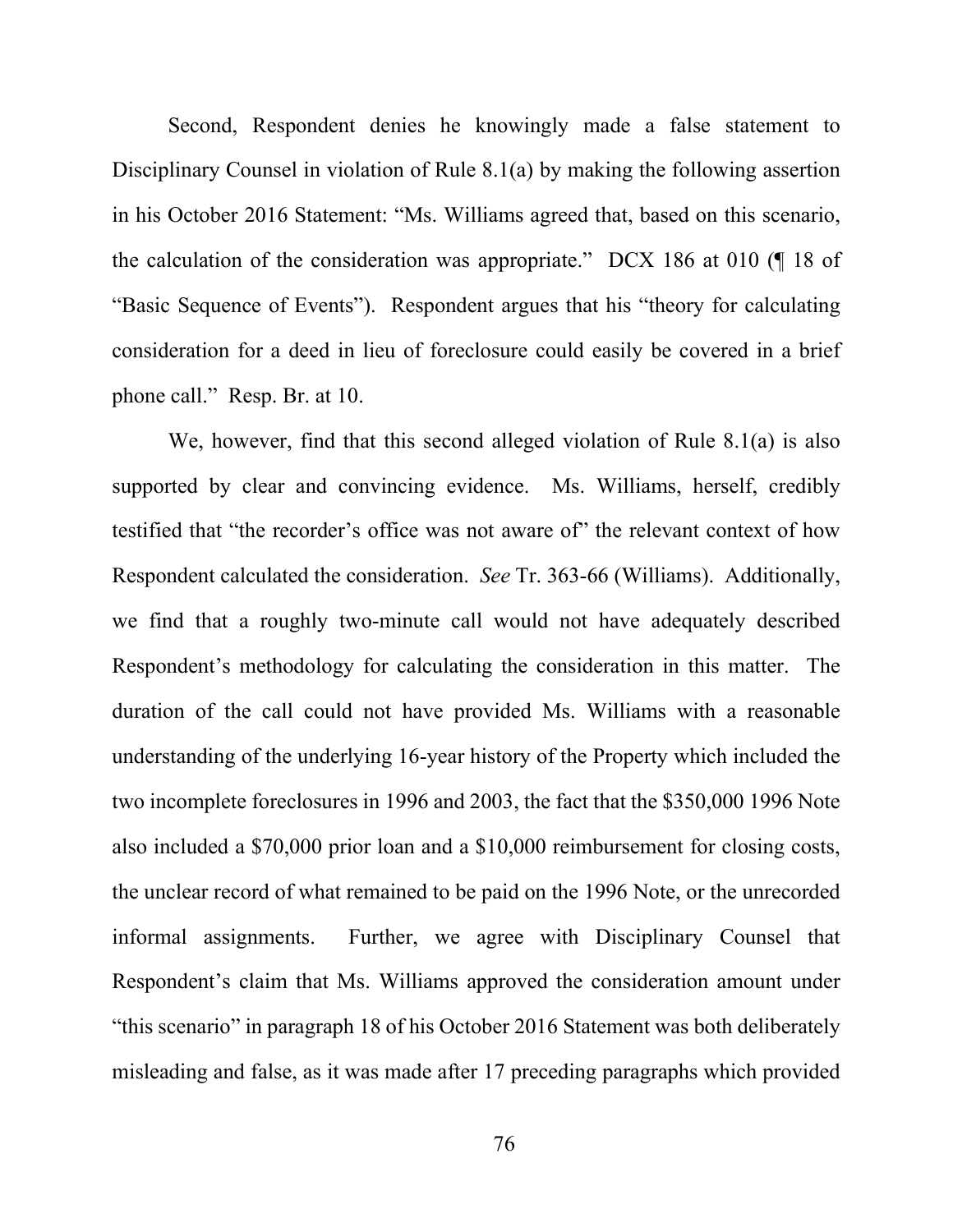specific details (covering more than 7 pages of text) which were not provided to Ms. Williams.

On these facts, the Hearing Committee finds that Respondent knowingly made a false statement of fact in these two responses to Disciplinary Counsel during the investigation. Accordingly, Disciplinary Counsel has proven a violation of Rule 8.1(a) by clear and convincing evidence.

# B. Disciplinary Counsel Did Not Prove that Respondent Violated Rule 8.1(b) by Failing to Respond to Disciplinary Counsel.

Rule 8.1(b) provides that "a lawyer . . . in connection with a disciplinary matter, shall not . . . [f]ail to disclose a fact necessary to correct a misapprehension known by the lawyer . . . to have arisen in the matter, or knowingly fail to respond reasonably to a lawful demand for information from . . . [a] disciplinary authority . . . ." Thus, a knowing failure to respond to a request from Disciplinary Counsel regarding an ethical complaint constitutes a violation of Rule 8.1(b). *See, e.g.*, *In re Lea*, 969 A.2d 881, 888 (D.C. 2009). "Rule 8.1(b) specifically addresses the requirement of responding to [Disciplinary] Counsel as opposed to the more general requirements of Rule 8.4(d)." *In re Rivlin*, Bar Docket Nos. 436-96 et al., at 38 n.20 (BPR Oct. 28, 2002), recommendation adopted on other grounds, 856 A.2d 1086 (D.C. 2004).

Disciplinary Counsel contends that Respondent violated Rule 8.1(b) when, in his March 2016 production of documents, he knowingly failed to "provide the altered signature page of the deed tax form showing that numbers had been crossed out and reduced." ODC Br. at 56 (Disciplinary Counsel also suggests that in his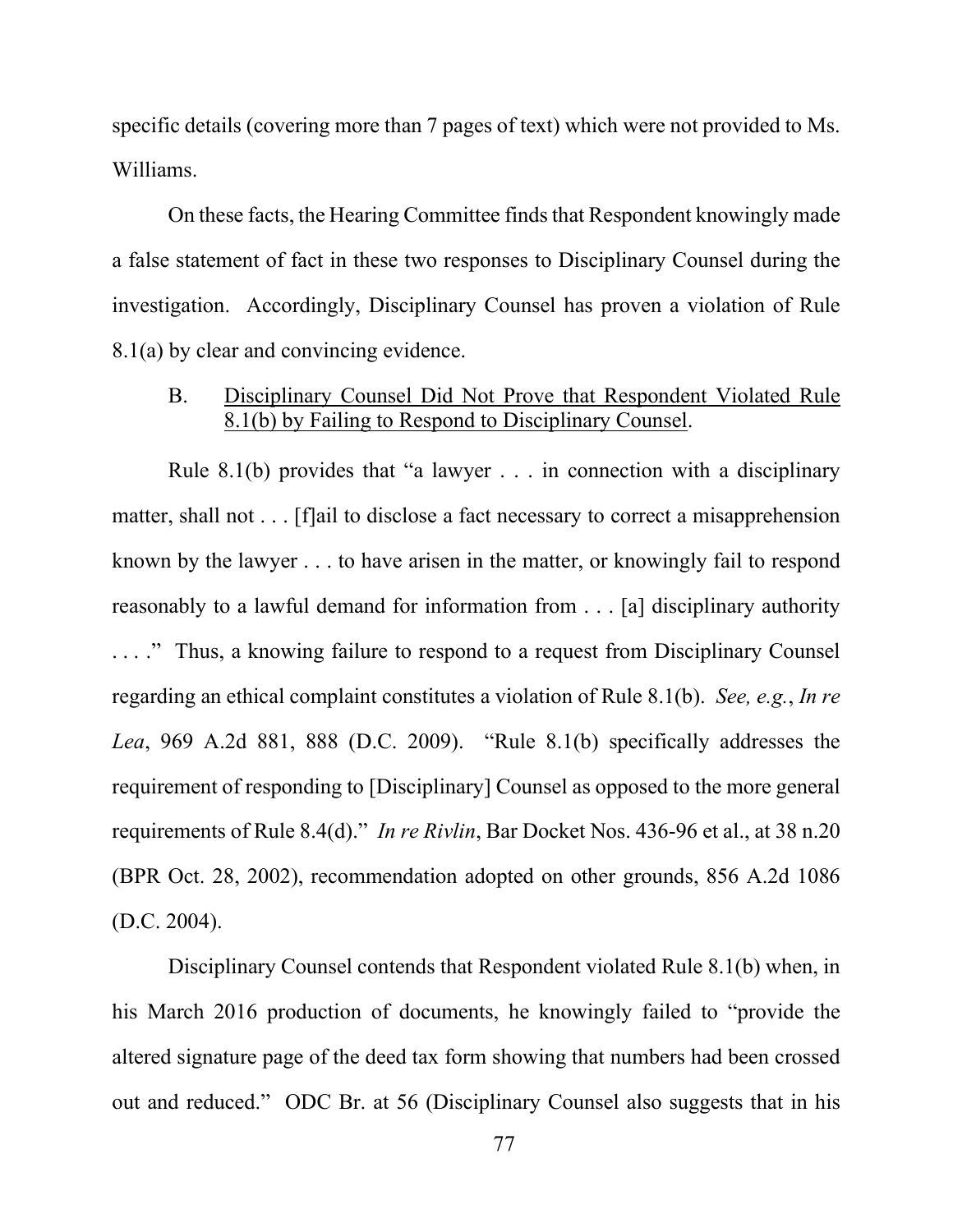May 2015 letter, Respondent "made no mention of any change to a tax form— only the deed." *Id.* at 56-57.) Disciplinary Counsel views Respondent's failure to produce and disclose the revised tax form as a knowing failure to respond reasonably to a lawful demand for information.

Respondent, however, has explained that he could not have provided the altered signature page of the deed tax form because he did not have a copy to produce. *See* Resp. Br. at 11. Respondent further points to numerous documents in his production that included the tax forms incorporating the revised \$450,000 consideration amount. *Id.* (citing DCX 165 at 4, 58, 96, 386, 396); *see also* DCX 165 at 384. We find that Disciplinary Counsel has failed to adduce sufficient evidence to prove this charge. Respondent's failure to produce the revised tax form is reasonably explained by the fact he did not have one to produce. *See* FF 91, 98.

Disciplinary Counsel's second basis for this Rule 8.1(b) charge is similarly unsupported by clear and convincing evidence. Respondent's May 15, 2015 letter, *see* DCX 163, was a response to a March 25, 2015 letter from Disciplinary Counsel, DCX 157. Disciplinary Counsel's letter requested that Respondent provide a "substantive, written response . . . to each allegation of misconduct" in the attached materials. DCX 157 at 001-002. Attached to Disciplinary Counsel's letter was a "Referral to Bar Counsel" that appears to recite the relevant allegations. DCX 157 at 003. That referral letter from the Office of the Auditor-Master alleged that Respondent was potentially culpable for acts related to "the recording of a deed" and asserted that "information" received by the Superior Court "shows that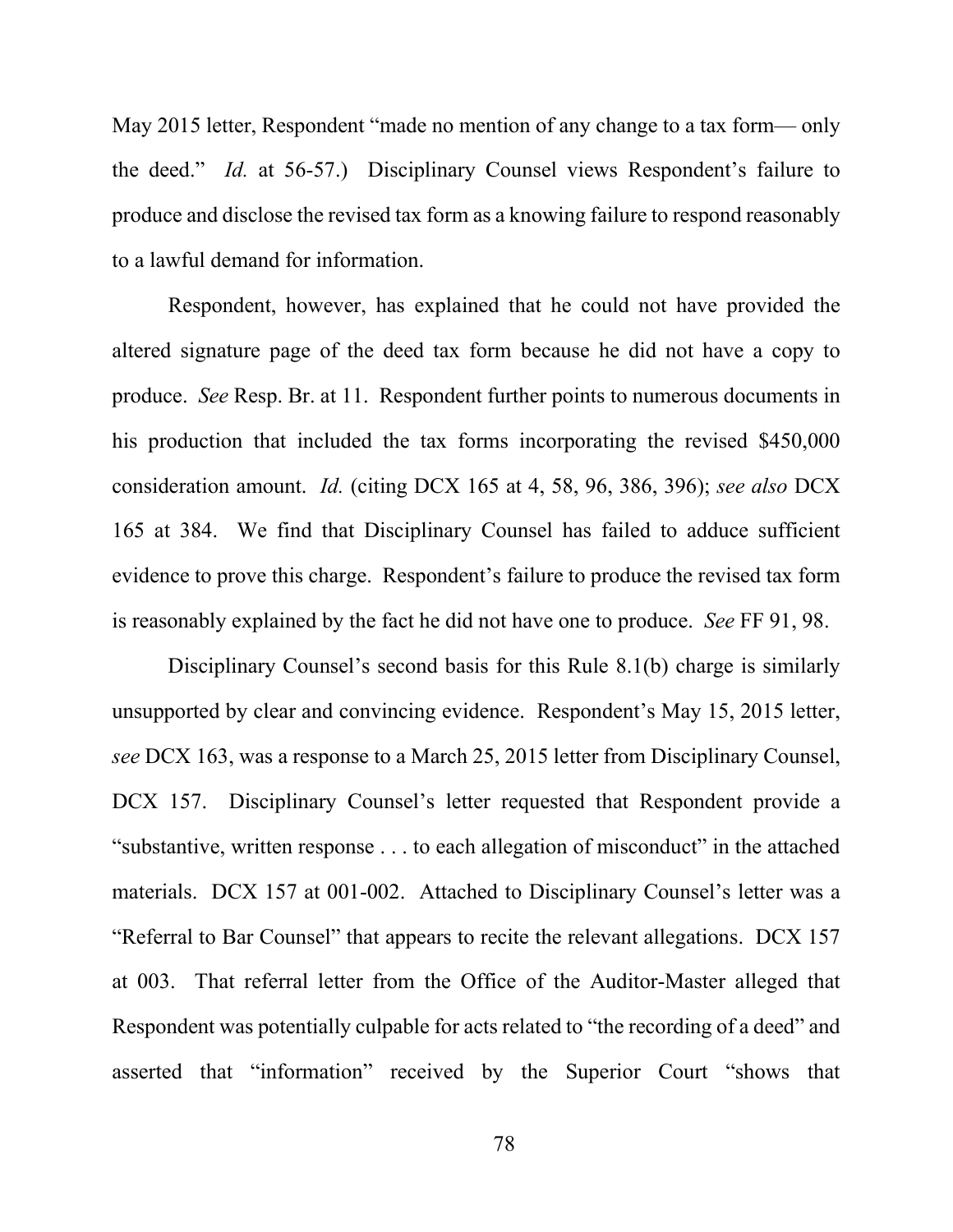[Respondent]'s office changed the deed and never contacted counsel for the personal representative" of the Littlejohn Estate. *Id.* The referral letter alleged that the deed might be a "forgery." *Id.*

Respondent was on notice that Disciplinary Counsel expected "a written response . . . to each allegation" and we believe that it was reasonable and appropriate for Respondent's response to focus on the facts related to the deed. *See* DCX 157. Accordingly, the Hearing Committee finds that Respondent's May 15, 2015 letter in response understandably focused on the deed, and not the tax forms, because the allegations appended to Disciplinary Counsel's letter only concerned the deed. *See* DCX 157; DCX 163. At such an early point in the disciplinary investigation, it was not clear that Respondent should have included information about the tax forms in his response.

Accordingly, Disciplinary Counsel has not proven a violation of Rule 8.1(b) by clear and convincing evidence.

C. Disciplinary Counsel Did Not Prove that Respondent Violated Rule 8.4(b) (Criminal Act) Because It Did Not Prove an Intent to Defraud, a Necessary Element of D.C. Code § 22-3241.

Under Rule 8.4(b), "[i]t is professional misconduct for a lawyer to  $\dots$ [c]ommit a criminal act that reflects adversely on the lawyer's honesty, trustworthiness, or fitness as a lawyer in other respects." Thus, "an attorney may be disciplined for having engaged in conduct that constitutes a criminal act." *In re Slattery*, 767 A.2d 203, 207 (D.C. 2001). "[A] respondent does not have to be charged criminally or convicted to violate the rule. . . . It is sufficient if his conduct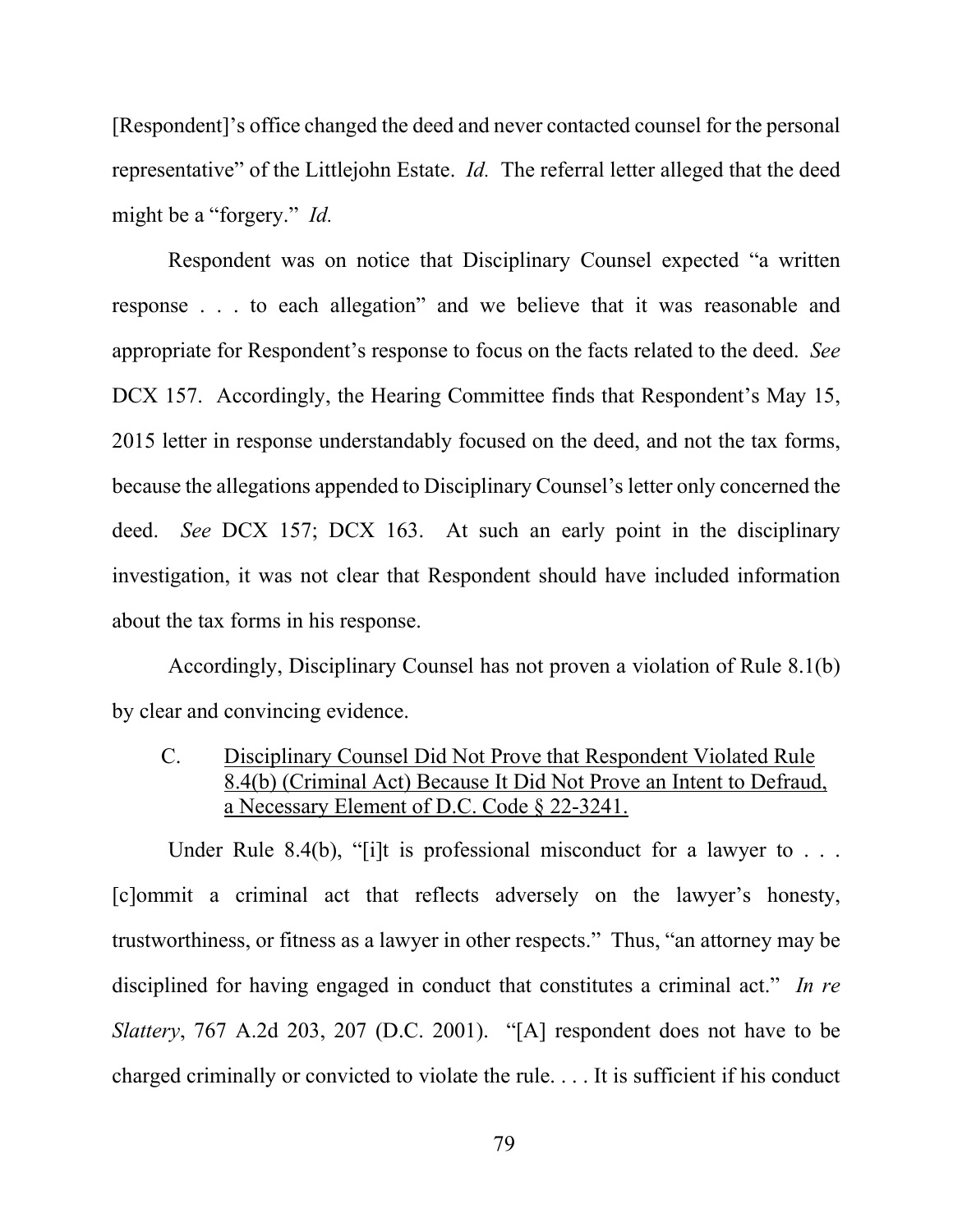violated a criminal statute and the crime reflects adversely on his honesty, trustworthiness, or fitness." *In re Silva*, 29 A.3d 924, 937 (D.C. 2011) (appended Board Report) (citing *Slattery*, 767 A.2d at 207; *In re Pierson*, 690 A.2d 941 (D.C. 1997); *In re Gil*, 656 A.2d 303 (D.C. 1995)). Not all criminal conduct violates Rule 8.4(b); rather, "the rule is designed to professionally sanction only those criminal acts that implicate and call into question the fundamental characteristics we wish attorneys to possess." *In re Harkins*, 899 A.2d 755, 759 (D.C. 2006). To establish a Rule 8.4(b) violation, Disciplinary Counsel must identify and establish the elements of the alleged criminal offense. *See Slattery*, 767 A.2d at 212-13.

Here, Disciplinary Counsel has charged Respondent with forgery in violation of D.C. Code § 22-3241. Under the Court's ruling in *Gil*, the Committee may look to the law of any jurisdiction that could have prosecuted Respondent for the misconduct to determine whether the lawyer's conduct is a "criminal act" under Rule 8.4(b). 656 A.2d at 305.

D.C. Code § 22-3241 (emphasis added) provides that:

- (a) For the purposes of this subchapter, the term:
- (1) "Forged written instrument" means any written instrument that purports to be genuine but which is not because it: (A) Has been falsely made, altered, signed, or endorsed; (B) Contains a false addition or insertion; or (C) Is a combination of parts of 2 or more genuine written instruments.
- (2) "Utter" means to issue, authenticate, transfer, publish, sell, deliver, transmit, present, display, use, or certify.
- (3) "Written instrument" includes, but is not limited to, any: (A) Security, bill of lading, document of title, draft, check, certificate of deposit, and letter of credit, as defined in Title 28;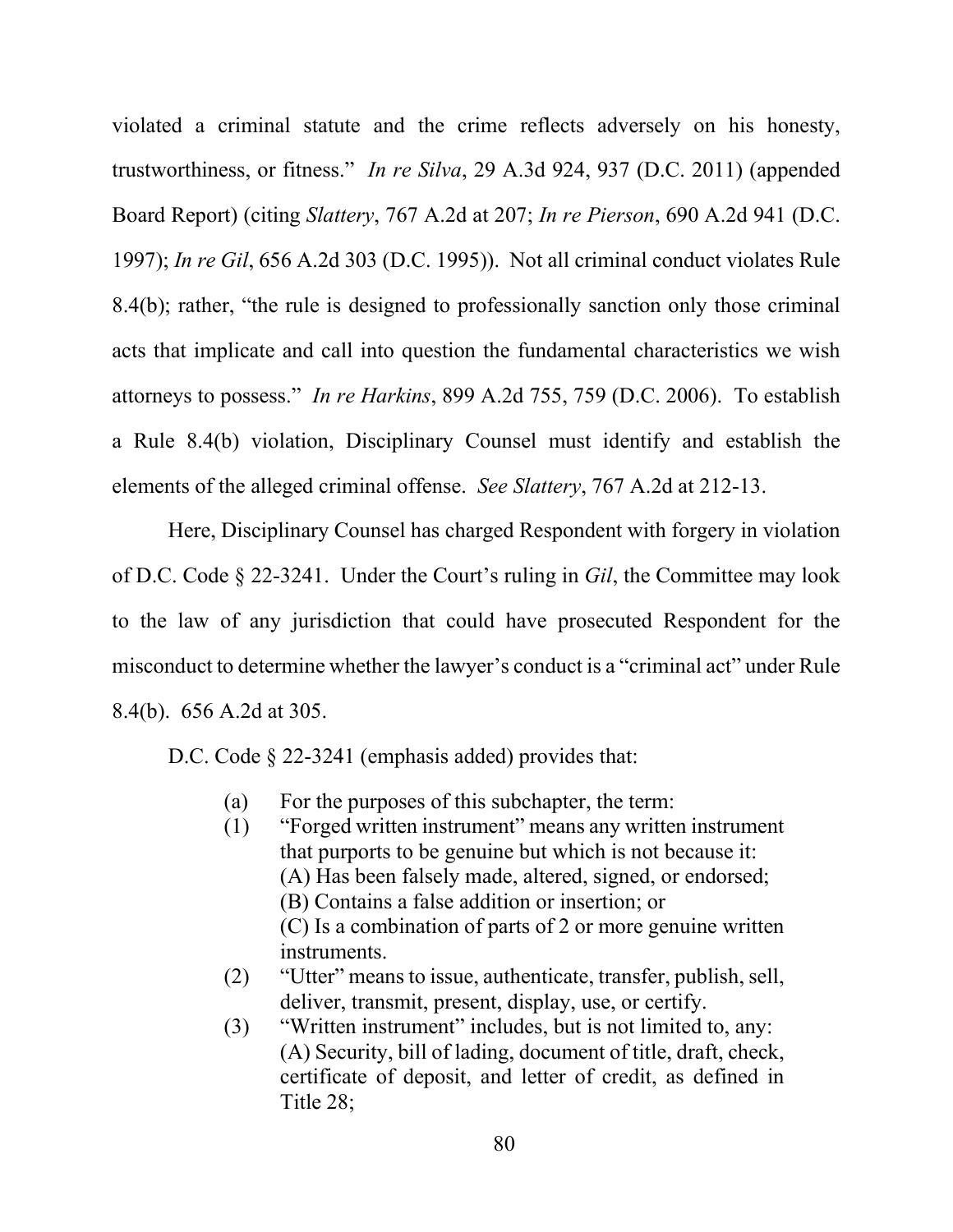(B) Stamp, legal tender, or other obligation of any domestic or foreign governmental entity;

(C) Stock certificate, money order, money order blank, traveler's check, evidence of indebtedness, certificate of interest or participation in any profitsharing agreement, transferable share, investment contract, voting trust certificate, certification of interest in any tangible or intangible property, and any certificate or receipt for or warrant or right to subscribe to or purchase any of the foregoing items;

(D) Commercial paper or document, or any other commercial instrument containing written or printed matter or the equivalent; or (E) Other instrument commonly known as a security or so defined by an Act of Congress or a provision of the District of Columbia Official Code.

(b) A person commits the offense of forgery if that person makes, draws, or utters a forged written instrument *with intent to defraud or injure another*.

Disciplinary Counsel has the burden of establishing by clear and convincing evidence that Respondent committed an act which violates the elements of the forgery statute. *See* Board Rule 11.6. Disciplinary Counsel argues that Respondent committed four acts of forgery (directing the alteration of notarized deed and corresponding tax form and then causing the two documents to be filed with the Recorder of Deeds), and in doing so, violated both Rules 8.4(b) and 8.4(c). *See* ODC Br. at 52 (citing *Silva*, 29 A.3d at 938 n.20 (appended Board Report)). Disciplinary Counsel acknowledges that an "intent to defraud" is an element of D.C. Code § 22- 3241 and that it has the burden of establishing Respondent's fraudulent intent. *See* ODC Br. at 52-54.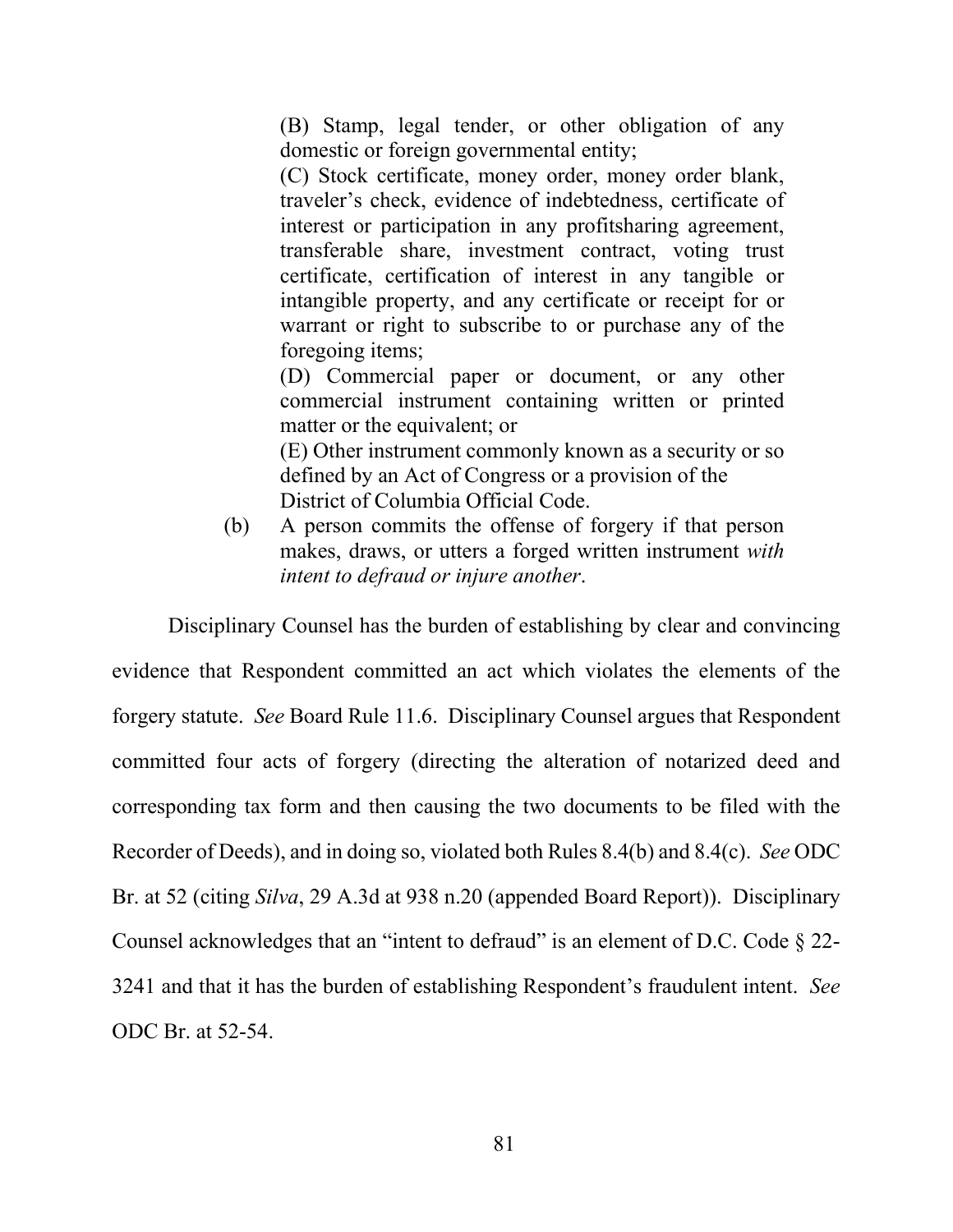Here, the record establishes, and Respondent admits, that Respondent was responsible for filing a deed with the District of Columbia's Recorder of Deeds that had been altered after it had been signed and notarized by Homer Littlejohn and Ms. Washington. *See* FF 74-76, 100-102. The Hearing Committee finds that Respondent's filing of the altered documents without Ms. Washington's consent constitutes making, drawing, or uttering a forged written instrument.<sup>[31](#page-81-0)</sup>

Forgery in the District of Columbia, however, also requires a *mens rea*, and specifically a finding of "intent to defraud or injure another." *See* D.C. Code § 22- 3241(b). Disciplinary Counsel contends that evidence of Respondent's knowledge that appeasing Mr. Duggan by increasing the consideration and thus lowering Mr. Duggan's tax liability would fraudulently deprive the District of Columbia of its due taxable revenue proves Respondent's intent. ODC Br. at 53-54. Disciplinary Counsel cites circumstantial evidence including Respondent's apparent failure to document his consideration calculations and Respondent's alleged pattern of "constantly changing, false explanations for his conduct" as additional evidence of intent. *Id.* at 54. Further, Disciplinary Counsel contends that, because Lenjeswil was a new corporation, Respondent must have known that it "held no interest in the Property" and "did not provide the estate any consideration." *Id*.

<span id="page-81-0"></span><sup>&</sup>lt;sup>31</sup> Respondent argues that Disciplinary Counsel failed to prove that Respondent lacked authority to file the altered deed and papers because there was evidence that Mr. Littlejohn had given verbal assent to the changes. Resp. Br. at 12-13. The Hearing Committee finds that Disciplinary Counsel has shown by clear and convincing evidence that Respondent lacked authority to file the altered documents because Respondent failed to notify the Littlejohn Estate's attorney (Ms. Washington). FF 74, 100-102.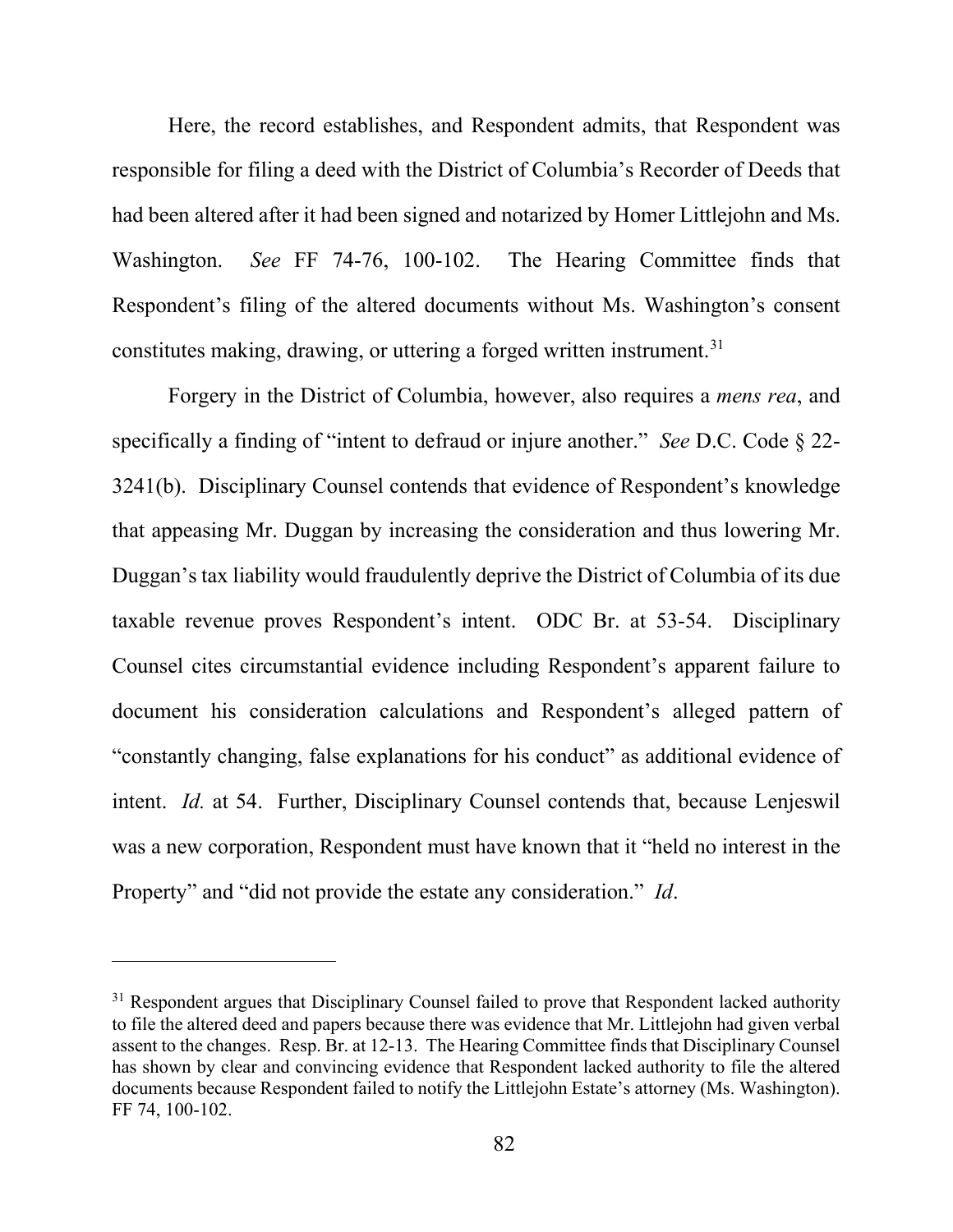Respondent's response is straightforward: that he "did not intend to defraud the District [of Columbia]" and "[c]orrecting the deed and tax form with the actual consideration cannot form the basis of forgery." Resp. Br. at 13-14.

The Hearing Committee finds insufficient evidence to find that Respondent intended to defraud or injure the District of Columbia when he filed the altered deed and tax form. There is a high bar to prove intent to defraud; and here, Disciplinary Counsel had to establish Respondent's specific intent to defraud or injure the D.C. government, which is a higher burden than showing a knowing or reckless disregard of the truth. *See, e.g.*, *Johnson v. District of Columbia*, 144 A.3d 1120, 1125 (D.C. 2016). "An intent to deceive or cheat is not to be presumed from the mere making of a false instrument." Criminal Jury Instructions for the District of Columbia, No. 5.210 (Forgery and Uttering, D.C. Code § 22-3241) (5th ed. 2020). We credit Respondent's testimony that he believed that calculating \$450,000 as the consideration was not inconsistent with D.C. Code § 42-1101[.32](#page-82-0) 

Our evaluation of Respondent's good faith was influenced by the fact that neither expert was able to clearly articulate how the District of Columbia's definition of "consideration," pursuant to D.C. Code § 42-1101, is understood and applied by

<span id="page-82-0"></span> $32$  The Hearing Committee finds that Respondent's reliance on a "guesstimate" of Mr. Duggan's expenses ultimately resulted in an inaccurate calculation of the consideration. However, an inaccurate calculation does not establish an intent to defraud. We find that Respondent had a good faith belief that his estimation of the consideration was appropriate under the D.C. Code.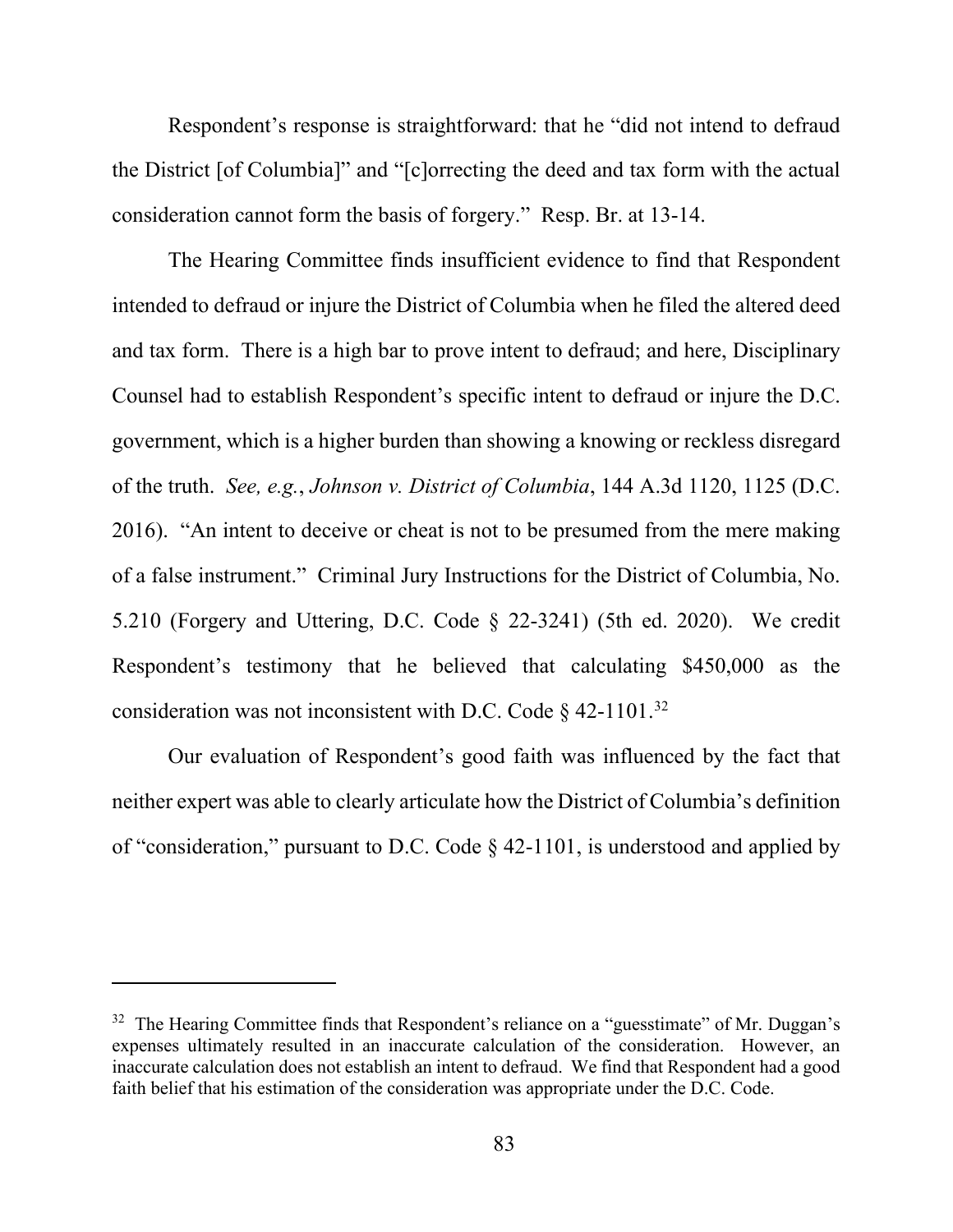legal professionals in the relevant field.<sup>[33](#page-83-0)</sup> Ultimately, Mr. Kass provided what appears to be an intuitive method for determining consideration for a deed in lieu of foreclosure: "[T]he consideration is still what the benefit is to the property owner, and that is the forgiveness of the note." Tr. 579  $(Kass)$ .<sup>[34](#page-83-1)</sup> However, there is insufficient evidence to find that this method is the *only* way to calculate consideration under D.C. Code § 42-1101. At the same time, the Hearing Committee agrees with Respondent that there is also insufficient evidence to find that Respondent's method of reaching \$450,000 of consideration for the Property was improper under D.C. Code § 42-1101. Without that determination, it cannot be found that Respondent intended to defraud or injure the District of Columbia by depriving it of tax revenue.

Accordingly, Disciplinary Counsel has not proven a violation of Rule 8.4(b) by the crime of forgery as defined in D.C. Code § 22-3241 by clear and convincing evidence.

<span id="page-83-0"></span><sup>&</sup>lt;sup>33</sup> Both experts came across as candid and forthcoming with their expert opinions. Neither expert appeared evasive or unreliable. Together, though, their testimony left the Hearing Committee under the impression that "consideration" as defined under D.C. Code § 42-1101 appears to be unsettled for complicated real estate transactions.

<span id="page-83-1"></span> $34$  While we recognize that in 2012, the balance due on the Three Defaulted Notes may not have been \$450,000, as explained by Mr. Bregman, that calculation would be next to impossible to calculate given the amount of time that had passed and the fact that the records from Perpetual Bank, the original lender of at least the \$205,000 loan from 1989 (*see* FF 8), no longer exist. Tr. 1664-67 (Bregman).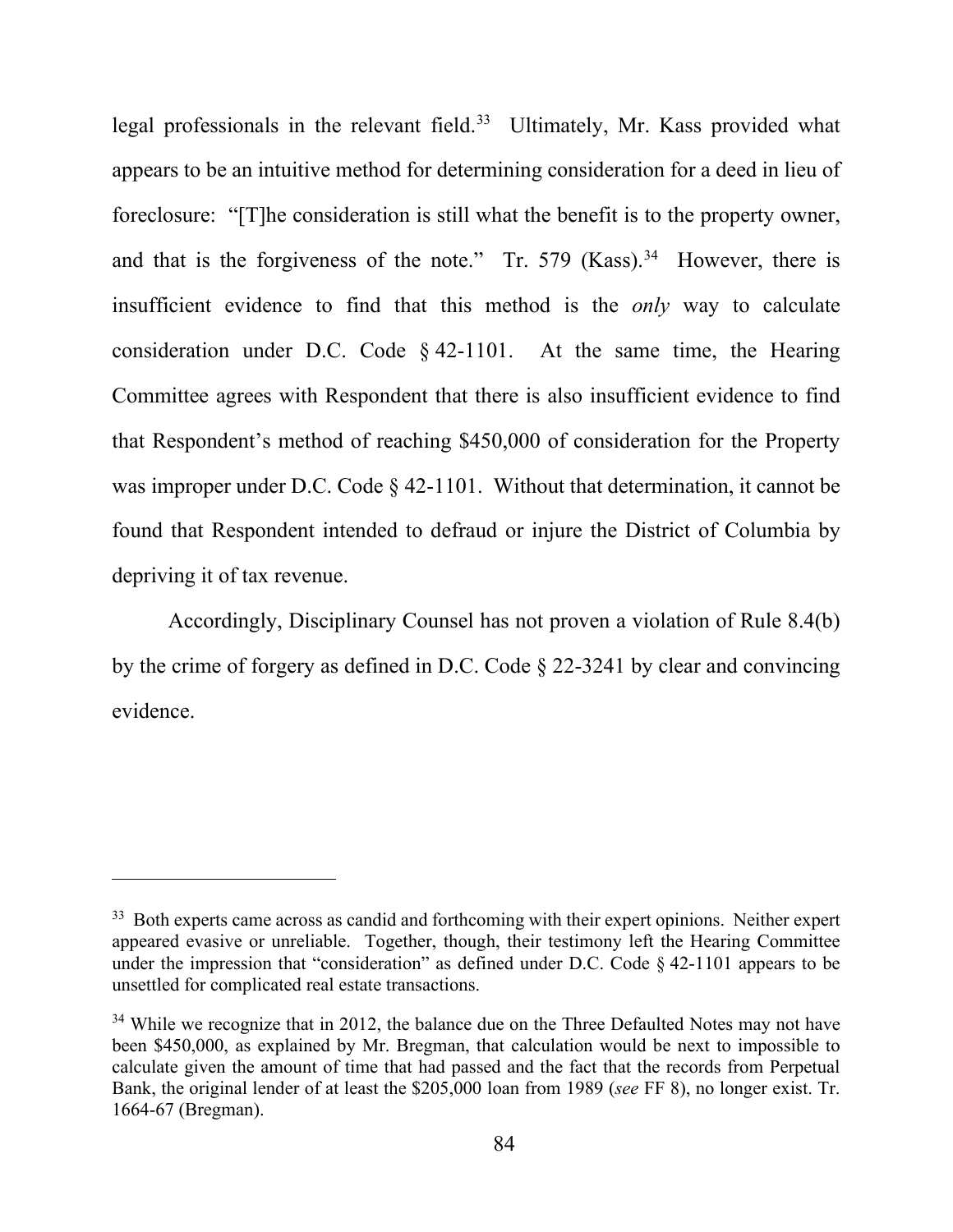D. Disciplinary Counsel Proved that Respondent Violated Rule 8.4(c) by Engaging in Conduct Involving Dishonesty, Fraud, Deceit, and Misrepresentation.

Disciplinary Counsel charges Respondent with engaging in conduct involving dishonesty, fraud, deceit, and misrepresentation in violation of Rule 8.4(c). The Court has held that each of these terms encompassed within Rule 8.4(c) "should be understood as separate categories, denoting differences in meaning or degree." *In re Shorter*, 570 A.2d 760, 767 (D.C. 1990) (per curiam). Each category requires proof of different elements. *See In re Romansky*, 825 A.2d 311, 315 (D.C. 2003).

Dishonesty is the most general of these categories. It includes "not only fraudulent, deceitful or misrepresentative conduct, but also 'conduct evincing a lack of honesty, probity or integrity in principle; a lack of fairness and straightforwardness.'" *In re Samad*, 51 A.3d 486, 496 (D.C. 2012) (per curiam) (quoting *In re Shorter*, 570 A.2d at 767-68). The Court holds lawyers to a "high standard of honesty, no matter what role the lawyer is filling," *In re Jackson*, 650 A.2d 675, 677 (D.C. 1994) (per curiam) (appended Board Report), because "[l]awyers have a greater duty than ordinary citizens to be scrupulously honest at all times, for honesty is 'basic' to the practice of law," *In re Hutchinson*, 534 A.2d 919, 924 (D.C. 1987) (en banc).

Dishonesty in violation of Rule 8.4(c) does not require proof of deceptive or fraudulent intent. *See In re Romansky*, 825 A.2d at 315. If the conduct is "obviously wrongful and intentionally done, the performing of the act itself is sufficient to show the requisite intent for a violation." *Id.* Conversely, "when the act itself is not of a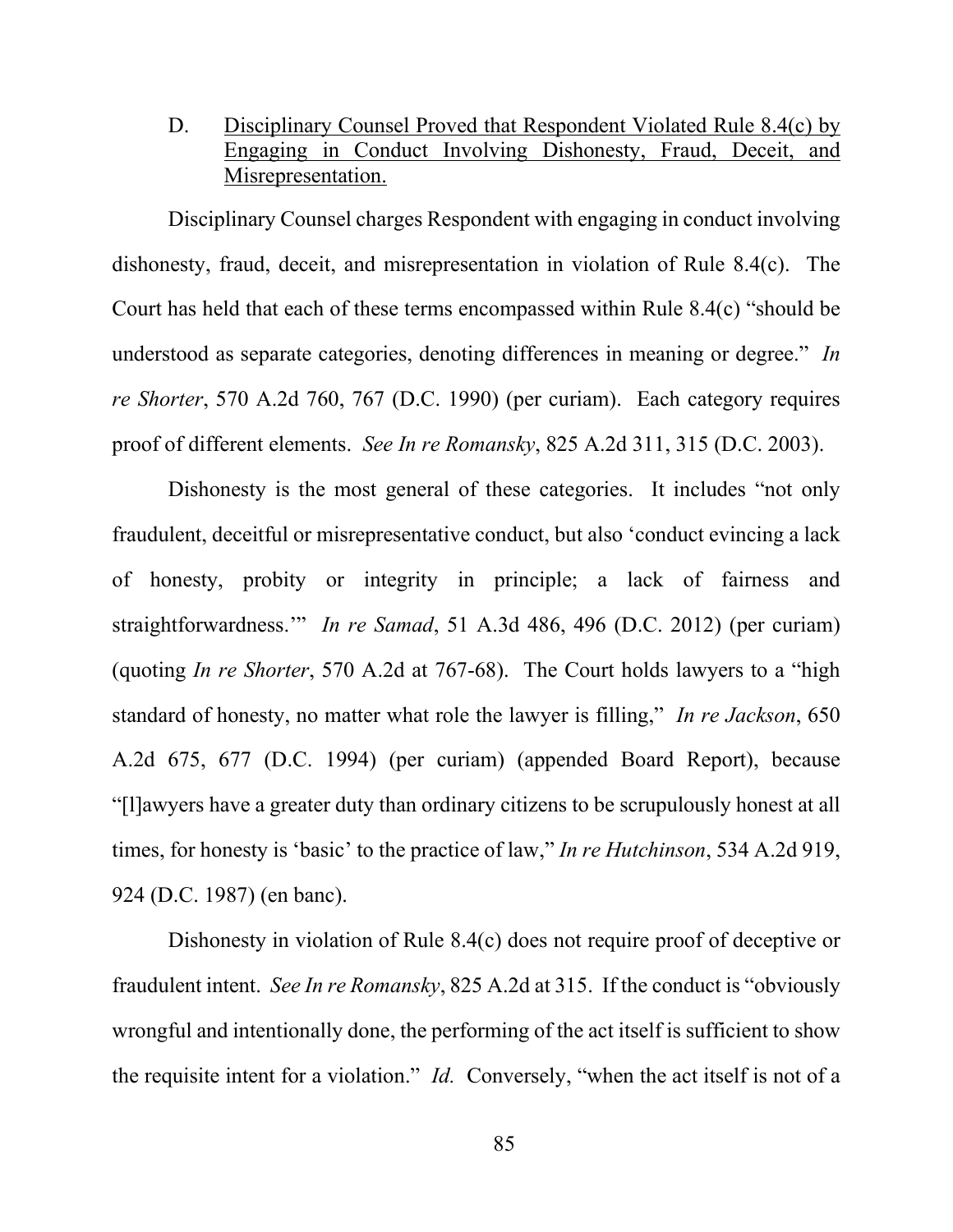kind that is clearly wrongful, or not intentional, [Disciplinary] Counsel has the additional burden of showing the requisite dishonest intent." *Id.* Dishonest intent can be established by proof of recklessness. *See id.* at 315-17. To prove recklessness, Disciplinary Counsel must establish by clear and convincing evidence that the respondent "consciously disregarded the risk" created by his actions. *Id.* at 316-17; *see, e.g*., *In re Boykins*, 999 A.2d 166, 171-72 (D.C. 2010) (finding reckless dishonesty where the respondent falsely represented to Disciplinary Counsel that medical provider bills had been paid, without attempting to verify his memory of events from more than four years prior, and despite the fact that he had recently received notice of non-payment from one of the providers). The entire context of the respondent's actions, including his or her credibility at the hearing, is relevant to a determination of intent. *See In re Ekekwe-Kauffman*, 210 A.3d 775, 796-97 (D.C. 2019) (per curiam).

Fraud is defined in Rule 1.0 as "conduct that is fraudulent under the substantive or procedural law of the applicable jurisdiction and has a purpose to deceive." Rule 1.0(d). The Court has held that fraud "embraces all the multifarious means . . . resorted to by one individual to gain an advantage over another by false suggestions or by suppression of the truth." *Shorter*, 570 A.2d at 767 n.12 (citation omitted). Fraud requires a showing of intent to deceive or to defraud. *See Romansky*, 825 A.2d at 315; *In re Hutchinson*, 534 A.2d at 923 (finding no violation of Rule 8.4(c) where the respondent committed misdemeanor violation of Securities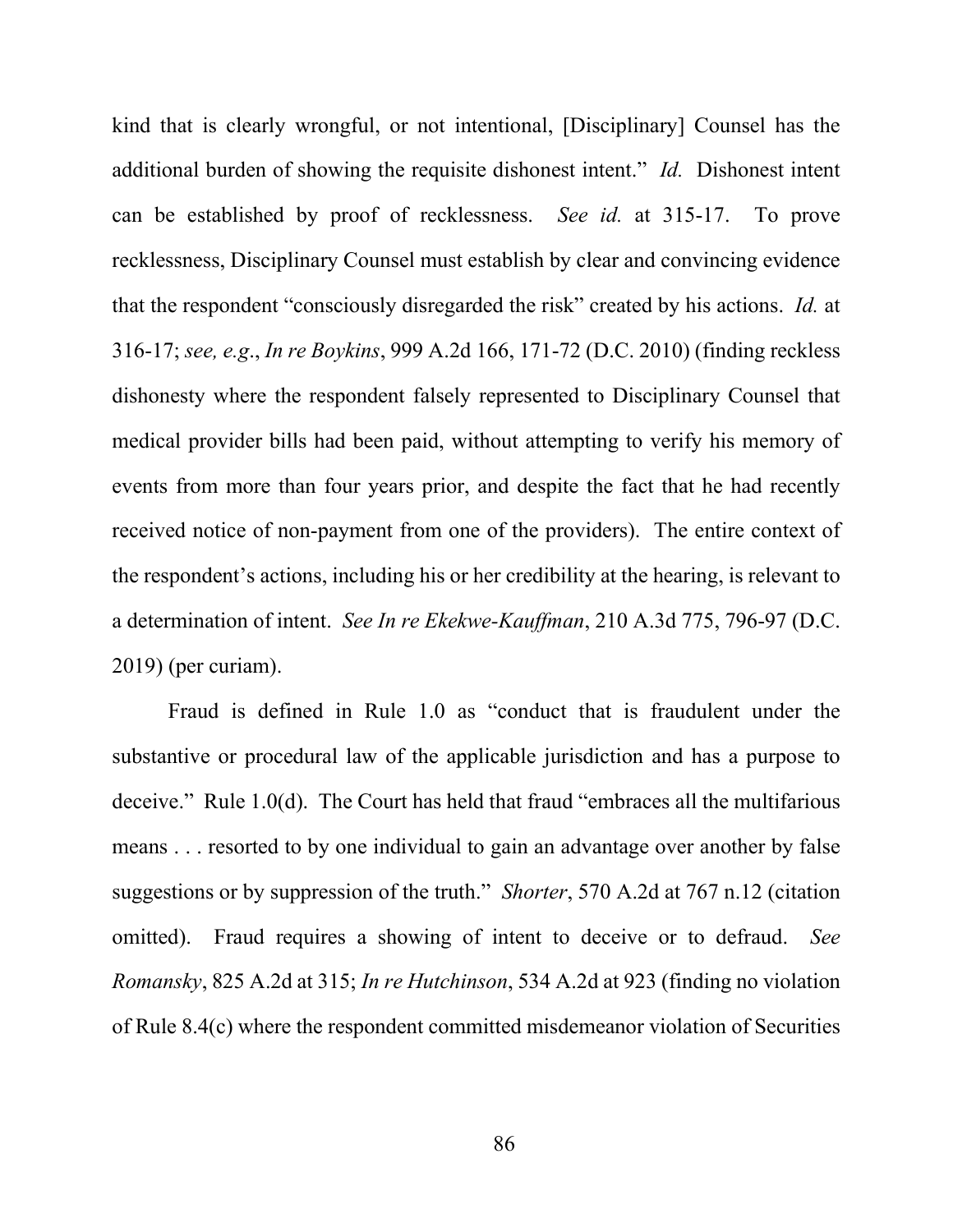Exchange Act of 1934 and crime did not require proof of specific intent to defraud or deceive).

Deceit is the "suppression of a fact by one who is bound to disclose it, or who gives information of other facts which are likely to mislead . . . ." *Shorter*, 570 A.2d at 767 n.12 (citation omitted). To establish deceit, the respondent must have knowledge of the falsity, but it is not necessary that the respondent have intent to deceive or defraud. *In re Schneider*, 553 A.2d 206, 209 (D.C. 1989) (finding deceit where attorney submitted false travel expense forms but did not intend to deceive the client or law firm and there was no personal gain); *see also Shorter*, 570 A.2d at 767 n.12.

Misrepresentation is a "statement . . . that a thing is in fact a particular way, when it is not so." *Shorter*, 570 A.2d at 767 n.12 (citation omitted); *see also Schneider*, 553 A.2d at 209 n.8 (misrepresentation is element of deceit). The failure to disclose a material fact also constitutes a misrepresentation. *In re Outlaw*, 917 A.2d 684, 688 (D.C. 2007) (per curiam) ("Concealment or suppression of a material fact is as fraudulent as a positive direct misrepresentation.") (citations omitted); *see, e.g*., *In re Scanio*, 919 A.2d 1137, 1139-1141, 1142-44 (D.C. 2007) (respondent failed to disclose that he was salaried employee when he made a claim for lost income to insurance company measured by lost hours multiplied by billing rate). Disciplinary Counsel does not need to establish that a respondent acted with "deliberateness" in making a misrepresentation in order to prove a violation of Rule 8.4(c). *In re Rosen*, 570 A.2d 728, 728-730 (D.C. 1989) (per curiam). Rather, as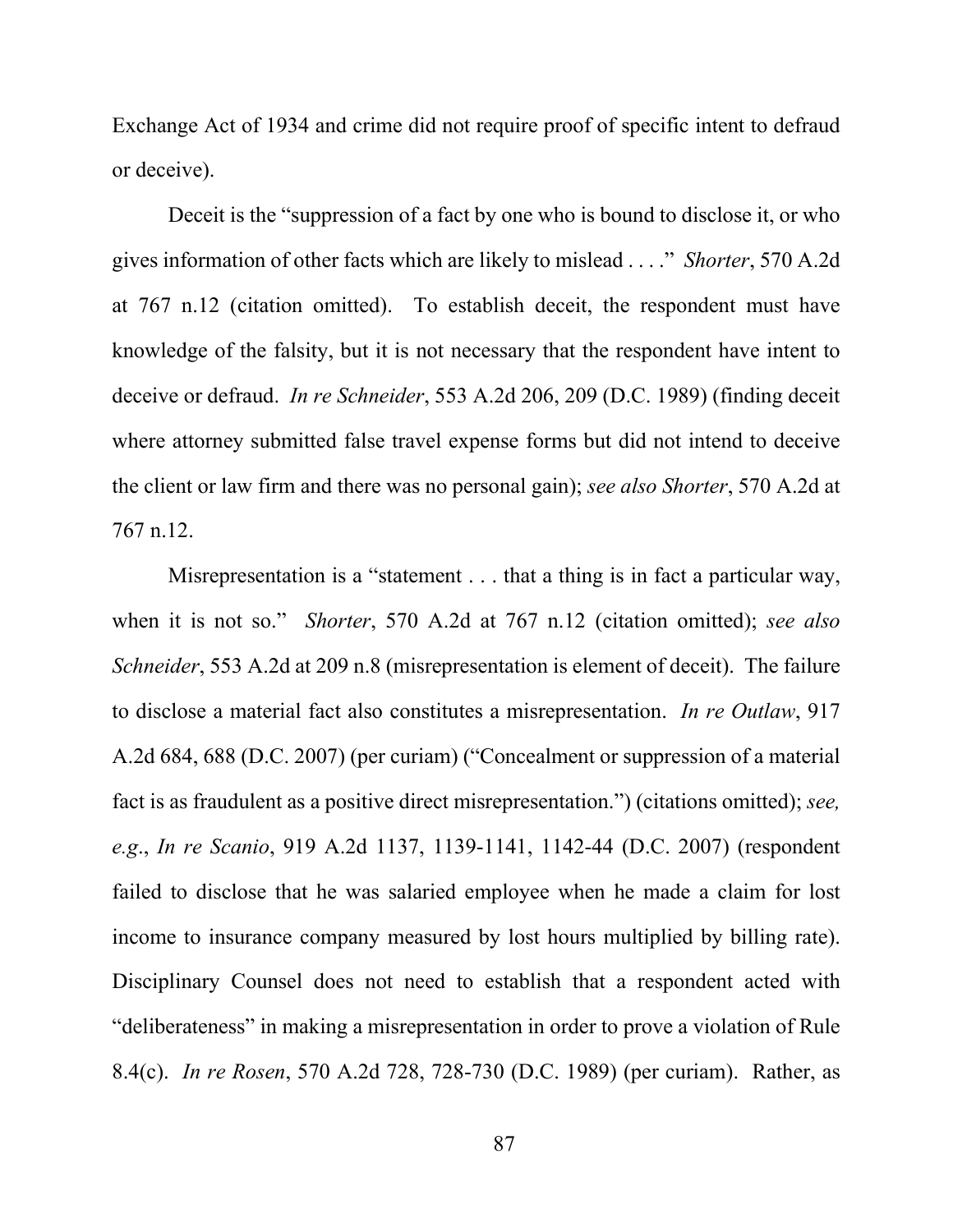with dishonesty, establishing a violation of Rule 8.4(c) based on a misrepresentation only requires proof that the respondent "acted in reckless disregard of the truth." *Id.* (finding material misrepresentation in bar application where the respondent acted in reckless disregard of the truth).

Disciplinary Counsel alleges that Respondent violated Rule 8.4(c) by changing the consideration amount on the deed and tax forms before filing them with the Recorder of Deeds without obtaining Homer Littlejohn's, Ms. Washington's, and Ms. Brooks' (the notary) consents. ODC Br. at 51-54. Disciplinary Counsel succinctly asserts, "creation of the false documents and passing them off as originals nevertheless violated Rule 8.4(c)." ODC Reply at 13 n.4. According to Disciplinary Counsel, "Respondent chose a consideration amount that was above nominal and utilized false documents to satisfy a business client with whom he had another pending transaction." ODC Br. at 54.

The record shows that Respondent violated Rule 8.4(c) when he failed to obtain proper authorization to file the altered deed and tax forms. FF 74. When an attorney is in receipt of signed and notarized documents, like a deed and related tax forms, making alterations without proper authorization demonstrates dishonesty in violation of Rule 8.4(c). Respondent did not have the documents re-executed but, instead, directed that the alterations be made without probate counsel's or the notary's knowledge. It is undisputed that the changes to the deed and tax form were not obvious to the Recorder of Deeds; no reviewer of the legal documents would have been able to detect that they were not the original signed and notarized deed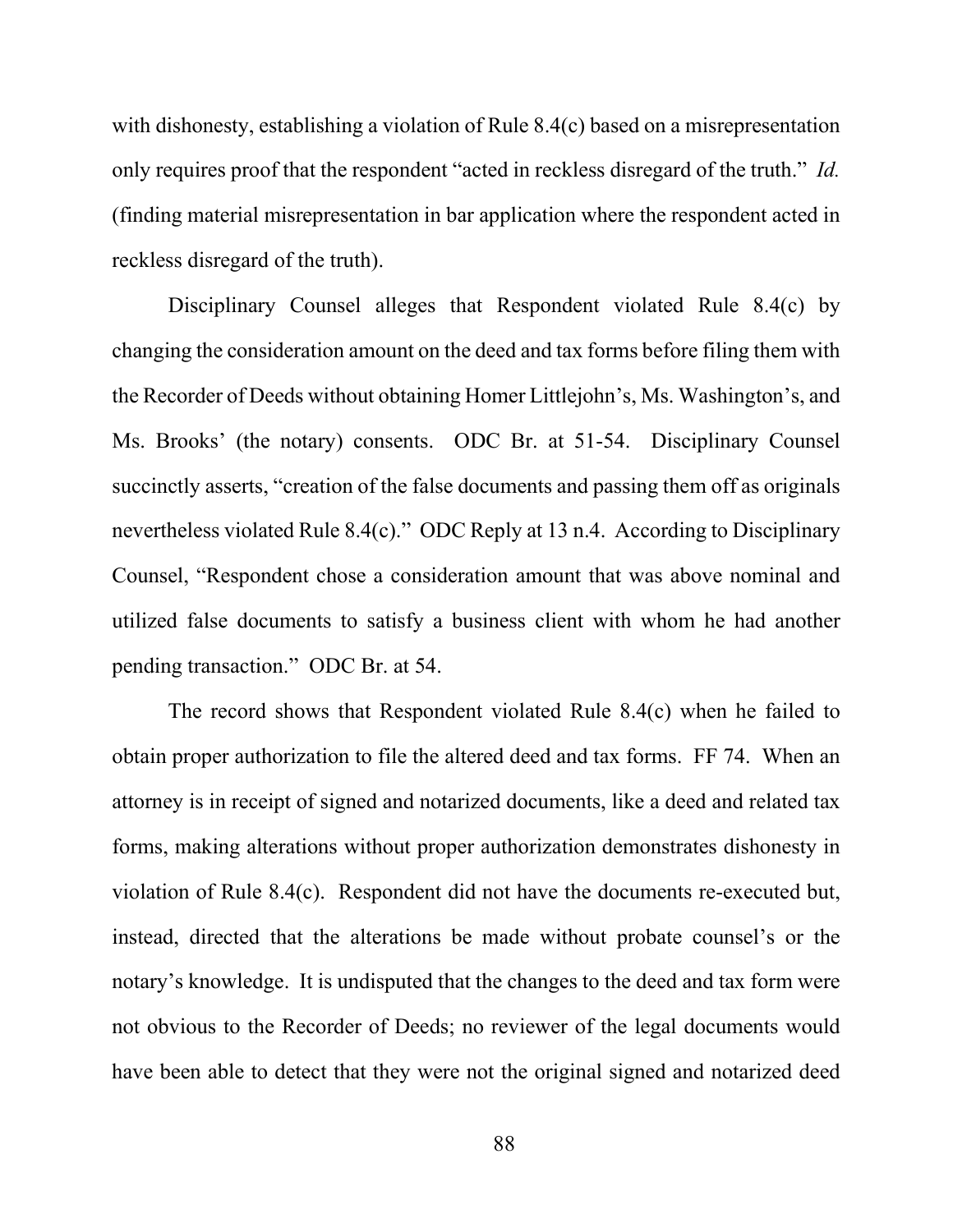and tax form. Any licensed attorney understands that such conduct is "obviously wrongful." *Romansky*, 825 A.2d at 315. As the Court explained in *Romansky*, if the conduct is "obviously wrong and intentionally done, the performing of the act itself is sufficient to show the requisite intent for a [Rule 8.4(c)] violation." *Id.* Respondent intentionally filed documents that purported to be something which they were not. The altering of legal documents and treating them as originals violates Rule 8.4(c). *See also In re Reback*, 513 A.2d 226, 229-231 (D.C. 1986) (en banc).

Even if directing the alteration of a previously signed and notarized legal document and causing the altered deed and tax form to be recorded were not so "obviously wrongful," *Romansky*, 825 A.2d at 315, Respondent was additionally dishonest in his dealings with Ms. Washington. He put Ms. Washington in a precarious position before the probate court and potentially caused problems for her client by making it appear that the estate owed unpaid taxes for \$450,000 in consideration it had purportedly received. His explanation to the Hearing Committee that he assumed non-legal staff had reached out to Ms. Washington and his after-the-fact justification for not re-executing the documents (that Homer Littlejohn was impossibly difficult to reach), reinforces our view that Respondent consciously disregarded the risk that the alterations would prejudice Homer Littlejohn and Ms. Washington. Establishing a violation of Rule 8.4(c) based on dishonesty or misrepresentation only requires proof that the respondent "acted in reckless disregard of the truth." *In re Rosen*, 570 A.2d at 728-730; *see In re Lattimer*, 223 A.3d 437, 451 (D.C. 2020) (per curiam).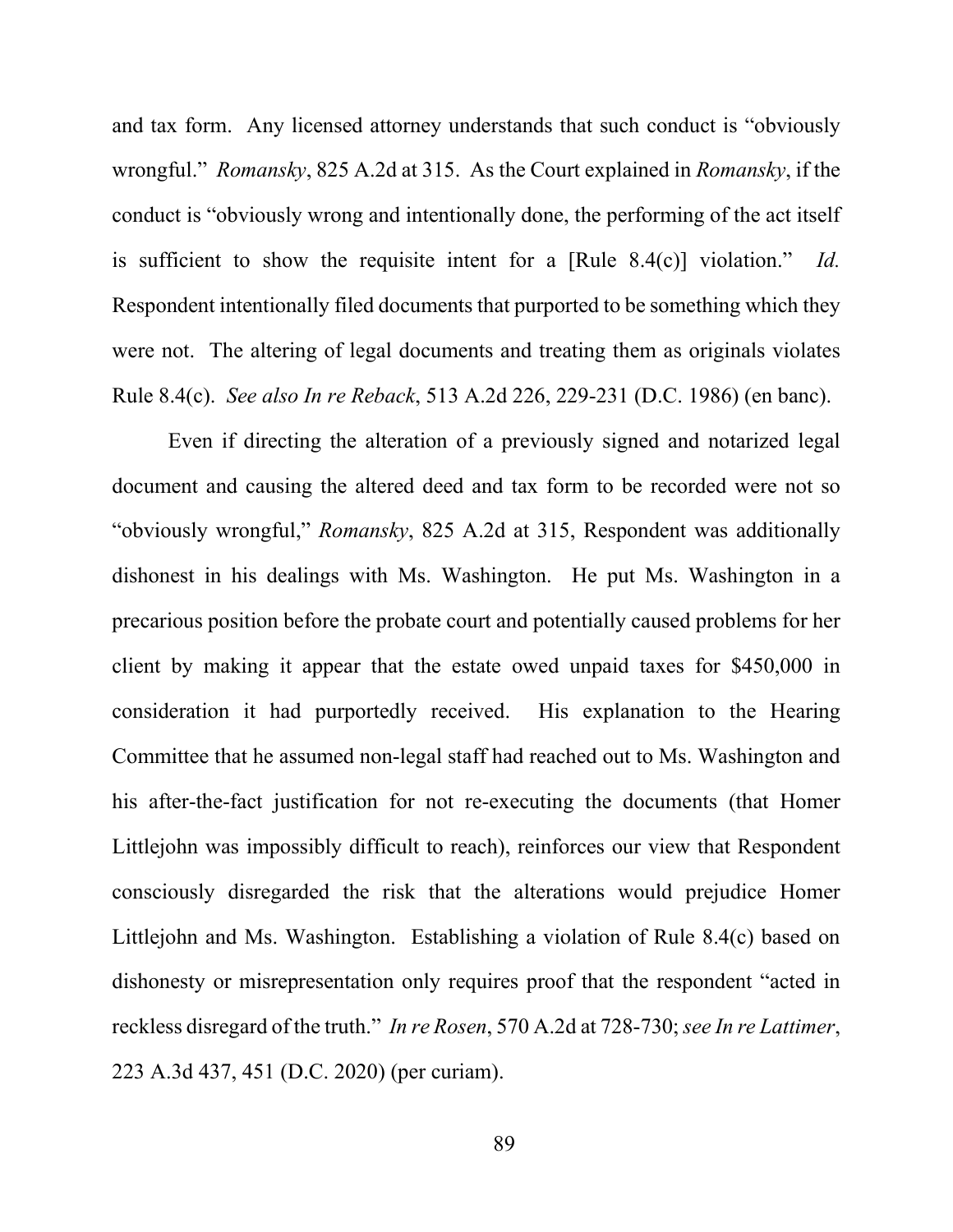Disciplinary Counsel advances a second basis to find that Respondent violated Rule 8.4(c); Disciplinary Counsel asserts that Respondent violated Rule 8.4(c) by certifying he would pay the appropriate recordation taxes in connection with the deed of trust, and otherwise disburse all funds related to the refinancing of the Property, and failing to do so. ODC Br. at 57. ODC argues that it was recklessly dishonest for Respondent to sign the HUD-1 certification when he knew Premium Title was having "problems managing dormant funds." *Id*. We find this argument less persuasive.

The facts show that the "purchase money exemption" had been erroneously applied and monies had therefore been erroneously withheld as dormant funds. FF 91, 95, 129; *see also* Resp. Br. at 19 (admitting that the Recorder of Deeds mistakenly applied the purchase money exemption). It is undisputed that Premium Title was subject to multiple audits, several of which Premium Title failed or was notified of non-trivial problems concerning its dormant balances. However, Ms. Donovan, an agency representative for Fidelity, convincingly explained that title companies like Premium Title commonly fail their audits because of the sheer volume of their work. *See* FF 126. Had Respondent been more diligent in his role of settlement agent, his staff's erroneous application of the purchase money exemption perhaps may have been discovered sooner, but we note that Disciplinary Counsel did not charge violations of Rule 1.3(a) (diligence and zeal) or Rule 5.3(b) (reasonable efforts in supervising non-lawyer staff). While we certainly do not endorse the delinquent return of dormant funds, Respondent did not violate Rule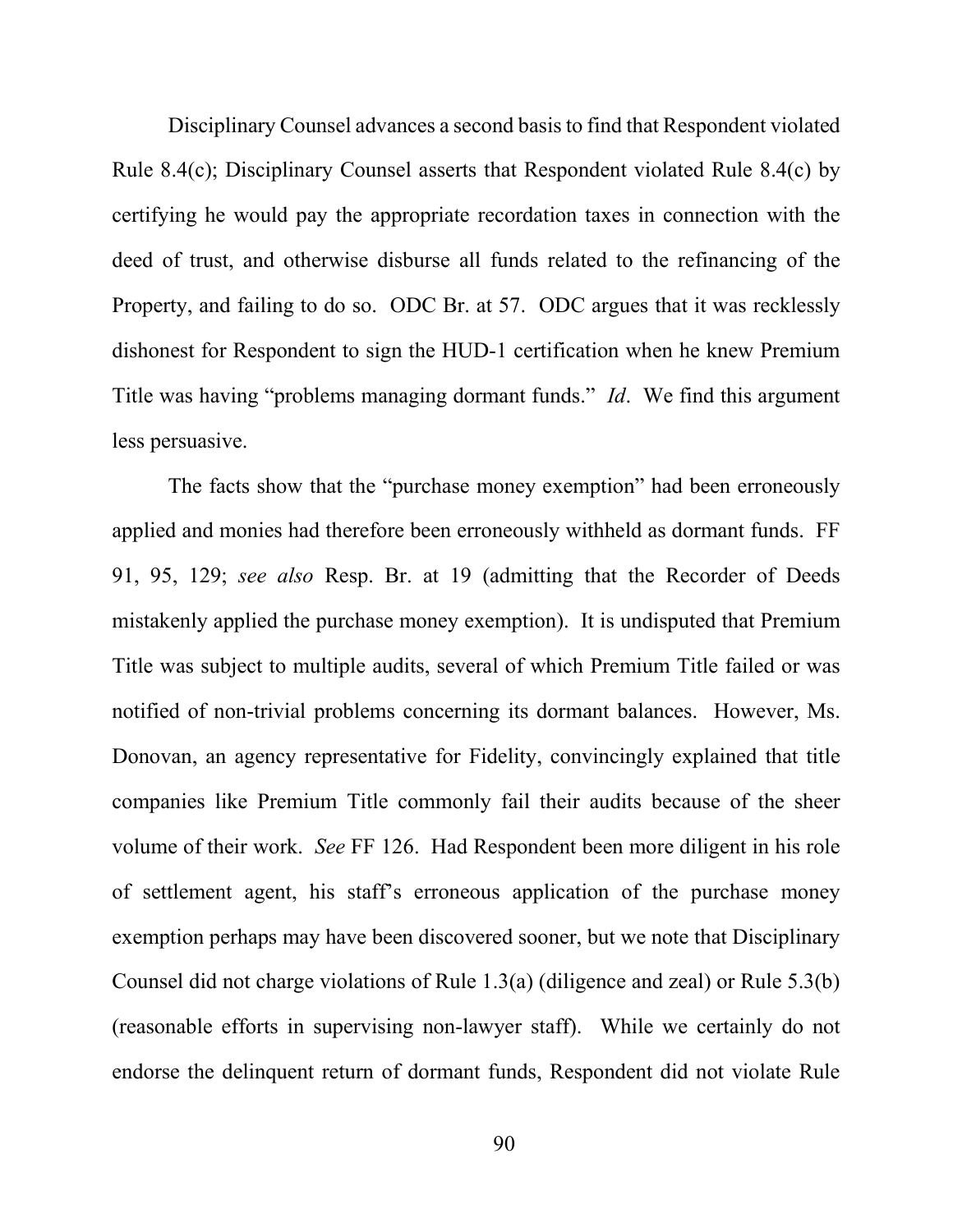8.4(c) in his review and disbursement of Premium Title's dormant funds. We do not have before us clear and convincing evidence to find that Respondent's failure to notice either the dormant balances or the mistaken application of the purchase money exemption constitutes dishonesty, fraud, deceit, or misrepresentation in violation of Rule 8.4(c).

# E. Disciplinary Counsel Proved that Respondent Violated Rule 8.4(d) by Engaging in Conduct that Seriously Interfered with the Administration of Justice.

Rule 8.4(d) provides that it is professional misconduct for a lawyer to "[e]ngage in conduct that seriously interferes with the administration of justice." To establish a violation of Rule 8.4(d), Disciplinary Counsel must demonstrate by clear and convincing evidence that: (i) Respondent's conduct was improper, *i.e.*, that Respondent either acted or failed to act when he should have; (ii) Respondent's conduct bore directly upon the judicial process with respect to an identifiable case or tribunal; and (iii) Respondent's conduct tainted the judicial process in more than a de minimis way, *i.e.*, it must have potentially had an impact upon the process to a serious and adverse degree. *In re Hopkins*, 677 A.2d 55, 60-61 (D.C. 1996).

Here, the Hearing Committee agrees with Disciplinary Counsel that Respondent violated Rule 8.4(d) when he changed the consideration amount on the deed and tax forms without telling Ms. Washington, the Littlejohn Estate's attorney. Respondent was aware that Ms. Washington had been hired to reopen the Littlejohn Estate for the purpose of changing the title to the Property and was responsible for subsequently closing the estate. Respondent's conduct, specifically changing the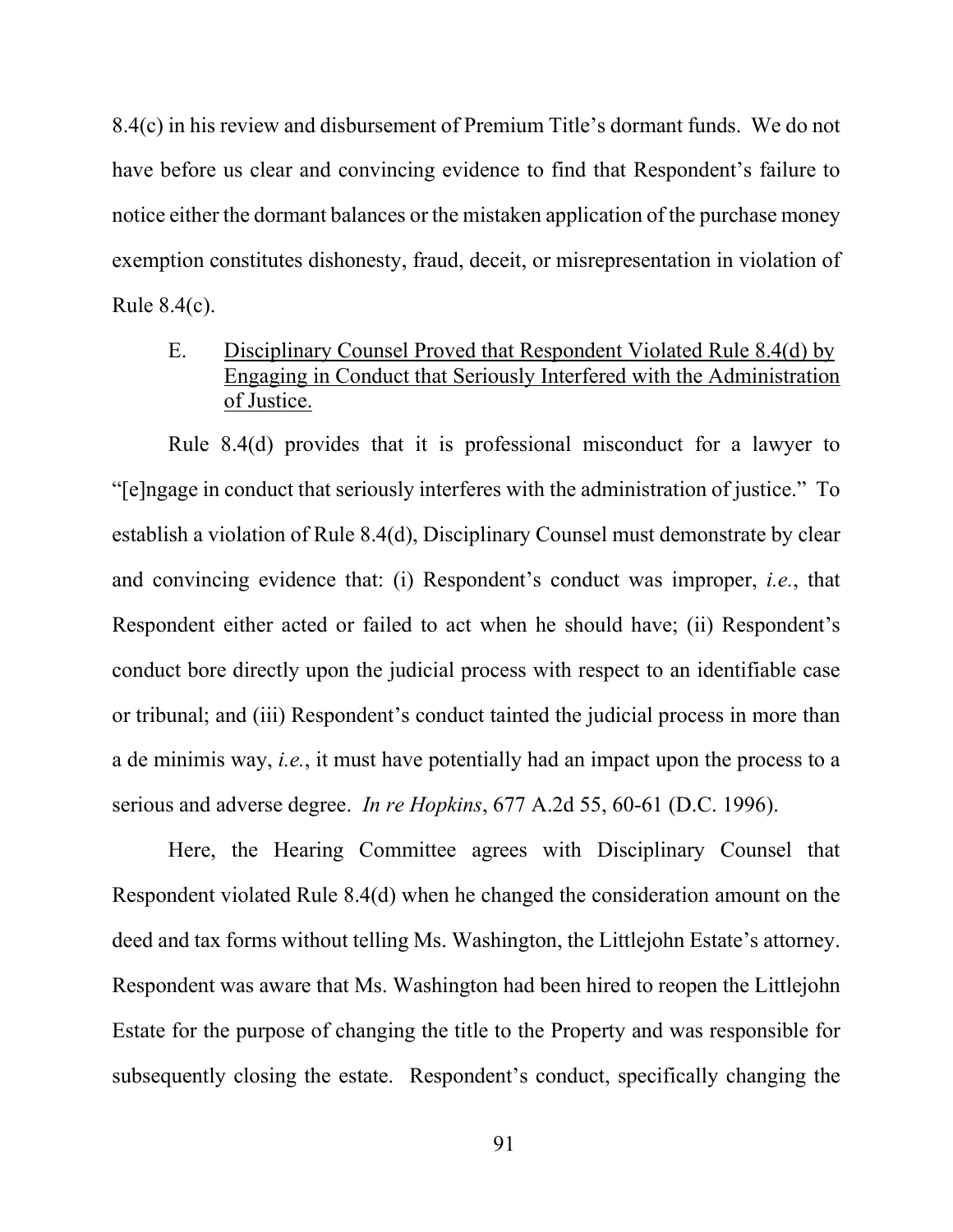consideration to \$450,000 on the deed and tax form, extended the probate proceedings and affected the judicial process to a serious and adverse degree. The Probate Division of the D.C. Superior Court was forced to expend its time and resources to figure out whether the Littlejohn Estate had violated any laws, including fraud, resulting from the change in consideration; which led to letter exchanges, a summary hearing that included an auditing branch manager, which Ms. Washington attended, and a separate hearing before the Auditor-Master where Homer Littlejohn and Ms. Washington were ordered to attend. Both Homer Littlejohn and Ms. Washington had to defend the Littlejohn Estate from the appearance of impropriety and possible fraud based on the altered consideration amount—which suggested that the estate had received a previously undisclosed \$450,000 for the Property.

The Hearing Committee is unpersuaded by Respondent's argument that his conduct was merely "mistake born of momentary inattention," and therefore failed to arise to a Rule 8.4(d) violation. Resp. Br. at 21 (citing *In re Hallmark*, 831 A.2d 366, 375 (D.C. 2003) (internal quotation and additional citation omitted). The misconduct in this matter is clearly much more egregious than the filing of an untimely and inaccurate CJA voucher in *Hallmark*, *see* 831 A.2d at 374, and is more similar to those cases that reflect an "intentional disregard for the effect that an action may have on judicial proceedings." *Id.* at 375 (citing *In re Goffe*, 641 A.2d 458, 459 (D.C. 1994) (per curiam) (respondent's fabrication and alteration of evidence found to have seriously and adversely impacted the judicial process); *In re Sandground*, 542 A.2d 1242 (D.C. 1988) (per curiam) (respondent's assistance in the concealing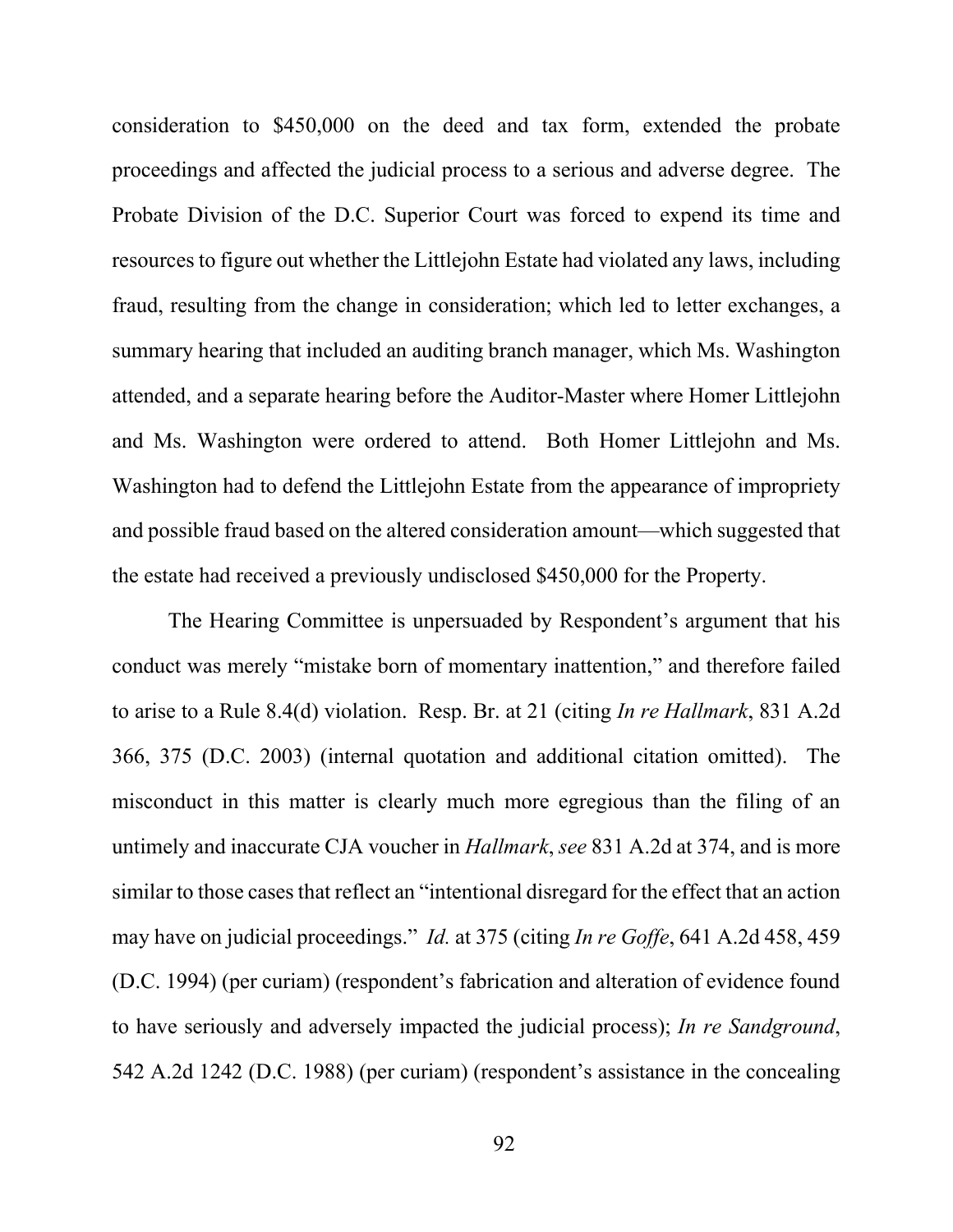of assets violates Rule 8.4(d)); *Reback*, 513 A.2d 226 (forging client's signature on complaint seriously interferes with the administration of justice)).

Accordingly, Disciplinary Counsel has proven a violation of Rule 8.4(d) by clear and convincing evidence.

### IV. RECOMMENDED SANCTION

In this case, Disciplinary Counsel has asked the Hearing Committee to recommend the sanction of disbarment. ODC Br. at 59. Respondent has requested that the Hearing Committee exonerate him of all the charges so no sanction would be warranted. In the alternative, Respondent recommends a limited sanction ranging from an informal admonition to a public censure. *See* Resp. Br. at 23-24. Respondent argues that comparable cases involving more serious conduct have sanctions ranging from a public censure to a six-month suspension. *Id*.

For the reasons described below, we recommend the sanction of a six-month suspension from the practice of law in the District of Columbia.

#### A. Standard of Review

The sanction imposed in an attorney disciplinary matter is one that is necessary to protect the public and the courts, maintain the integrity of the legal profession, and deter the respondent and other attorneys from engaging in similar misconduct. *See, e.g.*, *In re Hutchinson*, 534 A.2d at 924; *In re Martin*, 67 A.3d 1032, 1053 (D.C. 2013); *Cater*, 887 A.2d at 17. "In all cases, [the] purpose in imposing discipline is to serve the public and professional interests . . . rather than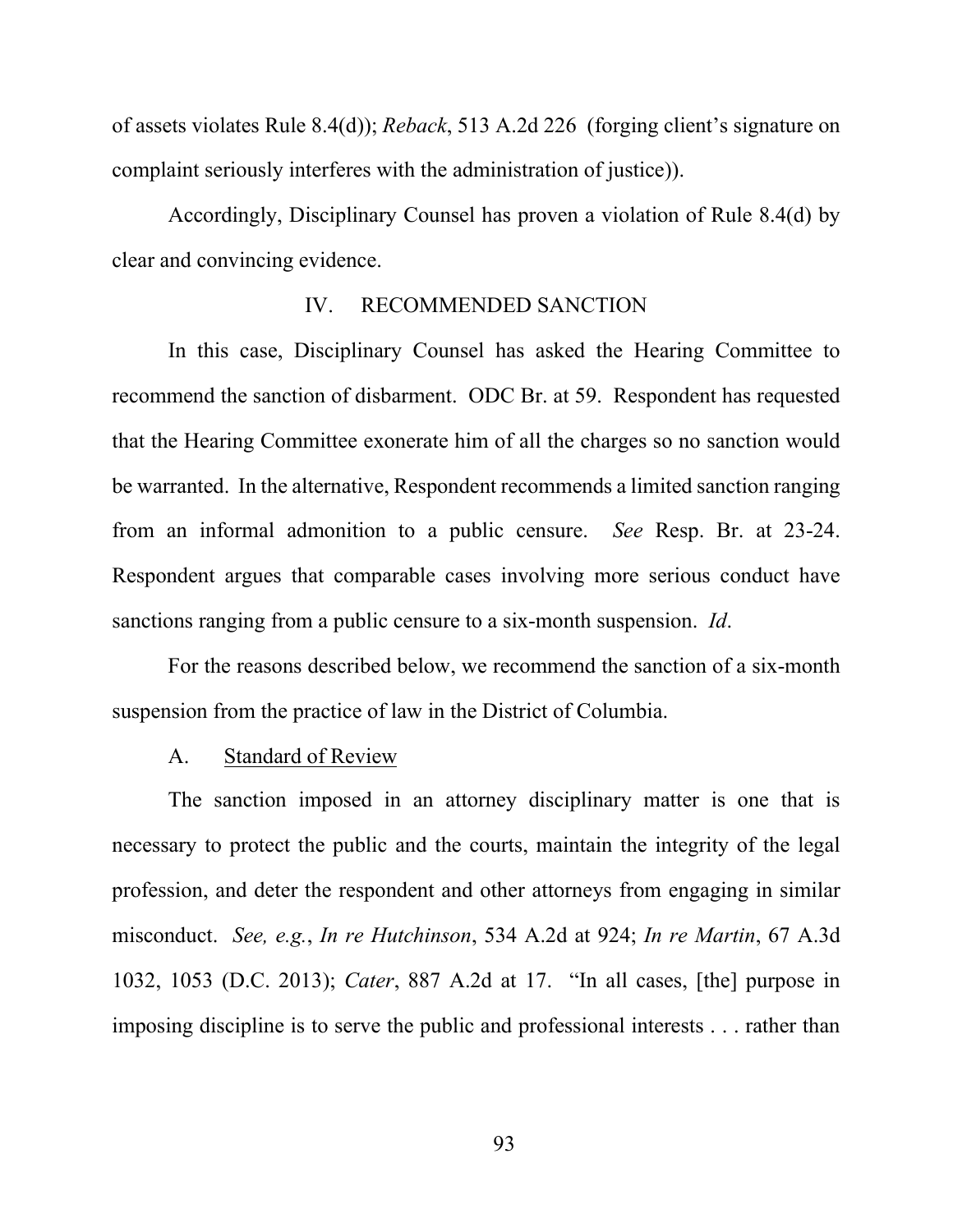to visit punishment upon an attorney." *Reback*, 513 A.2d at 231 (citations omitted); *see also Goffe*, 641 A.2d at 464.

The sanction also must not "foster a tendency toward inconsistent dispositions for comparable conduct or ... otherwise be unwarranted." D.C. Bar R. XI,  $\S$  9(h)(1); *see, e*.*g.*, *Hutchinson*, 534 A.2d at 923-24; *In re Berryman*, 764 A.2d 760, 766 (D.C. 2000). In determining the appropriate sanction, the Court of Appeals considers a number of factors, including: (1) the seriousness of the conduct at issue; (2) the prejudice, if any, to the client which resulted from the conduct; (3) whether the conduct involved dishonesty; (4) the presence or absence of violations of other provisions of the disciplinary rules; (5) whether the attorney has a previous disciplinary history; (6) whether the attorney has acknowledged his wrongful conduct; and (7) circumstances in mitigation or aggravation. *See, e.g.*, *Martin*, 67 A.3d at 1053 (citing *In re Elgin*, 918 A.2d 362, 376 (D.C. 2007)). The Court also considers "'the moral fitness of the attorney' and 'the need to protect the public, the courts, and the legal profession . . . .'" *In re Rodriguez-Quesada*, 122 A.3d 913, 921 (D.C. 2015) (per curiam) (quoting *In re Howes*, 52 A.3d 1, 15 (D.C. 2012)).

- B. Application of the Sanction Factors
- 1. Seriousness of the Misconduct

Respondent's misconduct was serious. Even if his calculation of consideration was correct—or not illegal—filing documents with notarized signatures of individuals that had never approved the substance of the filed document is serious misconduct. Deeds, tax forms, and other financial instruments can have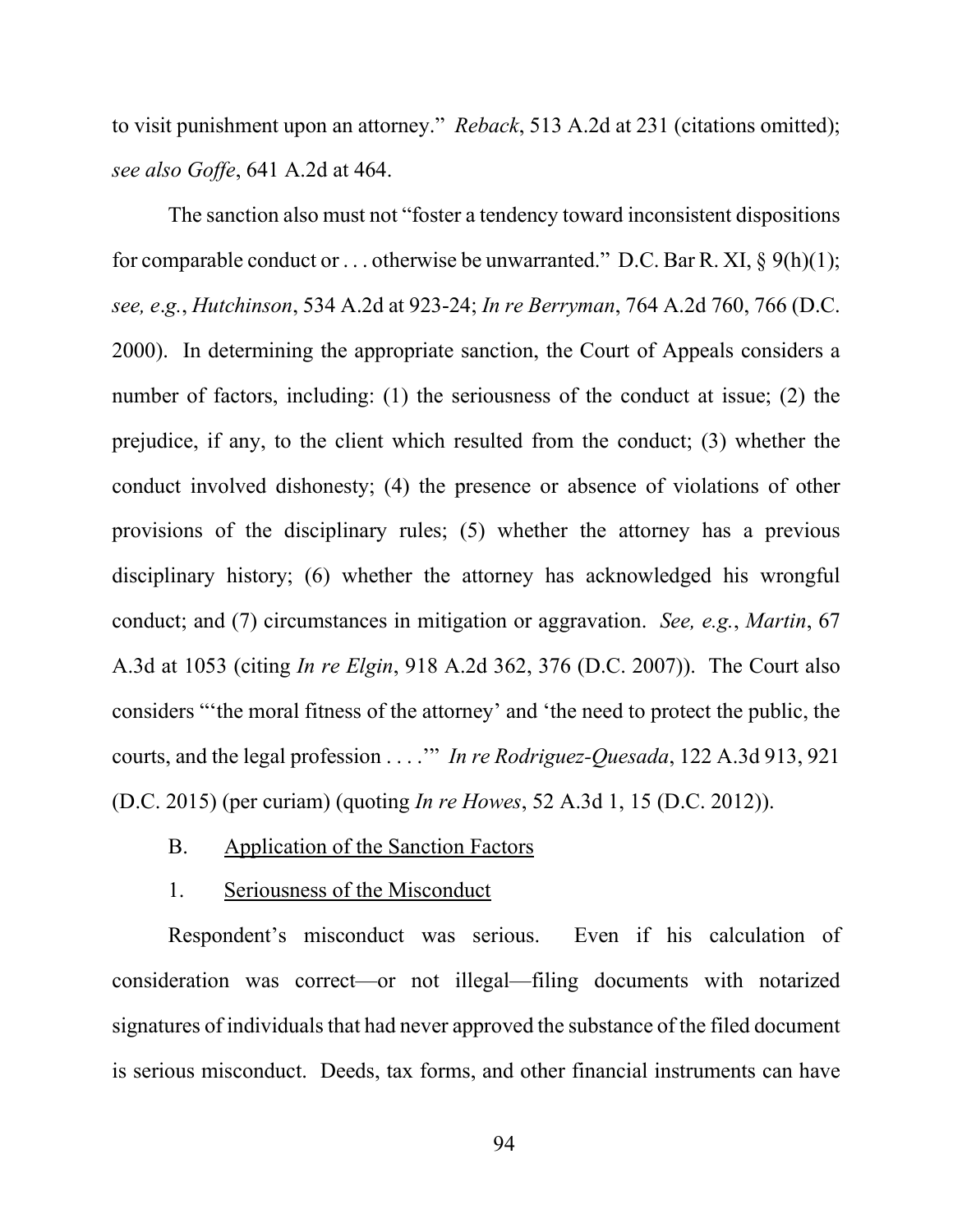significant implications on all parties, especially if they have signed and notarized their assent to the terms and conditions therein.

### 2. Prejudice to the Client

Respondent's conduct did not prejudice a client, *per se*, as he represents the transaction and does not have a client in this matter. However, Respondent's conduct had the potential to prejudice parties to the transaction as well as the District of Columbia. Indeed, the Hearing Committee finds prejudice to the Littlejohn Estate and Ms. Washington. Finally, we emphasize that the judicial process itself was prejudiced by the filing of false documents that appeared to be properly notarized and signed. As explained by the Court of Appeals in *Reback*: "By placing before the Superior Court a falsely signed, notarized and filed pleading, respondent[] violated the processes of justice." 513 A.2d at 232.

#### 3. Dishonesty

The Hearing Committee has found that Respondent engaged in dishonesty in violation of Rule 8.4(c). Respondent consciously and consistently disregarded the risks created by his action in directing the altering of signed and notarized documents. He decided to revise a material term of a deed—the consideration—that he knew had significant implications on tax liability for the parties to the deed and the revenue collected by the District of Columbia. In less than 24 hours, and after speaking with Mr. Duggan—a self-interested non-attorney—and having a superficial "CYA" conversation with Ms. Williams, Respondent directed his staff to change the amount of consideration on the notarized deed and tax forms. He never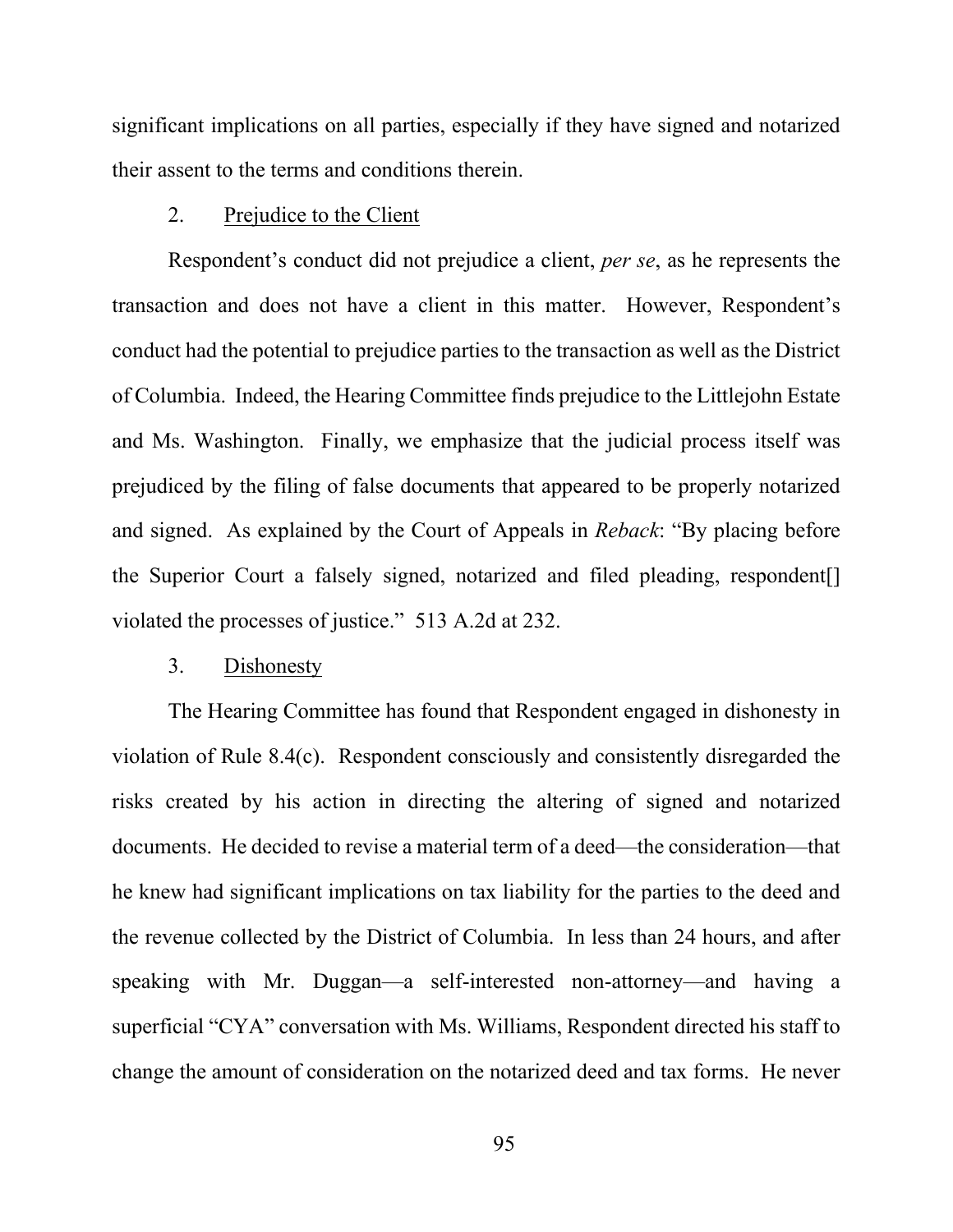consulted with Ms. Washington or Mr. Bianco to discuss this significant change. Further, even after making this decision, he did not subsequently inform Ms. Washington that he had made these changes and interfered with her representation of Homer Littlejohn, who he knew was still represented by Ms. Washington. The Hearing Committee finds that Respondent's \$450,000 figure was inaccurate—a fact which he could have realized if he had more carefully reviewed the documents in his possession. While we have found that he lacked an intent to defraud and that he did not intentionally testify falsely, his dishonesty in violation of Rule 8.4(c) and his knowing false statements to Disciplinary Counsel in violation of 8.1(a) warrant a lengthy suspension.

## 4. Violations of Other Disciplinary Rules

Respondent violated Rule 8.4(d), by seriously interfering with the administration of justice in that his conduct caused significant delay, expense, and confusion as the Littlejohn Estate attempted to close after the transaction had been completed. Respondent's filing of altered legal documents was undertaken with an intentional disregard of their effect on the judicial process.

#### 5. Previous Disciplinary History

In 2004, Respondent was publicly censured in the District of Columbia as reciprocal discipline for Respondent's unauthorized practice of law in Maryland. *In re Soto*, 840 A.2d 1291 (D.C. 2004) (per curiam). Respondent's public censure resulted from his signing instruments affecting title to real property in Maryland without being admitted to practice before the Court of Appeals of Maryland. *In re*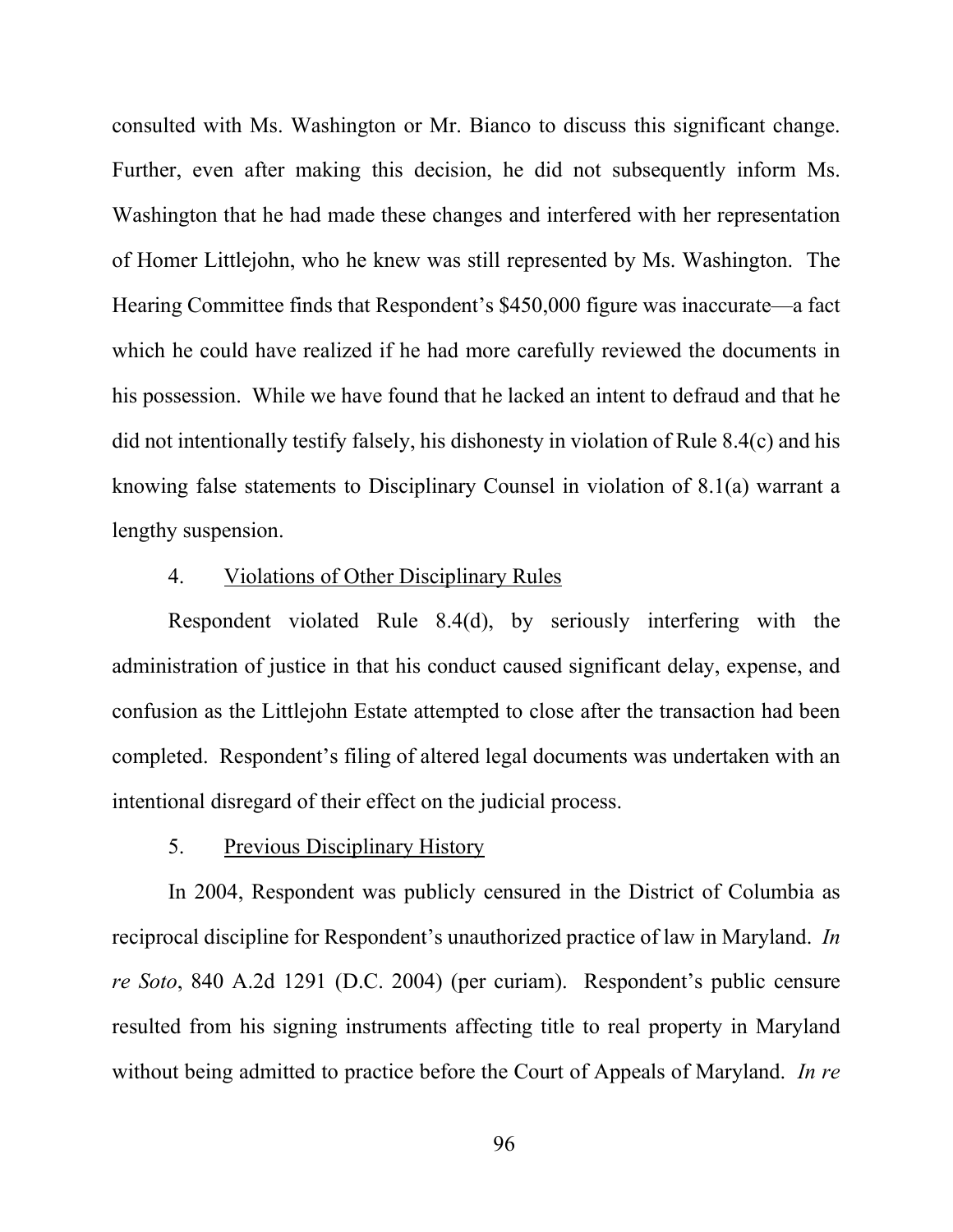*Soto*, Bar Docket No. 107-00, at 3 (BPR July 17, 2003). Specifically, by signing the instruments, Respondent certified that the instrument was "prepared by or under the supervision of the undesigned [(Respondent)], an attorney *duly admitted to practice before the Court of Appeals of Maryland*." *Id*. (emphasis added). To his credit, in that matter, Respondent acknowledged that he engaged in the unauthorized practice of law in violation of the Maryland Rules of Professional Conduct. *Id.* at 3-4. However, the Hearing Committee notes that the conduct at issue in this matter *also* relates to the propriety of signed real estate documents, which suggests that Respondent's prior experience, and relatively minor sanction, did not inspire Respondent to conform his conduct and business practices to better conform with Rules of Professional Conduct.

## 6. Acknowledgement of Wrongful Conduct or Lack of Remorse

Given Respondent's denial that he violated the Rules, Respondent has not meaningfully acknowledged any wrongful conduct. Respondent's very limited expression of remorse is for his failure to obtain Ms. Washington's approval of the revisions made to the deed and tax forms after they had been signed and notarized and before they were filed with the Recorder of Deeds. He, however, surprisingly fails to even acknowledge how his recording of the altered legal documents interfered with the judicial process and prejudiced Ms. Washington and Homer Littlejohn. *See* Resp. Br. at 20-21.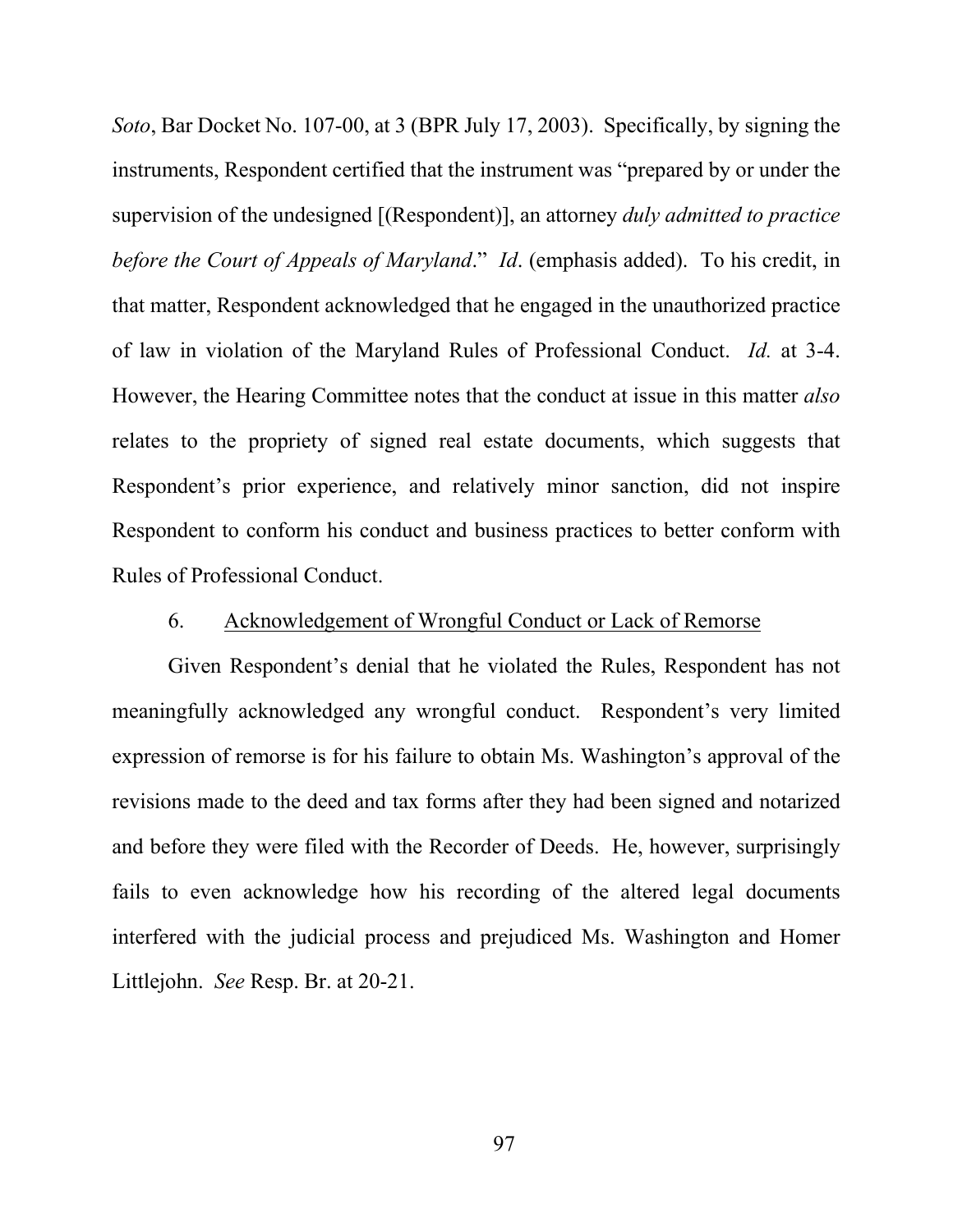#### 7. Other Circumstances in Aggravation and Mitigation

As discussed above, Disciplinary Counsel asserted that Respondent's false testimony before the Hearing Committee is an aggravating factor, but we have determined that there is not clear and convincing evidence to support this claim. *See supra* n.22. Although we may not agree that Respondent's calculation of the amount of consideration was accurate, we do not find that he intentionally testified falsely. We credit his testimony concerning what he was told regarding the assignments and his explanation of why he obtained releases to satisfy the insurance underwriter; the email communications during the time he decided to change the consideration amount reflect the complicated history of the Property, and we credit his good faith belief that Mr. Duggan's suggestion had merit when it came to estimating an amount of consideration other than zero.

We recognize the following circumstances of minimal mitigation: Respondent is an active member of the community who sits on the board of Eaglebank, the Georgetown Day School, and the D.C. Land Title Association. Tr. 2033 (Horton); Tr. 2038 (Griffin); DCX 262. He also is a founding member of a non-profit organization that is intended to benefit the District's public school system. Tr. 2031-32 (Horton).

## C. Sanctions Imposed for Comparable Misconduct

Generally, the Court has disbarred respondents for flagrant dishonesty in connection with the falsification of documents and has ordered a three-year suspension with a fitness requirement for criminal fraud and intentional dishonesty.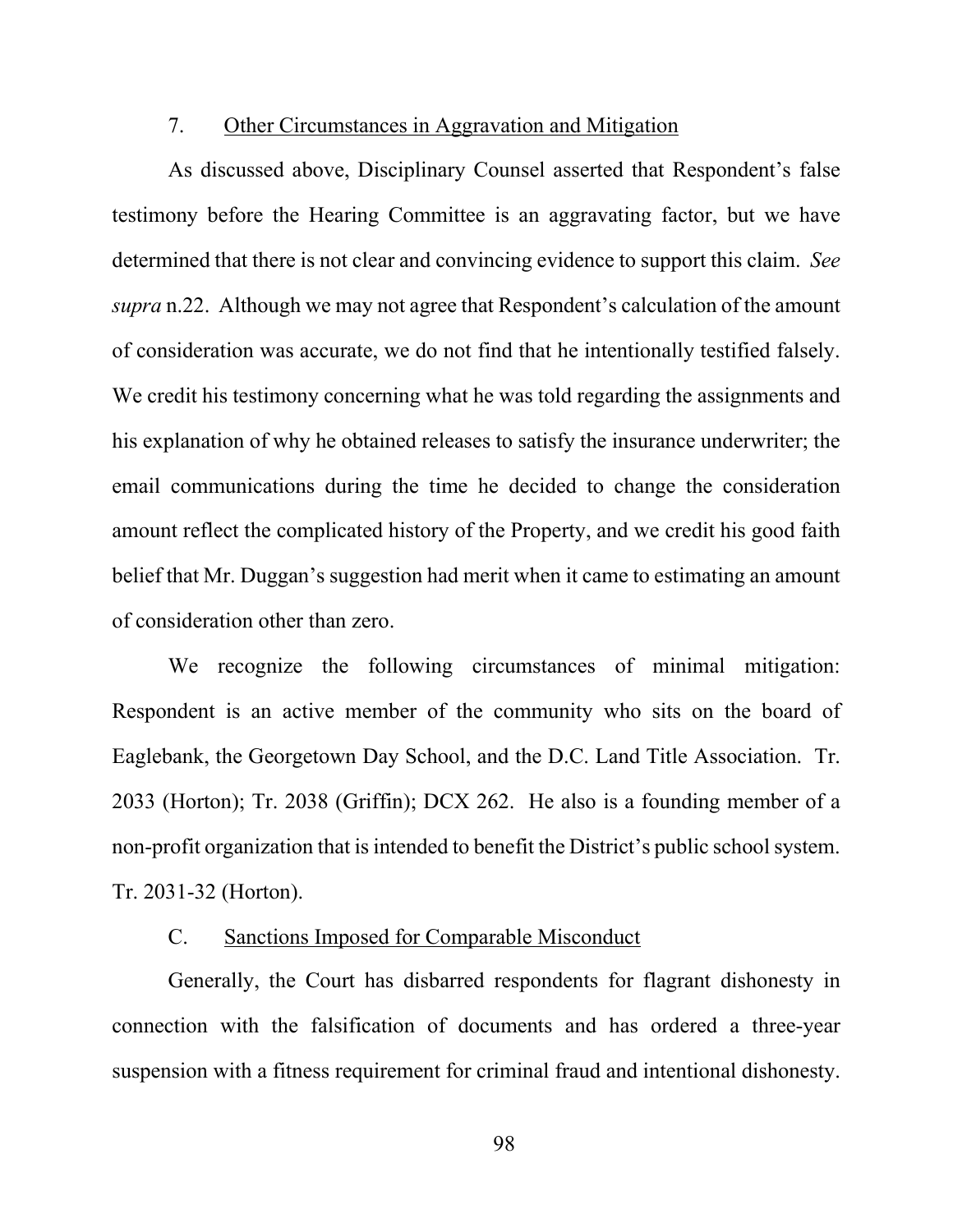*See, e.g.*, *In re Anya*, 871 A.2d 1181 (D.C. 2005) (per curiam) (disbarment for violations of Rules 1.3(c), 1.4(a), 1.16(d), 3.3(a), 4.1(a), 5.5(a), 7.1(a)(1), 8.1(b), 8.4(c), 8.4(d) and D.C. Bar R. XI, § 2(b)(3)); *In re Cleaver-Bascombe*, 986 A.2d 1191, 1200 (D.C. 2010) (per curiam) (disbarment for testifying falsely during disciplinary hearing and submitting a falsified CJA voucher); *In re Kanu*, 5 A.3d 1 (D.C. 2010) (disbarment for violations of Rules  $1.16(d)$ ,  $7.1$ ,  $8.4(c)$ , and  $8.4(d)$ ); and *Silva*, 29 A.3d 924 (three-year suspension and a fitness requirement for violations of Rules 8.4(b) and 8.4(c), *inter alia*, and intentional false testimony).

Here, Respondent is saved from a disbarment by virtue of insufficient evidence that he has engaged in a pattern of pervasive dishonesty, *see, e.g*., *Cleaver-Bascombe*, 986 A.2d at 1200, and a similar evidentiary deficit to show an intent to defraud resulting from his decision to accept Mr. Duggan's method of calculating consideration and his own understanding of D.C. Code § 42-1101. However, a lengthy suspension is warranted.

In *Reback*, 513 A.2d at 231, the false signing, notarization, and filing of a pleading was found to form "a dishonest course of conduct that is plainly intolerable." In particular, the Court of Appeals noted that of particular concern was that fact that the dishonesty prejudiced the administration of justice: "What looms largest here, therefore, is the fact that respondents' dishonesty prejudiced the administration of justice itself, even though their dishonesty, as such, caused the client little, if any, prejudice." *Id*. at 232-34 (imposing sanction of a six-month suspension for making false statement of law or fact, engaging in dishonesty, fraud,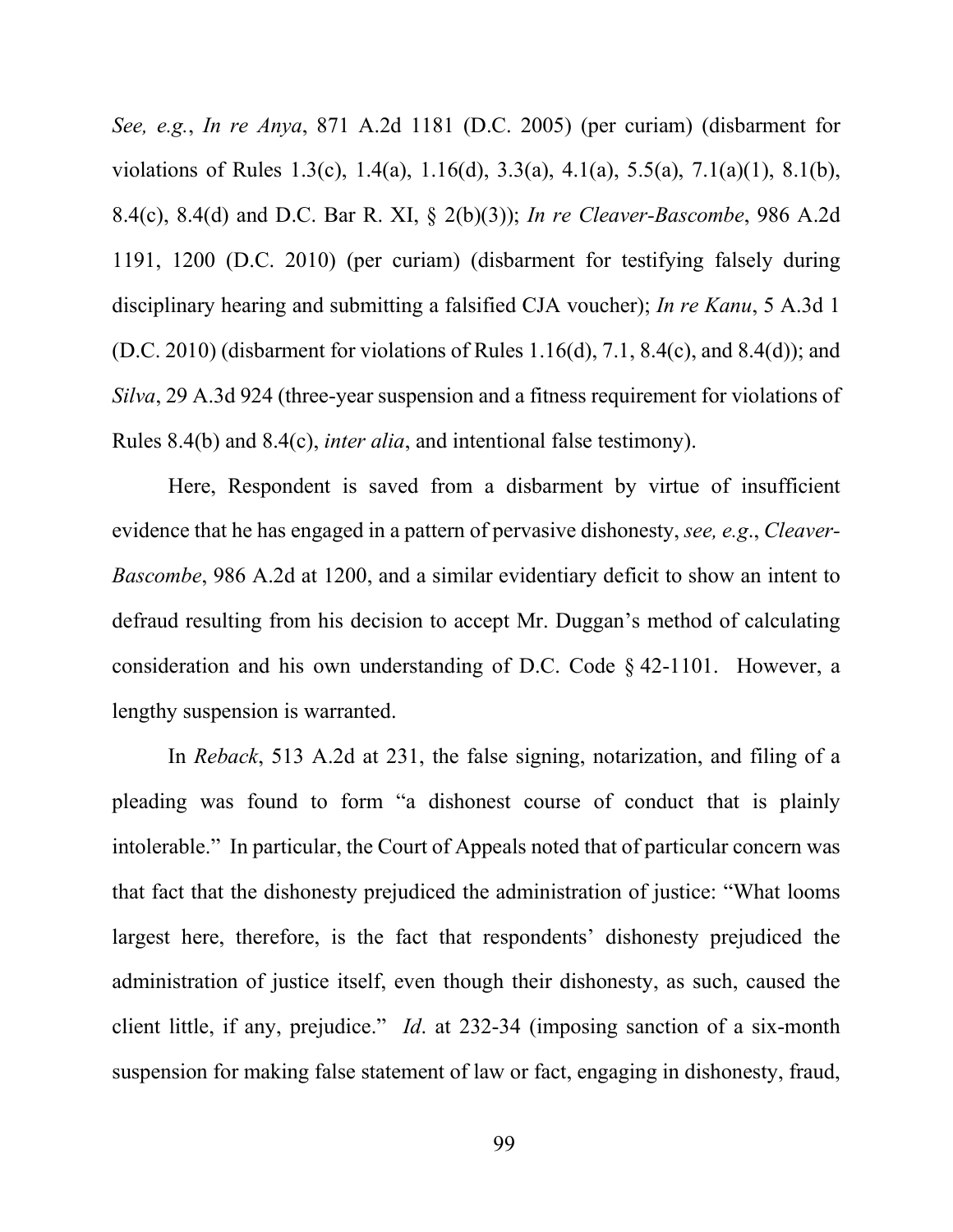deceit, or misrepresentation, and conduct prejudicial to the administration of justice, where respondent had no prior discipline). In *Reback*, the en banc Court noted the compelling mitigating factors of the respondents' remorse and their 30 and 15 years of "unblemished records of professional conduct" suggested that a six-month suspension—and not a year suspension—was sufficient for the protection of the public, the courts, and the profession. *Id*. at 233.

Here, we are concerned about Respondent's prior discipline and its similarity to the misconduct in the instant matter. And unlike the respondents in *Reback*, Respondent has not admitted to any wrongdoing in regard to any of the charged rule violations. The minimal mitigating factors, as described above, are not as compelling as those in *Reback*.

Nonetheless, we also recognize that Respondent's misconduct in directing his staff to change the consideration amount instead of re-executing the deed and tax form was a single event. Accordingly, we recommend a six-month suspension for the violations of Rules  $8.1(a)$ ,  $8.4(c)$ , and  $8.4(d)$ .

### D. Fitness

A fitness showing is a substantial undertaking. *See Cater*, 887 A.2d at 20. Thus, in *Cater*, the Court held that "to justify requiring a suspended attorney to prove fitness as a condition of reinstatement, the record in the disciplinary proceeding must contain clear and convincing evidence that casts a serious doubt upon the attorney's continuing fitness to practice law." *Id.* at 6. Proof of a "serious doubt" involves "more than no confidence that a Respondent will not engage in similar conduct in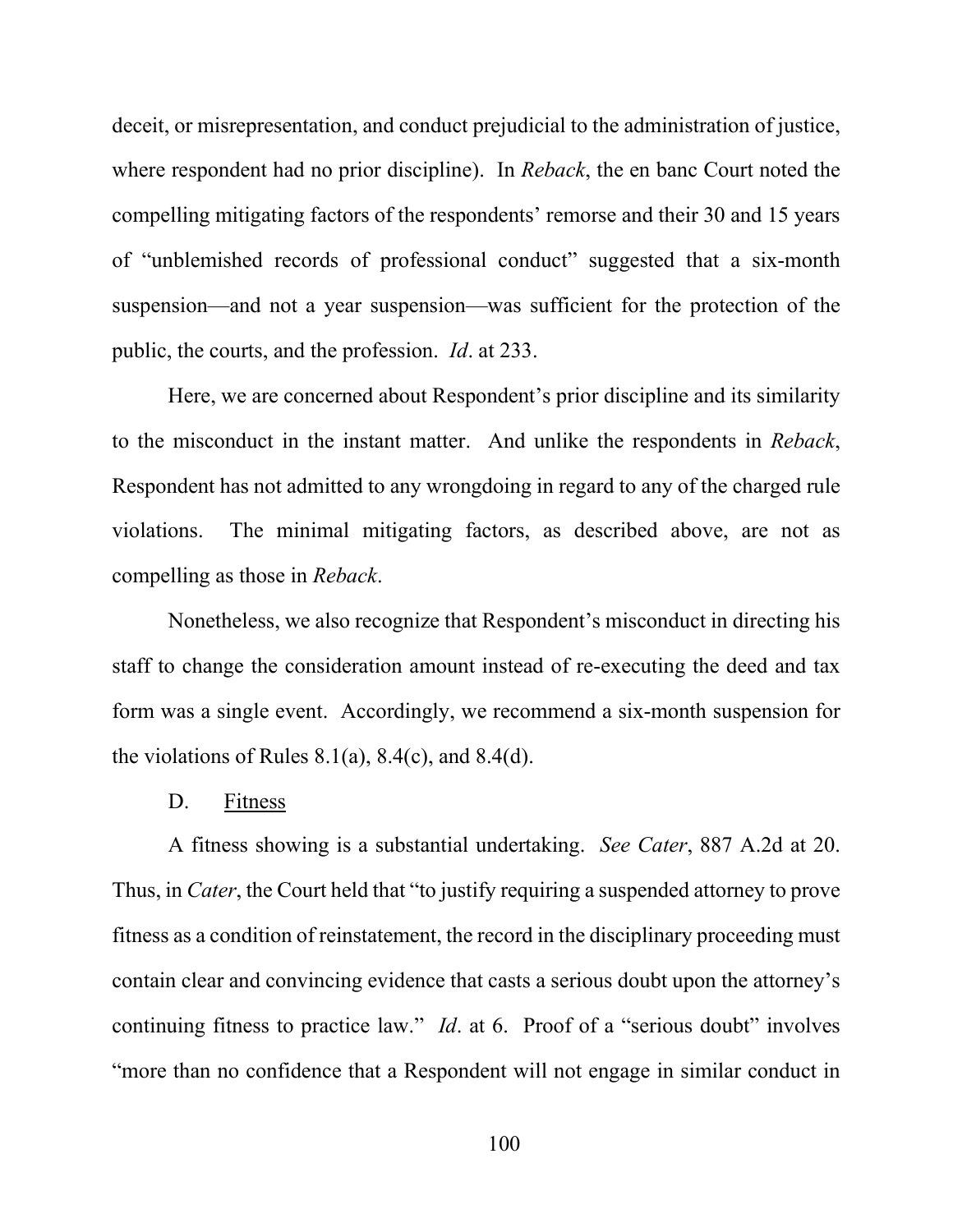the future." *In re Guberman*, 978 A.2d 200, 213 (D.C. 2009) (internal quotation omitted). It connotes "real skepticism, not just a lack of certainty." *Id.* (quoting *Cater*, 887 A.2d at 24).

In articulating this standard, the Court observed that the reason for conditioning reinstatement on proof of fitness was "conceptually different" from the basis for imposing a suspension. As the Court explained:

The fixed period of suspension is intended to serve as the commensurate response to the attorney's past ethical misconduct. In contrast, the open-ended fitness requirement is intended to be an appropriate response to serious concerns about whether the attorney will act ethically and competently in the future, after the period of suspension has run. . . . [P]roof of a violation of the Rules that merits even a substantial period of suspension is not necessarily sufficient to justify a fitness requirement . . . .

*Cater*, 887 A.2d at 22.

In addition, the Court found that the five factors for reinstatement set forth in

*In re Roundtree*, 503 A.2d 1215, 1217 (D.C. 1985), should be used in applying the

*Cater* fitness standard. They include:

- (a) the nature and circumstances of the misconduct for which the attorney was disciplined;
- (b) whether the attorney recognizes the seriousness of the misconduct;
- (c) the attorney's conduct since discipline was imposed, including the steps taken to remedy past wrongs and prevent future ones;
- (d) the attorney's present character; and
- (e) the attorney's present qualifications and competence to practice law.

*Cater*, 887 A.2d at 21, 25.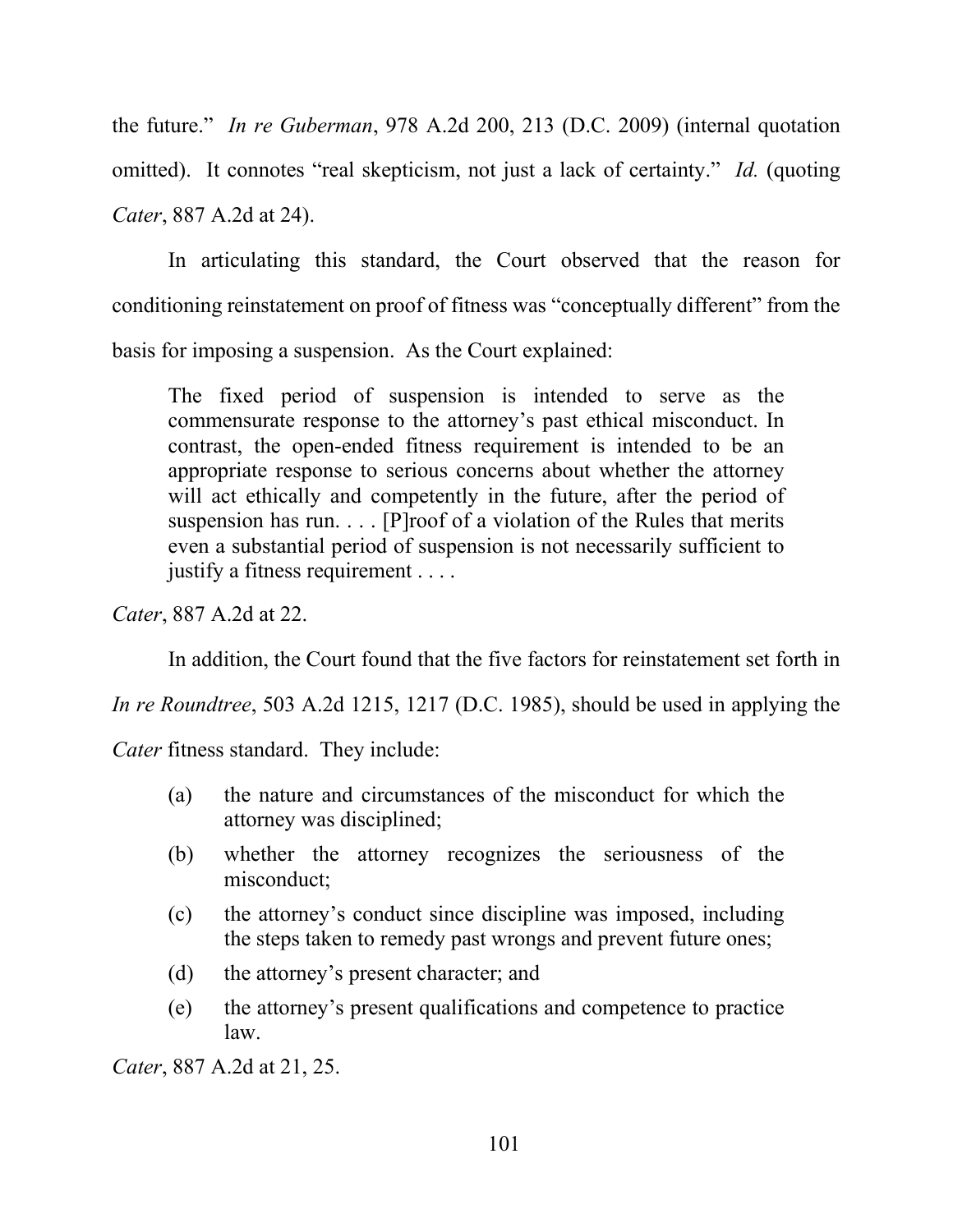We find that a fitness requirement is not supported in this case. While the Hearing Committee has reservations about Respondent's competence to practice law and ability to avoid similar misconduct in the future, without clear and convincing evidence that Respondent's decision to change the consideration was legally erroneous under D.C. Code § 42-1101, *see* FF 61, 69, 73, the Hearing Committee does not find sufficient evidence to impose a fitness requirement based on the violations found in this matter.